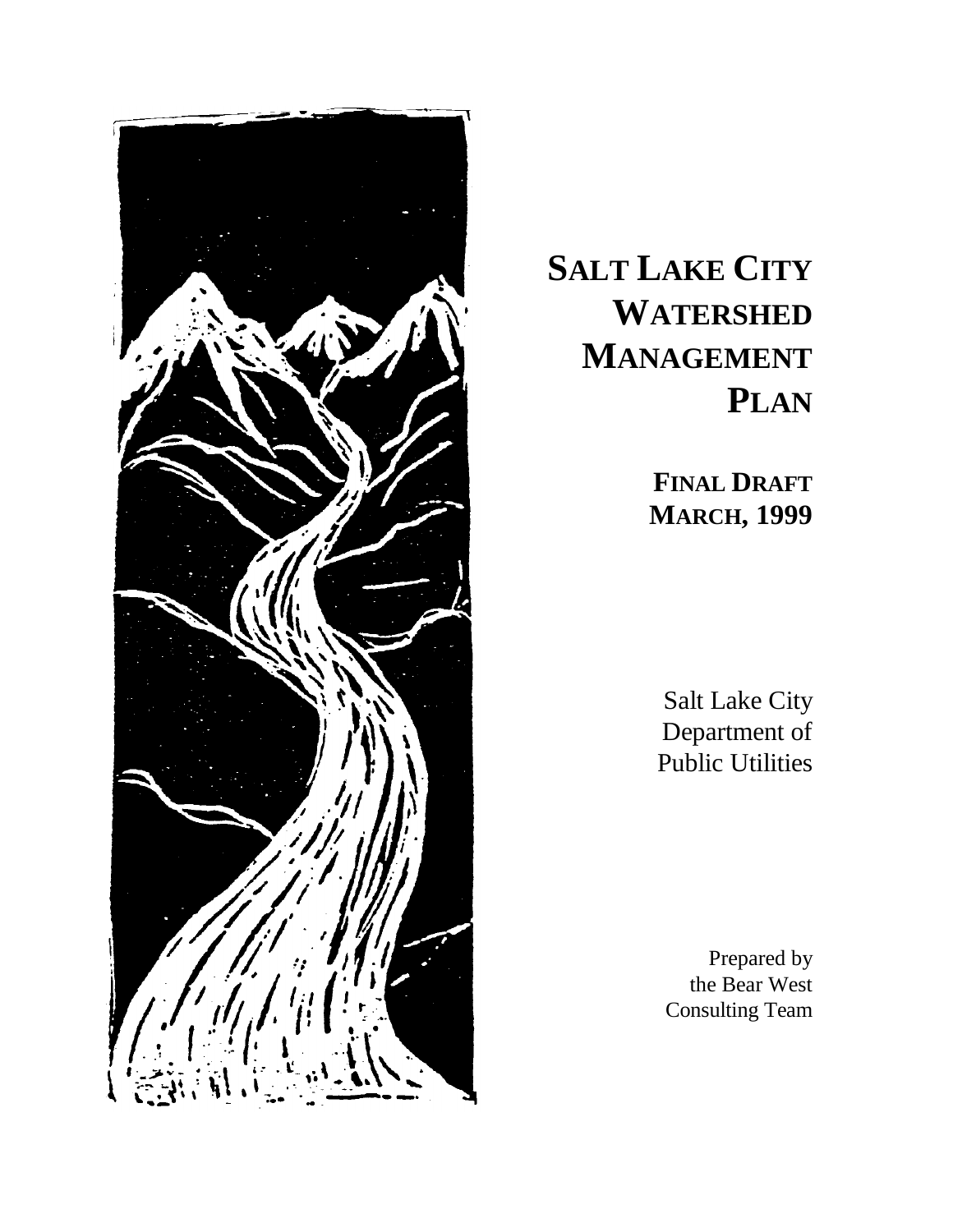# **CHAPTER 1** *Introduction*

### **INTRODUCTION**

The seven major canyons of the Wasatch Mountains, on the east side of the Salt Lake Valley, provide a high quality water source for approximately 400,000 people. The Salt Lake City Watershed Management Plan (1988 Watershed Management Plan) was formulated in 1988 to protect this valuable watershed. The Salt Lake City Department of Public Utilities (Public Utilities), and other affected jurisdictional parties, are seeking to proactively manage this watershed by addressing issues that have arisen since the 1988 Watershed Management Plan. To accomplish this, a planning process was initiated to develop the Salt Lake City Watershed Management Plan '98 ('98 Watershed Plan).

The area encompassed by the '98 Watershed Plan includes the seven major canyons of the Wasatch Mountain Range (the Wasatch Canyons), and their drainages. From north to south these drainages are: City Creek, Red Butte Creek, Emigration Creek, Parleys Creek, Millcreek, Big Cottonwood Creek, and Little Cottonwood Creek. The Salt Lake City watershed is comprised of the waters of these creeks, the surrounding lands that support these water sources, and the groundwater recharge areas for the Salt Lake Valley.

Along with providing management direction to maintain water quality, the '98 Watershed Plan continues the multiple use policy outlined by the 1988 Watershed Management Plan. Large numbers of people use the watershed for a variety of recreational activities. Small and large-scale commercial and residential development is found in five of the seven major canyons. While mining in the canyons has become almost inactive, many mining claims remain. Livestock grazing is also not as prevalent as it was in the past.

## **PLANNING PROCESS**

In September of 1997, Salt Lake City began the ten-year review process of the 1988 Watershed Management Plan. The purpose of the '98 Watershed Plan is to revisit the 1988 Watershed Management Plan and identify new issues and concerns that should be addressed. The recommendations formulated in the '98 Watershed Plan are based on a reevaluation of the plan by jurisdictional agencies in the canyons, public comments, new issues that have arisen, and changing conditions in the canyons.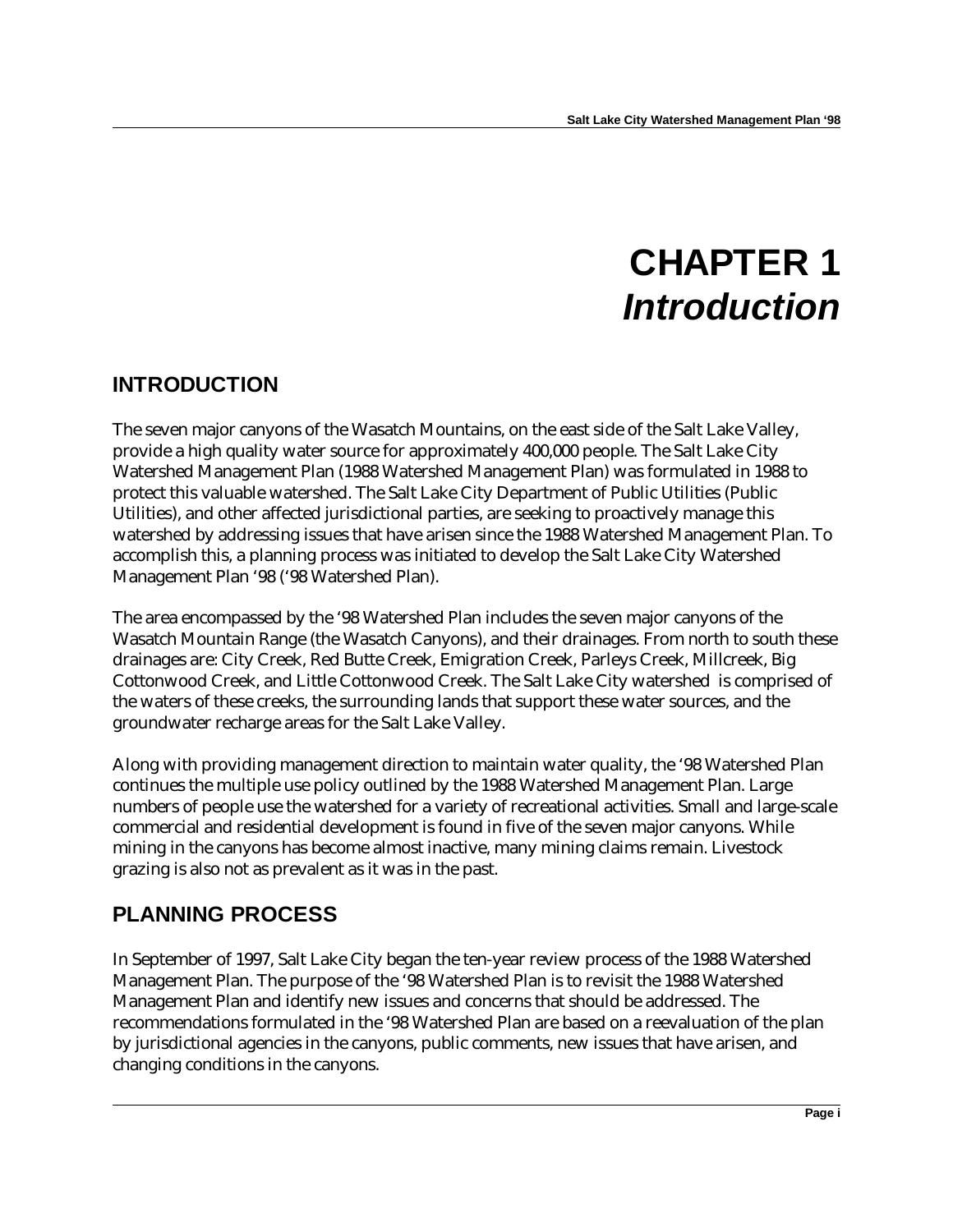This '98 Watershed Plan has been prepared with active involvement from the public. Public meetings were held at the Main Salt Lake City Library and Salt Lake County Whitmore Library on September 23, 1997 and September 25, 1997. In early April, 1998, the jurisdictions with primary responsibility in the watersheds held three working sessions to discuss the major issues and alternative approaches to obtain watershed protection. The results of these discussions, and review of potential alternatives by development, conservation, and community interests, are reflected in the alternatives and recommendations section of this document (see Chapter 5).

A public hearing was held August 20th, 1998 in the Salt Lake City and County Building to discuss the draft of the `98 Watershed Plan. The meeting was jointly conducted by the Salt Lake City Planning Commission and the Salt Lake City Department of Public Utilities Advisory Committee. During this meeting, the public commented on the draft of the `98 Watershed Plan. A summary of the oral and written comments along with the responses are provided in Appendix D.

The Salt Lake Planning Commission and the Public Utilities Advisory Committee reviewed the public comments, selected the preferred plan, and recommended the '98 Watershed Plan to the Salt Lake City Council. The City Council will hold a public hearing, and adopt the final Salt Lake City Watershed Management Plan '98.

A detailed analysis of present water quality has been conducted as part of the Management Plan Update. Conditions have been analyzed and summarized in Chapter 2. In general, water quality remains excellent in the Wasatch Canyons, but 1995-96 data reveals a spike in coliform counts, an indicator of bacteria in canyon streams. Concern over potentially deteriorating conditions has lead to recommendations in this plan to protect and improve Salt Lake City watershed conditions.

Other plans exist for the Wasatch Front, such as the U.S. Forest Service's Wasatch-Cache National Forest plan (1985), which includes direction on management of United States lands within the Salt Lake City watershed area. Salt Lake County has adopted master plans for Emigration Canyon (1985), Little Cottonwood Canyon (1973), and a Salt Lake County Wasatch Canyons Master Plan (1989) that include similar geographic boundaries as the '98 Watershed Plan.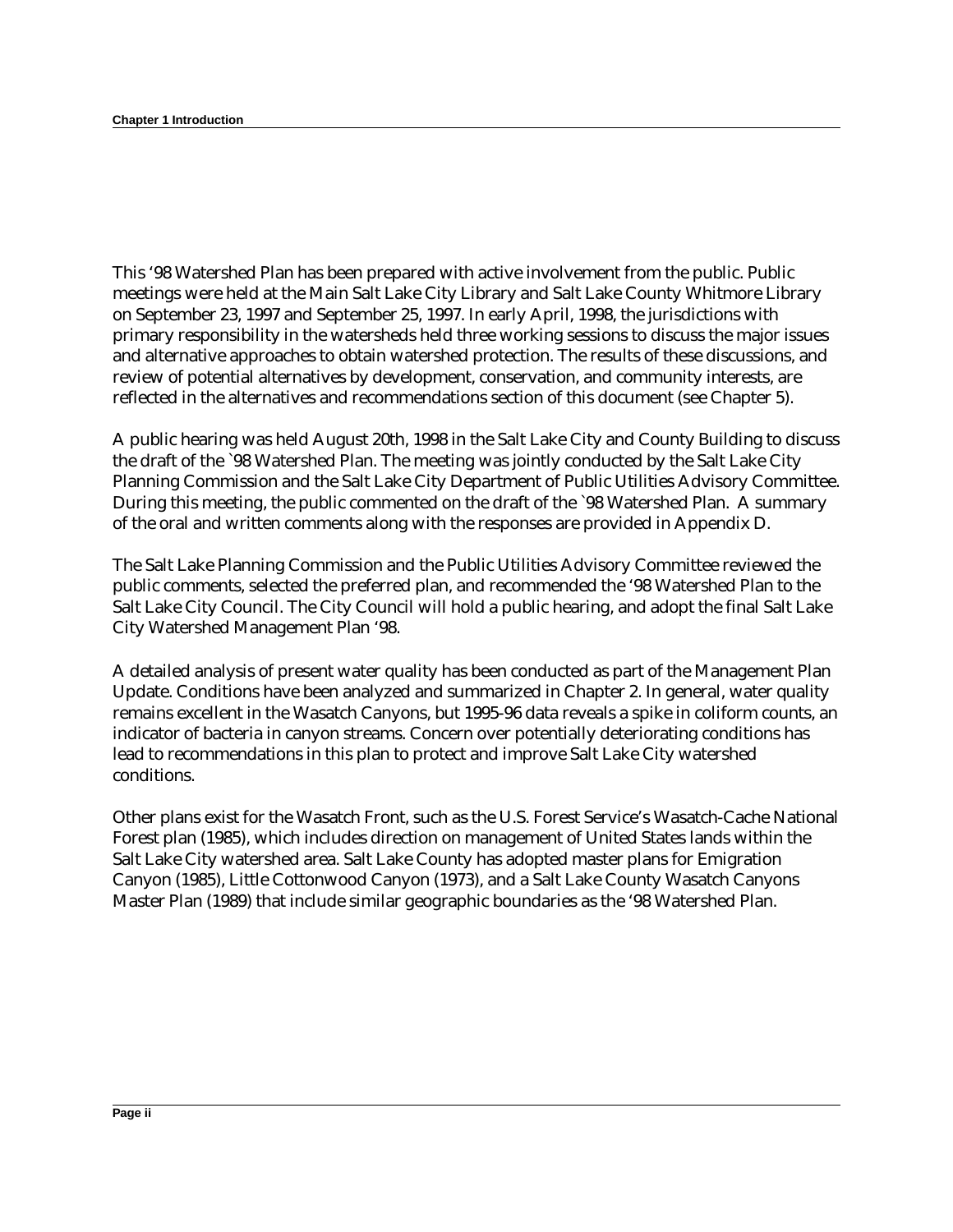### **DESIRED FUTURE CONDITION**

Successful implementation of the '98 Watershed Plan will achieve a desired future condition in the Wasatch Canyons that maintains excellent water quality and continues to strive for superior water quality. The management emphasis prioritizes water quality first and multiple use of the watershed second. The Wasatch Canyons are protected to maintain a healthy ecological balance with stable environmental conditions, healthy streams and riparian areas, and minimal sources of pollution. Existing and potential uses that could lead to the deterioration of water quality are limited, mitigated, or eliminated. To the extent that, in the reasonable judgement of the City, a proposed development or activity, either individually or collectively, poses an actual or potential impact to the watershed or water quality Salt Lake City will either oppose, or seek to modify, manage, control, regulate or otherwise influence such proposed development or activity so as to eliminate or mitigate potential impacts.

All jurisdictional agencies involved in monitoring and permitting development in the watershed are equally aware of and involved in the development proposal process. Enforcement of existing "suitability criteria" such as slopes and setbacks, is a priority for all jurisdictions. Variance applications are reviewed carefully to ensure water quality is not impacted. Jurisdictional agencies will share the same vision for the watershed, which includes understanding and implementing watershed management objectives.

Many people use the watershed each year for a variety of recreational activities. Levels of use are managed to prevent adverse water quality impacts. Another measure used to decrease recreation impacts is an extensive watershed education program. This program educates students of the Salt Lake Valley about the importance of a healthy watershed and how it relates to the water we drink. A broad range of interpretive programs are offered at campgrounds and other gathering areas around the watershed. Recreation facilities (restrooms, parking lots, picnic and camping sites) are designed, maintained and located in a manner that prevents water quality impacts. Public and private partnerships are fully utilized to effectively manage the watershed. New partnerships are continually being sought to support effective and efficient management of the watershed.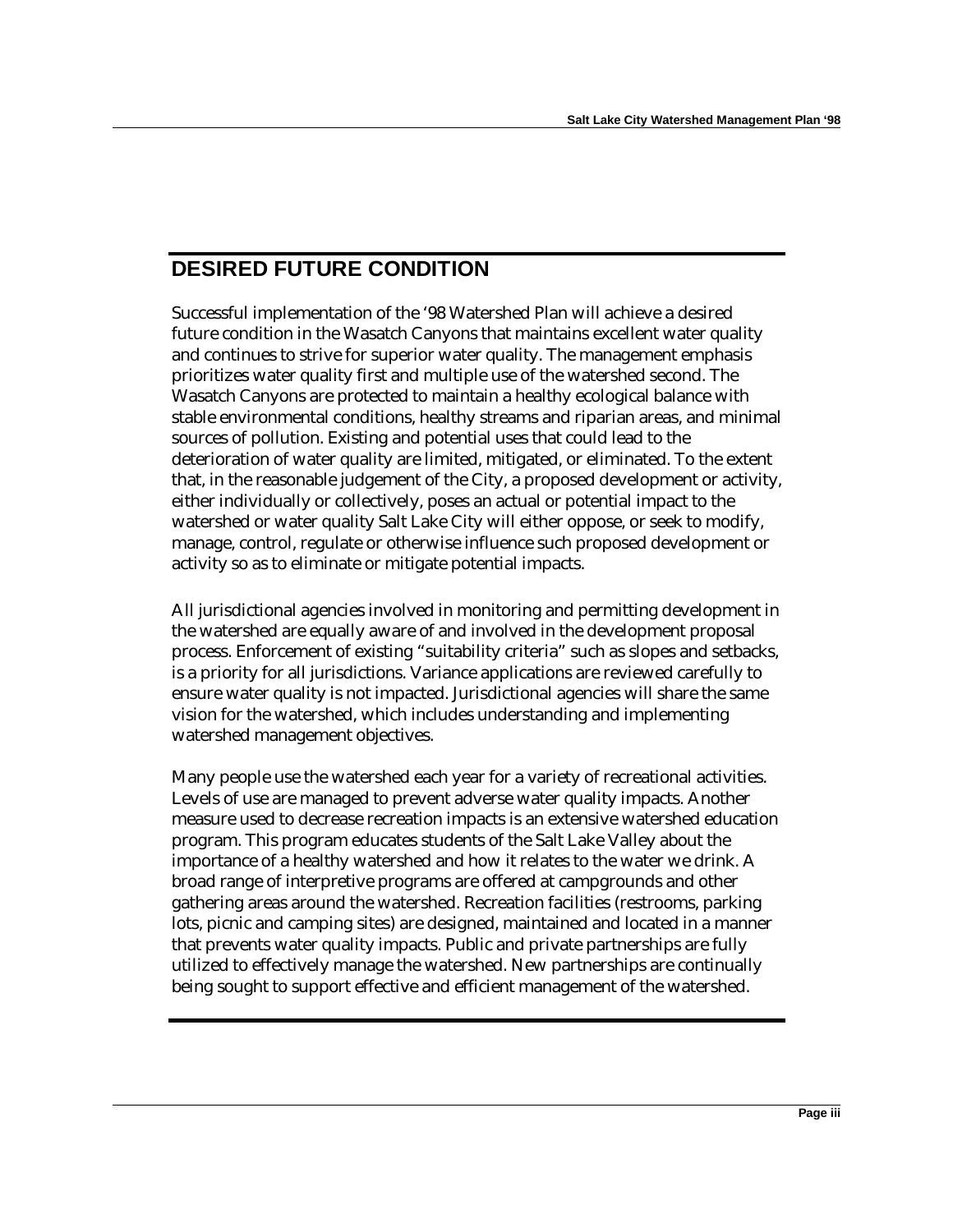# **CHAPTER 2** *Watershed Characteristics and Uses*

### **WATERSHED CHARACTERISTICS AND USES**

The seven major canyons in the '98 Watershed Plan area contain unique physical, hydrologic and environmental characteristics. Along with differing physical and environmental characteristics, the canyons differ in the types and amounts of use they receive. This chapter will address overall physical, hydrological, and environmental characteristics of each canyon and their associated uses.

### **CANYON-BY-CANYON CHARACTERISTICS AND USES**

The drainage area encompassed by the seven major Wasatch Canyons is almost 200 square miles. Approximately 152,000 acre-feet of water drains from the area annually. The canyons along the Wasatch Front Mountain Range are broad, gently sloping drainages on the north, and steep, narrow drainages on the south. These canyons range from a regulated access watershed to intensive year-round recreational and residential areas. Impacts on the watershed from development and increased use have been a mounting concern in recent years. Recreation, especially the ski industry and tourism, has become a substantial base for the local and state economy. Federal and local governments, recognizing their responsibility to protect the canyons as a water resource, strive to attain a balance of uses. Establishing such a balance means trying to match the social and ecologically acceptable levels of development with public needs and desires. The scope of this document calls for viewing the canyons from the perspective of protecting Salt Lake City's water resources for the foreseeable future.

#### **A. CITY CREEK CANYON**

**Physical and Hydrologic Conditions:** City Creek Canyon is the northernmost canyon in the plan area. The topography consists of low-lying mountain slopes with a 9,400 feet maximum elevation. The canyon is 12 miles long, comprising 19.2 square miles of drainage area. City Creek's flows have subtle reactions to climatic conditions due to the canyon's width and relatively low elevation. Characteristically, there is a gradual rise in flows throughout April with a marked increase early in May as temperatures increase. Flows decrease through June and July, stabilizing during August. The average peak day is May 21. The moderate flow fluctuations of the Creek are attributed to the nearly constant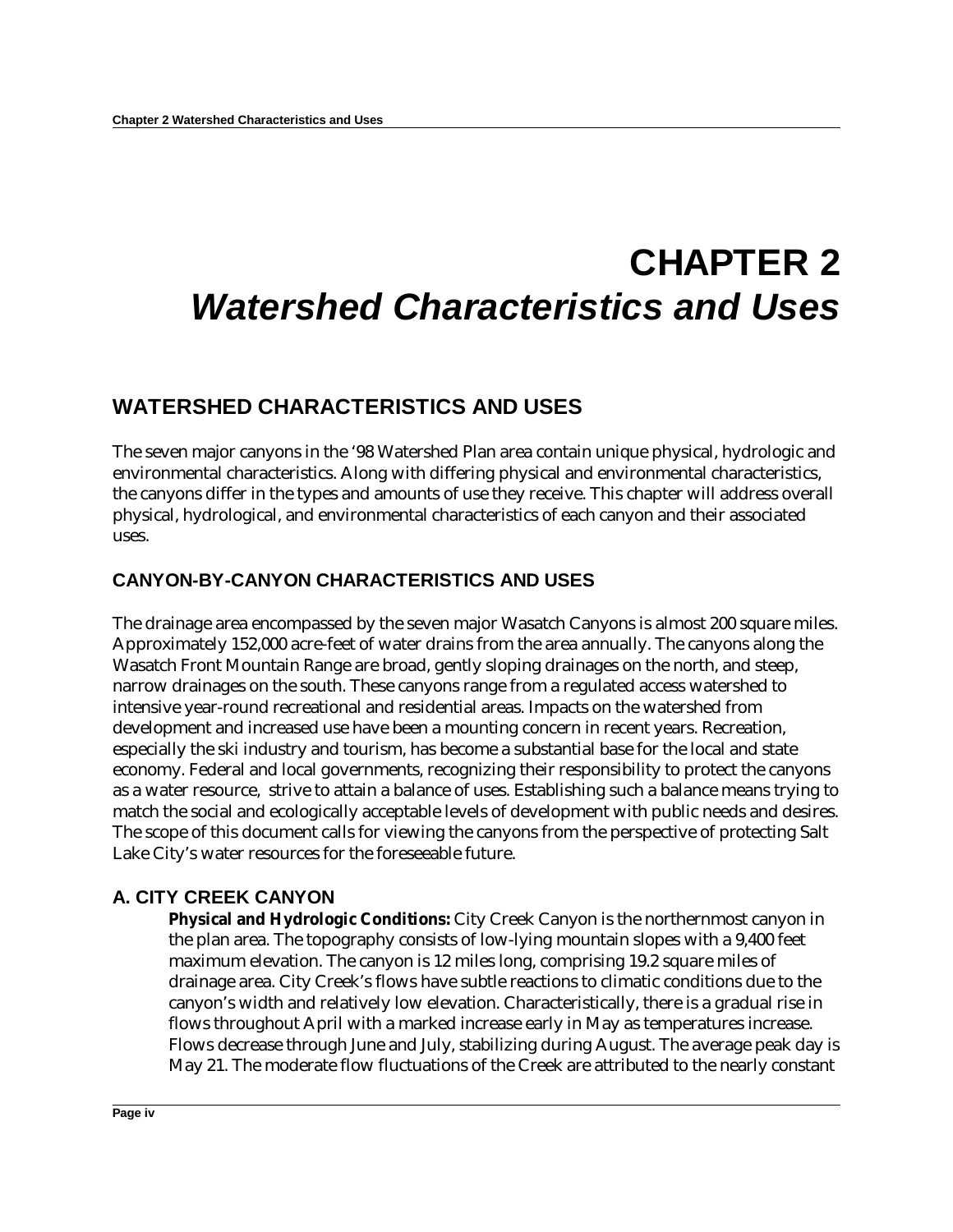sun exposure to snow pack on the gentle slopes, and the cavernous nature of the subsurface limestone from which the canyon's springs rise. The average annual yield for the creek is 11,749 acre feet, the fourth largest in the plan area.

**Canyon Uses:** City Creek Canyon has served as a valuable watershed and recreation/open space area since the first settlers entered the Salt Lake Valley. Salt Lake City promotes use of the canyon as a nature preserve by limiting motor vehicle access to alternating days during the summer. The current picnic capacity is 845 persons. Picnic sites are used heavily on weekends and holidays with continued use throughout the week. City Creek Canyon is a popular locale for bicycling, running, and walking. Hunting is permitted in season.

#### **B. RED BUTTE CANYON**

**Physical and Hydrologic Conditions:** Red Butte Canyon comprises 7.25 square miles of drainage area with elevations ranging from 5,000 to 8,500 feet. The canyon's slopes are moderately steep with the north-facing slopes steeper than the south-facing slopes. The canyon floor is wide with many side drainages. Through limitations on human access the canyon has become plentiful with wildlife, providing a near-pristine example of a watershed. Surface waters in the canyon originate in Red Butte and Knowltons Fork canyons and have a 2,450 acre-foot average annual yield, the lowest in the plan area. Snow melt is the origin of the creek and its annual flow peaks. The average peak flow occurs on April 30. This date is earlier than the other canyons due to the low elevation and wide canyon floor.

**Canyon Uses:** Red Butte Garden, at the mouth of the Canyon, offers educational and cultural activity. Concerns exist about increasing illegal activity in the Canyon, disrupting its pristine character.

#### **C. EMIGRATION CANYON**

**Physical and Hydrologic Conditions:** Emigration Creek is 10.5 miles in length comprising 18.0 square miles of drainage area. The topography consists of low rolling hills with steep mountains to the north. Elevation ranges from 5,000 to 8,900 feet. The canyon side slopes are steep at the mouth of the canyon and become more gradual nearing the canyon head. The headwaters of Emigration Creek originate in Killyon and Burr Fork Canyons primarily from snow melt. The average annual yield is 4,939 acre-feet, the sixth highest in the plan area. Stream flows peak early each year, May 1 on the average, due to the low elevation and width of the canyon. Flows normally recede quickly during July and August reaching the yearly low by September, then slowly increase throughout the winter months.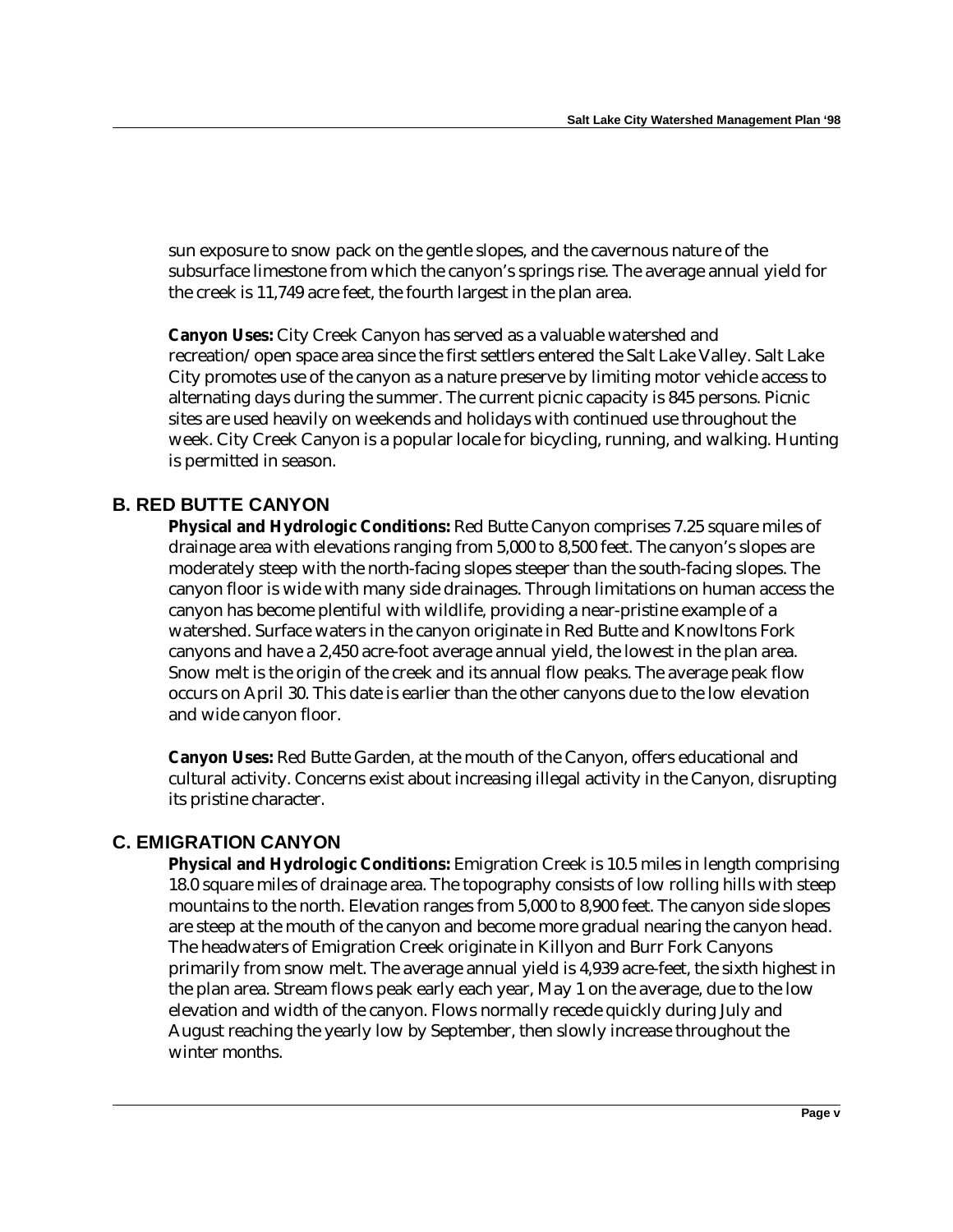**Canyon Uses:** Emigration Canyon has an extensive history of use. The canyon's recent primary use has been full-time residential with limited commercial development. Some hiking occurs in the canyon, but no developed trail heads or related facilities have been constructed. Automobile transportation in the canyon is intensive. The highway through the canyon provides access for canyon residents and a right-of-way to Parleys and East Canyons. Residential development during the past decade has increased, though not boomed compared with other areas in Salt Lake County. Figures from the 1988 Management Plan projected a six-unit per-year increase, an annual increase of approximately 2.5 percent. In 1990, there were 308 dwelling units in the canyon, and in 1998, there were 447 dwelling units. This represents a 15-unit per-year increase, an approximate 4.8 percent annual increase, which is almost twice the increase expected.

#### **D. PARLEYS CANYON**

**Physical and Hydrologic Conditions:** Parleys Canyon is the largest drainage in the plan area comprising 50.1 square miles. Unlike the other drainages in the plan area, Parleys is "T" shaped, with elevations ranging from 4,700 feet to 9,400 feet. Above Mountain Dell Reservoir, rolling foothills and moderate slopes characterizes the canyon. Below the reservoir, the canyon is narrow with steep slopes. The lower portion of the canyon has been radically modified by the construction of the I-80 freeway. Surface stream flow and spring runoff for Parleys Creek originates from Mountain Dell Canyon and Lambs Canyons. The average annual yield is 18,131 acre-feet, the third highest in the plan area. Parleys Creek reaches its peak flows early in the season, May 12 on the average. This is attributed to the relatively low elevation of the canyon and its width. Flows commonly increase tenfold within a matter of days during June then slowly decrease through the late summer and fall. Flows begin a gradual increase again throughout the winter.

**Canyon Uses:** Recreation homes, transportation and recreation use characterize uses in this area. Summer cabins have been constructed in Mount Aire and Lambs Canyons. Six lanes of I-80 follow the entire length of the canyon serving as a major artery for local and interstate traffic. Recreation uses include picnicking, golf, hiking, snowshoeing, cross country skiing, snowmobiling and hunting. The Salt Lake City Parks and Recreation Department and Public Utilities provide developed recreation, including golf and picnicking. A private concession at the Mountain Dell Golf Course provides cross country skiing during the winter season. The existing picnicking facilities in Parleys Canyon currently provide a total of 80+ person capacity. On weekends and holidays, parking areas limit capacity for cross country skiing.

Salt Lake City Department of Public Utilities is in the process of implementing the Little Dell Recreation Plan for the Little Dell Dam and Reservoir. Recreation development is occurring on 39 acres of land on the north side of the reservoir. The development will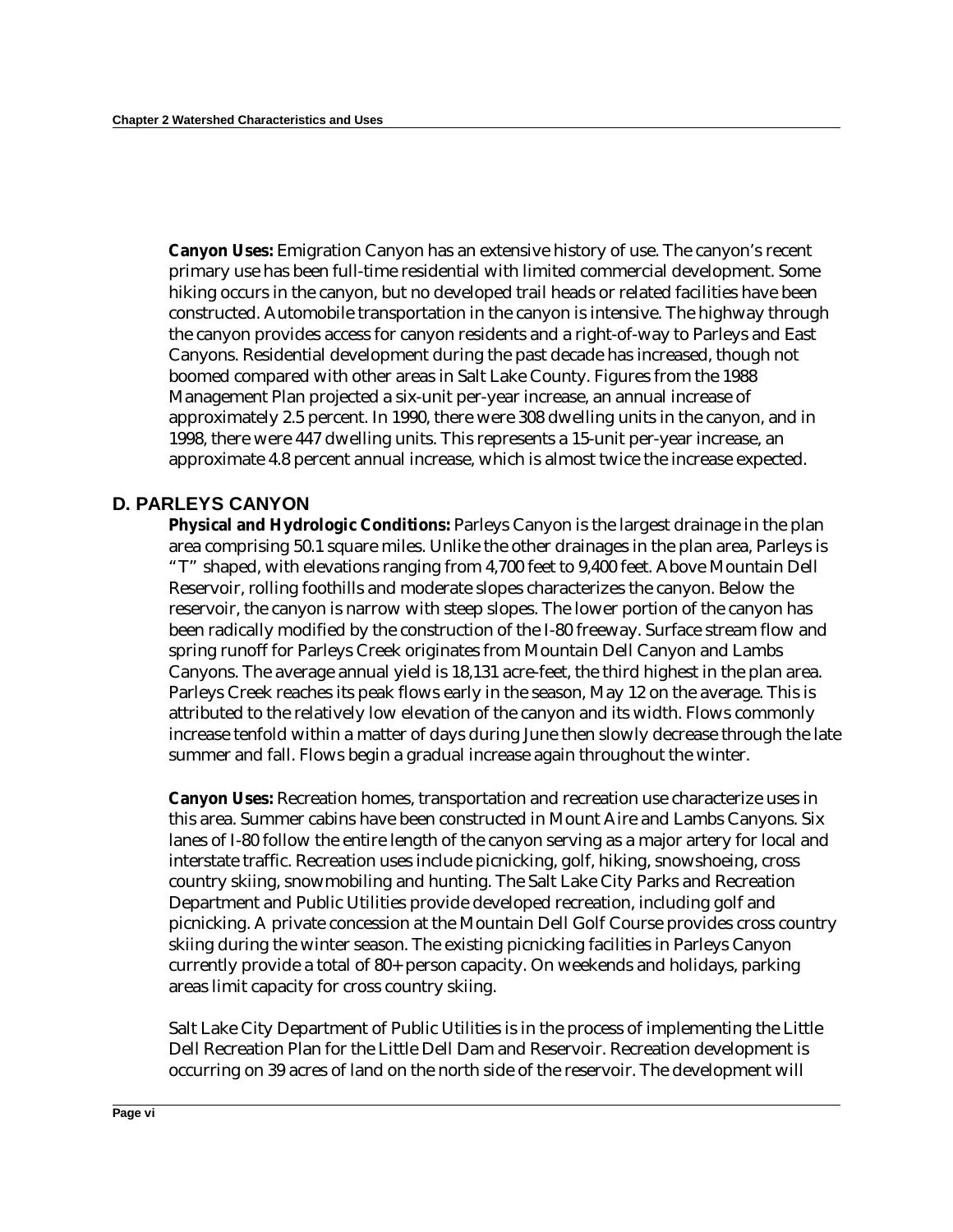include 130 parking spaces, two boat launches (non-motorized, hand-carried watercraft), six vault restrooms, 56 picnic sites, and a small interpretive center. Several trails will be constructed around the reservoir, totaling 19,400 linear feet of trails. Trails will be built for a variety of uses including walking, biking, and hiking, and a hardened trail for universal access.

Most of the recreation homes in Parleys Canyon were constructed before 1975. In 1975, there were 83 cabins in Lambs and Mount Aire canyons; by 1995, the total had increased to 112 cabins. Traffic in Parleys Canyon has increased noticeably since 1989, when Interstate 80 at the Mountain Dell interchange reported an annual daily traffic of 23,975. In 1996, the Mountain Dell interchange reported an annual daily traffic of 37,125. This difference represents an increase of 55 percent over an eight-year period.

#### **E. MILLCREEK CANYON**

**Physical and Hydrologic Conditions:** Millcreek Canyon comprises 18.0 square miles of drainage area with head waters originating about 10 miles above the canyon mouth at 8,700 feet elevation. Canyon ridge elevations typically range from 8,000 to 9,000 feet, with Gobbler's Knob rising to 10,200 feet. Surface flows originate from Millcreek, Porter Fork, and Bowman Fork canyons. The canyon's steep side slopes, moderately heavy snowpack, and high elevations are responsible for the late average peak flow date of May 27. Flows remain relatively high throughout August, then decrease in the fall and winter. Flows gradually increase throughout late winter and early spring. The stream has an average annual yield of 10,762 acre-feet, the fifth highest yield in the plan area.

**Canyon Uses:** Millcreek Canyon is characterized by a long history of intensive summer recreation and moderate winter recreation. A limited number of summer recreation residences have been constructed, but no new construction has taken place in the past decade due to the lack of private land available and a Forest Service policy against further residential leasing. Large traffic volumes are associated with recreational uses. Developed recreation in Millcreek Canyon consists primarily of picnicking, with an approximate 1,900 person capacity. Dispersed recreation activities in the canyon include bicycling, car touring, and hiking. Fishing and limited backpacking are available in the Mount Olympus Wilderness Area. Winter recreation consists primarily of cross country skiing, although snowshoeing and dog walking are growing in popularity.

#### **F. BIG COTTONWOOD CANYON**

**Physical and Hydrologic Conditions:** Big Cottonwood Canyon comprises 50 square miles of drainage area with elevations ranging from 5,000 feet to over 10,500 feet. The lower portion of the canyon is steep and meandering as the result of natural stream cutting processes while the top portion of the canyon is straight and broad due to massive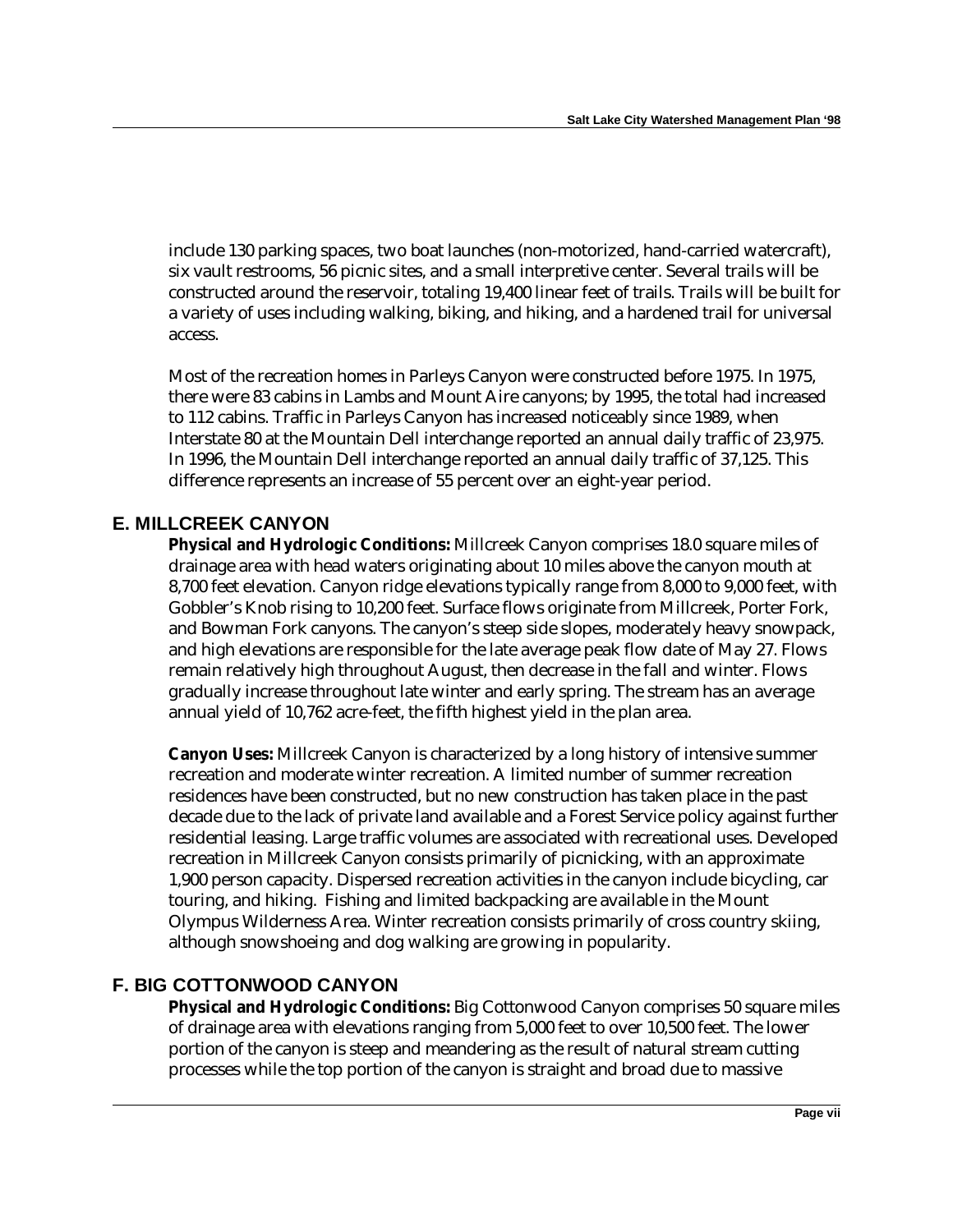glaciation. The upper portion of the canyon ends in a large basin with moderately steep side slopes.

Big Cottonwood Creek originates in the Big Cottonwood Canyon's upper basins, and Twin Lakes and Lake Mary reservoirs. Approximately a dozen side-canyon streams intersect the main drainage. Side-canyon reservoirs include Lillian, Florence, and Blanche. These large basins contribute to the highest annual water yield in the plan area of 51,238 acre-feet. Big Cottonwood Creek receives heavy snow pack that, combined with the high elevation, steep side slopes and orientation, contributes to the late average peak flow date of May 28. The flow rate for the Creek is relatively stable due to the width of the canyon and the soil's ability to absorb water. Flooding occurs during May and June as a result of cloudburst rain storms on melting snowpack.

**Canyon Uses:** Uses in Big Cottonwood Canyon are characterized by full and part-time residences, developed and dispersed recreation and transportation. Brighton and Solitude ski areas are located in the canyon. During the past decade both of these areas have undergone expansion in facilities and use. According to the U.S. Forest Service Wasatch-Cache National Forest Management Plan, no new resorts will be allowed in the canyon and the expansion of existing resorts will be limited. The average daily traffic has increased consistently since 1988, providing the best indicator of overall growth in the canyon. The average daily traffic figures may be found in Appendix G.

Cross-country skiing is a very popular winter activity in the canyon, with facilities including a groomed Nordic track. There are also trail-head parking facilities for backcountry skiing. According to the Forest Service Plan, only one permitted touring center with a developed cross country skiing track will be permitted in Big Cottonwood Canyon. Tubing is also a popular winter recreational activity in the canyon. The Forest Service provides camping and picnicking facilities. There is a 1,655 person camping capacity and a 1,530 person picnicking capacity. Camping and picnicking facilities are generally used to capacity on weekends and holidays while weekday usage is much lower.

#### **G. LITTLE COTTONWOOD CANYON**

**Physical and Hydrologic Conditions:** Little Cottonwood Canyon comprises 27.4 square miles of drainage area with elevations ranging from 5,200 to 11,200 feet. Little Cottonwood Canyon is the steepest and highest canyon in the plan area. The canyon is "U" shaped with rugged side-canyons formed by glaciation. The head waters for Little Cottonwood Creek originate in the Albion Basin, from minor drainages and Cecret Lake. Tributaries to the major drainage include the streams from White Pine Reservoir and Red Pine Lake, Hogum Fork, and Coal Pit Gulch. The length of the primary stream channel is approximately 12 miles.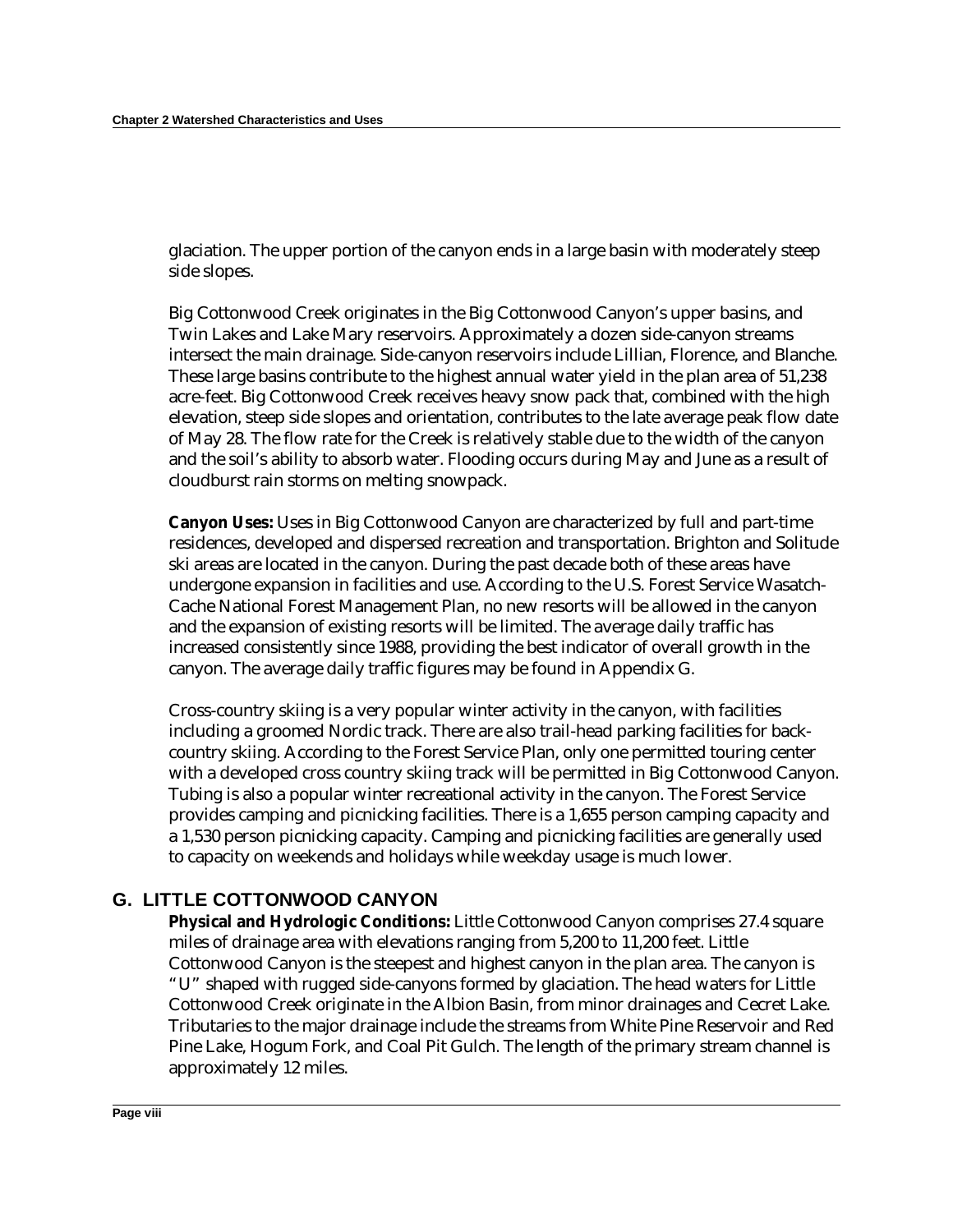Little Cottonwood Creek peaks late in the spring, June 4 on the average, mainly because of the heavy snow pack in the higher elevations. Throughout the year the stream flow radically fluctuates due to the steep side slopes and impervious rock surfaces that make up much of the canyon. The average annual yield for the stream is 46,149 acre-feet, the second largest yield in the plan area.

**Canyon Uses:** Uses in Little Cottonwood Canyon are characterized by heavy developed and dispersed recreational use, destination lodging and transportation. All uses in the canyon have increased during the past decade. Downhill skiing is the most intensely developed recreation use in the canyon at Alta and Snowbird ski resorts. The most accurate measure of growth in the canyon is average daily traffic. In 1987, the average daily traffic was 12,865. In 1996, the average daily traffic had increased to 16,540, an increase of 29 percent. With the exception of Parleys Canyon, this is the highest average daily traffic in the plan area. The average daily traffic from 1987 to 1996 is reported in Appendix G.

Developed campsites are maintained by the Forest Service at Tanner Flat and Albion Basin. Tanner Flat has been closed due to an environmental remediation project. Use at these sites has varied from year to year. The two campgrounds have a capacity of 465 persons. While weekend and holiday use is high, weekend and weekday use combined falls below capacity.

### **WATER QUALITY**

### **BACKGROUND**

Salt Lake City obtains a significant portion of its culinary water supply from canyon streams originating in the Wasatch Mountains. These canyons include City Creek, Emigration, Parleys, Mill Creek, Big Cottonwood, and Little Cottonwood. Water from City Creek, Parleys, Big Cottonwood, and Little Cottonwood is treated in treatment plants and distributed to residents of Salt Lake City and Salt Lake County. Reliance on these water sources is such that the Salt Lake City Department of Public Utilities must closely monitor and regulate any activities that may threaten water quality. Though recreation activity in these canyons has increased, water from these canyons has historically been of high quality. Recent mean annual total coliform counts have raised concerns that canyon water quality may be deteriorating.

#### **Data Contaminant Indicators, Sources, and Fate**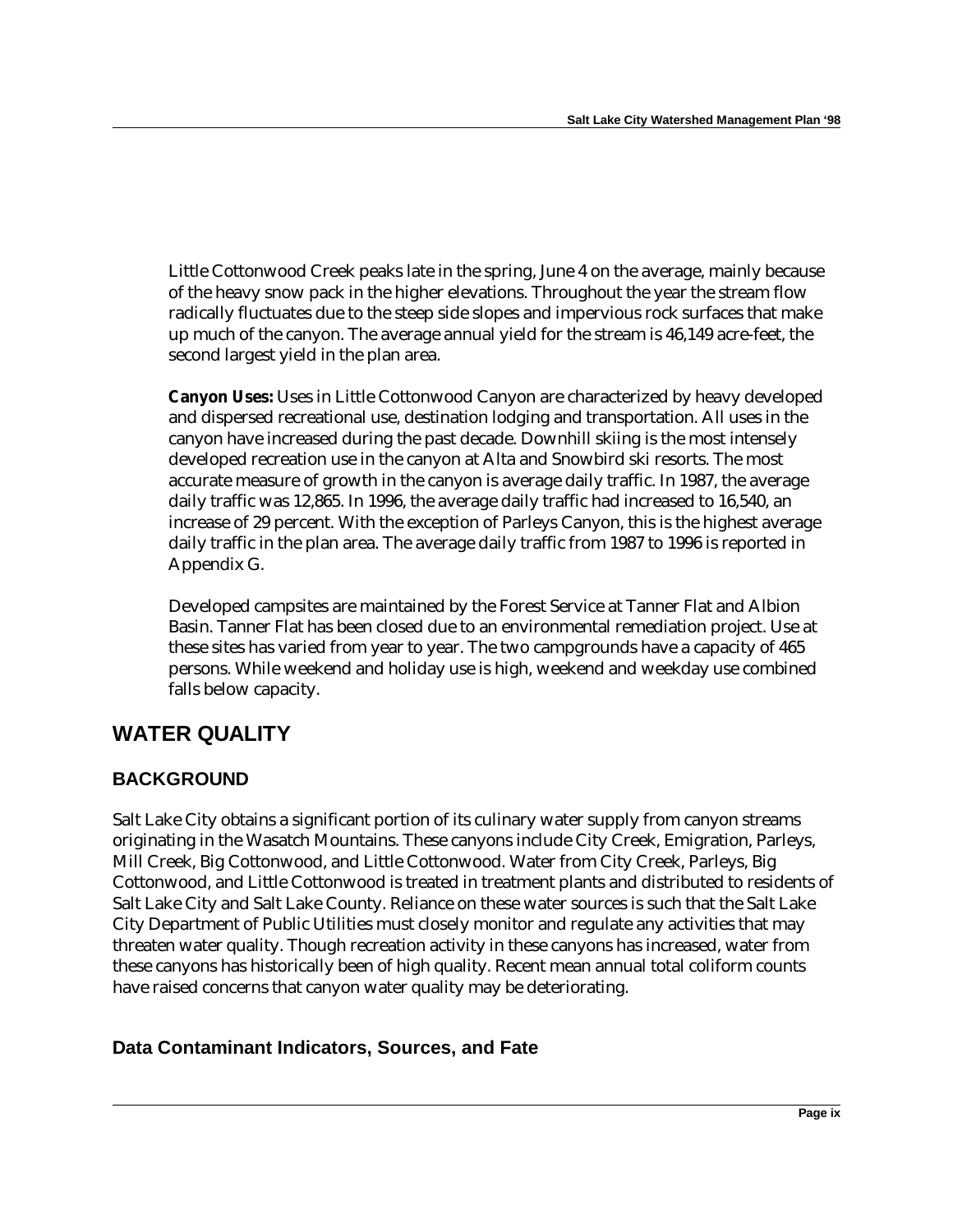Existing water quality data provides a baseline for monitoring watershed use effects. This section presents a discussion of each of the selected key contaminant indicators already included in the City's existing database. To define the significance of the data it is important to understand the potential sources of the indicator, and the transport and fate of the indicator in the mountain stream environment.

### **COLIFORM BACTERIA**

Measurements of total coliform have been used as an indicator of contamination of waters for many years. Coliform have been used as an indication of contamination because coliform tend to exist in high quantities within fecal matter (100 to 400 billion per day discharge by humans $^1$ ), and thus provide a good indication or warning of possible contamination by other fecal born species. Some water borne pathogens are difficult to detect or the tests may be complex, time consuming, and often not sufficiently sensitive or selective. Coliform testing is relatively simple and inexpensive, thus rendering it the method of choice for many years.

#### **Sources and Fate of Total Coliform Bacteria**

"The coliform group of bacteria includes all aerobic and facultative anaerobic, gram-negative, nonspore-forming rod-shaped bacteria that ferment lactose with gas formation."<sup>2</sup> Included in the coliform class of bacteria are the genera *Escherichia* and *Aerobacter*. Coliform bacteria have been found to increase in viable bacterial numbers under favorable conditions in pipe distribution systems.<sup>3</sup> According to the American Water Works Association, "Finding coliform densities ranging from 1 to 150 organisms per 100 mL may be possible with their occurrence widespread in the distribution system."<sup>4</sup> There is a possibility that coliform could colonize in streams within the slower moving areas. Porous media such as rocks may provide a good surface to which the bacteria can attach and colonize. Total coliform life expectancies are on the order of days. Based on the results of deep well studies, many coliforms live well in colder waters. Coliform life expectancies have not been verified in open stream flows.

"The use of coliforms as indicator organisms is complicated by the fact the *Aerobacter* and certain *Escherichia* can grow in soil. Thus, the presence of coliforms does not always mean contamination with human wastes. Apparently, *Escherichia coli* (E. coli) are entirely of fecal origin. There is difficulty in determining E. coli to the exclusion of the soil coliforms; as a result, the entire coliform group is used as an indicator of fecal pollution." 5 Therefore, total coliform presence in water is not proof of fecal contamination, however, total coliform will always be present when there is fecal contamination. Though the significance of coliform occurrences should not be ignored because they may indicate a potential pathway for pathogen penetration into the water supply, sole reliance on coliform occurrence may not be adequate in defining the source of the contamination. If coliforms occur repeatedly at levels higher than background, then perhaps a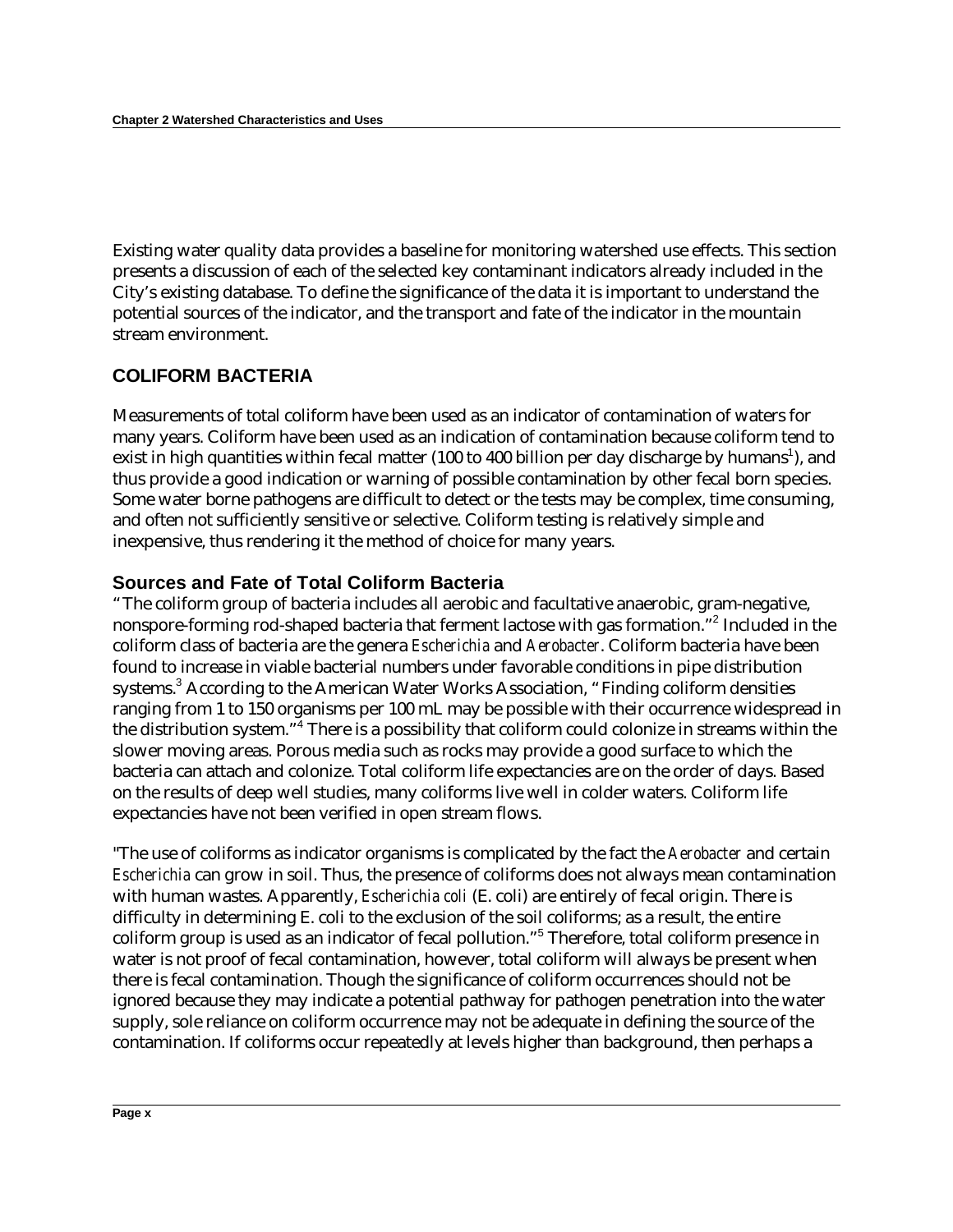more stringent monitoring program should be employed in order to determine for certain that there is human-based contamination.

#### **Sources and Fate of Fecal Coliform Bacteria**

Fecal Coliforms are a subgroup of total coliforms, and are usually found in much lower numbers. They are more indicative of contamination from a warm-blooded animal source. Therefore, they can come from both humans as well as animals. However, even though fecal coliform testing may rule out soil borne coliforms, they may be from any warm-blooded animal source, as discussed previously, and not necessarily an indicator of a human source. "In many situations where human pollution is suspected on the basis of [fecal] coliform test results, the actual pollution may, in fact, be caused by animal discharges."<sup>6</sup> Fecal coliform density per gram of feces and average contribution per capita per day is provided on Table 1 for human beings and some warm blooded animals.

#### **TABLE 1 FECAL COLIFORM CONTRIBUTION PER CAPITA FROM HUMAN BEINGS AND SOME ANIMALS (After Tchobanolglous, 1987)**<sup>7</sup>

|         | Average indicator<br>density/g of feces | Average<br>contribution/capita/day |
|---------|-----------------------------------------|------------------------------------|
|         | Fecal Coliform $(10^6)$                 | Fecal Coliform $(10^6)$            |
| Human   | <b>13.0</b>                             | 2,000                              |
| Chicken | 1.3                                     | 240                                |
| Cow     | 0.23                                    | 5,400                              |
| Duck    | 33.0                                    | 11,000                             |
| Pig     | 3.3                                     | 8,900                              |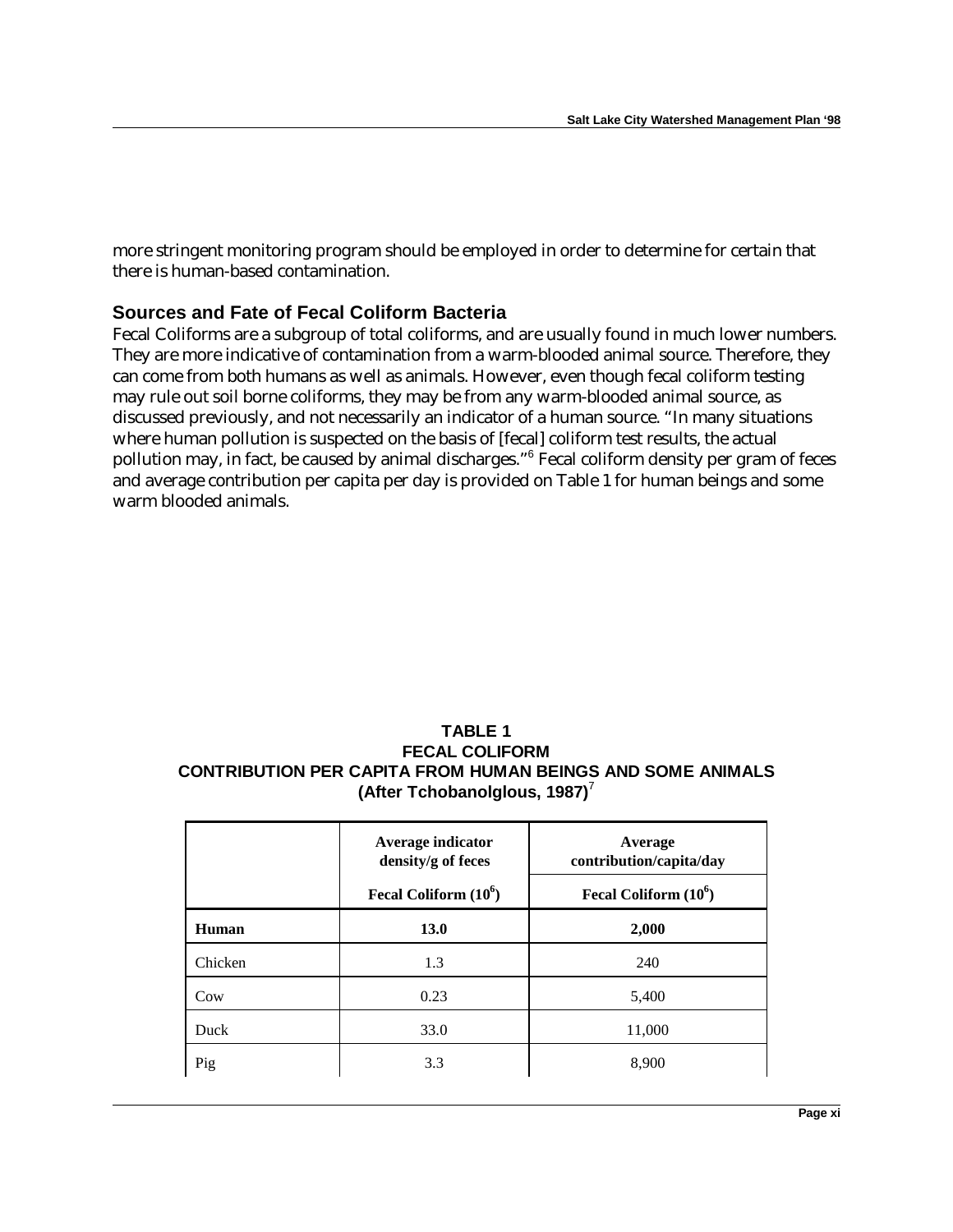| Sheep  | 16.0 | 18,000 |
|--------|------|--------|
| Turkey | 0.29 | 130    |

As can be seen from the table above, many animals have a higher fecal coliform production than humans. Therefore, relying solely on fecal coliform counts as an indicator of human contamination may not be correct. Fecal coliform may be expected to live in a cold water environment for at least the duration of water flow from the upper reaches of the canyon to the canyon mouth in any of the Wasatch Canyons. Coliforms survive well in cold water (the colder the better) with a survival time on the order of days. $^8$  In order to minimize differential death rates, samples should be taken no further down stream than 24 hours of flow time from the source of pollution.<sup>9</sup> With these two items in mind, and the fact that these creeks take less than 24 hours to flow from top to bottom, survival of coliform from any source in the canyon is possible. However, no studies have been found confirming life expectancies of fecal coliform in cold highly oxygenated water.

### **NUTRIENTS**

Nutrients, specifically nitrogen and phosphorous, are essential to the growth of bacteria and plants.<sup>10</sup> Other trace elements such as iron (Fe) are also required for biological growth. However, nitrogen and phosphorous are the major contributors to the production of algae. Algae in turn can cause taste and odor problems within water being used for drinking purposes. Methods for controlling algal blooms or growth include addition of Chelated copper compounds or potassium permanganate to the water, or simply controlling the nutrient loading. Nitrogen is also required in metabolic processes of microbial populations. If the water lacks sufficient nitrogen and/or phosphorous, algae growth will be repressed. Waste waters or organic wastes are a good source of nitrogen for bacteria.

#### **Nitrogen Sources and Fate**

Nitrogen has its origins as atmospheric nitrogen. It is incorporated into terrestrial systems through nitrogen fixing bacteria, lightening, direct conversion to ammonia, or fertilizer manufacturing processes. From there it enters the food chain where it is taken up by plants and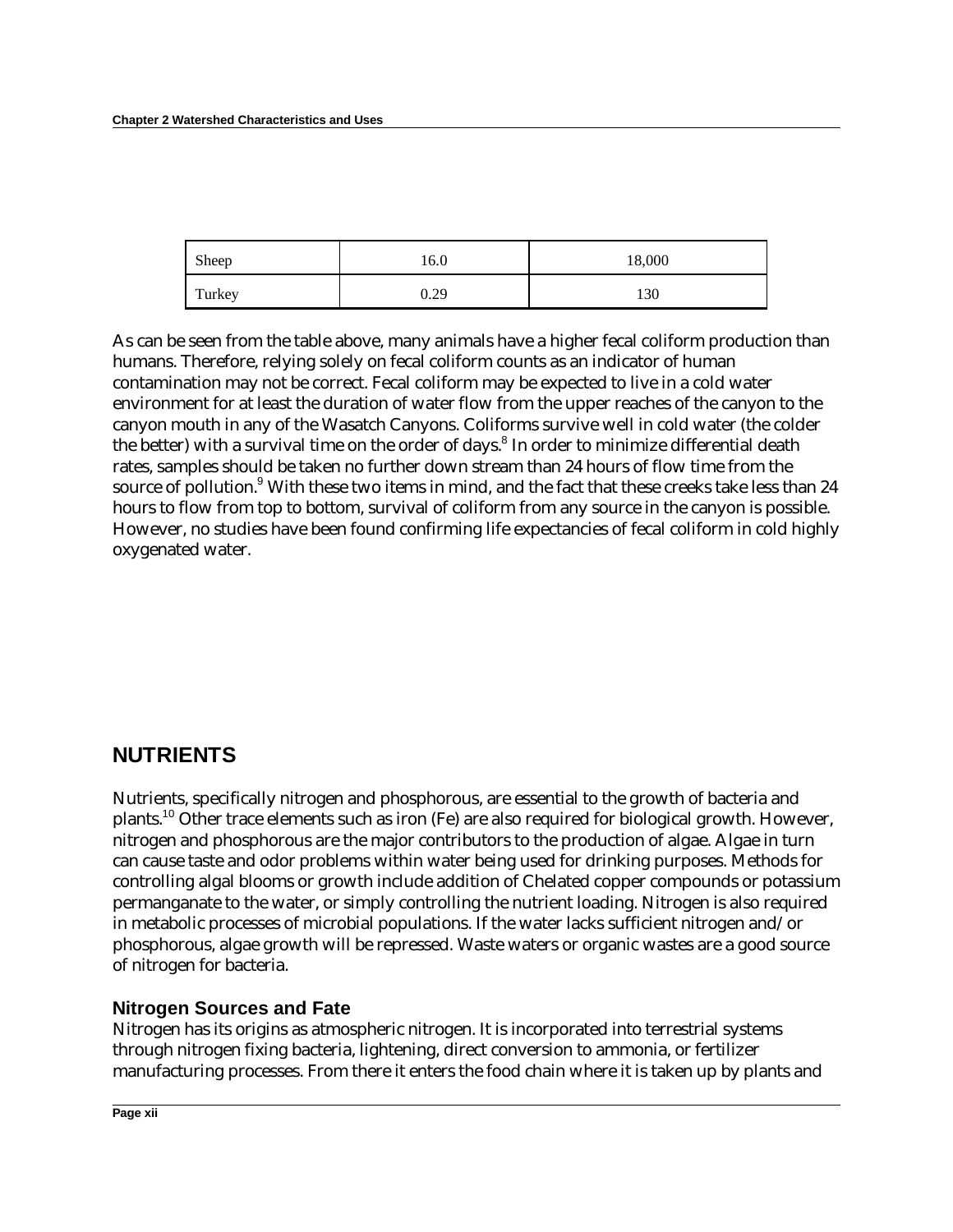eventually animals. Animals then discharge nitrogen in the form of urea or feces. Bacterial decomposition of the feces along with hydrolysis of the urea then convert the nitrogen to ammonia. Ammonia is then converted to nitrite and nitrate, or to nitrogen gas. Nitrate is especially soluble in water and therefore will move about freely within the aquatic system.

The United States Environmental Protection Agency (EPA) has determined that nitrate poses an acute health concern at certain levels of exposure.<sup>11</sup> The most common sources of nitrate in water include fertilizer, sewage, and wastes from humans and animals. Excessive levels of nitrate in drinking water may cause serious illness and sometimes death in infants less than six months of age. The EPA has set the drinking water standard at  $10 \text{ mg}/1$  for nitrate to protect against the risk of these adverse effects.<sup>12</sup> Elevated levels of nitrates are often used as an indicator of human effects on stream water quality.

#### **Phosphorous Sources and Fate**

Slope and stream erosion of phosphorous bearing soils (including top soils), and animal and human feces, are sources of phosphorous for the canyon streams. Three types of phosphate are usually of interest: ortho, poly, and organic. Orthophosphates are available for immediate biological metabolism without further breakdowns. Polyphosphates include molecules with oxygen atoms and two or more phosphorous atoms. Polyphosphates undergo hydrolysis in aqueous solutions and revert to orthophosphate forms; however, the hydrolysis is typically slow. Organically bound phosphorous is generally not available for algae growth without anaerobic bacterial conversion.

The major phosphorous removal processes in natural systems are chemical precipitation and adsorption while plants organically bind only small amounts. Phosphorous has a high tendency to bind with soil particles. Once it is bound, it is not likely to be readily released back into the environment. Orthophosphates are absorbed by clay minerals and certain organic fractions within the soil. Chemical precipitation with alum, iron, or aluminum also occurs, but at a slower rate. Sorption of phosphorous onto soils is the primary phosphorous removal process.

### **TURBIDITY**

Turbidity is a measure of the suspended matter in water that interferes with the passage of light. Materials in the water that cause turbidity may range from small colloidal particles, to coarse dispersions. Much of the material that causes turbidity is inorganic matter, though a significant portion is also caused by organic matter. It is this organic matter that causes concern. The organic matter serves as food for bacterial colonies. As the colonies grow, additional turbidity is introduced. Some of these organics may also induce the growth of algae, meaning they may contain large amounts of nitrogen and phosphorous.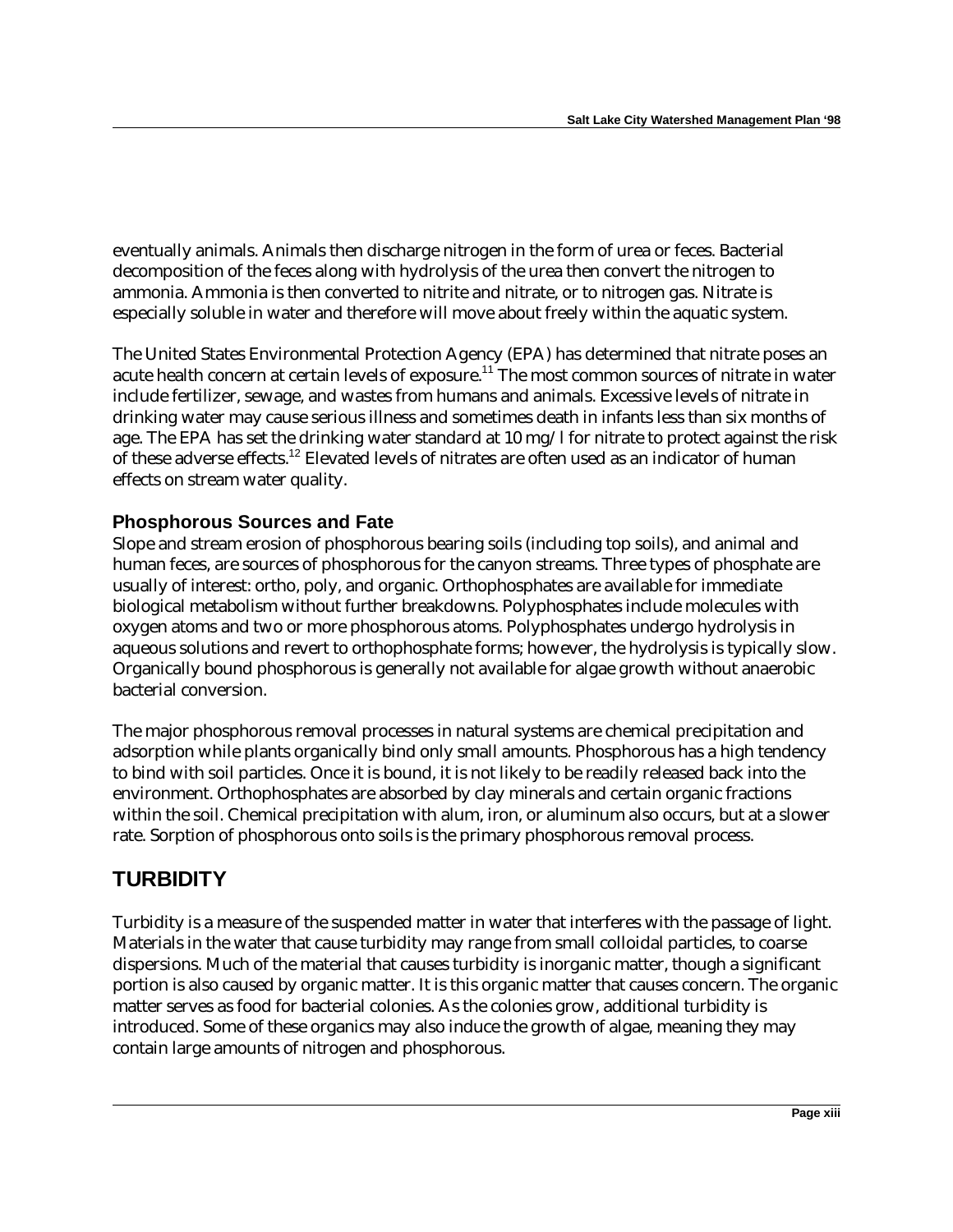Turbidity effects on water quality include: 1) Aesthetics, 2) Interference with filterability, and 3) Interference with disinfection. Aesthetically pleasing water instills confidence in the consumer that the water is pure and not polluted with wastes. As turbidity increases, the cost associated with filtering the water increases. Disinfection is impacted by turbidity also. If particles causing turbidity are in the water, then pathogenic organisms may not come into contact with the disinfectant. That is to say, that the organisms may be shielded within or by a particle.

The amount of raw water turbidity (suspended solids) may also determine the type of treatment required. Water with consistently high turbidity (greater than 5 NTU) requires conventional treatment like coagulation, flocculation, sedimentation, and filtration. Water with consistently low turbidity (less than 5 NTU) may be treated by direct filtration, which is basically conventional treatment without sedimentation. Direct filtration treatment plants are less costly to construct than conventional plants. This is currently not an issue for Salt Lake City because all of the City's treatment plants are conventional plants. However, turbidity can be a significant issue with respect to operation costs. Higher turbidity requires higher dosages of coagulating chemicals, more frequent backwashing, and it produces greater quantities of sludge for disposal. In addition, fluctuating turbidity levels (spikes) are difficult for plant operators to manage since fluctuating turbidity requires fluctuating levels of chemical feed. Watershed management practices that lower and stabilize turbidity levels are very important with respect to water treatment.

### **METALS SOURCES AND FATE**

Trace quantities of many metals are important in most waters and are required for biological growth. Some of these trace quantities include metals such as nickel (Ni), lead (Pb), manganese (Mn), cadmium (Cd), chromium (Cr), zinc (Zn), iron (Fe), copper (Cu), and mercury (Hg). However, a few of these metals are classified as heavy metals. Heavy metals are listed in Table 2 along with associated health concerns resulting from elevated concentrations.

| <b>Metal</b>  | <b>Health Concern</b>                   |
|---------------|-----------------------------------------|
| Barium (Ba)   | Increase blood pressure and nerve block |
| Cadmium (Cd)  | Carcinogen                              |
| Chromium (Cr) | Carcinogen                              |
|               |                                         |

**TABLE 2 HEAVY METALS**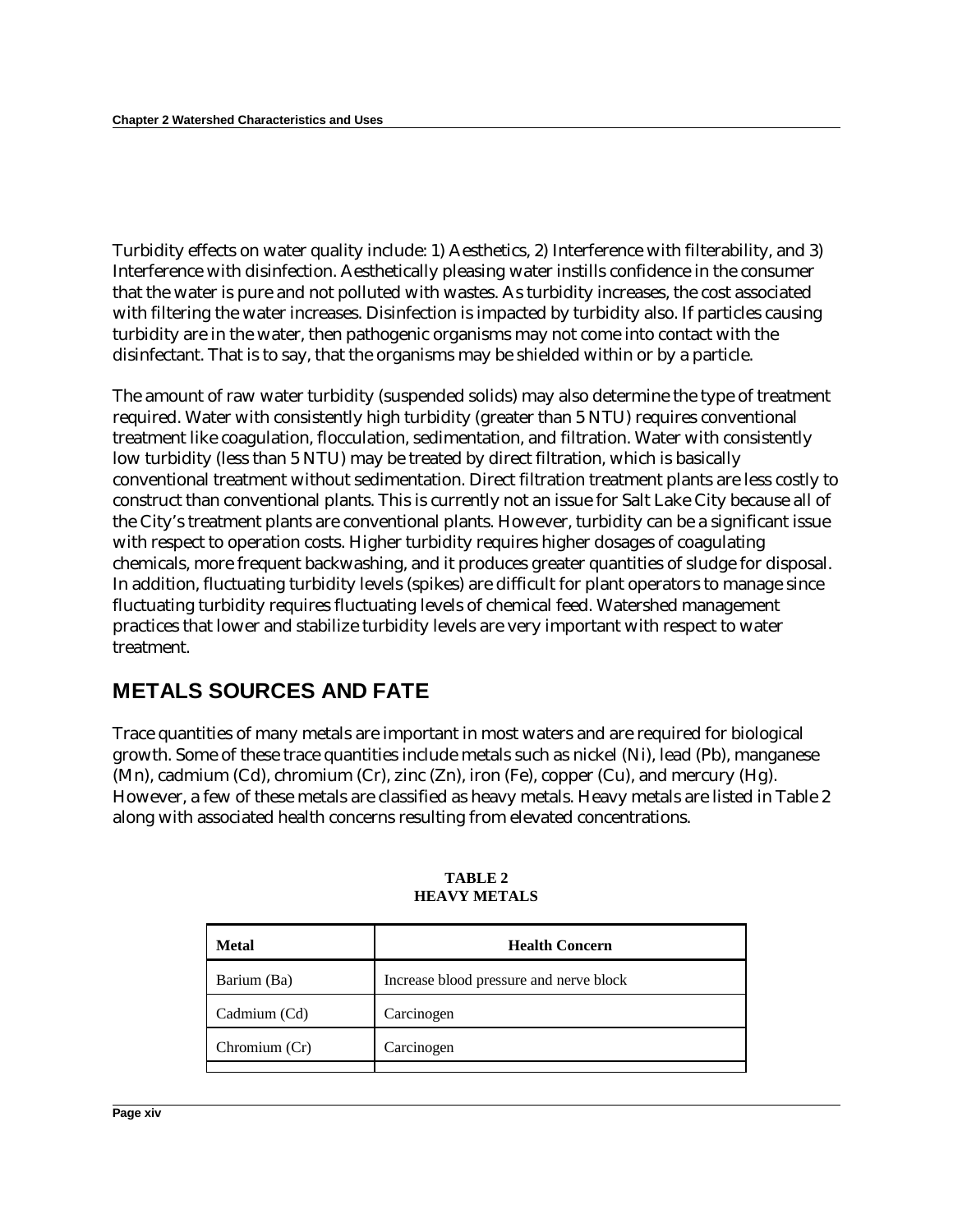| Metal          | <b>Health Concern</b>                        |
|----------------|----------------------------------------------|
| Lead (Pb)      | Brain damage, Birth defects                  |
| Mercury $(Hg)$ | Central nervous system damage, Birth defects |
| Silver $(Ag)$  | Dis-coloration of skin and eyes              |

Heavy metals are classified as priority pollutants, meaning they are hazardous to human health. Even though they may be required in small quantities to support life, larger quantities may be toxic. Sources of heavy metals in canyon streams include: natural ground water flow through rock formations, mine tunnel discharges, vehicle fluid leakage (crank case oil, anti-freeze, etc.), and surface runoff from mining affected areas.

## *WATER QUALITY DATA INVENTORY*

Water quality data was obtained from various sources including: Salt Lake City Public Utilities and Utah State Department of Environmental Quality. Available water quality data includes coliform bacteria; water chemistry data such as nutrients and turbidity, dissolved metals, pH, temperature, and dissolved oxygen; and creek flow data.

### **COLIFORM BACTERIA**

Coliform data (reported as colonies per 100 milliliters) is available from two different sources: 1) total coliform data collected at the intakes to the treatment plants (City Creek, Parleys, Big Cottonwood, and Little Cottonwood), and 2) total coliform and fecal coliform data collected as part of the watershed monitoring program. Treatment plant intake locations and watershed water quality monitoring locations are shown on the Hydrologic Features and Constraints Map found on page 19.

### **Water Treatment Plant Intake Coliform Data**

Mean monthly coliform data was provided by the City for the treatment plant intakes (see Appendix J for the periods summarized in Table 3).

#### **TABLE 3 TREATMENT PLANT INTAKE COLIFORM PERIOD OF RECORD**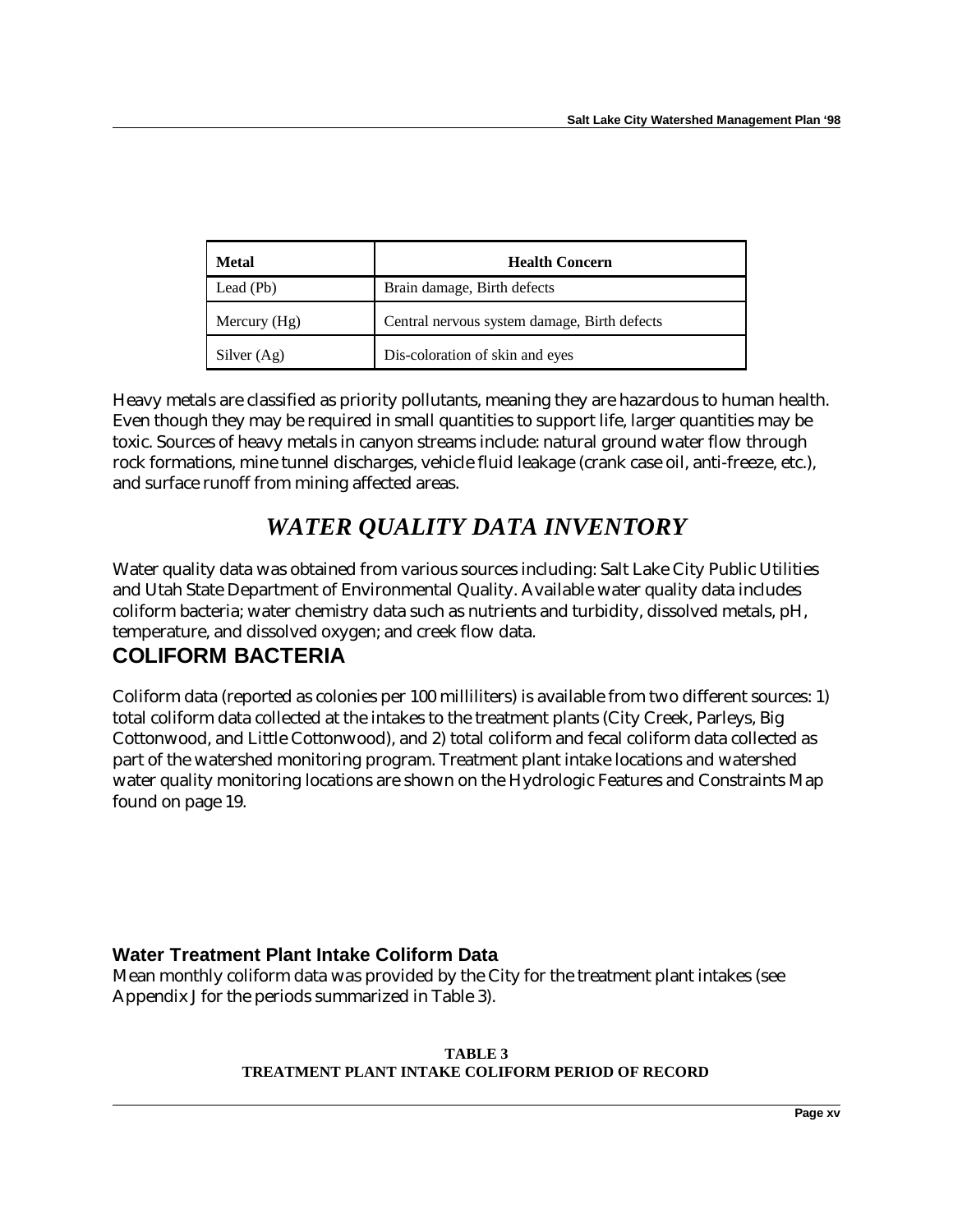| <b>Treatment Plant</b> | <b>Total Coliform Period of Record</b>                                          |
|------------------------|---------------------------------------------------------------------------------|
| City Creek             | January 1960 to December 1997<br>missing data in March, April, and May of 1973. |
| Parleys Creek          | April 1992 to December 1997                                                     |
| Big Cottonwood         | January 1960 to December 1997<br>missing data in March, April, and May of 1973. |
| Little Cottonwood      | January 1960 to December 1997<br>missing data in March, April, and May of 1973. |

Mean annual total coliform for treatment plant raw water intakes are presented on Figure 1 in Appendix J.

#### **Watershed Coliform Data**

Watershed coliform data is available from 1988 to the present at selected locations in the watersheds as summarized on Table 4. Data is available at these locations for most of the months from January 1988 to December 1997. See the Hydrologic Features and Constraints Map on page 19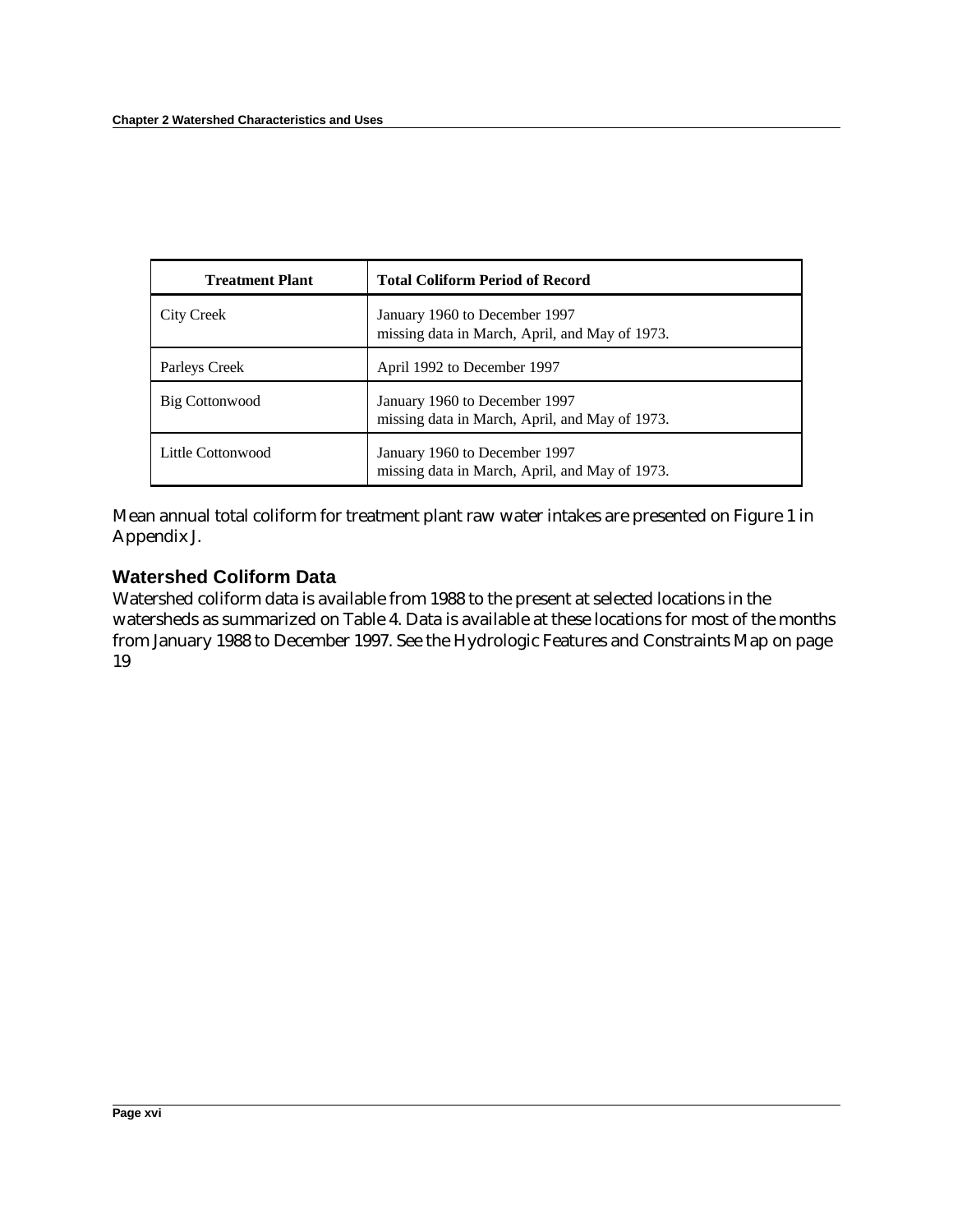| <b>WATERSHED</b>            | <b>LOCATION</b>                                                                                                                                                                                                                                                         |
|-----------------------------|-------------------------------------------------------------------------------------------------------------------------------------------------------------------------------------------------------------------------------------------------------------------------|
| <b>City Creek</b>           | CC1 - Above Gate<br>CC <sub>2</sub> - Below Gate                                                                                                                                                                                                                        |
| <b>Emigration Canyon</b>    | EC - Above Rotary                                                                                                                                                                                                                                                       |
| Parleys Canyon              | PC1 - Lambs Weir                                                                                                                                                                                                                                                        |
| Mill Creek                  | $MC1 - UB$<br>MC <sub>2</sub> - Toll Gate<br>MC3 - Forest Service Boundary                                                                                                                                                                                              |
| <b>Big Cottonwood Creek</b> | <b>BC1</b> - Forest Service Boundary<br><b>BC2</b> - Storm Mountain<br>BC4 - Lake Blanch<br>BC5 - Mill B<br>BC8 - Jordan Pines<br>BC10 - Silver Fork<br>BC12 - Solitude<br>BC13 - Brighton LP<br>$BC14 - 1st Bridge$<br>$BC15 - 2nd Bridge$<br><b>BC16 - Last House</b> |
| Little Cottonwood Creek     | LC1 - Forest Service Boundary<br>LC <sub>3</sub> - Red Pine<br>LC6 - Below Snowbird<br>LC8 - Peruvian Lodge<br>LC9 - Sunnyside                                                                                                                                          |

#### **TABLE 4 WATERSHED COLIFORM SAMPLING LOCATIONS**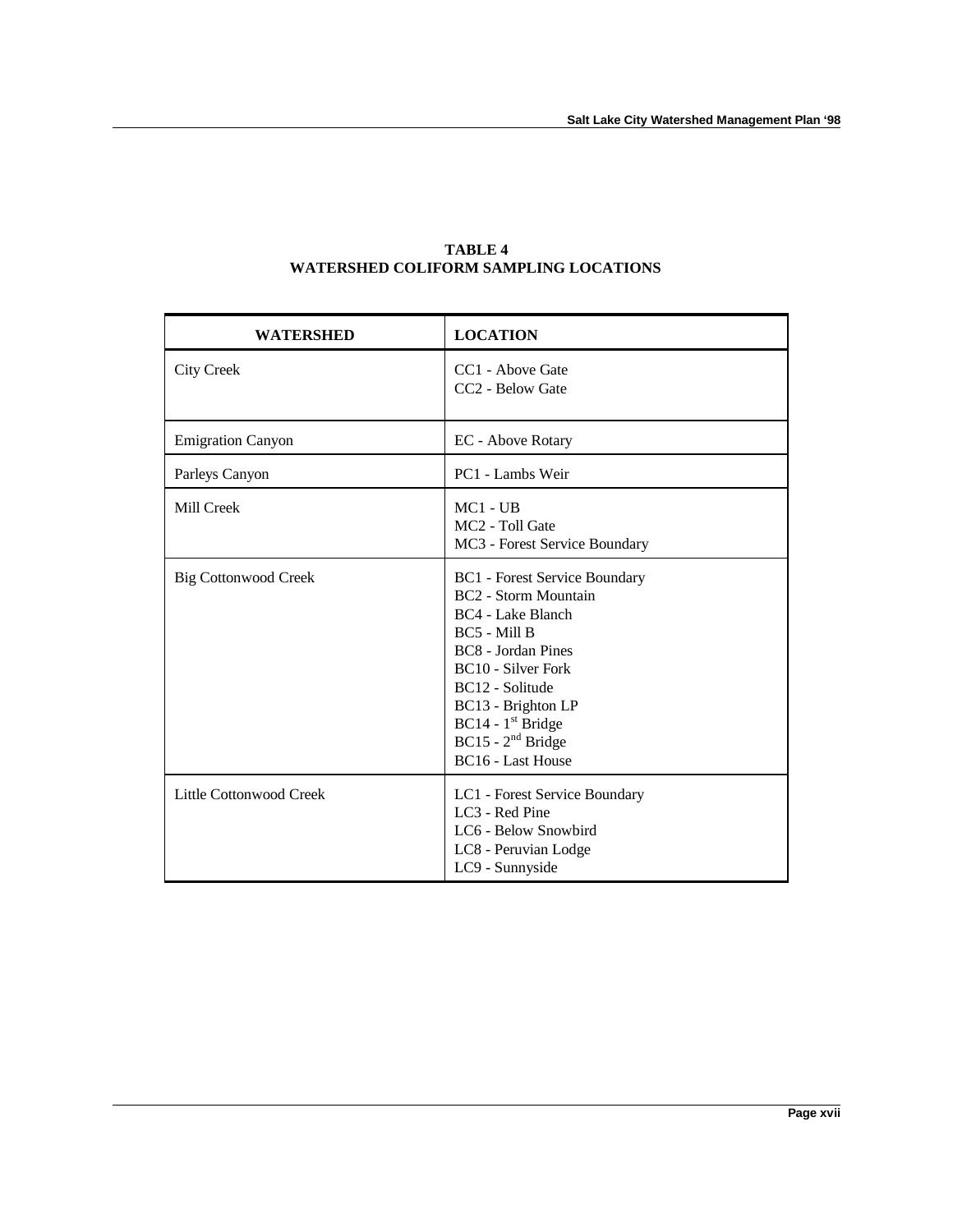### **WATER CHEMISTRY DATA**

Water chemistry data was obtained from three sources: U.S. Geological Survey Data reported in the 1988 Salt Lake City Watershed Management Plan, Utah State Department of Environmental Quality STORET data, and data from Salt Lake City Public Utilities. Water chemistry data is summarized on tables in Appendix J.

### **CREEK FLOW DATA**

Daily flow<sup>13</sup> records for each canyon were provided by Salt Lake City. Average monthly flows for 1987 through 1996 are plotted for each of the canyons on Figure 2 found in Appendix J.

### *ANALYSIS*

### **COLIFORM**

Total coliform has not exceeded state standards for use designation Class 1C - culinary use with prior treatment (5,000 total coliform per 100 milliliters), but there have been occasional exceedences of the standards for 2B - boating and similar uses excluding swimming (1,000 total coliform per 100 milliliters). Total coliform counts are normally less than 150 per 100 milliliters (ml) except for Emigration Canyon, which often exceeds 300 per 100 ml. Regression analysis of coliform data with time, with stream flowrate, and/or with location in the canyon, failed to produce significant results. A statistical summary of the total coliform data for each canyon is provided in Table 5.

| <b>CANYON/ Monitoring Station</b>            | Period of<br>Coverage | Mean | <b>Standard</b><br><b>Deviation</b> | Number of<br><b>Samples</b> |
|----------------------------------------------|-----------------------|------|-------------------------------------|-----------------------------|
| <b>CITY CREEK</b>                            |                       |      |                                     |                             |
| <b>Treatment Plant Intake</b>                | 1960 - 1997           | 36.2 | 37                                  | 453                         |
| CC <sub>2</sub> - Below Gate                 | 1993 - 1997           | 46   | 41                                  | 58                          |
| <b>EMIGRATION CREEK</b><br>EC - Above Rotary | 1993 - 1997           | 177  | 181                                 | 66                          |
| PARLEY'S CANYON                              |                       |      |                                     |                             |

**TABLE 5 TOTAL COLIFORM STATISTICS SUMMARY**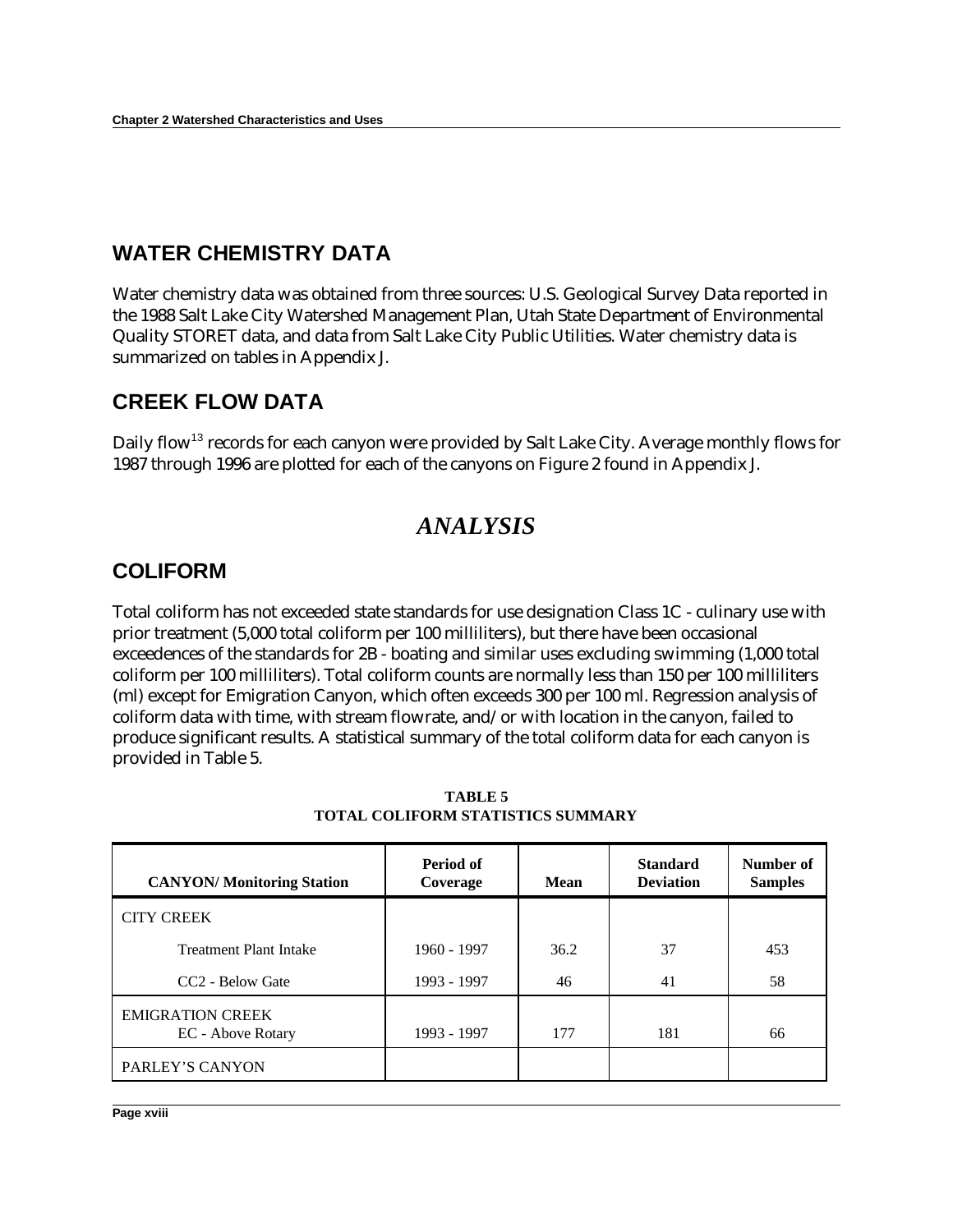| <b>CANYON/</b> Monitoring Station | Period of<br>Coverage | <b>Mean</b> | <b>Standard</b><br><b>Deviation</b> | Number of<br><b>Samples</b> |
|-----------------------------------|-----------------------|-------------|-------------------------------------|-----------------------------|
| <b>Treatment Plant Intake</b>     | 1992 - 1997           | 23.1        | 29                                  | 69                          |
| PC1 - Lambs Weir                  | 1993 - 1997           | 68.5        | 94                                  | 68                          |
| <b>MILL CREEK</b><br>$MC1 - UB$   | 1988 - 1997           | 50.6        | 73                                  | 198                         |
| <b>BIG COTTONWOOD CREEK</b>       |                       |             |                                     |                             |
| <b>Treatment Plant Intake</b>     | 1960 - 1997           | 36.6        | 39                                  | 453                         |
| <b>BC1</b> - USFS Boundary        | 1988 - 1997           | 38.1        | 52                                  | 221                         |
| LITTLE COTTONWOOD CREEK           |                       |             |                                     |                             |
| <b>Treatment Plant Intake</b>     | $1960 - 1997$         | 19.5        | 21                                  | 449                         |
| LC1 - USFS Boundary               | 1988.<br>1990 - 1997  | 33.8        | 35                                  | 72                          |

#### **Treatment Plant Raw Water Intake Total Coliform Data**

There are two higher trends in mean annual total coliform shown on Figure 1 found in Appendix J, one during the early 1970's and the other in 1995. Coliform counts were lower than normal for the period 1991 through 1994, then increased to above normal in 1995. Years with significantly higher means (Students t test<sup>14</sup>) are summarized in Table 6.

#### **TABLE 6 TREATMENT PLANT RAW WATER TOTAL COLIFORM YEARS WITH SIGNIFICANTLY HIGHER MEANS**

| <b>Treatment Plant</b>  | <b>Years with Significantly Higher Means</b><br>(based on Student's t test with 95 percent<br>probability) |
|-------------------------|------------------------------------------------------------------------------------------------------------|
| City Creek              | 1970, 1971, 1972 and 1995                                                                                  |
| Big Cottonwood Creek    | 1970, 1971, 1972, and 1995                                                                                 |
| Little Cottonwood Creek | 1971                                                                                                       |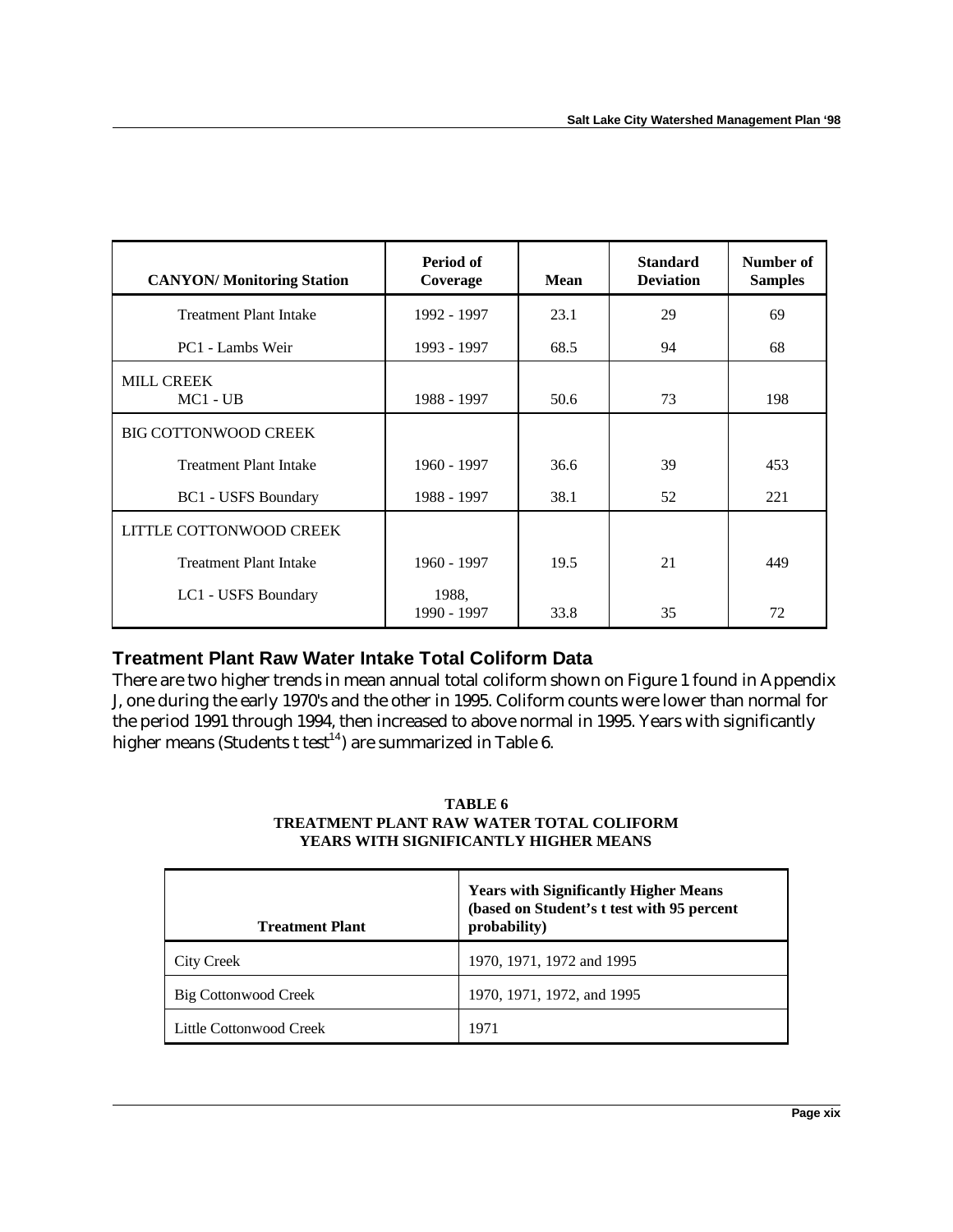### **Watershed Coliform Data**

The canyon watershed data has a much shorter period of record (see Table 5). Years with significantly higher mean annual total coliform are summarized in Table 7.

| <b>WATERSHED</b>        | <b>Years with Significantly Higher Means</b><br>(based on Student's t test with 95 percent<br>probability) |
|-------------------------|------------------------------------------------------------------------------------------------------------|
| Big Cottonwood Creek    | 1995 and 1996                                                                                              |
| Little Cottonwood Creek | 1995                                                                                                       |

#### **TABLE 7 WATERSHED DATA TOTAL COLIFORM YEARS WITH SIGNIFICANTLY HIGHER MEANS**

The watershed coliform data allows a comparison of total to fecal coliform. Mean annual total coliform for Mill, Big Cottonwood, and Little Cottonwood creeks increased in 1995 and 1996, however, fecal coliform did not.

## **NUTRIENTS AND TURBIDITY**

Analysis of turbidity, nitrate, and phosphorous failed to reveal any statistically significant trends. Grab sample total phosphorous data has on occasion exceeded 0.05 mg/l (State water quality standard)<sup>15</sup> in all the canyons. Emigration Canyon and Parley's Canyon have experienced frequent exceedences of the state standard for phosphorous.

Grab sample ammonia (NH4) data has on occasion exceeded state standards for cold water fishery (use classification 3A) in all of the canyons. Un-ionized ammonia toxicity is dependent upon the temperature and  $pH$  of the waterbody.<sup>16</sup> A summary of ammonia exceedences is provided on Table 8. State criteria includes two different levels for ammonia dependent upon exposure time (4 day average and 1 hour average). Because the samples are independent grab samples, the more stringent 4-day average criteria is assumed, however we have no evidence that this data accurately represents a 4 day average. Often the analysis detection limit used in the lab has been greater than the allowable for the cold water fishery use classification.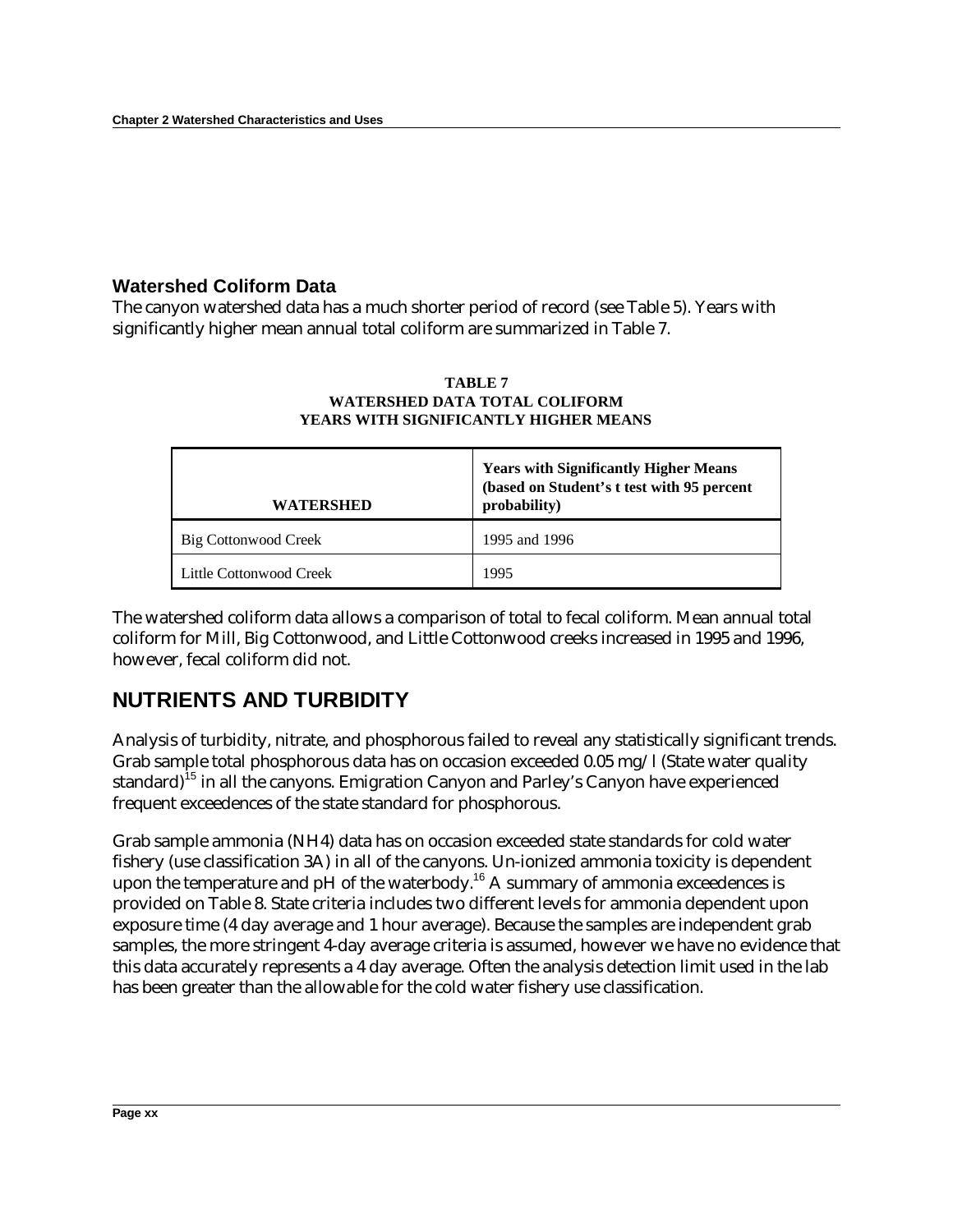| <b>CANYON</b>            | Exceedences during the last 10 years of 3A Cold<br>Water Fishery 4-day Average Ammonia using grab<br>sample data. |
|--------------------------|-------------------------------------------------------------------------------------------------------------------|
| City Creek Canyon        | $02/24/95$ , $3/27/96$ , and $4/11/96$                                                                            |
| <b>Emigration Canyon</b> | $6/1/93$ , $2/24/95$ , $4/11/96$ and $7/11/96$                                                                    |
| Parleys Canyon           | $9/8/95$ , $4/11/96$ , and $9/8/96$                                                                               |
| Millcreek                | 5/26/93                                                                                                           |
| Big Cottonwood Creek     | $3/4/92$ , $3/15/95$ , and $6/13/95$                                                                              |
| Little Cottonwood Creek  | 3/27/96, 4/11/96, 5/15/96, 10/23/96, and 11/15/96                                                                 |

**TABLE 8 GRAB SAMPLE AMMONIA DATA ABOVE 4-DAY AVERAGE 3A USE STANDARDS**

### **DISSOLVED METALS & PHYSICAL DATA**

Dissolved metals (corrected for water hardness) and physical data (see Appendix J) for each canyon were compared with state water quality standards. No exceedences were found when comparing with use classification 1C (protected for domestic use with prior treatment). A summary of the results of a comparison of dissolved metals and physical data with cold water fishery use classification (3A) standards is provided on Table 9. Often lab analyses for lead and silver have been with a detection limit higher than the criteria for cold water fishery.

#### **TABLE 9 DISSOLVED METALS AND PHYSICAL DATA EXCEEDENCES OF STATE WATER QUALITY STANDARDS for 3A Cold Water Fishery Use Classification**

| <b>CANYON</b>               | <b>Exceedences</b> |
|-----------------------------|--------------------|
| <b>City Creek</b>           | None               |
| <b>Emigration Canyon</b>    | None               |
| Parleys Canyon              | None               |
| <b>Millcreek</b>            | None               |
| <b>Big Cottonwood Creek</b> | None               |
|                             |                    |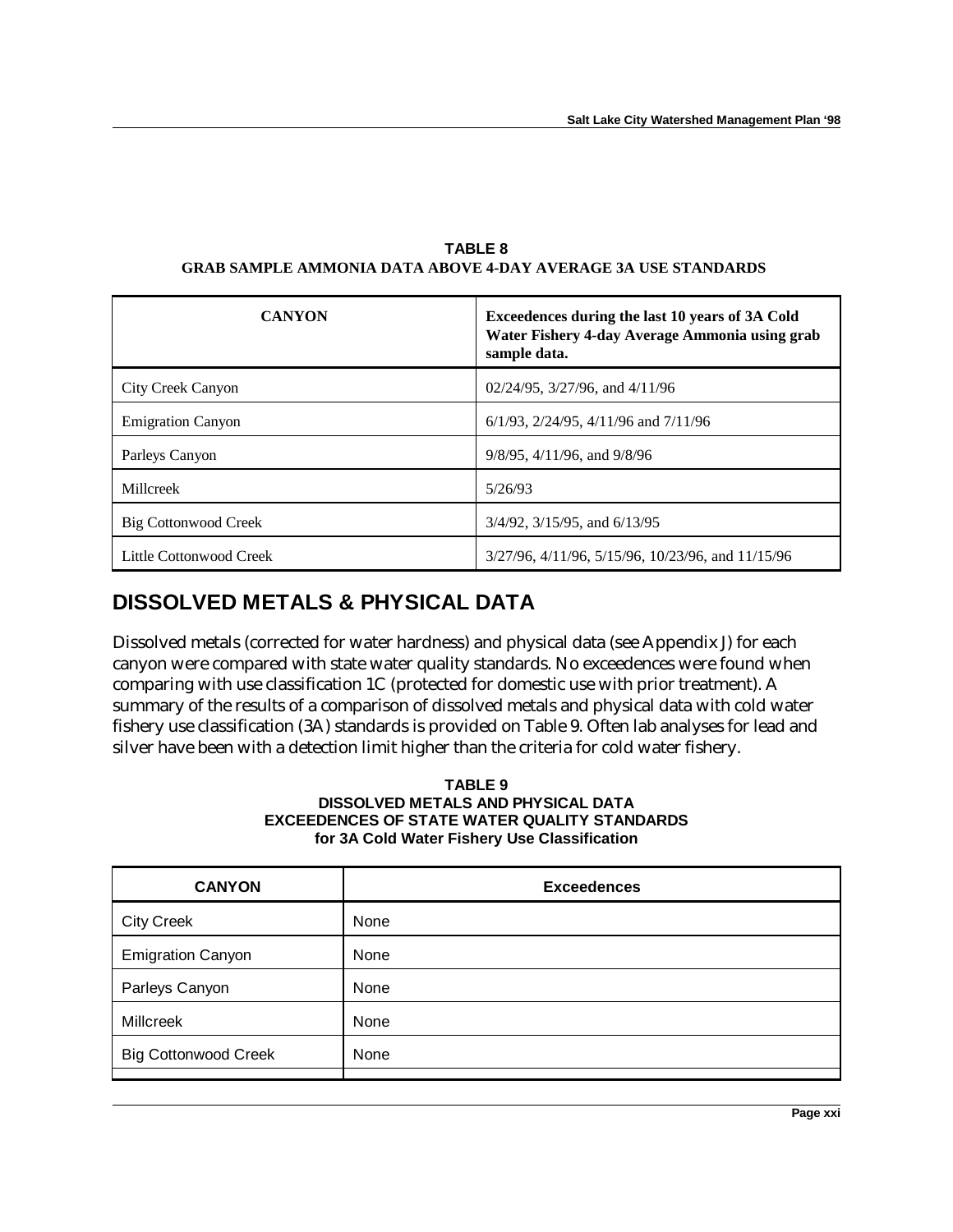| <b>CANYON</b>           | <b>Exceedences</b>                                                                                                         |
|-------------------------|----------------------------------------------------------------------------------------------------------------------------|
| Little Cottonwood Creek | Copper: 5/15/96, 7/11/96;<br>Lead: 7/11/96 4-day average criteria used, ok for 1-hour average<br>Zinc: 5/15/96 and 7/11/96 |

## *SUMMARY AND CONCLUSIONS*

- 1. Canyon water quality is generally excellent, especially for drinking water source purposes. However, mean annual total coliform counts increased significantly in 1995 in City Creek, Big Cottonwood Creek and Little Cottonwood Creek (see Figure 5 in Appendix J).
- 2. The increase in total coliform counts does not correspond to an increase in fecal coliform. The reasons for the increase in total coliform are not found in the data.
- 3. Even the increased coliform levels of 1995 represent excellent water quality with coliform counts far below maximum criteria set by state standards for Class 1C (domestic use with prior treatment). Class 1C standards set minimum criteria for protection for drinking water with prior treatment, however, Class 1C standards are not meant as a standard to preserve the pristine water quality of these mountain streams. To provide further protection to water quality, portions of each of the six study streams have been designated as Antidegradation Segments.
- 4. There is cause for concern based on experiences in other watersheds as reported in the literature.<sup>17 18</sup> Water quality monitoring of these canyons continues to be important. Recommendations for water quality monitoring will be considered in plan recommendations and alternatives.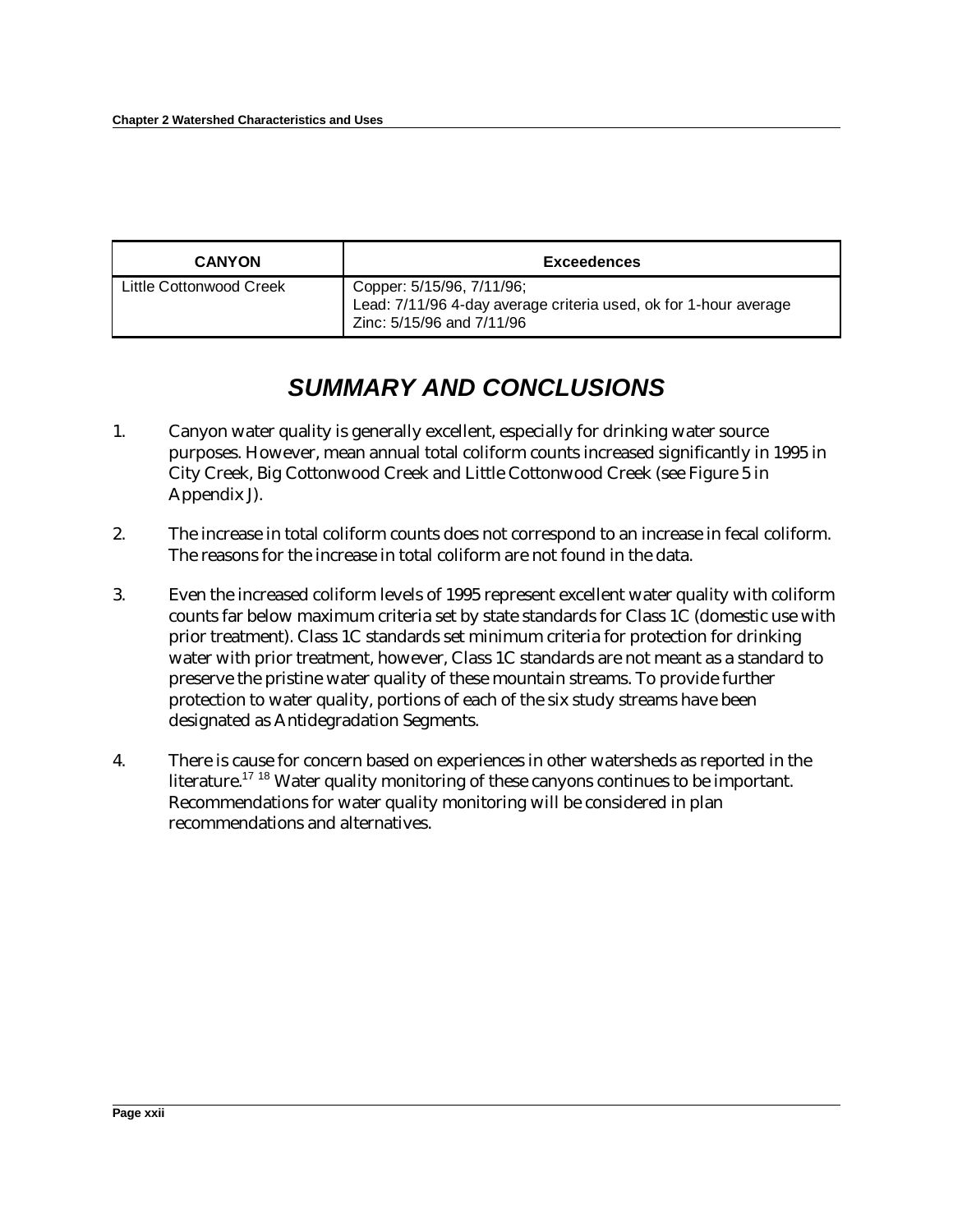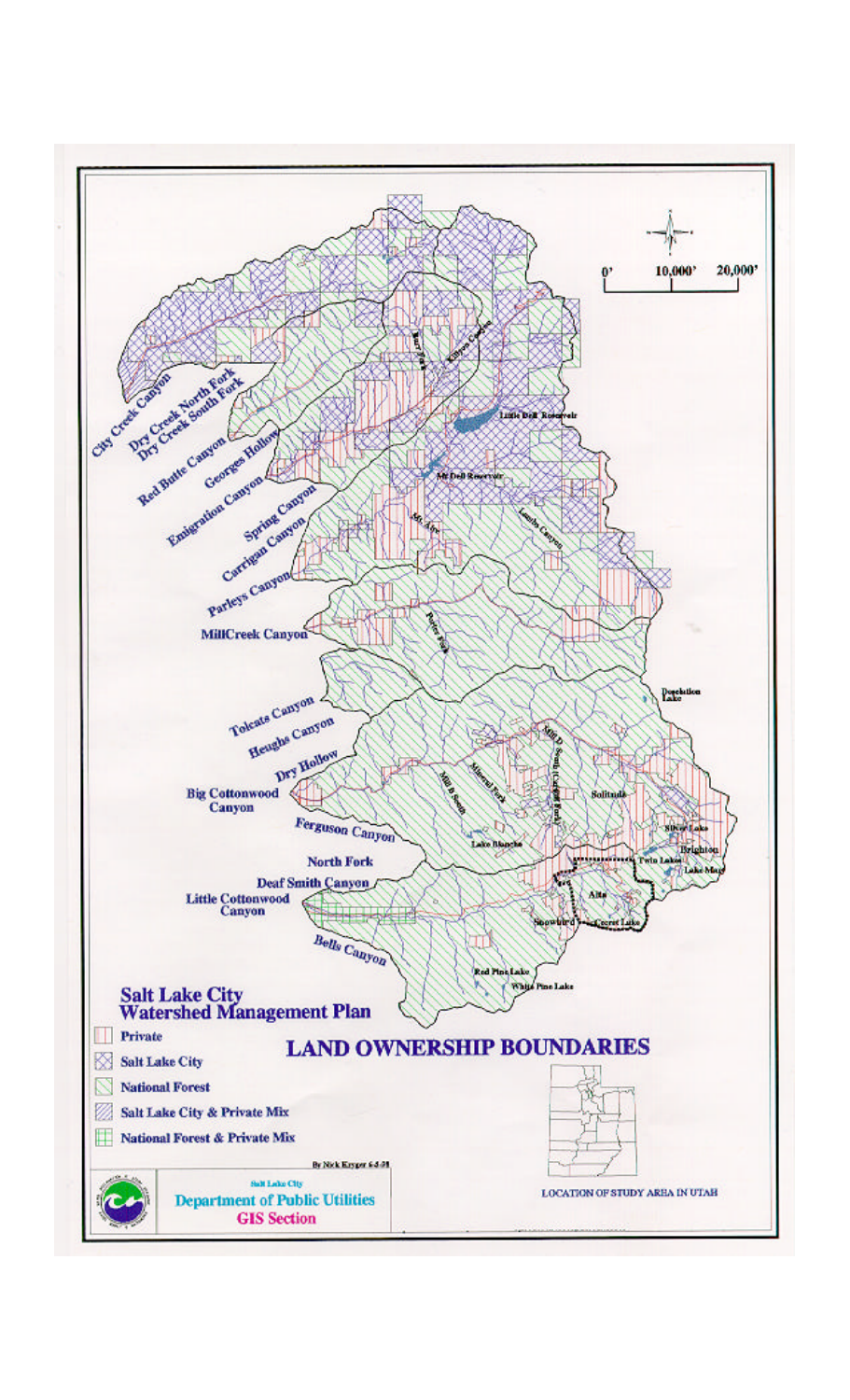# **CHAPTER 3** *Watershed Jurisdiction and Ownership*

### **WATERSHED JURISDICTION AND OWNERSHIP**

Many entities share ownership and jurisdiction of the lands that make up the Salt Lake City Watershed of the Wasatch Mountains. This chapter will summarize property ownership in the Wasatch Canyons and the responsibilities of major jurisdictions involved in managing the watershed.

### **A. SALT LAKE CITY WATERSHED AUTHORITY**

Salt Lake City's authority for watershed protection is granted by the Utah Constitution, Utah Statutes, and United States Statutes. The U.S. Congress and the State of Utah have addressed Salt Lake City water supply protection by recognizing the prominence of Salt Lake City watersheds and by granting Salt Lake City broad authority to protect its water supply. The preparation of this document, the '98 Watershed Plan, is another step in carrying out this longstanding mandate from federal and state authorities.

### **1. Utah Constitution**

The Utah Constitution (Article XI, Section 5), authorizes the state legislature, by general laws, to classify cities in proportion to population. This constitutional provision has been implemented by state legislation to grant authority over watersheds based on this classification system. The Utah Constitution also specifically addresses the authority of municipalities to own and develop water rights. Municipal corporations are forbidden from directly selling, leasing, alienating or disposing of any waterworks, water rights or sources of water supply. Cities are further directed to preserve, maintain, and operate their water rights, waterworks, and water sources in order to supply water to their inhabitants at reasonable rates. Municipal water rights, however, may be exchanged for other water rights (Utah Constitution, Article XI, Section 6). The prohibition against alienating city water rights (except by exchange) prevents Salt Lake City from selling or leasing its water rights to public and private water users in the Wasatch Canyons. However, since Salt Lake City boundaries do not include most of the canyon areas, serving water to canyon users is accomplished through sale of "surplus" city waters by a revocable contract.

Salt Lake City owns all or the largest percentage of water rights in each of the Wasatch Canyons, from City Creek on the north to Little Cottonwood Canyon on the south, except Red Butte Creek. Since Salt Lake City (and in some cases other municipalities) water rights cannot be alienated, the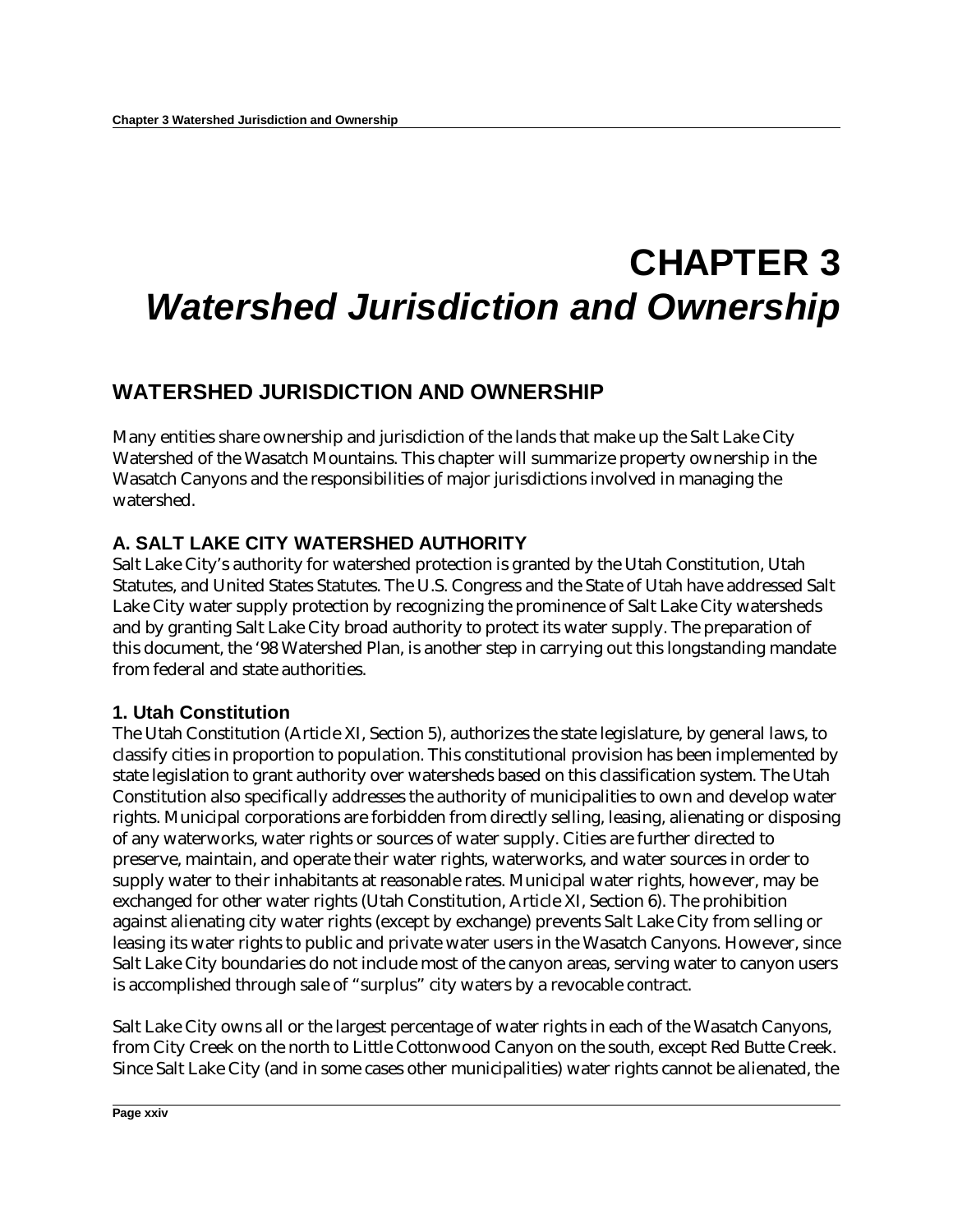Utah Constitution effectively prohibits development in the Wasatch Canyons without contracting for Salt Lake City "surplus" water. A state statute recognizes this practice, authorizing cities to "sell and deliver the surplus product or service capacity of any such works, not required by the city or its inhabitants, to others beyond the limits of the city" (Utah Code Ann., 10-18-14,1). In this manner Salt Lake City has been able to respond to the intense demand for use of its water in the canyons.

In 1981, Salt Lake City placed a moratorium on further water contracts in the canyons in order to protect the city's water supply and watersheds. Existing city water contracts and commitments that have not been fully utilized have been honored and permitted for the expansion of water use within the terms of the contract. In 1991, Salt Lake City removed its moratorium and instituted a new surplus water sales policy.

### **2. State Legislation**

The Utah State Legislature has implemented the classification authority granted by the Utah Constitution by dividing municipal corporations into three classes. First Class Cities are municipalities with more than 100,000 people (Utah Code Annotated, 10-1-1). These classifications have been upheld by the Utah Supreme Court (*Salt Lake City V. Salt Lake County*, 1922. 60 U. 423, 209 P. 207). Cities are granted extraterritorial jurisdiction for the construction, operation, and maintenance of waterworks, and to protect the water from pollution that is "used in and necessary for" city waterworks. Protection of water from pollution for all classifications of cities is explicitly recognized "for 15 miles above the point from which it is taken, and for a distance of 300 feet on each side of such streams" (Utah Code Annotated, 10-8-15).

Additional watershed protection jurisdictions for First Class Cities, like Salt Lake City, extend further than other classifications of cities to include protection of the "entire watershed" (Utah Code Annotated, 10-8-15). Therefore, Salt Lake City is granted management responsibility, anywhere in the canyon watersheds where Salt Lake City owns water rights, to protect canyon waters from activities that are detrimental to water quality or quantity. Cities may enact any ordinances necessary to protect the watershed, "and are authorized and empowered to enact ordinances preventing pollution or contamination of the streams or watercourses in which the inhabitants of the cities derive their water supply" (Utah Code Ann., 10-8-15).

Pursuant to general eminent domain authority in the Utah Constitution, Salt Lake City may condemn private property for public use with just compensation (Utah Constitution, Article I, Section 22). Specific statutory authority to acquire water and waterworks and "property connected therewith," including the power of condemnation for such purposes, has been granted to cities by the Utah Legislature (Utah Code Ann., 10-7-4). The Utah statutes granting extraterritorial jurisdiction to cities over watersheds are broad and give the cities substantial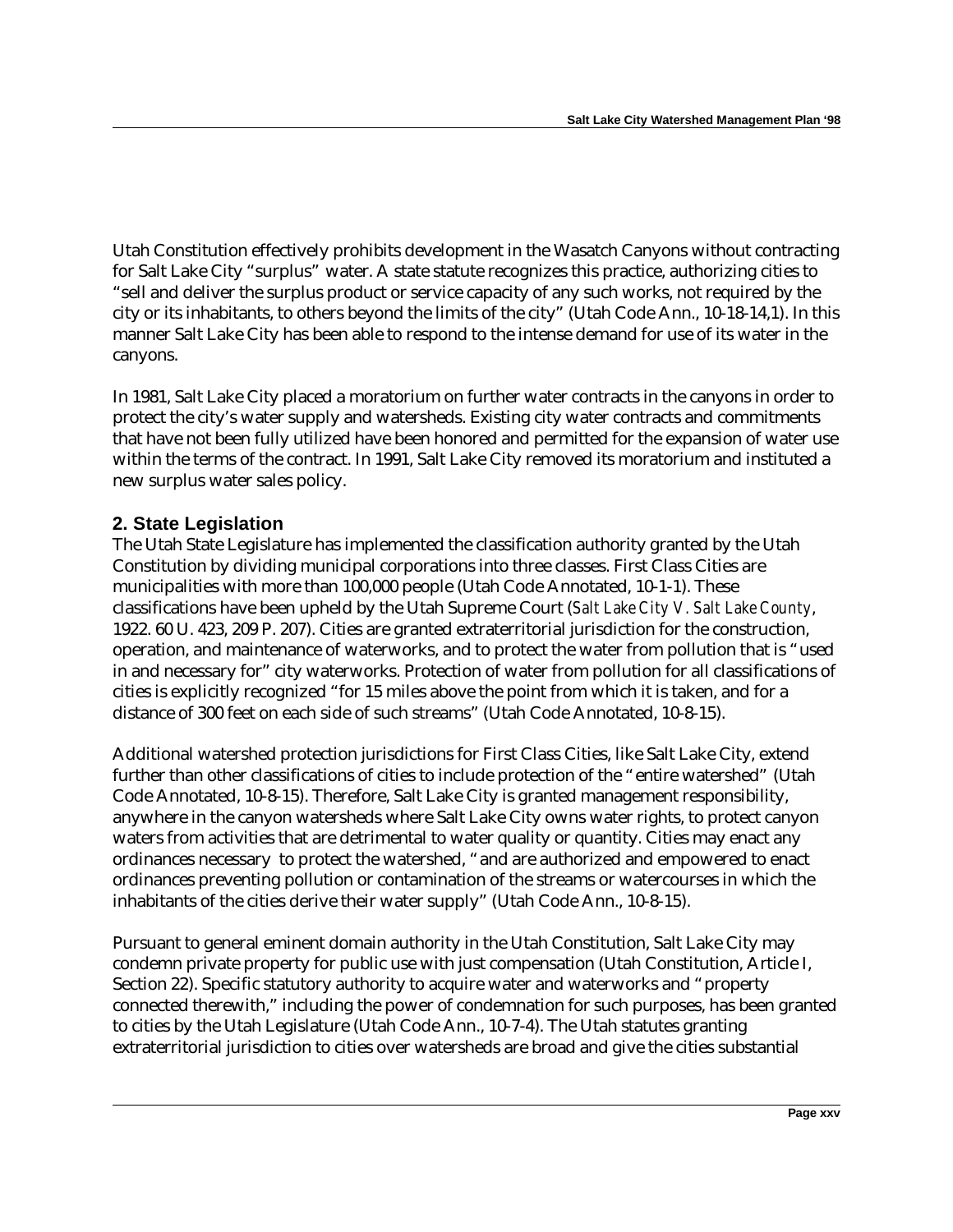discretion in the management of watersheds to protect water sources. Salt Lake City as a First Class City has special powers over entire watershed areas.

#### **3. Federal Legislation**

The U.S. Congress passed two statutes recognizing the authority of Salt Lake City to protect its water supplies. In 1914, Congress withdrew federal lands from mineral location and removed federal lands from surface disposal for City Creek, Red Butte, Emigration and Parleys Canyons (38 Stat. 714, Public Law 199, Sept. 19, 1914). Congress directed the Secretary of Agriculture to administer the lands in cooperation with Salt Lake City "for the purpose of storing, conserving, and protecting from pollution the said water supply..." (38 Stat 714, 715, Section 2). The Secretary of Agriculture was also granted the authority to prescribe and enforce regulations to protect the water supply of Salt Lake City (38 Stat 715, Section 3).

In 1934, Congress again addressed the protection of Salt Lake City's municipal water supply by reserving the surface estate to the United States in any mineral patents in the canyons (48 Stat 808, 809 Section 2, Public Law 259, May 26, 1934). Congress also reserved additional lands from mining location in Millcreek Canyon, Big Cottonwood Canyon and Little Cottonwood Canyon (48 Stat 808, 809, Section 3, May 26, 1934).

### **4. Salt Lake City Watershed Ordinances**

Salt Lake City has implemented state statutory authority for watershed protection through the adoption of ordinances. The Salt Lake City Watershed Ordinances may be found under Title 17 of the Salt Lake City Code. Title 17 addresses all ordinances under the jurisdiction of Salt Lake City Department of Public Utilities. Chapter 17.04 contains ordinances for Salt Lake City's watershed areas. The Public Utilities Director is the general supervisor of all city water and watershed related activities.

- Article II regulates subdivisions including: construction approval (17.04.070), waste disposal requirements (17.04.080), plans (17.04.090), and sale of lots prior to construction approval (17.04.110).
- t Article III regulates livestock and other animals within the watershed. This article contains the dog permit requirements (17.04.160) and the prohibition of livestock near streams (17.04.130).
- t Article IV governs water use and sanitary facilities. Some of the specific items contained in Article IV include rules and regulations (17.04.180), sanitary sewage disposal system requirements (17.04.210), garbage or human waste disposal - permit required (17.04.230), chemical toilets or privies (17.04.250), hauling of human waste required (17.04.280), and prohibited locations of toilet vaults (17.04.290).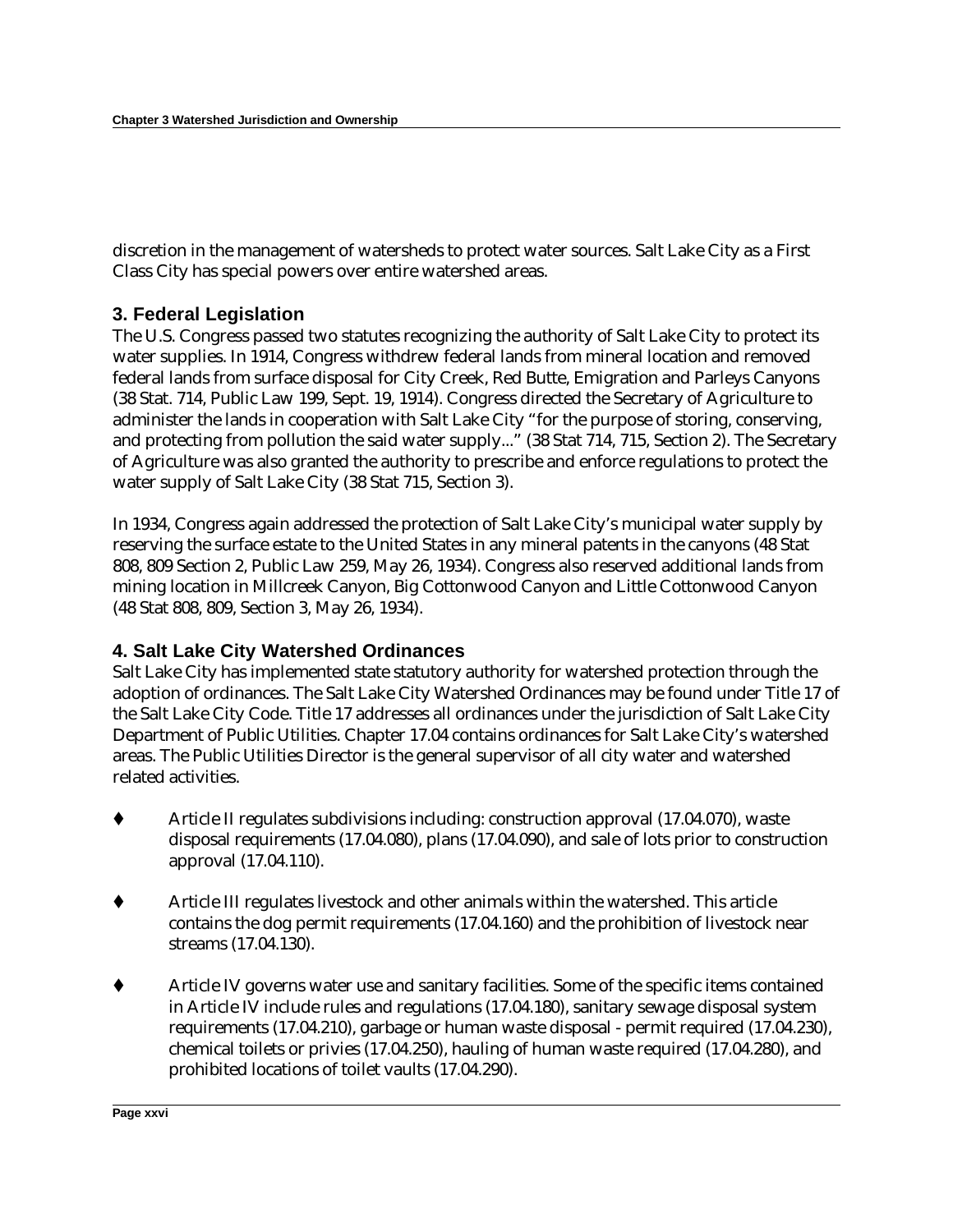- Article V regulates water pollution and other unlawful activities. Some of the specific items contained in Article V include nuisances prohibited (17.04.310), pollution of canyon waters prohibited (17.04.320), prohibited acts (17.04.330), camping and campfire restrictions (17.04.340), and garbage deposit prohibited (17.04.350).
- ◆ Article VI governs enforcement issues in the watershed. Section 17.04.380 addresses interfering with officers. Section 17.04.400 addresses trespassing in the watershed. Article VII regulates the appropriations of water and Article VIII regulates the adoption of public law.

### **B. SALT LAKE COUNTY LAND-USE CONTROLS**

Salt Lake County has primary land-use control jurisdiction in the canyons over private lands. Through the administration of planning, zoning, and coordination of an interagency site development plan approval process, the county balances development and protection of the canyons. Two divisions in the Salt Lake County Public Works Department have administrative land-use roles: the planning and development services divisions. The planning division is responsible for the preparation of master plans to guide public and private development. The land-use section of the planning division prepares amendments to the zoning ordinance and prepares and maintains development standards to insure uniform quality of design and construction. The development services division consolidates all processes associated with public and private development into a single operation. At the beginning of a proposed project, builders and developers meet with staff members to coordinate the requirements of their projects. These staff members coordinate the engineering review of plans and administer the issuance of building permits. After a permit is issued, development services has the responsibility to inspect structures for compliance with building codes.

#### **1. Zoning**

With the exception of Emigration Canyon, Salt Lake County canyon zoning was first implemented in 1972 with the establishment of forestry zones. Previously, applicants for canyon developments only had to comply with the existing building code and the health department requirements. Designations of forestry zones include: F-1, FR-0.5, 1, 5, 10, and 20, and FM - 10 and 20. The numbers in each FR zone designate the minimum lot size in acres. The numbers included in each FM zone designate units per acre allowed (twice the number of guest rooms are permitted).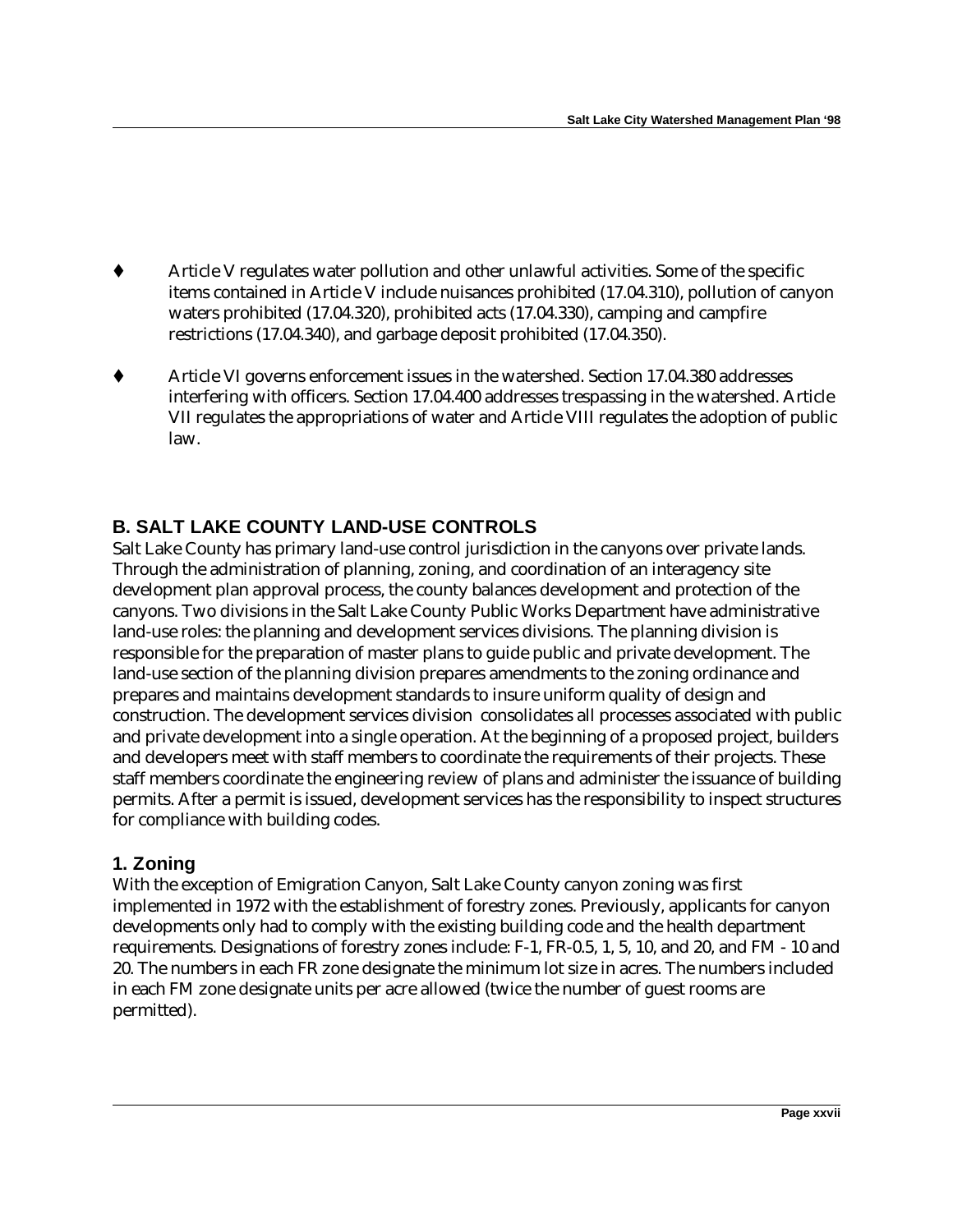All the canyons in the watershed are included in the Foothill Canyon Overlay. The C2ZC zone is specified for commericial development based on a conditional use which is subject to review by the planning commission.

Portions of Emigration Canyon along the highway were zoned prior to the establishment of forestry zones. With the exception of the C2ZC zoned areas, the entire canyon is FR zoned of differing acreages from .5 up to 20 acres.

Revised Sensitive Lands Protection Regulations were adopted by Salt Lake County on January 21, 1998. Two notable changes were made to the ordinance that involve watershed concerns. First, the stream set-back for new buildings was extended from 50 to 100 feet. This new regulation will strengthen current watershed protection measures already in place. The second significant change involved site development. A new standard was developed called "limits of disturbance," which specifies an area that construction and development activity must be contained. This new standard, located in the "Foothills and Canyons Overlay Zone," formerly the "Hillside Protection Zone," will decrease the amount of lands that are disturbed through accidental or uninformed construction practices.

Conditional uses are also outlined in the zoning ordinance. These are special uses that are more intensive than the permitted uses under a given zoning classification. These uses require a site specific review and recommendations by the planning commission. Examples of conditional uses are the limited commercial developments that have occurred in the Wasatch Canyons in forestry zones.

Any Planning Commission recommendation is subject to a detailed inter-agency review. The Planning Commission in turn requests recommendations from the following: development services, engineering, hydrology, fire department, traffic engineer, city-county health, building inspector, U.S. Forest Service, environmental health, Salt Lake City Department of Public Utilities, Salt Lake City Planning Division, Utah Department of Transportation, Sheriff's department, and cities within a half-mile of the proposed development. Salt Lake City Department of Public Utilities is usually only asked for a recommendation in cases where water service for a property is questioned. Decisions concerning watershed protection are made by the Forest Service and Salt Lake City Public Utilities Department. Any agency involved in the recommendation process may request additional information from the developer.

#### **2. Site Plan Approval**

Site plan approvals for permitted uses are processed through the Salt Lake County development services division. Permitted uses, which are outlined in the zoning ordinance, can be approved by the development services staff without a recommendation by the planning commission. The developer is required to meet the criteria set forth in the zoning ordinance to receive final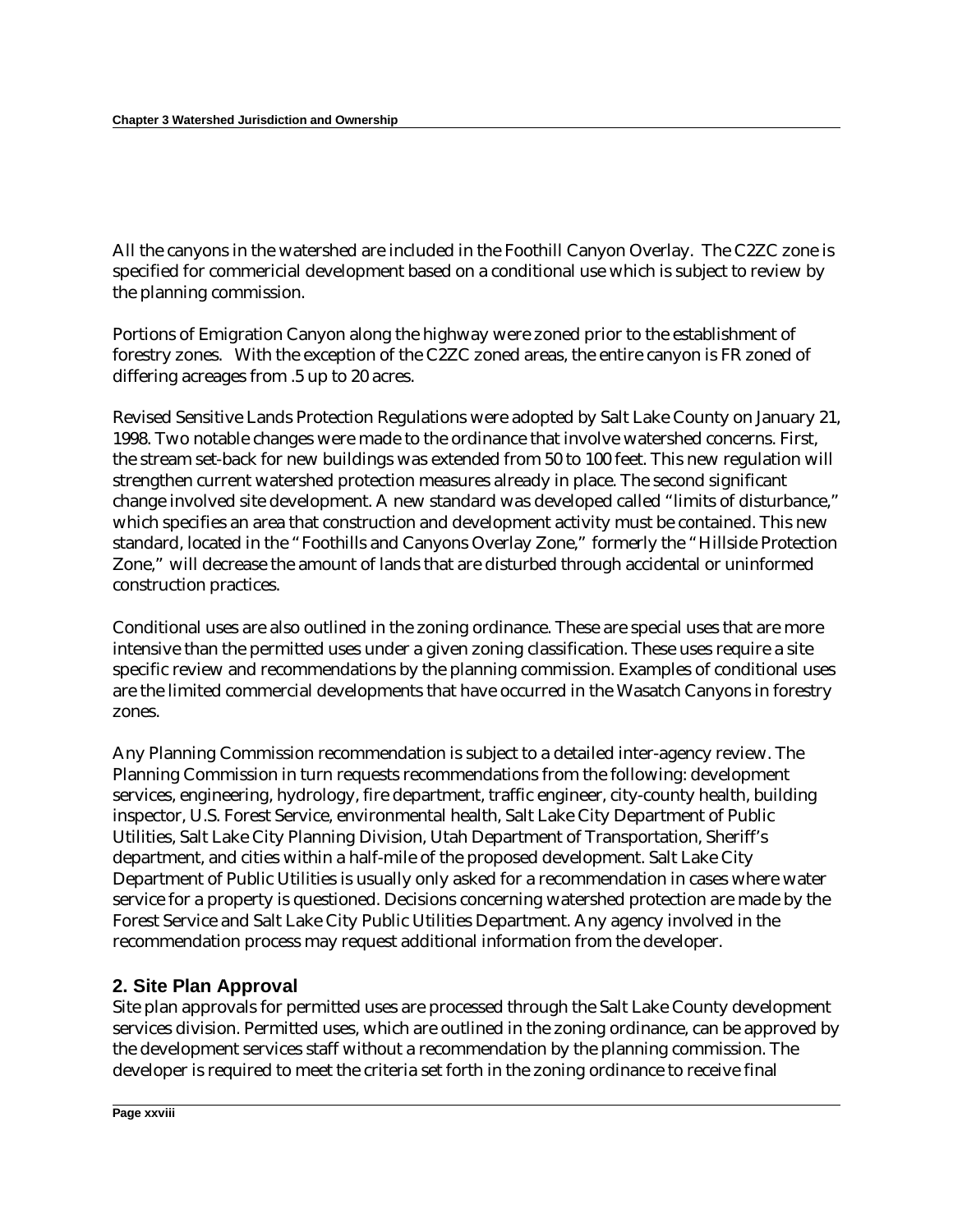approval. For sensitive canyon developments, the development services staff often requests an additional recommendation from the Salt Lake County Planning Commission.

### **C. SALT LAKE CITY-COUNTY HEALTH DEPARTMENT**

The Salt Lake City-County Health Department (Health Department) can play an important role in watershed management. The Health Department is created by state statute to serve as a regional health agency for all valley local governments. With representation from the local government, the Health Department acts as a policy-making body. Under Section 26-24-20, Utah Code annotated, 1953, the Health Department prescribes its own health regulations for watersheds (Salt Lake City-County Health Department Regulation #14, Watersheds). These regulations seek to prevent damage to property, the spread of disease, the creation of nuisances, and air and water pollution. The regulations establish standards for setbacks from water sources, animal use, waste disposal systems and water supply certification.

The Health Department reviews specifications, reports, and plans for development proposals before a building permit is issued by the Salt Lake County Development Services Division. Inspections, including sampling and analysis of soil and water, on public and private property are authorized in the watersheds to verify compliance with regulations. Reviews and comments are made on proposed contracts or agreements between any district, city, county, government or person for the use or occupancy of watersheds within Salt Lake County. The Health Department administers necessary watershed regulation enforcement activities. The governor and the Environmental Protection Agency (EPA) have designated the Health Department as the areawide water quality management agency. Under this designation, the Health Department is also responsible for the implementation of federal water quality programs.

### **D. USDA FOREST SERVICE**

The Forest Service is the largest land manager in the plan area. United States lands were reserved from the public domain for the establishment of the Wasatch-Cache National Forest in 1904. Forest Service management is directed by several statutes dictating multiple-use management. Two congressional acts (see Section A of this chapter) establish a special relationship between the Forest Service and Salt Lake City regarding watershed management in the canyons.

### **1. Forest Management and Planning**

The 1985 Wasatch-Cache National Forest Land and Resource Management Plan directs the activities of the Forest Service within the plan area. The Forest Service's planning and management activities in the plan area are oriented primarily to watershed management, developed and dispersed recreation, wilderness areas, Research Natural Areas, and grazing. The Forest Service is a major provider of developed and dispersed recreation in the plan area for local residents and visitors. The Wasatch-Cache National Forest leads the nation in visitor days for any national forest. A substantial amount of these visits were made to the Wasatch Canyons. The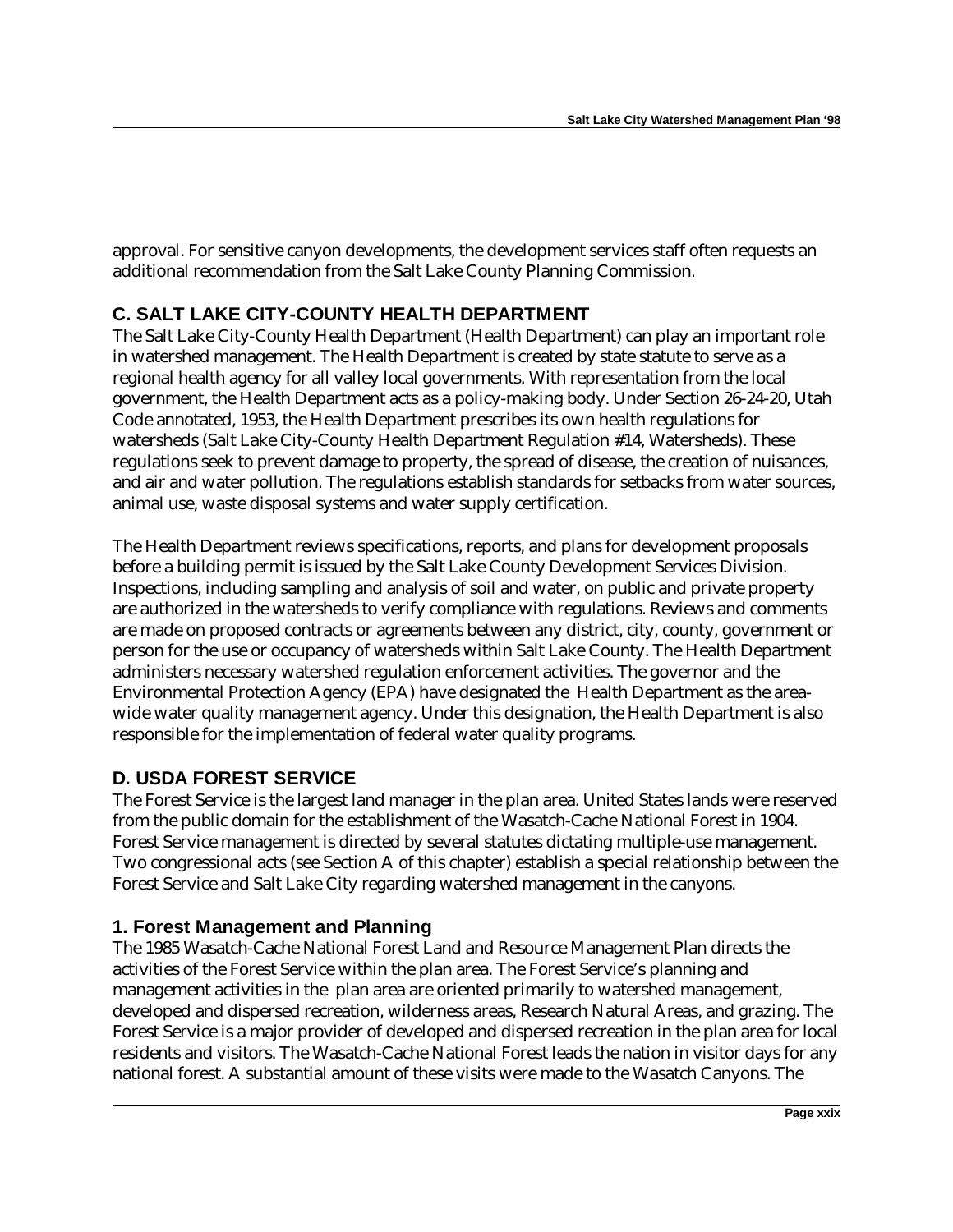close proximity of the Wasatch-Cache National Forest has made it a favorite local choice for family and individual recreation activities.

Ski resort development on National Forest System lands is a major provider of recreation. Brighton and Solitude in Big Cottonwood Canyon, and Alta and Snowbird in Little Cottonwood Canyon, are dependent on Forest Service special-use permits for the majority of their development. In the past, the Forest Service has leased land for development of private recreation residences on national Forest System lands. Currently, the Forest Service is encouraging residential development on private lands only, but still honors existing leases. These residences are under strict guidance by the Forest Service for house- addition permits and other on-site activities, including gardening and landscaping. The Forest Service provides trail heads and parking facilities for summer and winter dispersed recreation. A wide variety of dispersed recreation activities take place on these lands including hiking, cross country skiing, fishing, hunting, backpacking and nature study. The Forest Service operates and maintains picnic and camping facilities in Millcreek, Big Cottonwood and Little Cottonwood Canyons.

Under the provisions of the Wilderness Act of 1964, the Endangered American Wilderness Act of 1978, and the Utah Wilderness Act of 1984, three wilderness areas have been designated within the plan area. These include Lone Peak, Mount Olympus, and Twin Peaks Wilderness Areas. Lone Peak is located between Little Cottonwood and American Fork Canyons. Mount Olympus is bounded on the north by Millcreek Canyon, on the south by Big Cottonwood Canyon, on the west by the Salt Lake Valley, and on the east by Gobblers Knob. Twin Peaks is located between Big and Little Cottonwood Canyons, east of the Salt Lake Valley, and west of Alta and Brighton ski resorts. Under the goal of protecting the watershed resource, the Forest Service is committed to conducting water quality analysis in wilderness areas on municipal watersheds and to enforce a prohibition of camping within 200 feet of any water source in Big and Little Cottonwood Canyons.

The Forest Service manages Red Butte Canyon as a Research Natural Area (RNA). Red Butte Canyon has been closed to the general public and to livestock grazing since the early 1910s. In 1969, jurisdiction for Red Butte Canyon was transferred from the U.S. Army to the Forest Service. The management area has a high research value since it is a pristine example of a watershed. No uses are allowed that would diminish the natural values of the canyon. Uses are currently limited to research, study, observations, monitoring, and educational activities that are non-destructive, non-manipulative, and maintain unmodified conditions. The Red Butte Canyon Steering Committee maintains a liaison among interested management agencies including the Wasatch-Cache National Forest, U.S. Army, Utah Division of Wildlife Resources, University of Utah, U.S. Geologic Survey, and the Intermountain Forest and Range Experiment Station.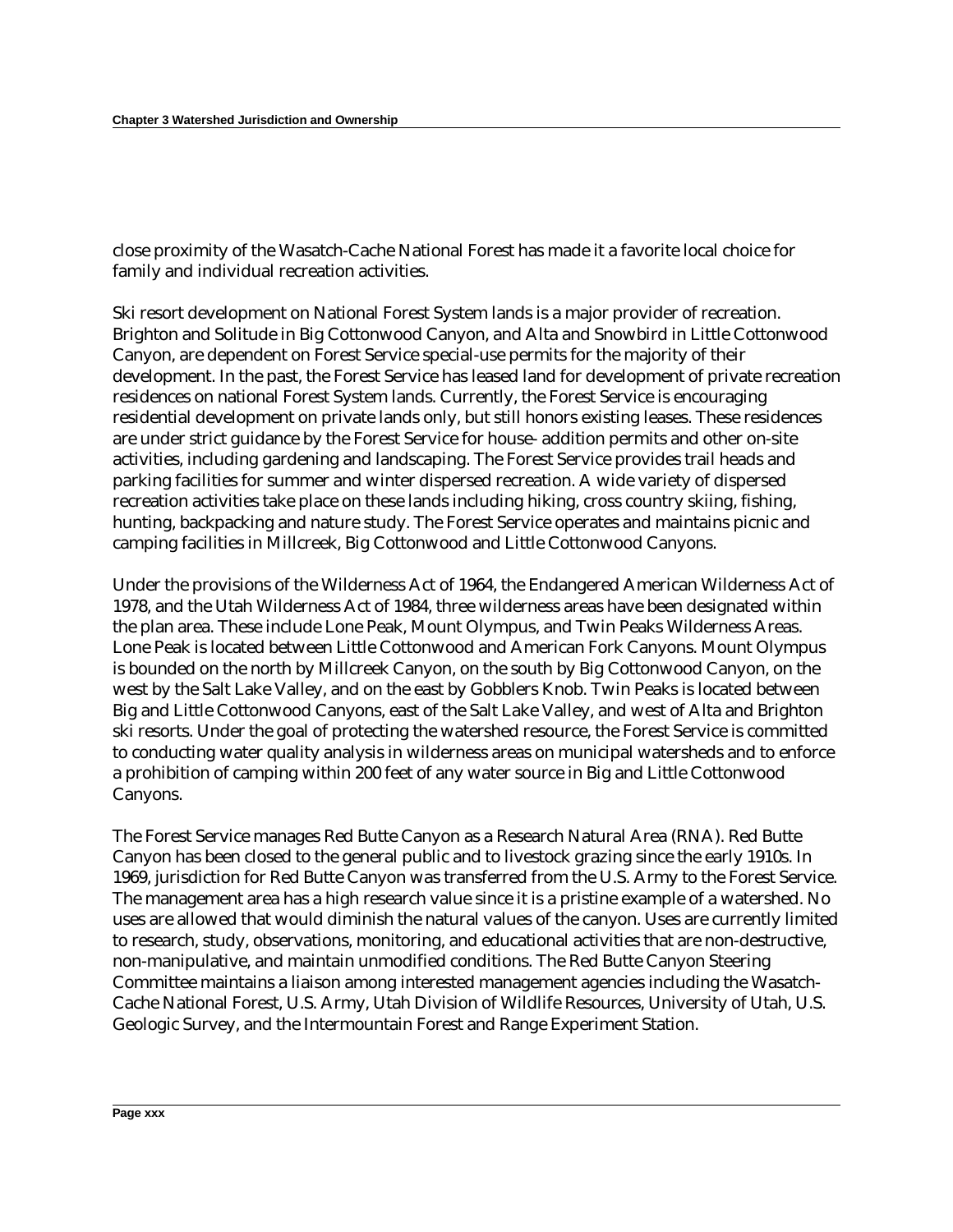Grazing of livestock is currently permitted in the Wasatch Canyons on a very limited basis. The Forest Service honors existing grazing permits, but no new permits will be issued as a measure to protect the watershed environment. The Forest Service is working toward phasing out grazing in the canyons. The 1985 Wasatch-Cache National Forest Land and Resource Management Plan established the goal to protect the watershed in order to successfully accomplish Forest Service programs mandated by congressional actions and executive orders. Under the provisions of the Organic Administration Act (1897), the Forest Service is charged with "securing favorable conditions of water flows." This language has been interpreted by Forest Service hydrologists as the minimum stream flows necessary to provide for the self-maintenance of stream systems.

The Forest Service Channel Maintenance Program is intended to secure rising and receding flows, which produces a smooth transition between peak and base flows. This circumvents flood discharges and minimizes channel erosion and sediment deposition associated with instability or disequilibrium conditions. Flow maintenance is further intended to reduce the threat of channel aggregation, channel erosion, flood plain encroachment, vegetation encroachment, changes in hydrologic geometry, and channel capacity.

The channel maintenance program will establish a regime of flow requirements representing the rising and falling limb of the natural stream hydrography from base flow to bank full in the spring and again from bank full to base flow after peak flows occur. Flows necessary to maintain channel capacity have been quantified for Big Cottonwood, Little Cottonwood, Millcreek, Red Butte, and Lambs Canyons, and have been filed as part of the Utah Lake-Jordan River water rights adjudication. An update of the Forest Service Plan is in progress.

#### **2. Coordination with Salt Lake City**

Under the provisions of federal statutes and regulations, the Forest Service plays a special role in the management of Salt Lake City's municipal watersheds. In order to protect the water supplies for Salt Lake City, the Forest Service has entered into formal agreements with authorized cities to restrict the use of U.S. Forest Service land from which the water supplies are derived, when necessary. In 1981, the Wasatch-Cache National Forest, U.S. Department of Agriculture, and Salt Lake City Corporation prepared a Memorandum of Understanding (MOU) to carry out these federal mandates (See Appendix F).

The MOU cites the congressional acts that recognize Salt Lake City's extraterritorial jurisdiction in the watershed and the need to prevent the contamination of streams or water courses from which the inhabitants of the city derive their water supply. (See Section A2 of this chapter for more detailed descriptions of statutes. The MOU also outlines responsibilities for the Forest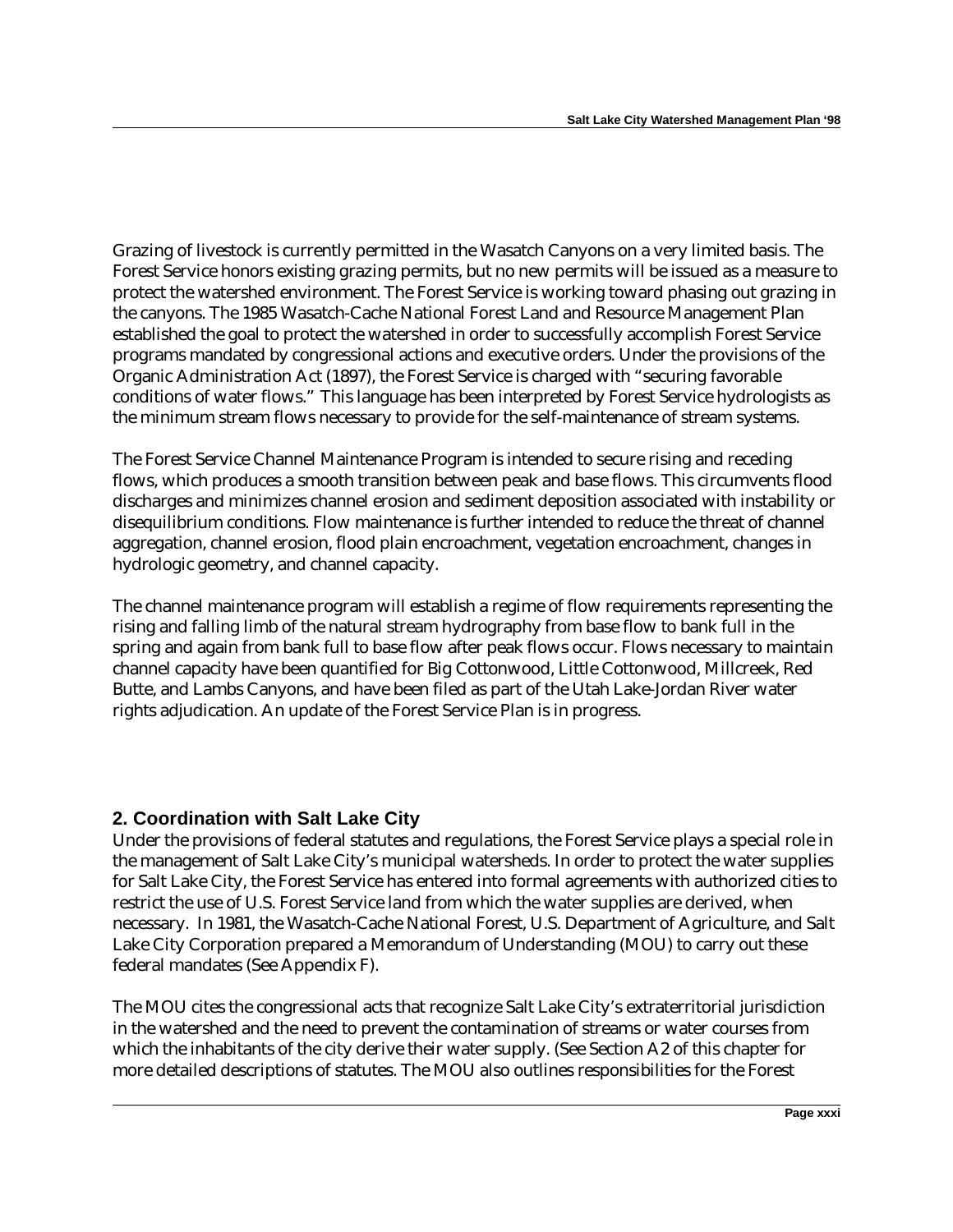Service including coordination with the city for any federal land-use planning in the watersheds, authorization of improvements needed by the city to protect and develop water, consultation with the City for any Forest Service water development, and assurances for the provision of necessary services such as garbage collections and maintenance of sanitary facilities.

Under the provisions of the MOU, the City is authorized to provide the Forest Service with water to supply recreation and administrative sites, and to assume management responsibilities for recreation and sanitation facilities in City Creek, Mountain Dell, Parleys, and Lambs Canyons. Joint activities are outlined by the MOU including: cooperation on toilet pumping at recreation sites, cooperation in law enforcement, land acquisition for ownership consolidation, information sharing, reviews of all land transactions, and the preparation of a specific watershed management strategies plan.

#### **E. METROPOLITAN WATER DISTRICT OF SALT LAKE CITY**

The Metropolitan Water District of Salt Lake City (MWD) is a two-city District comprised of Salt Lake City and Sandy City. Sandy City applied for annexation into the MWD in 1990 and the Board of Directors unanimously approved their annexation petition. The MWD was first created after the prolonged drought of 1934 by the Salt Lake City Commission to provide a long-range water supply for Salt Lake City. The boundaries of the MWD are conterminous with the boundaries of its member cities. Through taxing capability, the MWD gives Salt Lake City and Sandy City the ability to provide alternative means of financing large-scale water projects that would otherwise exceed the City's constitutional debt limitation. The development of Deer Creek Reservoir as a water supply, and the MWD becoming a principal stockholder in the Provo River Water Users' Association in the 1940s, was the main catalyst for creation of the district. Since 1935, the MWD has assumed the lead role for supplying new water to Salt Lake City and subsequently to Sandy City. Among the projects of the MWD are Deer Creek Reservoir, Little Dell Reservoir, and the construction of the Little Cottonwood Water Treatment Plant in 1960, which is rated at 113 million gallons per day treatment capacity.

Salt Lake City, Sandy City, and the MWD have enjoyed close cooperation and conjunctive management. The MWD board of directors is appointed by the city councils of each city. Salt Lake City appoints five board members and Sandy City appoints two board members, which comprise the seven-member board of directors. The MWD, by statute, provides water to Salt Lake City on a preferential right basis at rates fixed by the MWD. Sandy City also receives a preferential right to MWD waters that is second to Salt Lake City's right. Surplus water is sold to other water distributors in Salt Lake County, principally the Salt Lake County Water Conservancy District. The MWD also owns water rights for Little Dell Reservoir in Parleys Canyon and maintains water right filings with the State Engineer for surplus stream waters in the other canyons.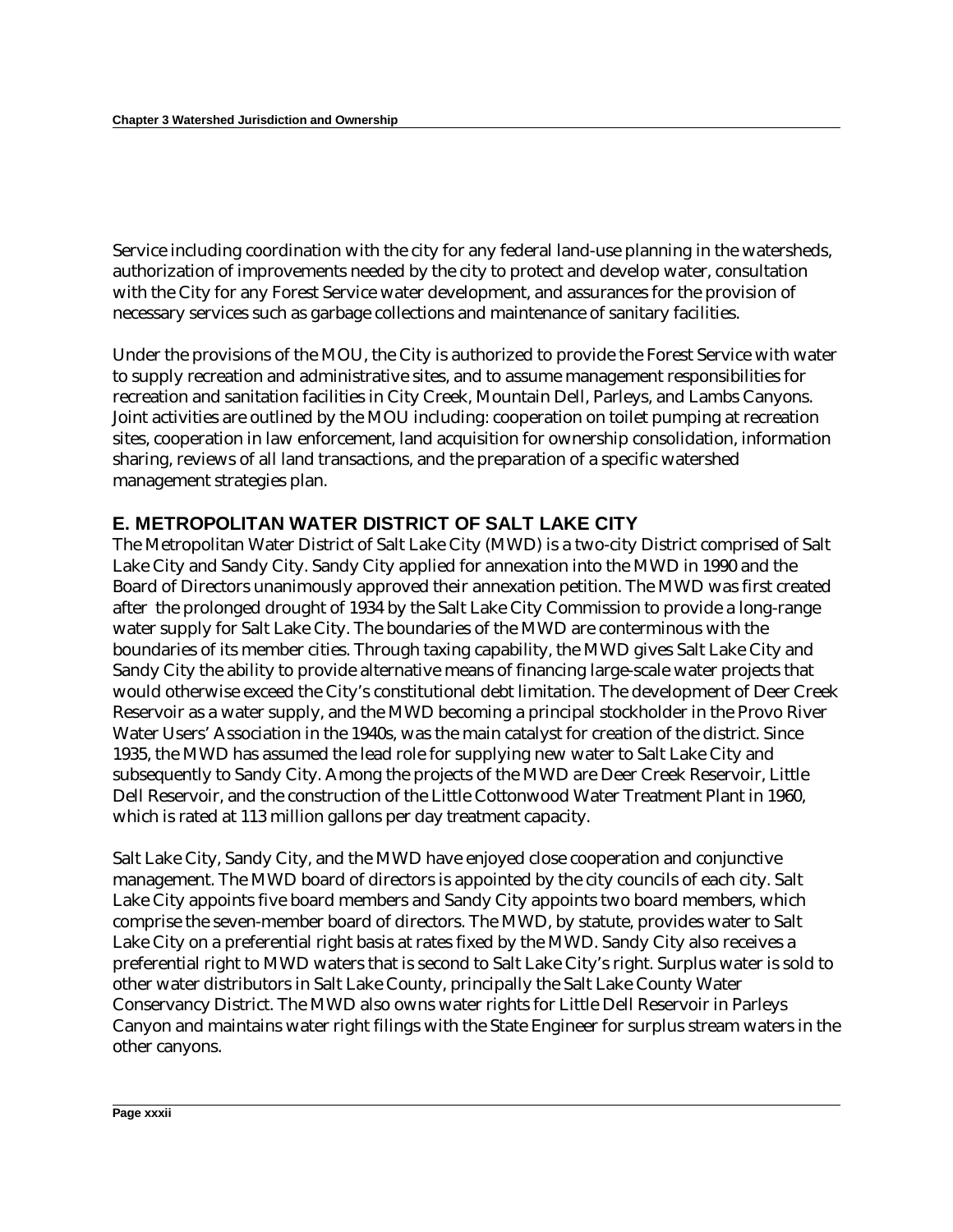### **F. TOWN OF ALTA**

The Town of Alta, population 396, is an incorporated municipality in the upper reaches of Little Cottonwood Canyon that includes the Albion Basin. Within its boundaries, Alta exercises landuse jurisdiction by maintaining planning and zoning controls, public safety standards, and an enforcement apparatus. It uses Salt Lake City water through a surplus water contract. Alta has displayed concern over watershed impacts in Little Cottonwood Canyon. Existing standards and measures developed by Salt Lake City for watershed protection are applicable in the Town of Alta.

### **G. SANDY CITY**

Sandy City, located in the southeastern part of Salt Lake Valley, maintains a substantial interest in Little Cottonwood Canyon through the ownership of approximately 40 percent of Little Cottonwood Creek water. Sandy City does not have its own watershed protection ordinances or program. Sandy City will become a first class city in the near future, which will grant them additional extraterritorial jurisdiction in watershed matters. For this reason, Salt Lake City is encouraging Sandy City to become more involved in watershed management.

### **H. SALT LAKE COUNTY WATER CONSERVANCY DISTRICT**

The Salt Lake County Water Conservancy District (Water Conservancy District) plays an important role in Salt Lake Valley water issues, but does not own any water rights in the canyons under review in this plan. The Water Conservancy District serves as the primary water distributor to many of the communities in the valley south and west of Salt Lake City, and has developed water in Bell's and Willow Creek Canyons, south of the plan area. Because Salt Lake City provides surplus water to the Water Conservancy District and many of the communities in the Salt Lake Valley, the City must be cognizant of the reliability, cost, and quality of its water for some areas beyond the boundaries of Salt Lake City.

### **I. OTHER GOVERNMENTAL AGENCIES**

Several other federal and state governmental agencies play indirect roles in the Wasatch Canyons under review in this plan. The United States Environmental Protection Agency (EPA) is responsible for administering two important statutes affecting the watersheds: the Clean Water Act and the Safe Drinking Water Act. These two acts are representative of primacy legislation. States, upon approval of programs consistent with the statutes, are given principal responsibility for implementing the provisions of the acts.

Utah, through the Department of Environmental Quality (DEQ), has primacy over the implementation of the Clean Water Act and the Safe Drinking Water Act. DEQ has established the state water standards that the Health Department administers in Salt Lake City's watersheds. The provisions of the Clean Water Act most applicable to the plan area are the anti-degradation standards. The anti-degradation standards seek to protect classified pristine waters from water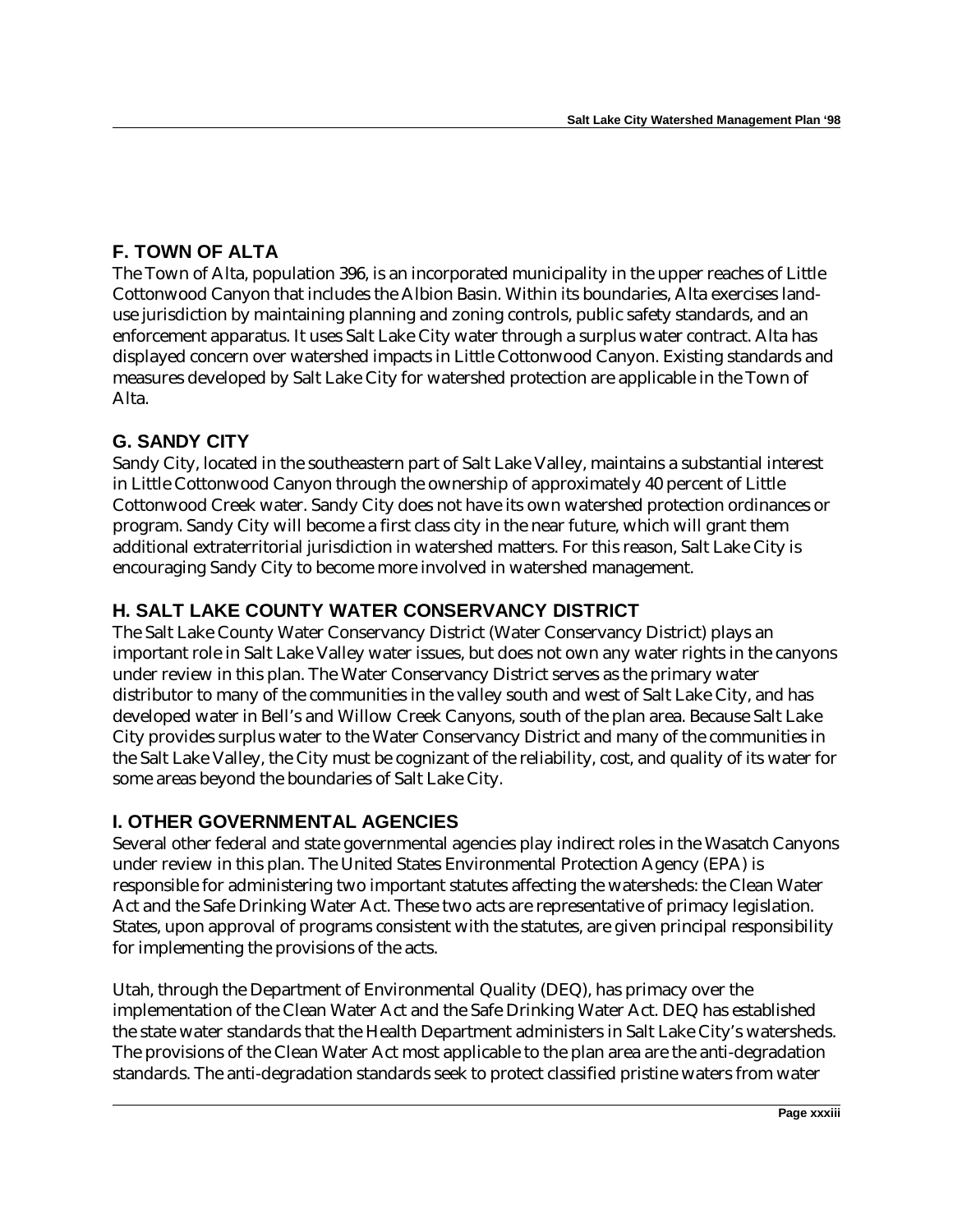quality degradation. Under the provisions of Section 319 of the Clean Water Act, no new point sources, treated or otherwise, are allowed to enter into designated streams or any contributing drainage. Therefore, pollutants generated from urban runoff are recharged into the ground.

With passage of the Water Quality Act of 1987, states were given additional support and direction for comprehensive implementation of non-point source controls statewide and in local jurisdictions. Programs include monitoring the effects of recharging urban runoff into groundwater. It would be expensive and difficult, due to the nature of the subsurface materials, to implement a monitoring system to assess the effects of existing non-point discharges in the canyons. All of the streams in the plan area are classified for anti-degradation protection. The streams in the '98 Watershed Plan area fall under one or more of the following classifications: Class 1C, Class 2B, Class 3A, or Class 3C. Class 1C is protected for use as a raw water source for domestic water systems, with prior treatment by standard complete treatment processes as required by the Utah State Division of Environmental Quality. Class 2B is protected for in-stream recreational use and aesthetics such as boating, water skiing, and similar uses except for swimming. Class 3A is protected for in-stream use by beneficial aquatic wildlife including species of game fish and cold water aquatic life and aquatic organisms necessary in their food chain. Class 3C waters are protected for non-game fish and other aquatic life, including the aquatic organisms necessary in their food chain.

- City Creek is classified as 2B and 3A from Memory Grove to the water treatment plant, and 1C and 3A from the water treatment plant to its headwaters.
- Emigration Creek has been classified as 3A from Foothill Boulevard to its head waters.
- Parley's Creek has been classified as 2B and 3C from 1300 East to the Mountain Dell Reservoir, and 1C and 3A from the reservoir to its head waters.
- Millcreek is classified as 1C and 3A from its confluence with the Jordan River to its head waters.
- Big Cottonwood Creek is classified as 1C and 3A from the Big Cottonwood Water Treatment Plant to its head waters.
- Little Cottonwood Creek is classified as 1C and 3A from the Metropolitan Water Treatment Plant to its head waters.

The Safe Drinking Water Act, as amended in 1986, establishes drinking water standards for the nation. The Act and its implementing regulations establish limits and monitoring requirements for several constituents to assure that drinking water supplies are maintained in healthful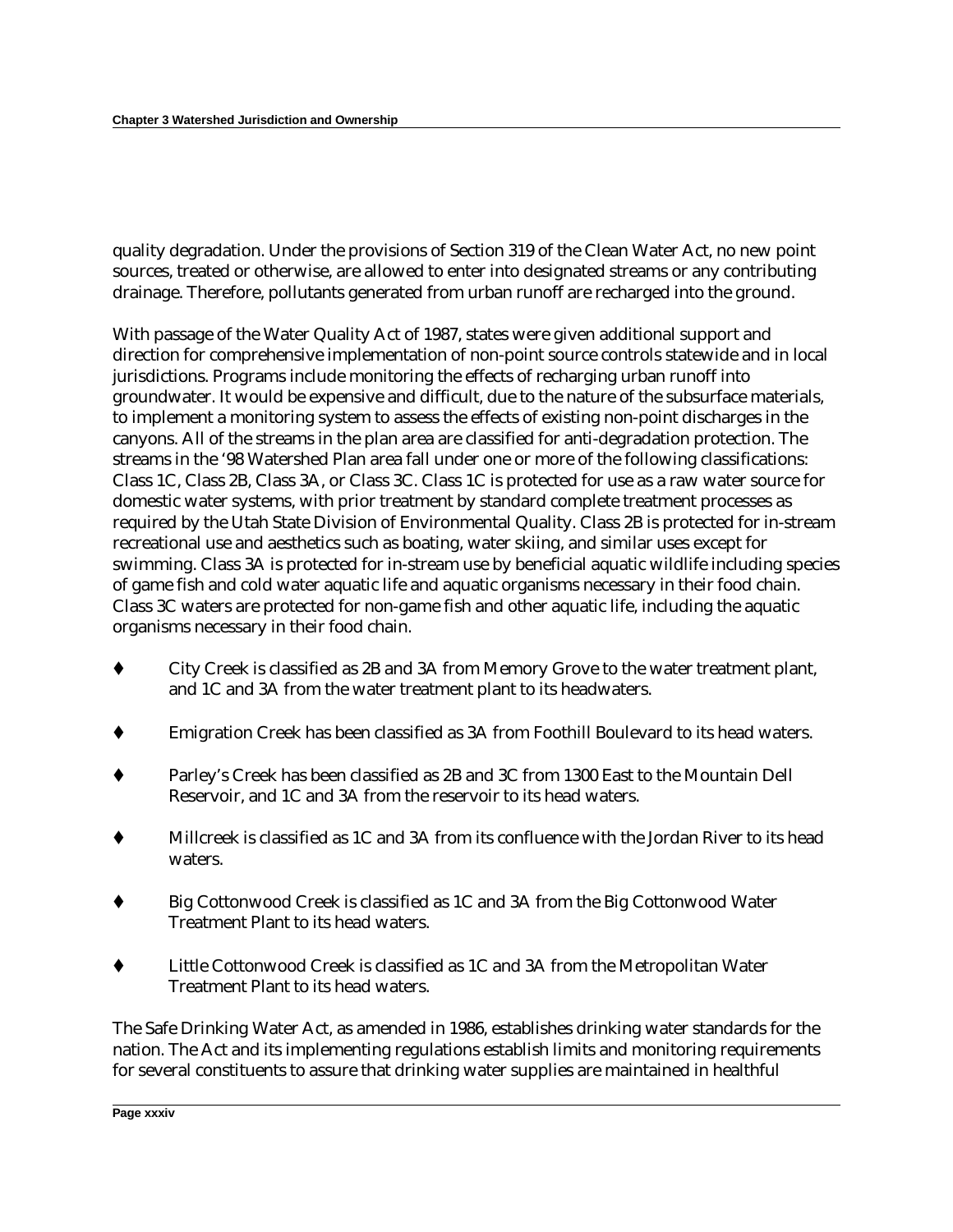conditions. The U.S. Army Corps of Engineers is responsible for carrying out Section 404 of the Clean Water Act, which regulates dredging and filling wetlands. Any stream alteration, dredging, or wetland filling, requires a 404 permit from the Corps. This permitting process helps control erosion and activities that could adversely affect stream quality. The Corps also has general flood control responsibility. The Utah State Division of Water Rights also requires a permit for any stream alteration practices. In addition, the state is implementing a groundwater protection strategy to protect Utah's groundwater supplies from contamination. While the '98 Watershed Plan focuses on surface water, it also addresses the entire watershed area as potential groundwater recharge areas. Also within the State Division of Water Rights is the State Engineer who is responsible for water rights issues within the watershed.

Other entities are involved with or influence watershed management in the Wasatch Canyons. Salt Lake County Service Area #3 provides water and fire protection services at Snowbird and adjacent areas. The Salt Lake County Sheriff enforces city watershed ordinances and county landuse ordinances. The Utah Division of Parks and Recreation, through implementation of the Parks and Recreation River Enhancement Program, could develop a program for one or more of the Wasatch Canyon streams in cooperation with other governmental entities. Finally, the Utah Department of Transportation maintains highway responsibilities in Big and Little Cottonwood Canyons, and on Interstate 80 in Parleys Canyon.

#### **J. MAJOR PLANS AND STUDIES IN THE CANYON WATERSHED AREA**

Several plans and studies have been prepared that have increased the informational base and affected the management of areas covered by the '98 Watershed Plan.

#### **1. Wasatch-Cache National Forest Land and Resource Management Plan**

The Wasatch-Cache National Forest Land and Resource Management Plan (Forest Service Plan), completed in 1985, is intended to guide all natural resource management activities and establish management standards and guidelines for the Wasatch-Cache National Forest. The Forest Service Plan describes long-term management practices, levels of resource production, and availability of lands for resource management. It contains the overall direction and activities that will be required to achieve the desired condition of the forest and consists of an analysis of the management plan situation, issues, forest management direction, and implementation.

The Final Environmental Impact Statement (FEIS) for the Forest Service Plan selected a preferred plan alternative. In response to public input, this alternative balances market and non-market resources while providing environmental protection. Under this alternative, the Forest Service budget would increase to provide increased resource use, and developed and dispersed recreation and wilderness uses. Forest resources addressed in the plan include recreation, wilderness, fish and wildlife, range, timber, water, and minerals. Currently, the Forest Service is updating the 1985 Wasatch-Cache Forest Land and Resource Management Plan.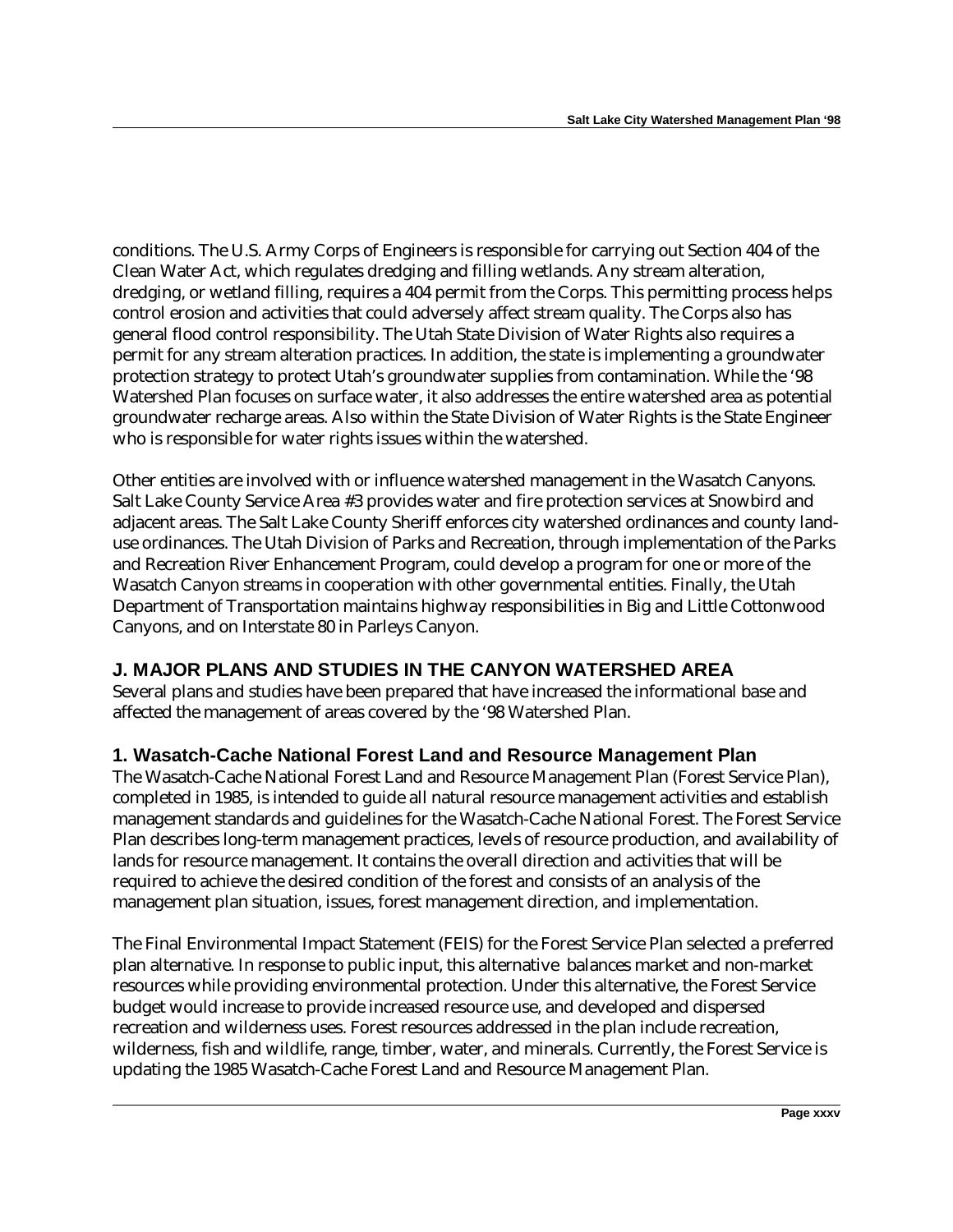## **2. Salt Lake City Watershed Management Plan, 1988**

Salt Lake City adopted the first Watershed Management Plan in 1988 to maintain high water quality for the future. The watershed was receiving increasing pressures from commercial and residential development and a variety of recreational uses. Visitor numbers increased rapidly throughout the early 1980's and management guidelines were needed to ensure high water quality for the next ten years. The watershed planning effort involved all the major jurisdictional agencies involved with the watershed, along with affected communities and businesses. The Watershed Management Plan contained the following sections: Watershed Jurisdiction and Ownership, Watershed Physical/Environmental Characteristics, and Policies for Salt Lake City Watershed Management. The Watershed Management Plan was successful in providing the guidelines and management direction necessary to effectively manage the watershed for the past 10 years.

## **3. Salt Lake County Planning Division Plans and Studies**

The Wasatch Canyons Master Plan (Canyons Master Plan) was adopted by Salt Lake County in 1989. The purpose of the plan is to provide clear guidance and coordination of future uses in association with existing resources in the seven major Wasatch Canyons through the year 2010: "The Salt Lake County Wasatch Canyons Master Plan goal is to provide diverse opportunities for public enjoyment of the Wasatch Canyons within the constraints of a limited geographic setting and the capacities of the natural environment to accommodate uses without significantly diminishing either the quality of the canyon resources or the quality of the canyon experience." The Wasatch Canyons plan addresses land-use issues in the plan area. Specifically policies governing various recreational uses, transportation, canyon plans, and general policies. The Canyons Master Plan calls for an update ten years after adoption. Coordinating the Canyons Master Plan Update and the '98 Watershed Plan may be beneficial in coordinating watershed management endeavors between Salt Lake City and the Forest Service.

In 1998, Salt Lake County adopted a new set of zoning ordinances aimed at protecting sensitive lands. These new ordinances provide the watershed with increased protection. Items such as stream setbacks for development have been increased from 50 feet to 100 feet. Tighter standards regarding the amount of disturbance allowed to the natural landscape during construction are also included.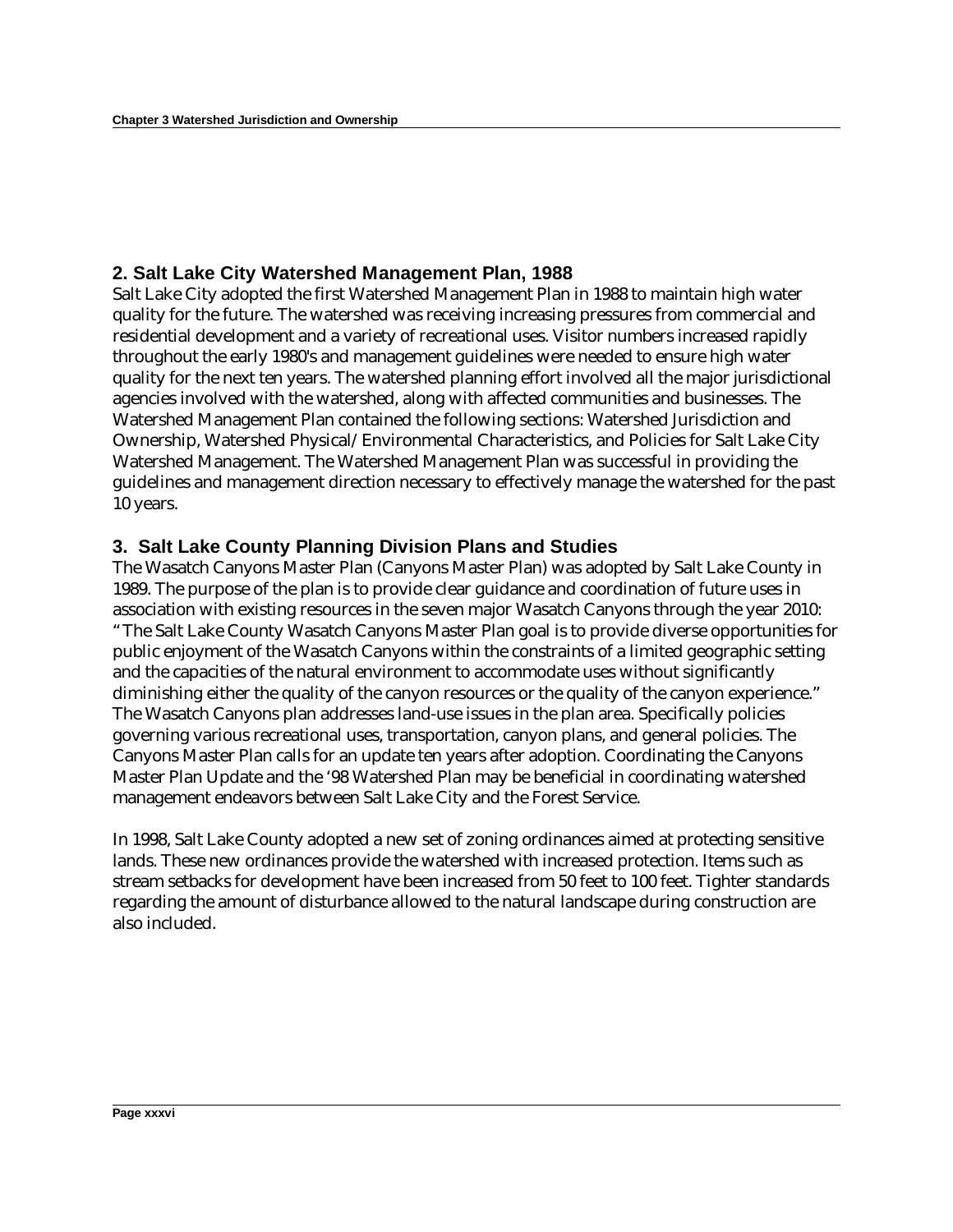## **K. LAND OWNERSHIP STATUS**

Land ownership in the Salt Lake City Watershed Management Plan area is divided principally among the United States (Forest Service management), Salt Lake City, Salt Lake County, and private interests. The pattern of ownership distribution is not consistent throughout the plan area. Salt Lake City is a major landowner in the northern canyons and the Forest Service is the dominant landowner in the southern canyons. This section describes the distribution of ownership in the plan area by canyon. The land ownership map at the end of this chapter displays this information.

| Table 10 Area-wide Ownership |         |            |  |
|------------------------------|---------|------------|--|
| Owner                        | Acreage | Percentage |  |
| <b>Forest Service</b>        | 78,893  | 62%        |  |
| Private                      | 24,589  | 19.3%      |  |
| Salt Lake City               | 23,773  | 18.6%      |  |
| Salt Lake County             | 268     | $< 1.0\%$  |  |
| Total                        | 127,522 | 100%       |  |

## **1. City Creek Canyon**

Salt Lake City is the dominant landholder in City Creek Canyon. This is the result of aggressive land acquisition efforts to assure an adequate water supply from settlement to the early twentieth century. The Forest Service also has substantial canyon land holdings that are distributed in a checkerboard fashion. Smaller private land holdings are located at the mouth of the canyon and along ridge lines.

| <b>Table 11 City Creek Canyon Land Ownership</b> |         |            |
|--------------------------------------------------|---------|------------|
| Owner                                            | Acreage | Percentage |
| Salt Lake City                                   | 6,575   | 57         |
| <b>Forest Service</b>                            | 3,417   | 29         |
| Private                                          | 1,670   | 14         |
| Total                                            | 11,662  | 100        |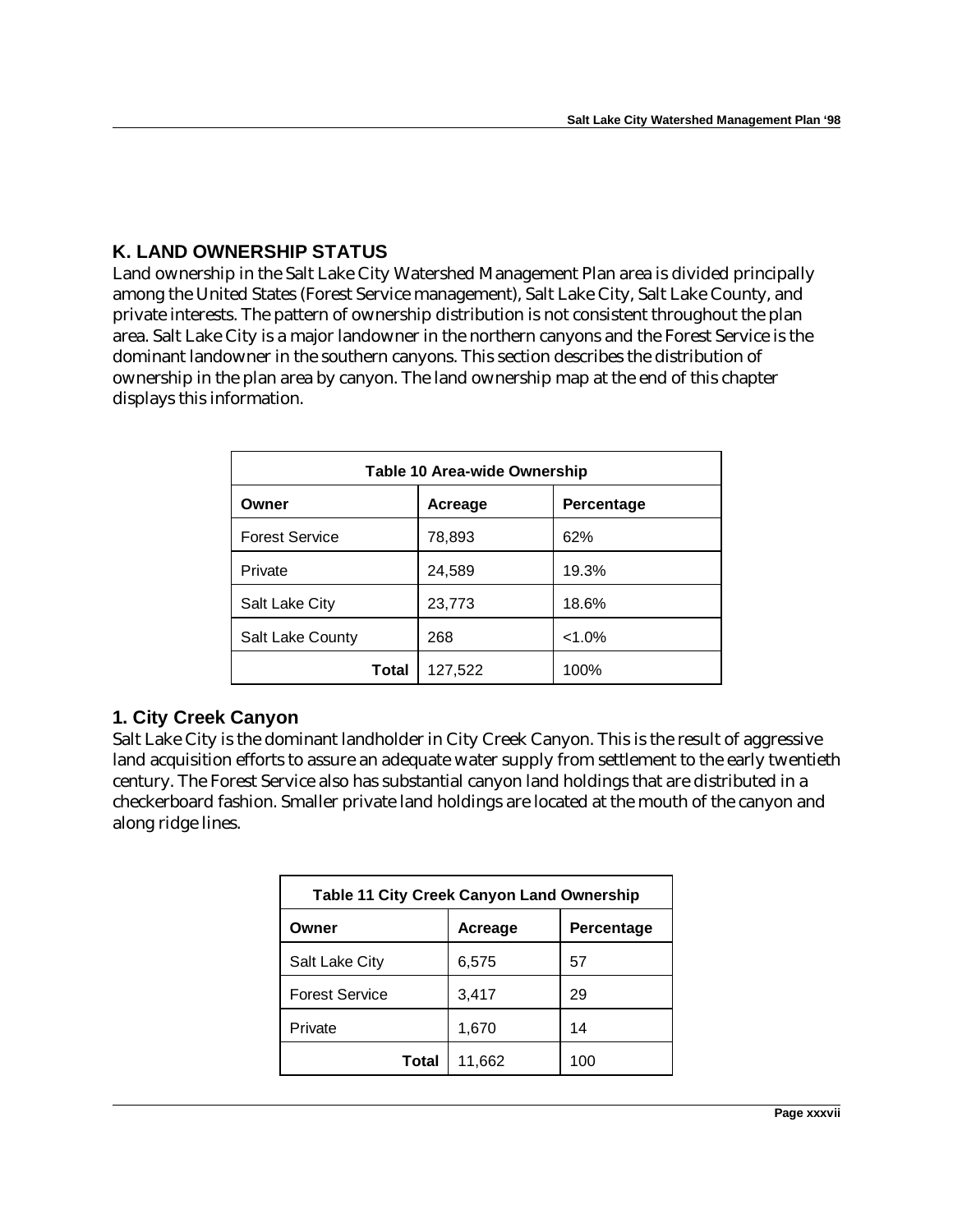## **2. Red Butte Canyon**

Red Butte Canyon is primarily managed by the Forest Service, with some small land holdings by Salt Lake City, and private interests.

| <b>Table 12 Red Butte Canyon Land Ownership</b> |         |            |  |
|-------------------------------------------------|---------|------------|--|
| Owner                                           | Acreage | Percentage |  |
| <b>Forest Service</b>                           | 4,501   | 83         |  |
| Salt Lake City                                  | 508     | 9          |  |
| Private                                         | 415     | 8          |  |
| Total                                           | 5,424   | 100        |  |

## **3. Emigration Canyon**

Emigration Canyon is dominantly under private ownership, which can easily be seen from the large amount of residential development in the canyon. The Forest Service and Salt Lake City have smaller land holdings scattered throughout the canyon.

| <b>Table 13 Emigration Canyon Land Ownership</b> |         |            |  |
|--------------------------------------------------|---------|------------|--|
| Owner                                            | Acreage | Percentage |  |
| Private                                          | 4,856   | 42         |  |
| Salt Lake City                                   | 3,540   | 30         |  |
| <b>Forest Service</b>                            | 3,210   | 28         |  |
| Total                                            | 127,522 | 100        |  |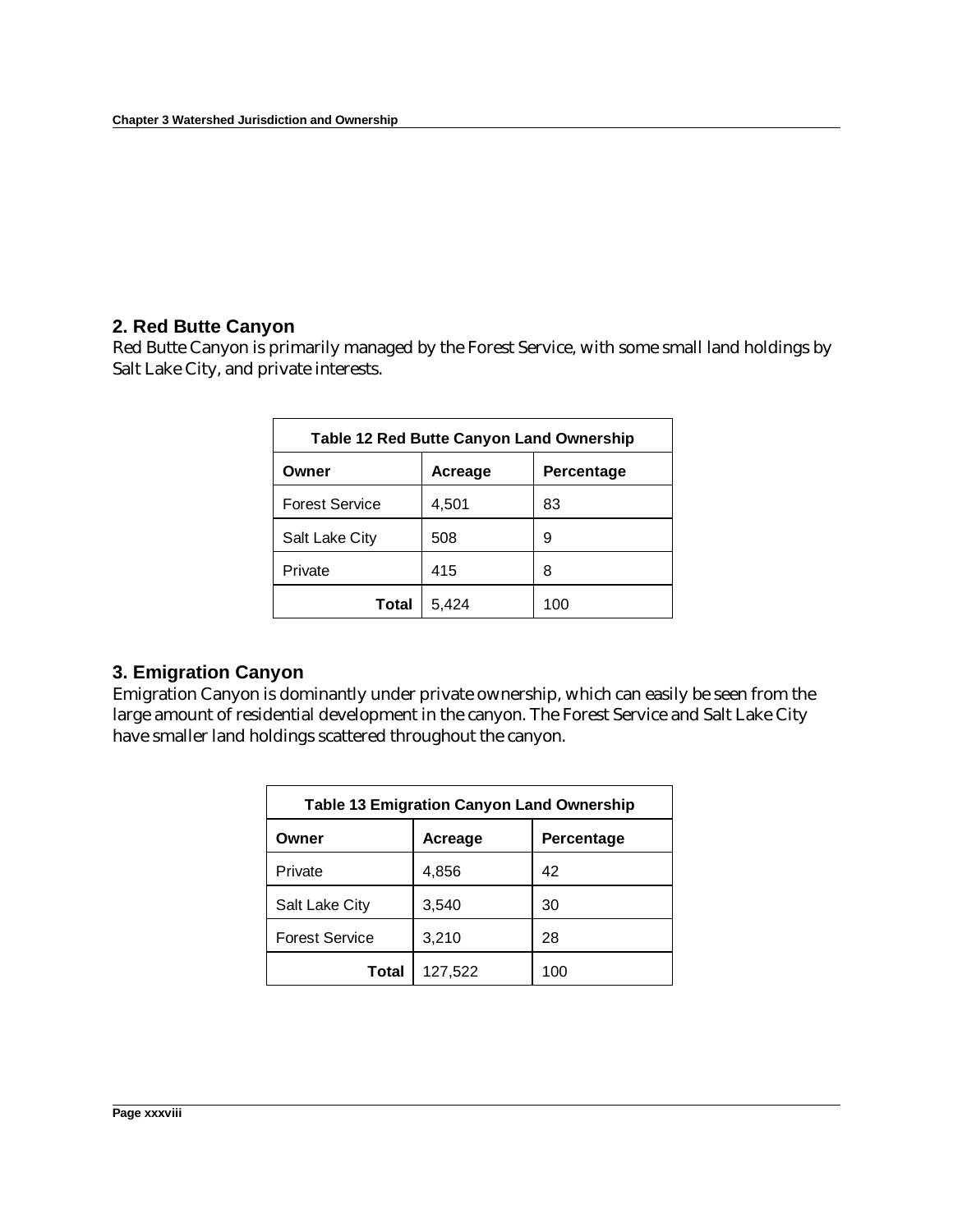## **4. Parleys Canyon**

Lands in Parleys Canyon are predominately managed by the Forest Service in the lower portion of the canyon and in Lambs Canyon. Salt Lake City has consolidated land holdings in Little Dell Canyon. Private ownership is found primarily in Lambs and Mount Aire Canyons where residences have been constructed. Salt Lake County also has a small landholding.

| <b>Table 14 Parleys Canyon Land Ownership</b> |         |            |
|-----------------------------------------------|---------|------------|
| Owner                                         | Acreage | Percentage |
| <b>Forest Service</b>                         | 13,944  | 42         |
| Salt Lake City                                | 12,688  | 38         |
| Private                                       | 6,497   | 20         |
| Salt Lake County                              | 37      | ا>         |
| Total                                         | 33,166  | 100        |

## **5. Millcreek Canyon**

The Forest Service has consolidated land ownership in Millcreek Canyon for the United States. Private ownership constitutes only a minor portion of the canyon. Private lands exist mostly in the lower portion of the canyon with one large block near the canyon head.

| <b>Table 15 Millcreek Canyon Land Ownership</b> |         |            |
|-------------------------------------------------|---------|------------|
| Owner                                           | Acreage | Percentage |
| <b>Forest Service</b>                           | 12,314  | 81         |
| Private                                         | 1,600   | 19         |
| <b>Total</b>                                    | 13,914  | 100        |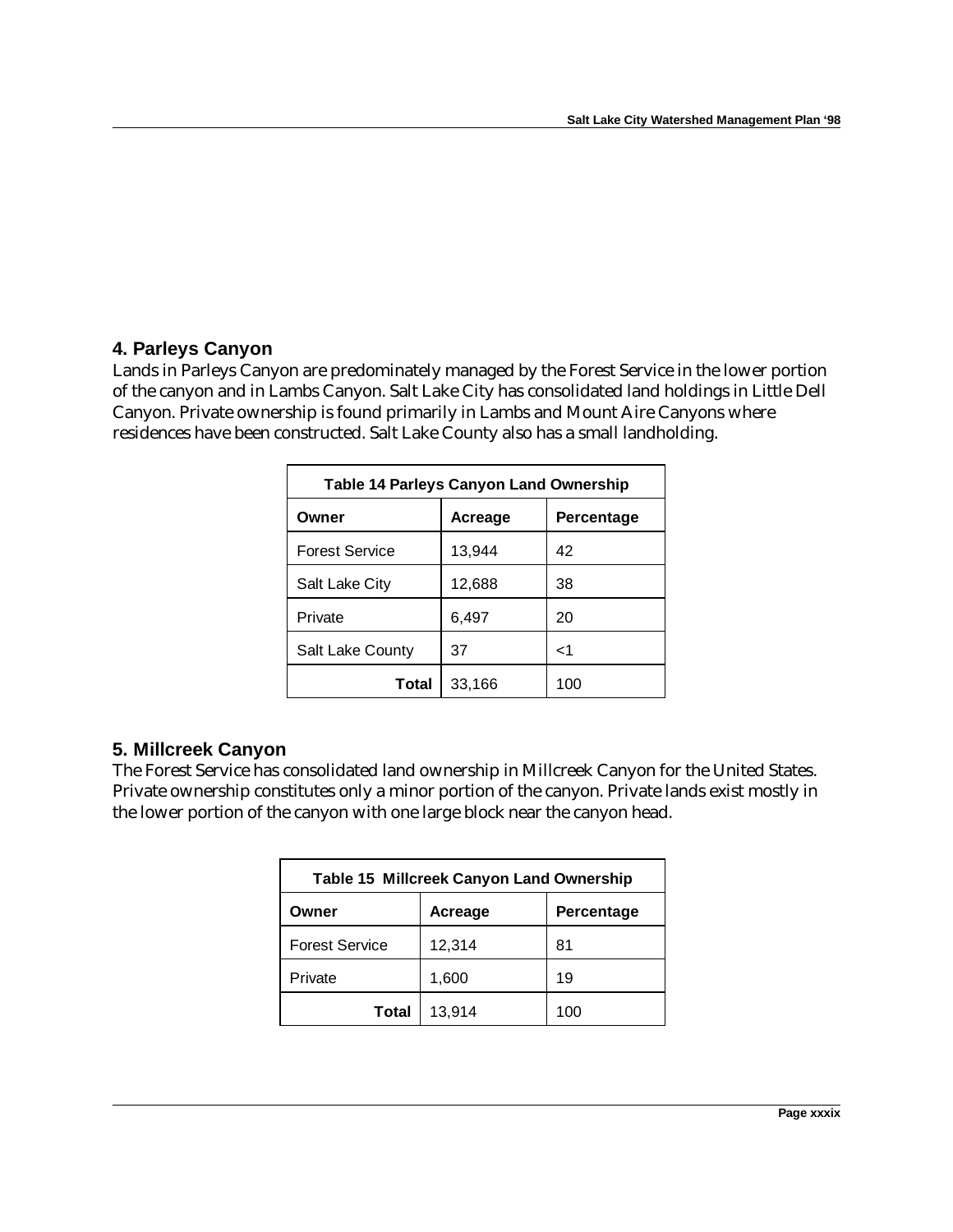## **6. Neffs Canyon**

Neffs Canyon is managed by the Forest Service.

| Table 16 Neffs Canyon Land Ownership |         |            |
|--------------------------------------|---------|------------|
| Owner                                | Acreage | Percentage |
| <b>Forest Service</b>                | 2,375   | 100        |

## **7. Big Cottonwood Canyon**

Big Cottonwood Canyon is predominantly under Forest Service management. However, there are substantial consolidated blocks of private land within Big Cottonwood Canyon. Private ownership is primarily in the residential areas of the canyon near Reynolds Flat, Silver Fork and Brighton Ski Resort. Salt Lake County owns one block of land in Mill D South Fork. Salt Lake City has a small landholding near Brighton Ski Resort.

| Table 17 Big Cottonwood Canyon Land Ownership |         |            |  |
|-----------------------------------------------|---------|------------|--|
| Owner                                         | Acreage | Percentage |  |
| <b>Forest Service</b>                         | 25,242  | 78         |  |
| Private                                       | 6,544   | 20         |  |
| Salt Lake City                                | 438     | 1          |  |
| Salt Lake County                              | 113     | ا>         |  |
| Total                                         | 32,337  | 100        |  |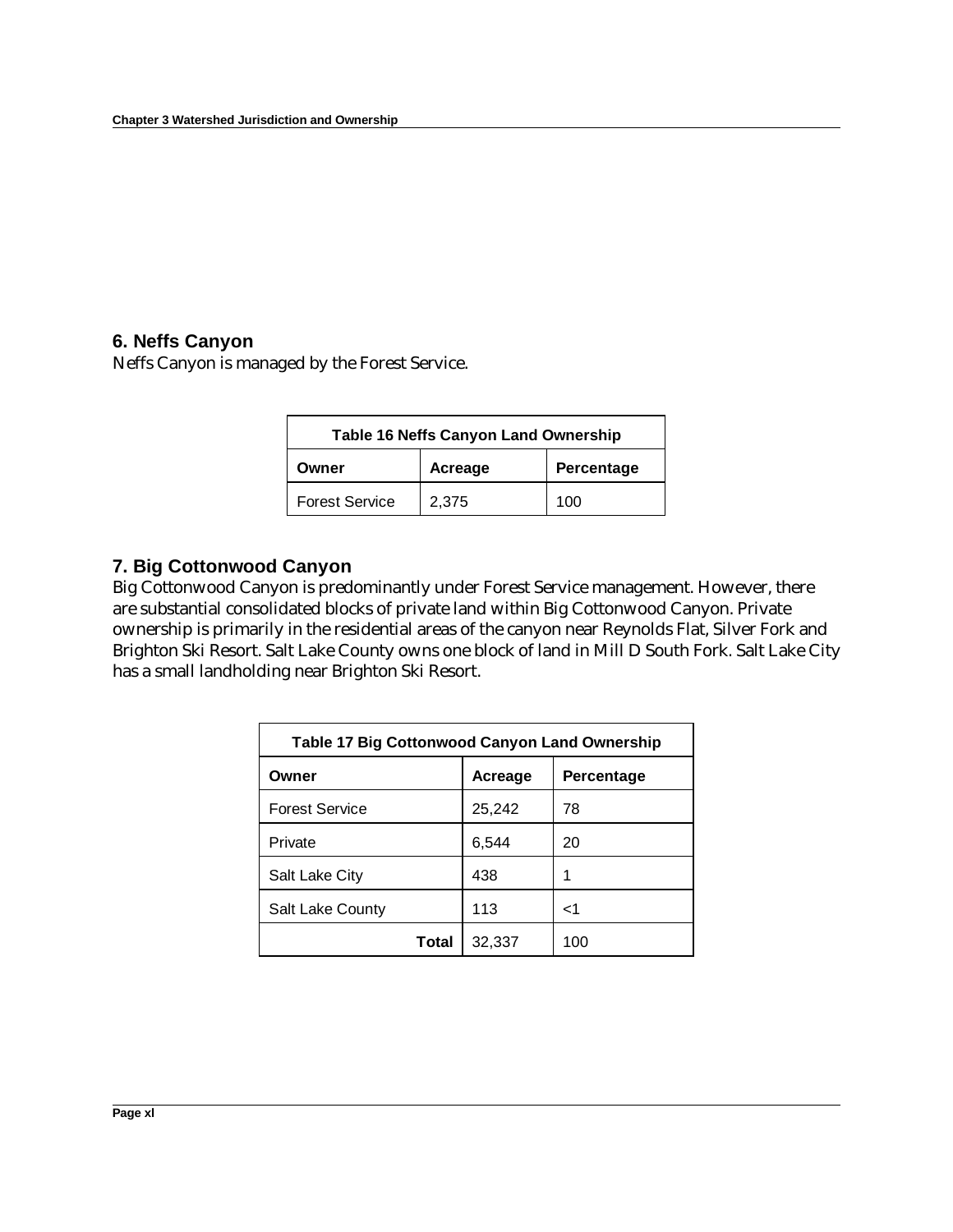# **8. Little Cottonwood Canyon**

Little Cottonwood Canyon is predominantly under Forest Service management. Private ownership, however, does exist at the canyon mouth, Wasatch Resort, Snowbird Ski Resort, the Town of Alta, and in various mining patents. Several land exchanges involving Salt Lake City, the Forest Service, Trust for Public Lands, The Nature Conservancy, and private landowners have altered the land ownership pattern in Little Cottonwood Canyon by placing more private property in public ownership.

| <b>Table 18 Little Cottonwood Canyon Land Ownership</b> |         |            |
|---------------------------------------------------------|---------|------------|
| Owner                                                   | Acreage | Percentage |
| <b>Forest Service</b>                                   | 13,853  | 81         |
| Private                                                 | 3,227   | 19         |
| Total                                                   | 17,080  | 100        |

## **L. LAND EXCHANGE**

Public land management is hampered in some canyons by the scattered nature of the publiclyowned land holdings. In a related issue, the land exchange between Salt Lake City and the U.S. Forest Service was terminated by Salt Lake City in 1996 due to issues that could not be resolved. Although the exchange agreement is not currently being implemented, it was turned into federal legislation as the Salt Lake City Watershed Improvement Act of 1990 (Public Law 101-634). This law remains viable legislation if Salt Lake City and the Forest Service feel they want to re-start the land exchange agreement.

## **M. PUBLIC UTILITIES WATER RIGHTS AND WATERSHED PURCHASE FUND**

The Public Utilities Water Rights and Watershed Purchase Fund was established in 1989 as part of the implementation of the 1988 Watershed Management Plan. Since its inception, the Water Utility Fund has purchased approximately 1,000 acres of critical watershed property. The funds generated from the Water Utility Fund ensure additional watershed protection and other benefits for the public in the Wasatch Canyons. The Water Utility Fund derives its funds from a \$0.25 per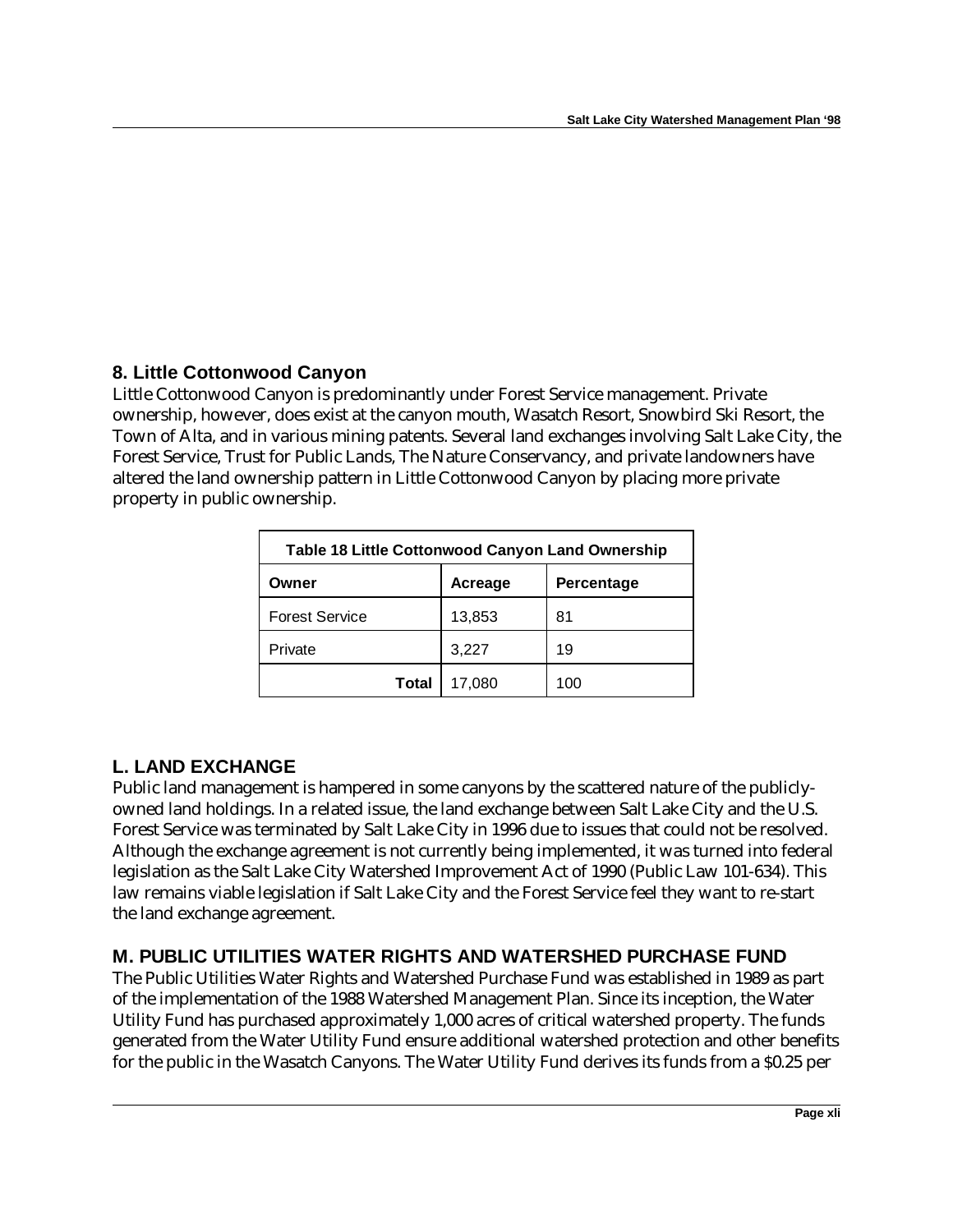**Chapter 3 Watershed Jurisdiction and Ownership**

customer surcharge fee per month on the water bill. This fee generates roughly \$250,000 a year for watershed water rights and property acquisition.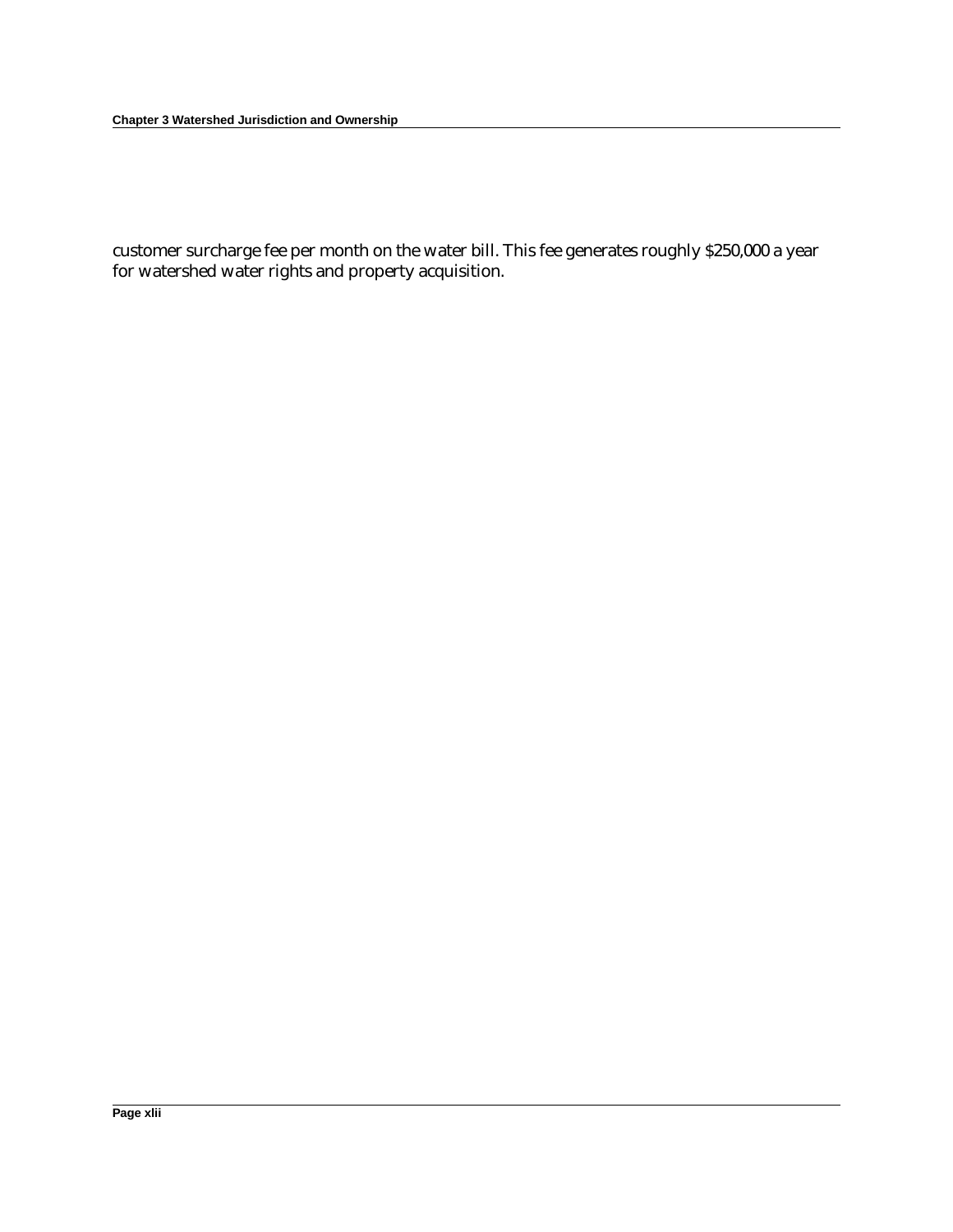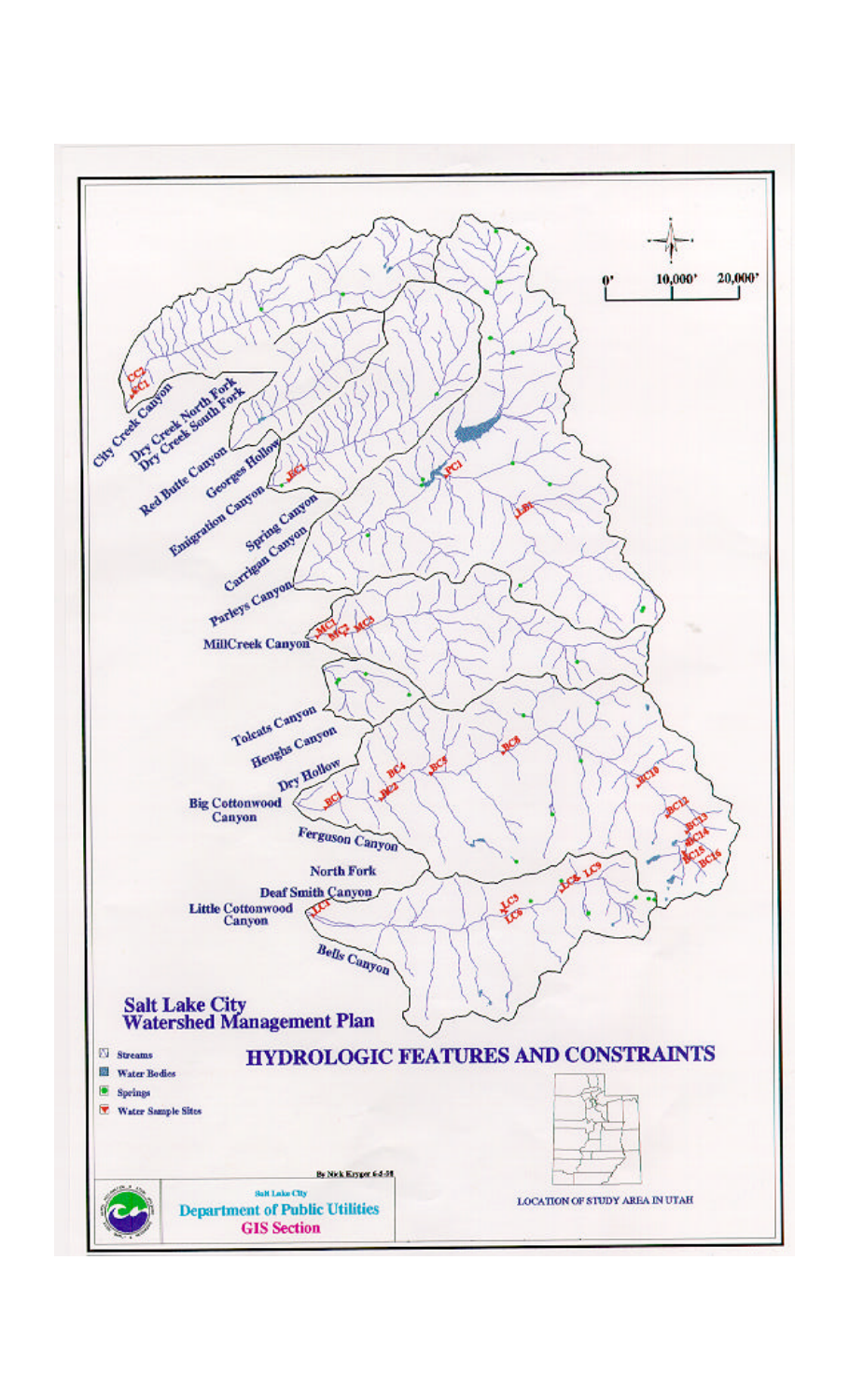# **CHAPTER 4** *Changes in the Watershed*

# **SIGNIFICANT CHANGES SINCE THE 1988 WATERSHED MANAGEMENT PLAN**

## **A. LITTLE DELL RESERVOIR**

Little Dell Reservoir is located in Parleys Canyon, east of Salt Lake City. Construction of Little Dell Reservoir began in 1988 and was completed in 1993. The reservoir receives its water flow from Dell Creek, a tributary to Parleys Creek. The reservoir was constructed by the United States Army Corps of Engineers; co-sponsored by the Salt Lake City Metropolitan Water District and Salt Lake County, and is operated by Salt Lake City Department of Public Utilities. The reservoir was developed for flood control and municipal and industrial water supply. Maximum capacity for the reservoir is 20,500 acre-feet of water. During a year with average water demands, the surface area of the water may fluctuate between 50 and 249 acres.

Recreation development is anticipated on 39 acres of land on the north side of the reservoir. The development will include 130 parking spaces, two boat launches (non-motorized, hand-carried watercraft), six vault restrooms, 56 picnic sites, and a small interpretive center. Several trails will be constructed around the reservoir. A total of 19,400 linear feet of trails will be developed. Trails will be built for a variety of uses including walking, biking, hiking, as well as a hardened trail for universal access.

## **B. GROWTH ON THE EASTERN EDGE OF THE WATERSHED**

Since the 1988 Watershed Management Plan was adopted, the areas on the eastern edge of the Salt Lake City Watershed have experienced remarkable growth in population, building permits, and income. The two counties that border the Salt Lake City Watershed on the east side are Summit County and Wasatch County. During the period between 1990 and 1995, Summit County was ranked by the U.S. Census Bureau as the 3rd fastest growing county in the nation, with a population increase of 50 percent. The current population is 23,560 but is expected to more than double by the year 2020 reaching 50,700 people. The number of building permits granted has increased from 170 in 1986 to 770 in 1994. There has been a rapid increase in residential building permits, and an increase in proposed ski resort expansion projects.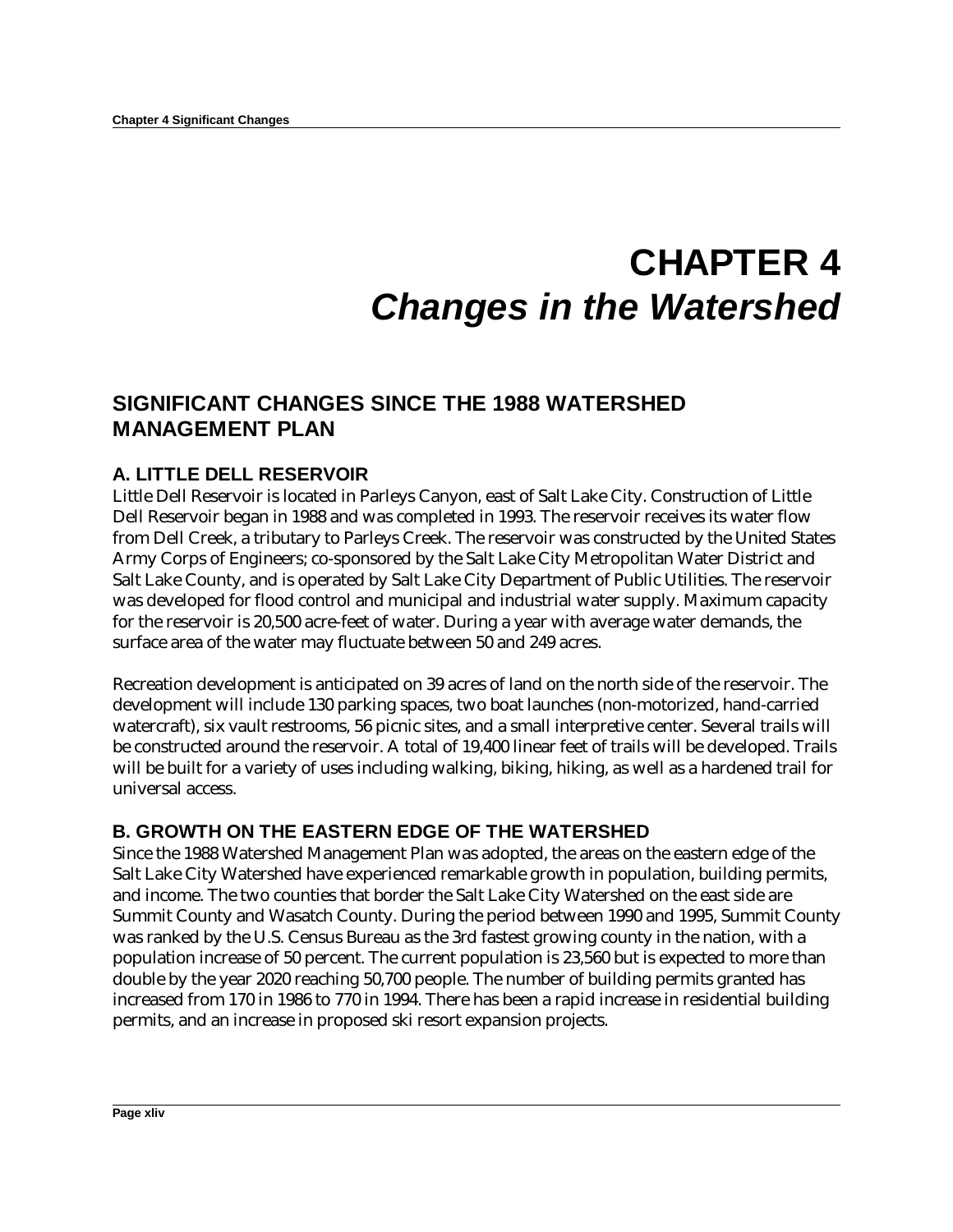Wasatch County has witnessed similar growth in the Heber City and Midway areas. The current population is 12,585 and is expected to surpass 20,000 by the year 2020. Much of the increase in development and population is due to overflow from Summit County. Wasatch County granted 42 building permits in 1986 and 233 building permits in 1995. Development is expected to continue at a brisk pace into the foreseeable future.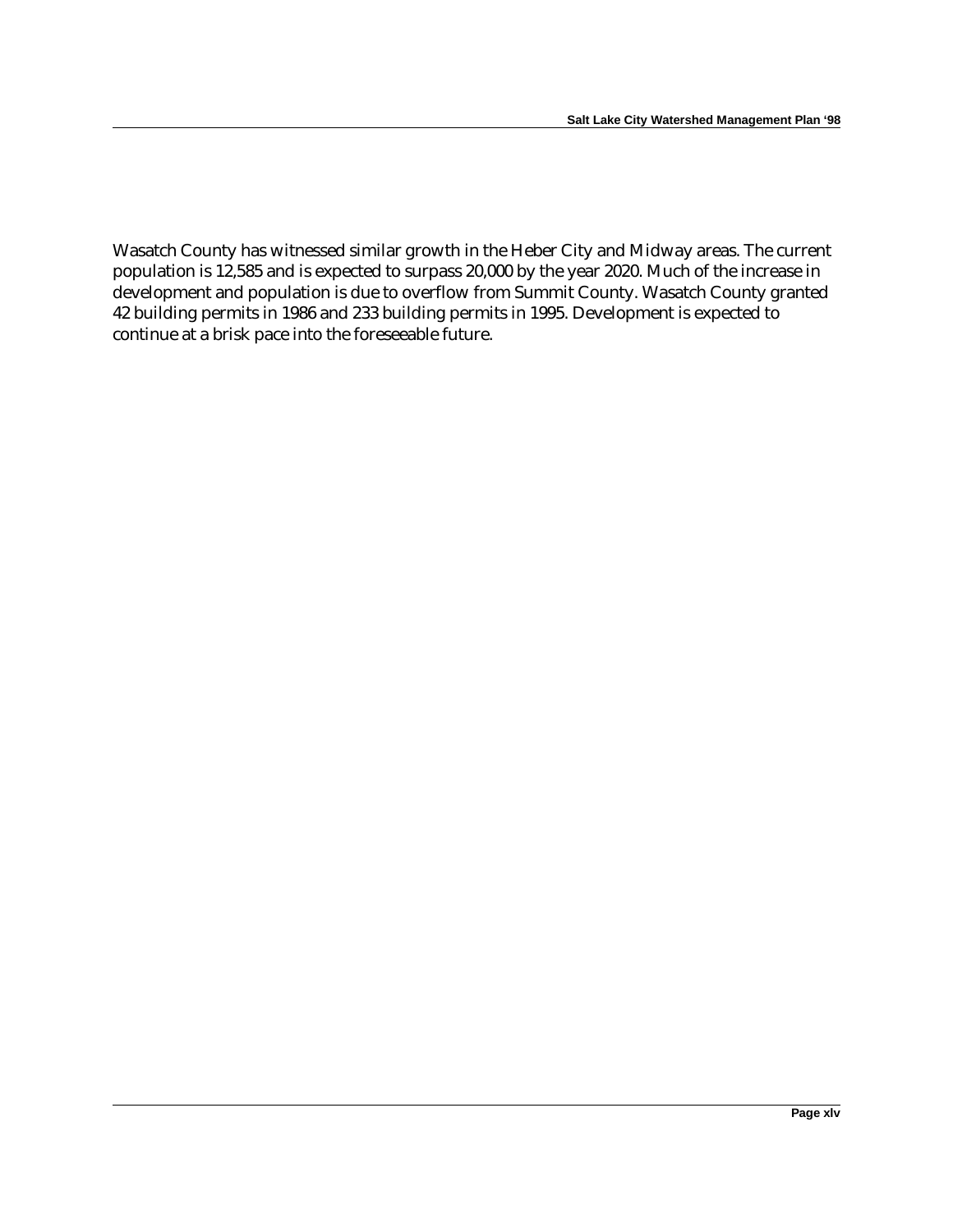# **CHAPTER 5** *Recommendations*

# **INTRODUCTION**

This section contains a description of the recommendations for each issue, implementation schedule and an explanation of the recommendation. The recommendations considered for addressing Salt Lake City watershed issues have been developed through public input, public agency workshops, the Salt Lake City Department of Public Utilities, and consultant review. One of the goals of this plan is to provide Salt Lake City and the other jurisdictional agencies with a broad range of recommendations that address each issue. A broad range of recommendations gives the public and decision makers a more diverse approach in managing each issue.

The recommendations presented in the first half of the section address issues on a watershedwide basis. Following this general discussion are recommendations on a canyon-by-canyon basis. The recommendations in each section are preceded by the corresponding issue. An implementation schedule has been included with each recommendation. Explanations follow each major recommendation. The recommendations are formulated to provide a management directive for the watershed area over the next ten years.

## **A. DEVELOPMENT REVIEW POLICY**

**• Recommendation:** Salt Lake City's most important objective in the canyons is the preservation of the water quality and the protection of the watershed. Salt Lake City will evaluate development proposals and other activities in the canyons in light of the cumulative impact of such development or activities on water quality and the watershed. To the extent that, in the reasonable judgement of the City, a proposed development or activity, either individually or collectively, poses an actual or potential impact to the watershed or water quality Salt Lake City will either oppose, or seek to modify, manage, control, regulate or otherwise influence such proposed development or activity so as to eliminate or mitigate potential impacts.

Salt Lake City shall coordinate its efforts with public entities having jurisdiction over the canyons, and with private entities, sharing common interests with the City, to the greatest extent possible to achieve the above objectives.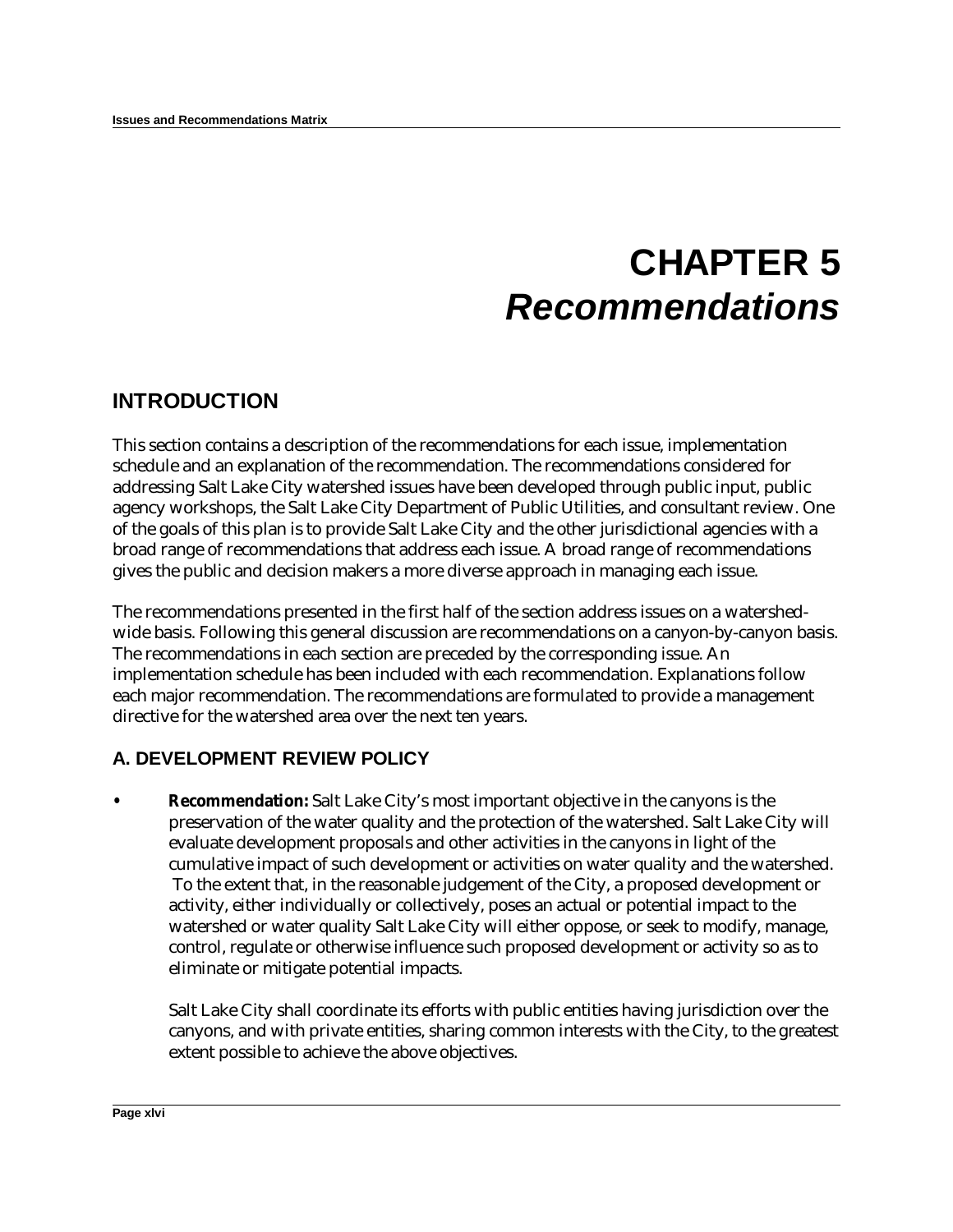#### **Implementation:** Immediate.

**Explanation:** In the past, developments have been proposed that would have dramatically changed the make-up of the watershed. These proposals such as the "Super Tunnel," have been defeated in large part by an active watershed protection role played by Salt Lake City. Without Salt Lake City assuming a proactive role in safeguarding the watershed against major new developments in the watershed, water pollution may increase throughout the watershed resulting in lower quality drinking water.

Salt Lake City acknowledges the regulatory processes by which the Forest Service, Salt Lake County, and Salt Lake City-County Board of Health and others review development proposals. Salt Lake City encourages all of these entities to continue their current efforts and critically evaluate all significant proposals that may attract new user groups and large numbers of people.

Uses that assist in promoting watershed education such as student field trips will not be discouraged from using the watershed as long as education sessions are conducted in sites designed to handle large groups.

Land exchanges have the potential of compromising watershed protection through fragmenting consolidated watershed land parcels and introducing new development and uses. Salt Lake City wants to avoid a land exchange and thereby avoid the potential negative effects that would result to the watershed. Salt Lake City will work with its Congressional delegation to avoid land exchanges that would impact water quality. Land exchanges that will increase the amount of public watershed lands will be encouraged.

## **B. WATERSHED EDUCATION**

#### **1. Watershed Education**

**• Recommendation:** Salt Lake City will continue to support the Forest Service's watershed education efforts including: Ski Naturalist Program, Silver Lake Interpretive Center, and interpretive programs at Storm Mountain Amphitheater.

**Implementation:** Encourage the development of partnerships to augment existing programs.

**Explanation:** The Salt Lake Ranger District of the United States Forest Service has been providing watershed education programs for several years. The Silver Lake Interpretive Center in the Brighton Circle at the top of Big Cottonwood Canyon is staffed by a ranger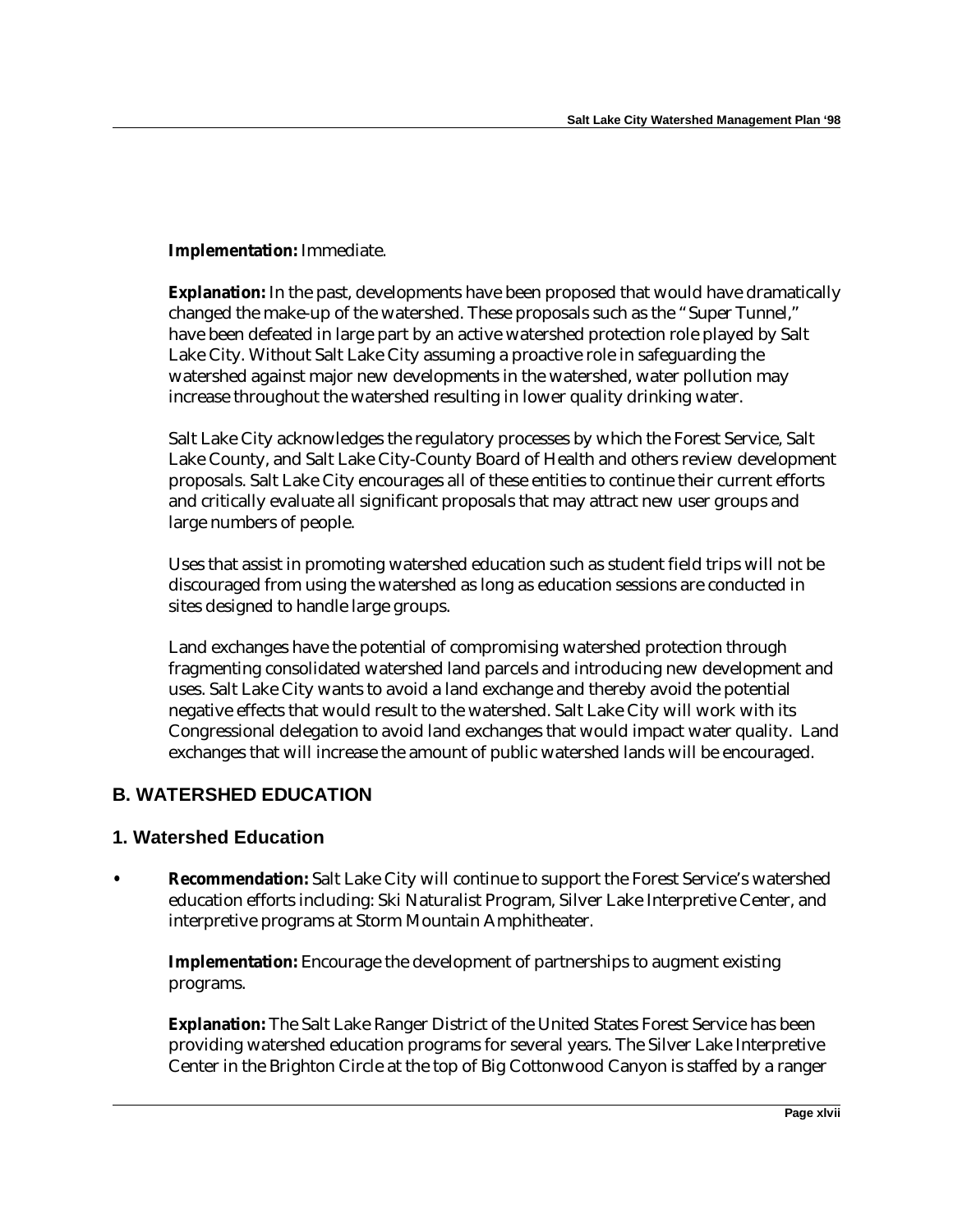during the summer months. Interpretive displays are available for viewing and the Forest Service also conducts interpretive walks around the Silver Lake Basin area. The Silver Lake Interpretive Center has been offering interpretive programs for approximately five years. The Silver Lake Interpretive Center provides interpretation activities for approximately 1800 people a year.

The Storm Mountain Amphitheater has been offering interpretive programs for approximately five years. Interpretive programs have been suspended for the 1998 summer season due to funding shortfalls. Increased funding from the Forest Service or assistance through partnerships will be needed to restart interpretive programs at the Storm Mountain facility. Prior to 1998, the interpretive programs at Storm Mountain attracted over a thousand visitors a year.

The ski naturalist program has been a part of the Forest Service's interpretive efforts for approximately eight years. The program provides interpretive ski hosts with skiers who wish to learn about the natural resources in the area. Nearly 300 people a year participate in the ski naturalist program.

**• Recommendation:** Salt Lake City will develop a K-12 watershed education program to present to students around the valley.

**Implementation:** Solidify a partnership with the State Division of Water Resources and non-governmental water education organizations to develop a comprehensive watershed education program by September 1, 2000.

**Explanation:** A watershed education program will be developed that is presented at schools around the Salt Lake Valley. This program may be presented on a class-by-class basis or as a school-wide assembly. The youth of the Salt Lake Valley need to be educated regarding how they can positively and negatively impact the health of the Salt Lake City Watershed.

**• Recommendation:** The number of front-country and back-country contacts between interpretive specialists and watershed users should be increased.

**Implementation:** Begin to increase the presence of interpretive specialists by June 1, 2000.

**Explanation:** Currently there are few interpretive specialists in the Wasatch Canyons due to funding constraints. In order to effectively educate users regarding watershed concerns, more personnel are needed. If trained properly, these rangers are far more effective in conveying information than signs or interpretive displays. These specialists should also be trained to monitor and report on watershed violations or abuses.

An increase in Forest Service funding is necessary to strengthen the interpretive specialist presence in the watershed. Without an increase in federal funding, the Forest Service must rely heavily on new partnerships to support interpretive personnel. Partnerships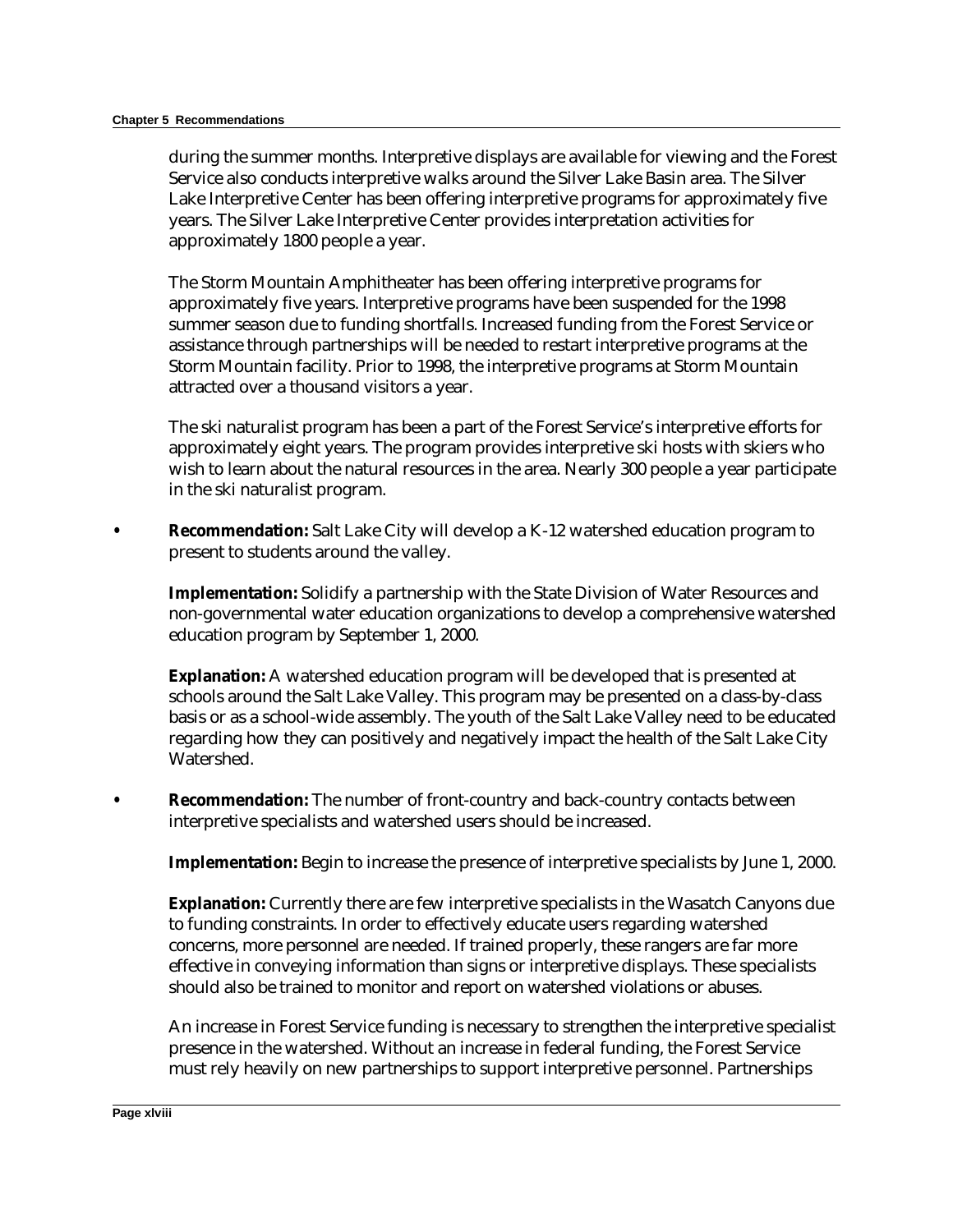should be explored with schools/universities, church groups, businesses, and civic organizations.

**• Recommendation:** Develop a watershed education fact book/brochure that can be distributed to the public and K-12 teachers in the valley.

**Implementation:** This watershed fact book will be developed by April 1, 2000. Partnerships with the Utah Division of Water Resources and non-governmental water education organizations will be explored to develop a watershed education fact book/brochure.

**Explanation:** A concise, yet comprehensive guide is necessary to educate the public about the Salt Lake City Watershed. A wide variety of facts and figures will be presented in an attractive, easily understandable format. Items that may be covered include: recreation user numbers, water user numbers, land ownership, wildlife species and population estimates, dwelling unit numbers, aquatic ecology, water capacity and low impact hiking/camping guidelines. This fact book may be distributed by the individuals who are responsible for conducting the watershed education programs at schools around the valley. It will also be available at the ski resorts and other frequented areas in the canyons. Valley locations such as outdoor apparel stores, convenience stores, and recreation centers will also provide the fact books for the public. A public information campaign will be developed to notify the public regarding sites they can pick up the fact books.

**• Recommendation:** Salt Lake City will work with the media to promote watershed education.

**Implementation:** Begin immediately after the plan is adopted.

**Explanation:** The mass media may be an effective method to reach a large number of people in Utah. The public information campaign waged by UDOT toward preventing littering along Utah's highways was very successful. The success of the "Don't Waste Utah" campaign was due in part to a healthy budget and creative messages. A similar watershed education campaign may effectively inform thousands of Utahns about the importance of protecting the Salt Lake City Watershed. Other media coverage including television news, documentaries, radio programs, and newspaper articles will only help the overall watershed education effort. For example, a watershed education program formatted for television may provide an effective education tool for teachers and students throughout Utah.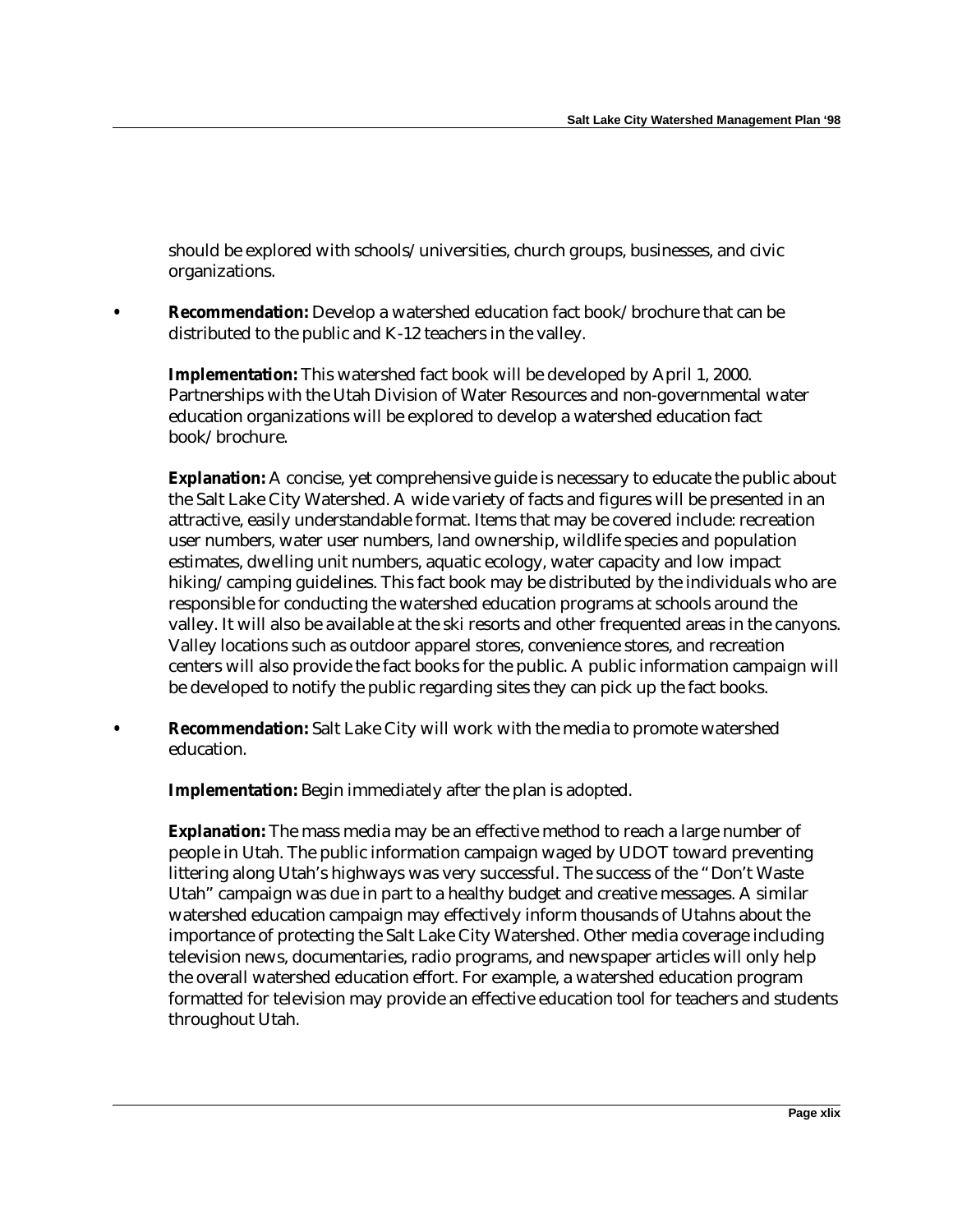#### **Chapter 5 Recommendations**

**• Recommendation:** An education partnership between Salt Lake City and the United States Forest Service will be formalized.

**Implementation:** Begin immediately after the plan is adopted.

**Explanation:** In order to efficiently and effectively launch a watershed education campaign, the two largest jurisdictional agencies in the watershed must formalize an education partnership. A Memorandum of Understanding (MOU) will be drafted between the two agencies to solidify an agreement to work together in offering effective watershed education programs. This MOU would also foster greater coordination of education efforts between each agency. This coordination would minimize duplication of programming along with maximize sharing of staff and resources for educating the public about the watershed.

**• Recommendation:** Seek help from the congressional delegation for watershed management funding.

**Implementation:** Begin immediately after the plan is adopted.

**Explanation:** The funding shortfalls relating to watershed protection and recreation management are in part the result of federal budget cutbacks. Salt Lake City will work with the congressional delegation to enhance the federal commitment to public land resources in the Wasatch Canyons. Continual budget cuts in recreation management and watershed education require the Forest Service to rely more heavily on volunteers who may not have the training to properly educate visitors.

The health of the water supply for over 400,000 people in Utah depends in large part on Forest Service management practices. The Forest Service needs additional funding on a line-item basis for new facilities, additional rangers, facility maintenance, and interpretive programs. For this reason, a lobbying effort highlighting watershed awareness and funding shortfalls needs to be conducted.

Decision makers will be taken on watershed education tours. These tours would allow the decision makers to view the problems first hand. The land managers may also discuss pertinent issues with the decision makers at this time. Such tours should be conducted on a bi-annual basis or when a change in representation has occurred after an election. These education efforts will occur at the federal, state and local levels. Salt Lake City and Salt Lake County need political support to continue effective watershed management. The decision makers will be updated on water quality trends and other related issues on a semi-annual basis.

• **Recommendation:** Watershed-specific interpretive displays at various points in each canyon will be constructed.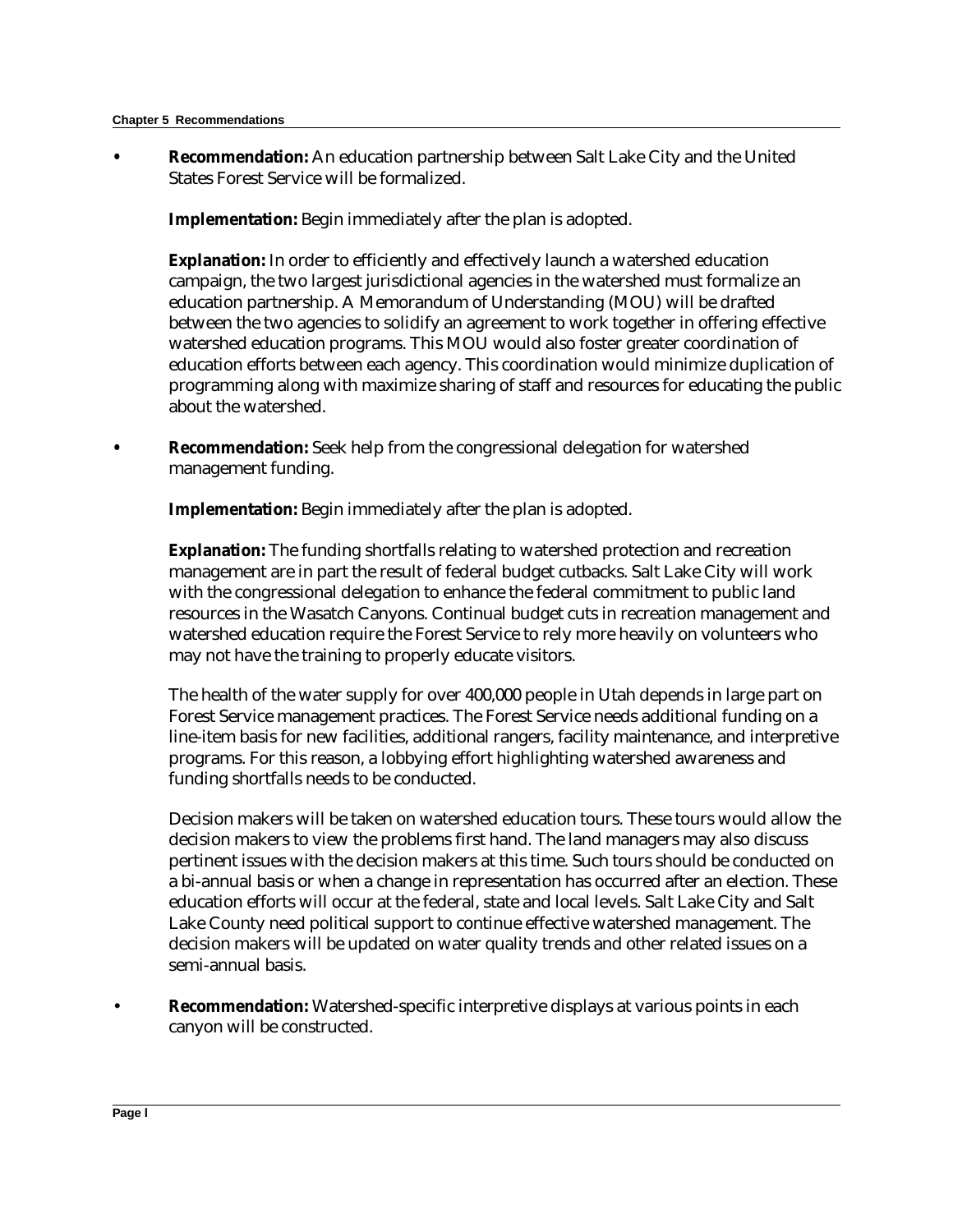**Implementation:** This will be a coordinated effort between Salt Lake City and the Forest Service and will begin by June 1, 2000.

**Explanation:** Interpretive displays will be constructed at major trail heads throughout the watershed. These interpretive displays will contain messages that directly link human activities with watershed health. The displays would also focus on the fact that the water in the canyons is eventually consumed by over 400,000 people in the valley.

Watershed features that are in close proximity to specific trailheads will be highlighted. For example, the beaver dam and lodge near the White Pine Trailhead will be described and the water quality benefits associated with the beaver pond explained. Other watershed features such as wetlands may also be identified on interpretive displays.

## **2. Current watershed signage is not effective in linking human activities to impacts on water quality.**

**Recommendation:** Evaluate current signage to determine how it can be modified to more effectively link human activities to impacts on water quality.

**Implementation:** This will be a coordinated effort between Salt Lake City and the Forest Service which will begin by June 1, 2000.

**Explanation:** A coordinated effort between Salt Lake City, Forest Service and additional partners would be utilized to determine which signs do not adequately link human activities in the watershed to impacts on water quality. Restrictive signage, such as "NO SWIMMING," will continue to be employed, but will also be linked to watershed impacts through other more informational signs. For example, visitors would be provided with interpretive signage that explains why dogs are not allowed in watershed areas or why people are not allowed to swim in the streams or lakes. Providing visitors with an interpretive explanation of the policies may promote greater compliance.

Ridge lines will have adequate signage to inform and educate users regarding the different regulations from one canyon to the next. These signs would be less obtrusive due to their back country location, but situated so they are not missed by passing users. Continual monitoring and maintenance of all signs, front and back country, would be a priority of the Forest Service and Salt Lake City. Outdoor recreation clubs such as the Wasatch Mountain Club or other organizations that recreate along the Wasatch Range may provide the Forest Service and Salt Lake City with a beneficial land management service. These partnerships would be explored to maintain an effective signage program.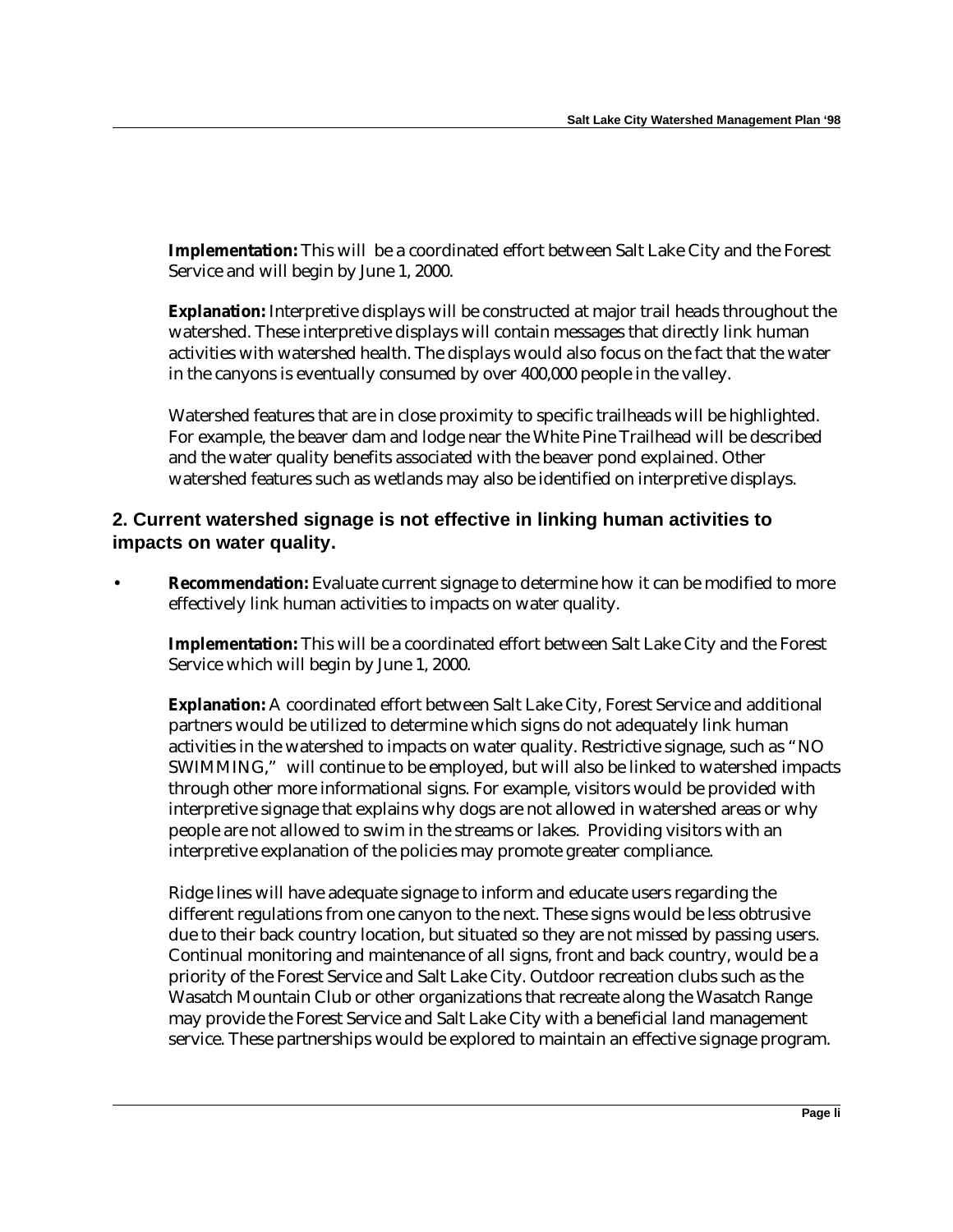**Recommendation:** Coordination of signage efforts among agencies.

**Implementation:** A formal agreement or MOU between Salt Lake City, Utah Department of Transportation, and the United States Forest Service will be adopted by June 1, 2000.

**Explanation:** Signage from canyon to canyon differs greatly. To date, the jurisdictional agency owning the largest portion of land has controlled the type and placement of signs. As a result, watershed signage is not uniform throughout the watershed. The MOU would specify agency responsibilities regarding design, installation, monitoring, and maintenance. To effectively educate watershed users, the interpretive signage campaign must be a coordinated effort.

• **Recommendation:** Develop an easily recognized watershed symbol.

#### **Implementation:** Ongoing.

**Explanation:** An interagency panel would be convened to develop a watershed symbol that may be recognized statewide. This symbol would be posted in all municipal watersheds around the state of Utah. A public information campaign may be necessary to educate the public about the new symbol and the meaning behind it.

The interagency panel would consist of Salt Lake City Department of Public Utilities, Forest Service, Utah Division of Water Resources, other municipalities, and environmental education organizations. Creative methods for generating the symbol may be employed. For example, the Utah Division of Water Resources has promoted school contests to develop water education calendars. A similar contest may be utilized to develop a watershed symbol. Once developed, this symbol would be placed at all trail heads throughout the Salt Lake City Watershed. Interpretive text, accompanying the symbol, may also increase the awareness and education regarding responsible behaviors in the watershed.

#### **3. Maintenance of existing partnerships**

• **Recommendation:** Salt Lake City will maintain existing partnerships with the Forest Service and Salt Lake County Sheriff to continue watershed education efforts.

#### **Implementation:** Ongoing.

**Explanation:** Salt Lake City will continue to support and encourage mutual involvement in watershed education with the Forest Service and the Salt Lake County Sheriff. To assist the Forest Service and Salt Lake County Sheriff, Salt Lake City will provide them with the watershed fact books and a basic training course in watershed/water quality education. All Sheriff Deputies and Forest Service Rangers would be educated regarding watershed violations and would be able to convey to the public the reasons behind regulations and policies.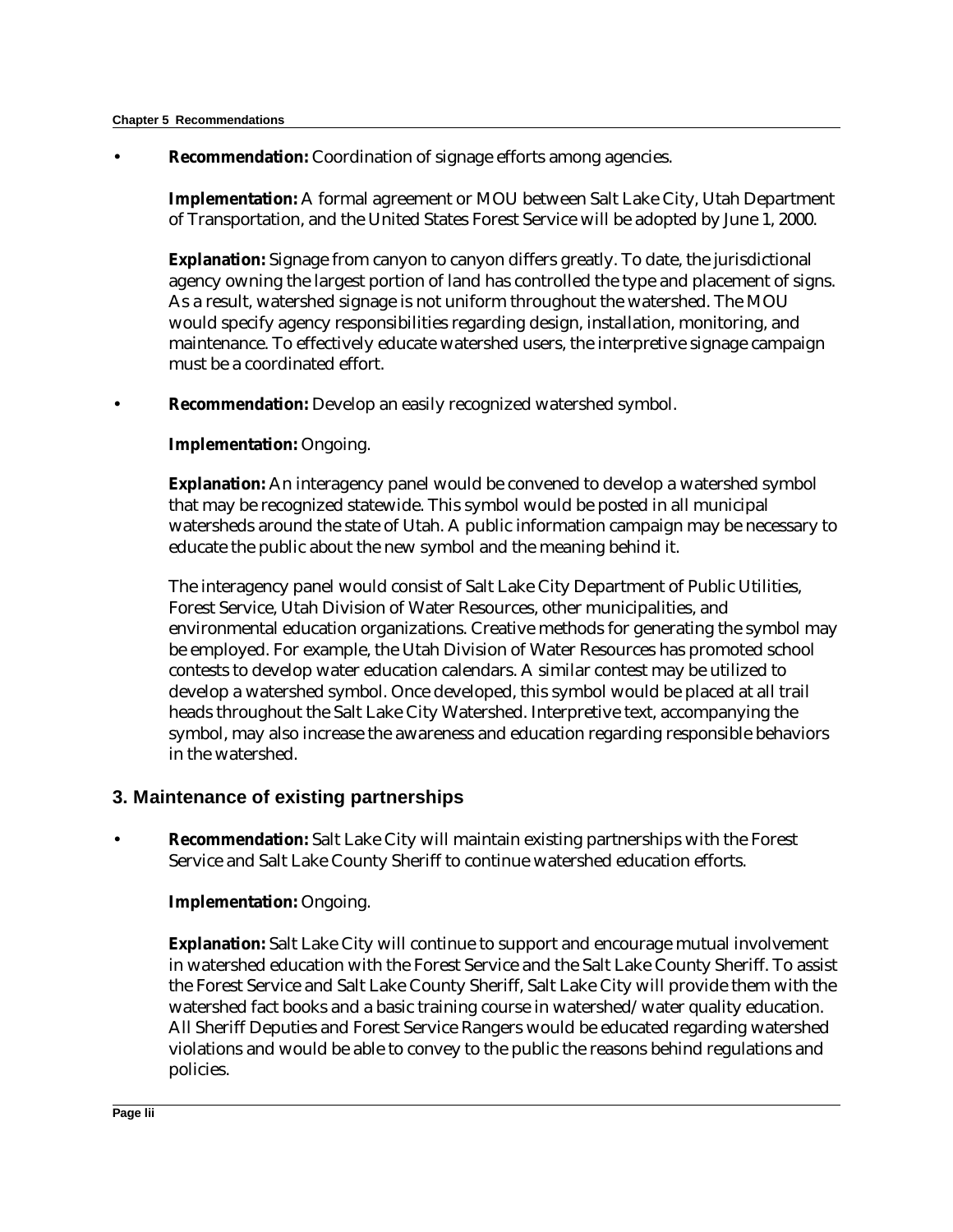## **4. Lack of partnerships to aide in watershed education efforts.**

• **Recommendation:** Salt Lake City will seek additional partnerships with local universities, state agencies, colleges, schools, and civic groups to strengthen education efforts.

#### **Implementation:** Ongoing.

**Explanation:** Additional partnerships may add needed monetary and human resources to the current watershed education efforts. Aspects of education that may benefit from an influx of money or volunteers include: designing interpretive displays, installing displays and signs, user surveys regarding the effectiveness of the displays, monitoring the displays, conducting routine maintenance, additional interpretive rangers, counting visitors, etc.

There are many organizations that participate in various forms of recreation that may be willing to assist the jurisdictional agencies in their education efforts. For example, members of the Wasatch Mountain Club often participate in group hikes throughout the watershed. Also, the Department of Parks, Recreation and Tourism at the University of Utah requires its students to conduct two mandatory internships with some type of parks and recreation agency. In both instances, there may be people who are willing to assist in providing a comprehensive watershed education program.

## **C. DISPERSED RECREATION**

## **1. Dispersed recreation may adversely impact water quality.**

**Recommendation:** Increase front country and back country patrols to encourage more responsible behaviors among users.

**Implementation:** Begin increased patrols by June 1, 2000.

**Explanation:** Users may bypass interpretive displays, but it is more difficult for them to bypass an interpretive specialist who is speaking directly to them. Interpretive personnel perform a wide variety of essential functions in the front and back country. Their primary role is to educate the public regarding watershed and natural resource issues. They may alert law enforcement about watershed violations. They may also provide first aid care if necessary. Interpretive specialists may be used to accurately count visitors as well as monitor recreation impacts along trails and at campsites.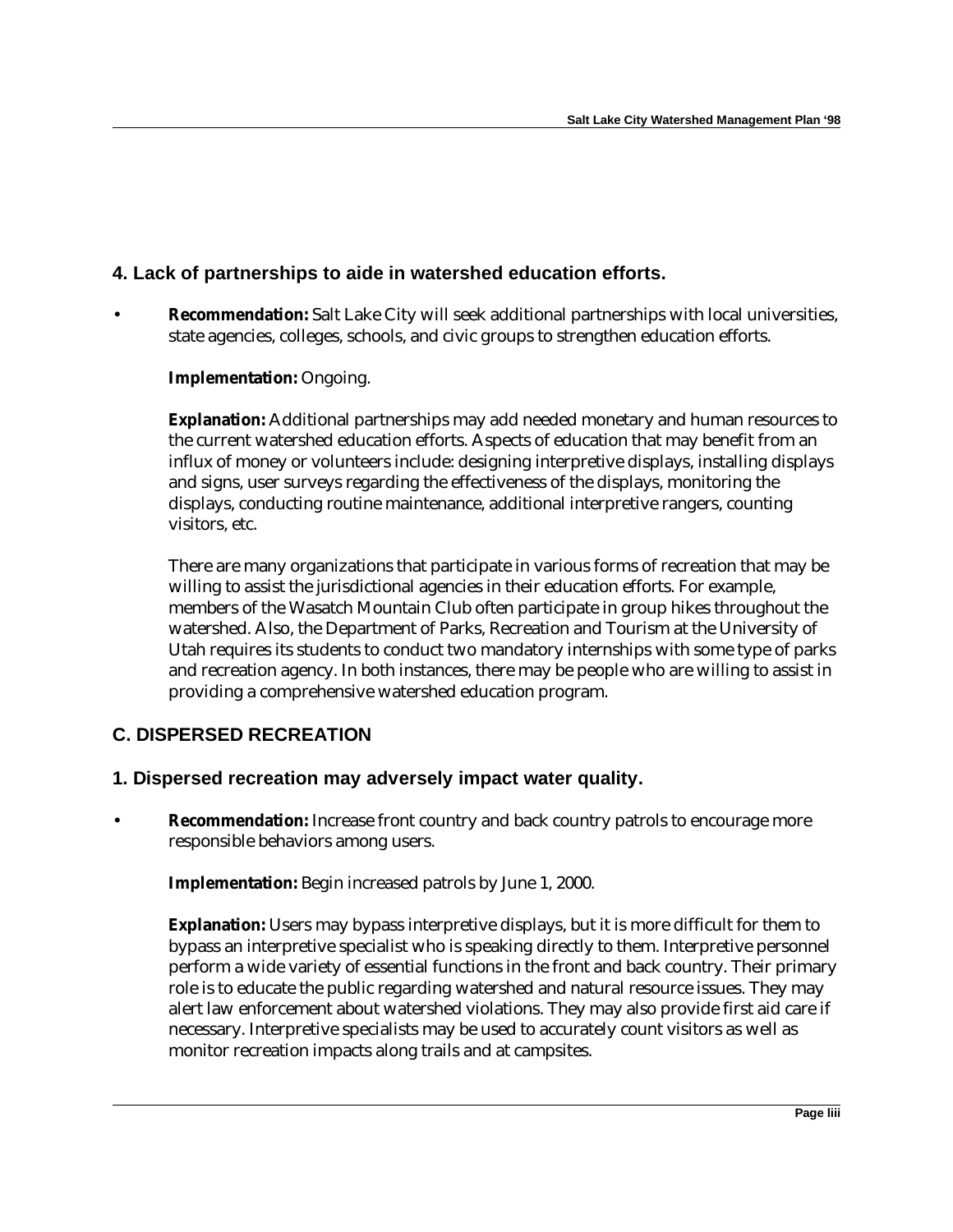#### **Chapter 5 Recommendations**

The use of interpretive personnel in the Salt Lake City Watershed is paramount to the success of educating visitors and managing their behaviors. Funding will be secured to establish an adequate force of rangers in the watershed. Partnerships would be fully utilized to optimize allocation of funds and resources. Salt Lake City would continue to work closely with the Forest Service to manage dispersed recreation. Partnerships will be developed with other jurisdictional agencies, university and civic organizations to complement the Forest Service's efforts.

• **Recommendation:** Study the merits of developing an overnight, back country use permit system for the lake basins.

**Implementation:** Implement a new, overnight, back country use permit system upon determining the feasibility of the system by Salt Lake City and the Forest Service.

**Explanation:** The lake basins in Big and Little Cottonwood Canyons have received heavy camping pressure. Despite posted regulations, people are still found camping too close to the lakes.

In receiving a permit, users would also be provided education information and materials on the watershed and how they will be responsible to minimize impacts to water quality. One goal of the permit system is to educate people to minimize their impact on the watershed. Another goal is to better track the usage around the lake basins and more accurately count the number of users in these areas.

The public will be notified in advance of the permit regulations. The notification would also reach groups that are known to regularly use the back country. These groups include churches, scouts, and schools.

Salt Lake City and the Forest Service are in favor of limiting use around the lake basins. People enjoy camping next to water for aesthetic and utility reasons. Unfortunately, water quality impacts occur unless strict precautions are followed by each back country user.

Note: The permit system will also provide additional information on canyon uses to help provide a more complete picture for assessing water quality impacts.

• **Recommendation:** Consider the feasibility of fee stations at the mouths of Big and Little Cottonwood Canyons for operation in the future.

**Implementation:** Begin exploring this option after the fee demonstration project has been evaluated by Congress. Evaluate the need for State statutory authority.

**Explanation:** Fee stations represent the most effective method for managing visitor use and addressing resource degradation. The Forest Service is presently testing the fee station concept throughout the National Forest system. For example, the Mirror Lake Highway and American Fork Canyon are two locations in Utah that are hosting the fee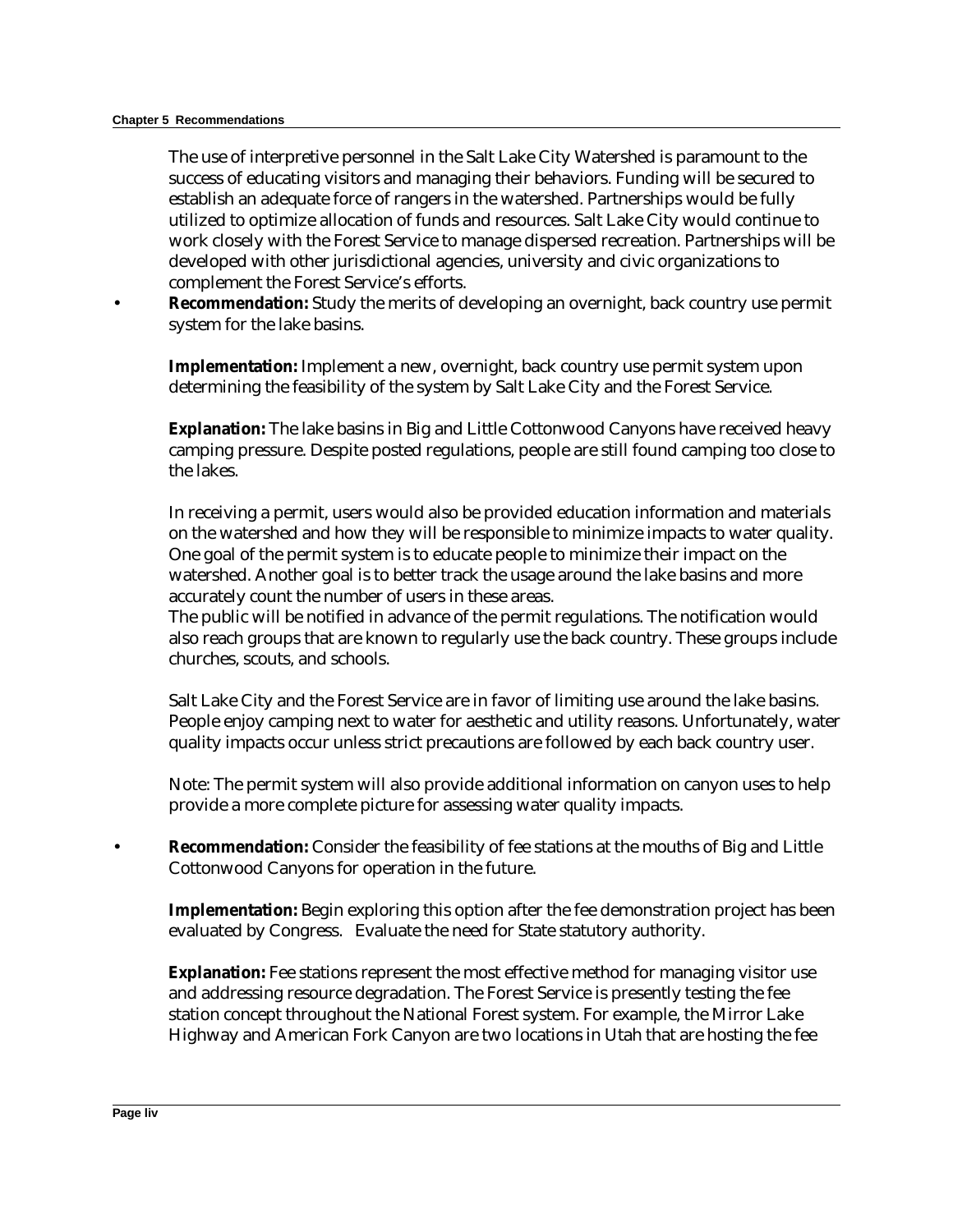demonstration project. If in the future the fee station concept is found to be feasible, the Forest Service will need another agency to sponsor the project.

The Millcreek Canyon fee station program coordinated between the Forest Service and Salt Lake County has been viewed as a success. Prior to the fee station, Millcreek Canyon was experiencing a large amount of vandalism and resource degradation. The fee station has provided a greater amount of visitor management along with a new stream of funding. This funding is used for improving the facilities in Millcreek Canyon. The Forest Service and Salt Lake City Department of Public Utilities feel that seasonally operated fee stations in Big and Little Cottonwood Canyons may generate similar results as Millcreek Canyon. The fee stations would aide Salt Lake City and the Forest Service in managing the watershed. In Little Cottonwood Canyon, concern has been expressed by the Town of Alta regarding a fee station. Future exploration of this issue will be closely coordinated with canyon residents and businesses.

## **2. Facility (restrooms, parking lots, picnic and camping sites) availability, operation, location, and maintenance may impact water quality.**

• **Recommendation:** Evaluate facility availability, operation and maintenance concerns to more effectively serve public users and preserve water quality.

**Implementation:** An evaluation of all facilities in the watershed will be complete by June 1, 2000.

**Explanation:** In an effort to better serve watershed users and protect water quality, a facility evaluation will be completed. Inadequate or ill-maintained facilities may encourage users to park, camp, or relieve themselves in places that may jeopardize water quality. In order to encourage users to use watershed facilities, they will be available, convenient, and clean.

An inter-jurisdictional evaluation effort will occur to document which facilities will be modified to serve watershed users and protect water quality. This evaluation will monitor usage levels across the four seasons at various facilities to determine where changes need to be made. The evaluation of facilities will include a priority list describing the facilities that are in need of immediate attention and facilities that may receive attention at a later date. Salt Lake City will study and discuss with the Forest Service the option of installing toilets in the wilderness areas in the watershed. Cost, maintenance and need issues must be assessed before this program is implemented.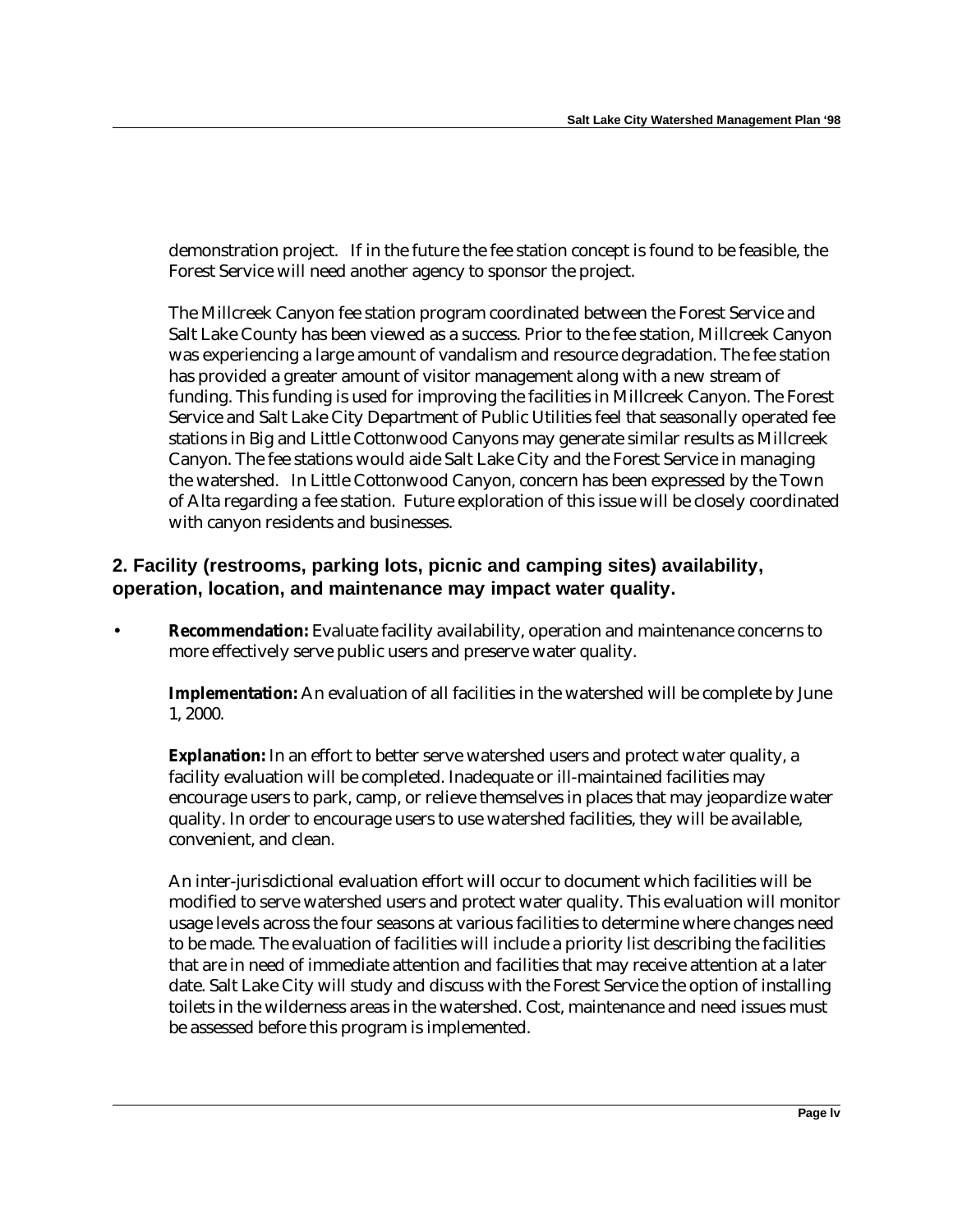#### **Chapter 5 Recommendations**

• **Recommendation:** Increased coordination and funding are necessary to properly maintain restroom facilities. Agencies will make the maintenance, cleaning, upgrade, removal, and relocation of restrooms a priority.

**Implementation:** A formal agreement between Salt Lake City and the Forest Service will be adopted to solidify restroom responsibilities by July 1, 1999.

**Explanation:** A coordinated inter-agency effort will more effectively provide and manage restroom facilities in the watershed. A MOU would be drafted between Salt Lake City and the Forest Service to solidify restroom responsibilities. This MOU will contain a schedule to upgrade, remove or replace restrooms.

Additional funding sources will be sought for restroom improvements. The State Division of Parks and Recreation funds facility upgrade and replacement projects on a competitive grant basis. Fee programs in the canyons may also provide additional sources of funding for facility improvements.

The evaluation program described in the previous recommendation will be used as a guide to determine which facilities are in need of immediate attention. Current maintenance and cleaning schedules would be evaluated in relation to periods of use to determine how to better serve the public users.

## **3. Mountain biking off trails or on trails that are not designed for mountain biking contributes to watershed degradation.**

• **Recommendation:** Evaluate the trails to determine which trails may or may not be used for mountain biking and then manage the trails accordingly.

**Implementation:** Evaluation will commence by June 1, 2001.

**Explanation:** The large increase in mountain biking throughout the Wasatch Canyons could not have been anticipated during the writing of the 1988 Watershed Management Plan. Mountain biking has grown to be one of the largest recreation activities in the United States. In 1997, over 57.3 million people participated in bicycling. During that year, mountain bikes accounted for 90% of all new bike sales (ORCA, 1997).

Mountain biking on trails that are not designed for such use creates ruts in the trail. On steeper trails, these ruts facilitate gully erosion. This erosion then contributes to stream sedimentation which may add to total coliform levels in the streams. Currently, a large portion of the Salt Lake Ranger District (USFS) maintenance budget is dedicated to mitigating mountain biking impacts.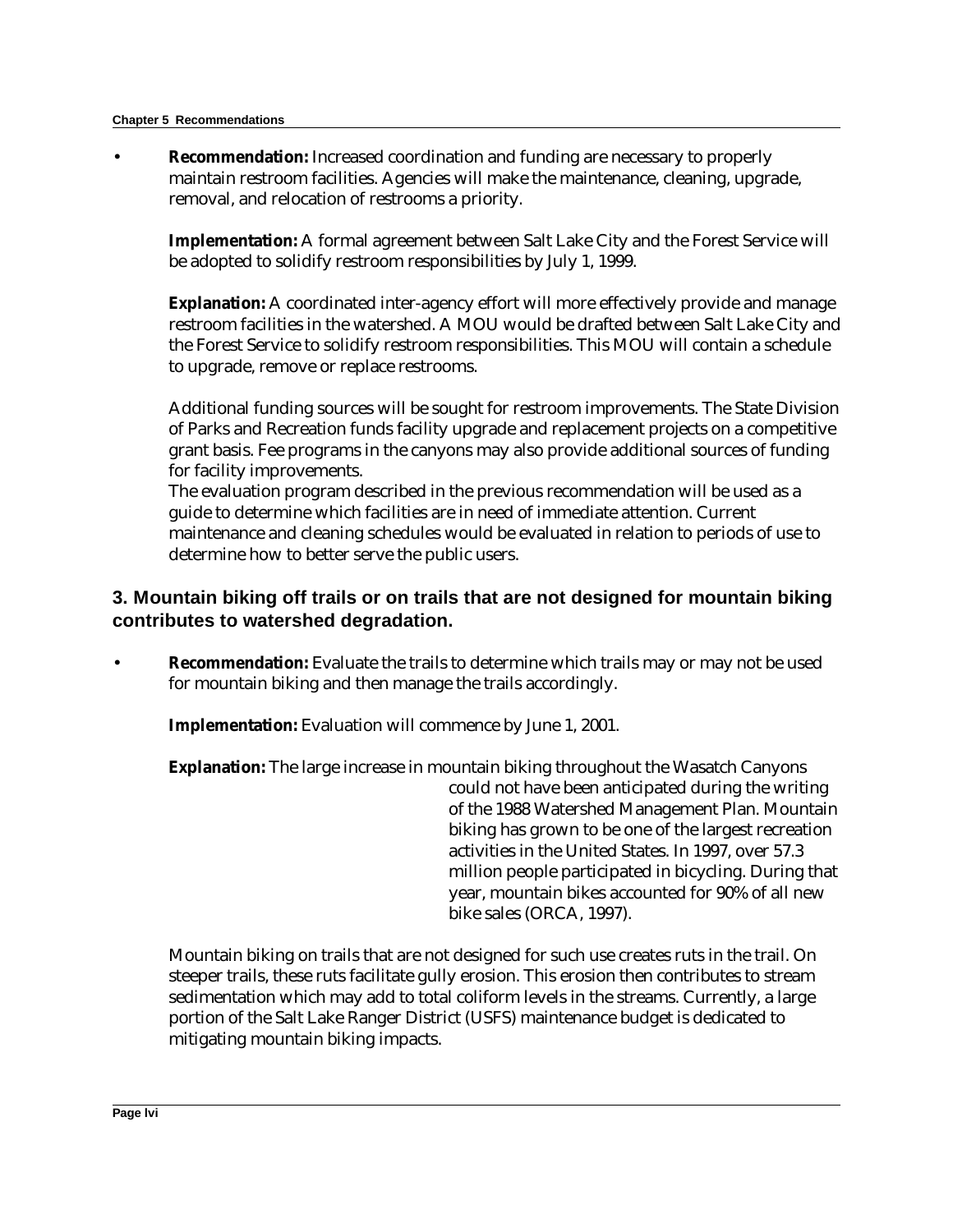The trail evaluation will look at trails that receive high levels of mountain biking use. Also, the design and structure of these trails must be evaluated to determine if simple modifications may be made or if trail closures to mountain biking are necessary. A trail designed for mountain biking should be 8 to 12 percent in grade. The average grade of trails used for mountain biking in the watershed is often 12 to 25 percent. Trail width should be at least 3 feet, optimally 4 feet.

## **4. Unexpected future recreation activities/trends must be addressed.**

• **Recommendation:** Draft an MOU between Salt Lake City and the Forest Service outlining a management policy geared toward managing unanticipated changes in recreation use.

**Implementation:** An MOU will be drafted and the terms agreed upon by January 1, 2001. **Explanation:** The enormous trend in mountain biking was unforeseeable. The 1988 Watershed Management Plan did not address unexpected future recreation activities. As a result, regulations governing mountain biking were established after impacts were incurred in the watershed. This Watershed Management Plan Update seeks to be proactive with unexpected future recreation activities and would provide guidance on how to manage such unforeseeable trends.

## **D. LAND USE/COMMERCIAL AND RESIDENTIAL DEVELOPMENT**

#### **1. Commercial development in the watershed may impact water quality.**

• **Recommendation:** Support enforcement of the current Sensitive Lands Protection Regulations to ensure future development meets watershed protection ordinances.

#### **Implementation:** Ongoing.

**Explanation:** Salt Lake County adopted their revised Sensitive Lands Ordinance on January 21, 1998. Two notable changes were made to the ordinance which involve watershed concerns. First, the stream set-back for new buildings was extended from 50 to 100 feet. This new regulation will strengthen current watershed protection measures. The second significant change was regarding the development site. A new standard was developed called "limits of disturbance," which specifies an area in which construction and development activity must be contained. This new standard will decrease the amount of lands that are disturbed through accidental or unregulated construction practices.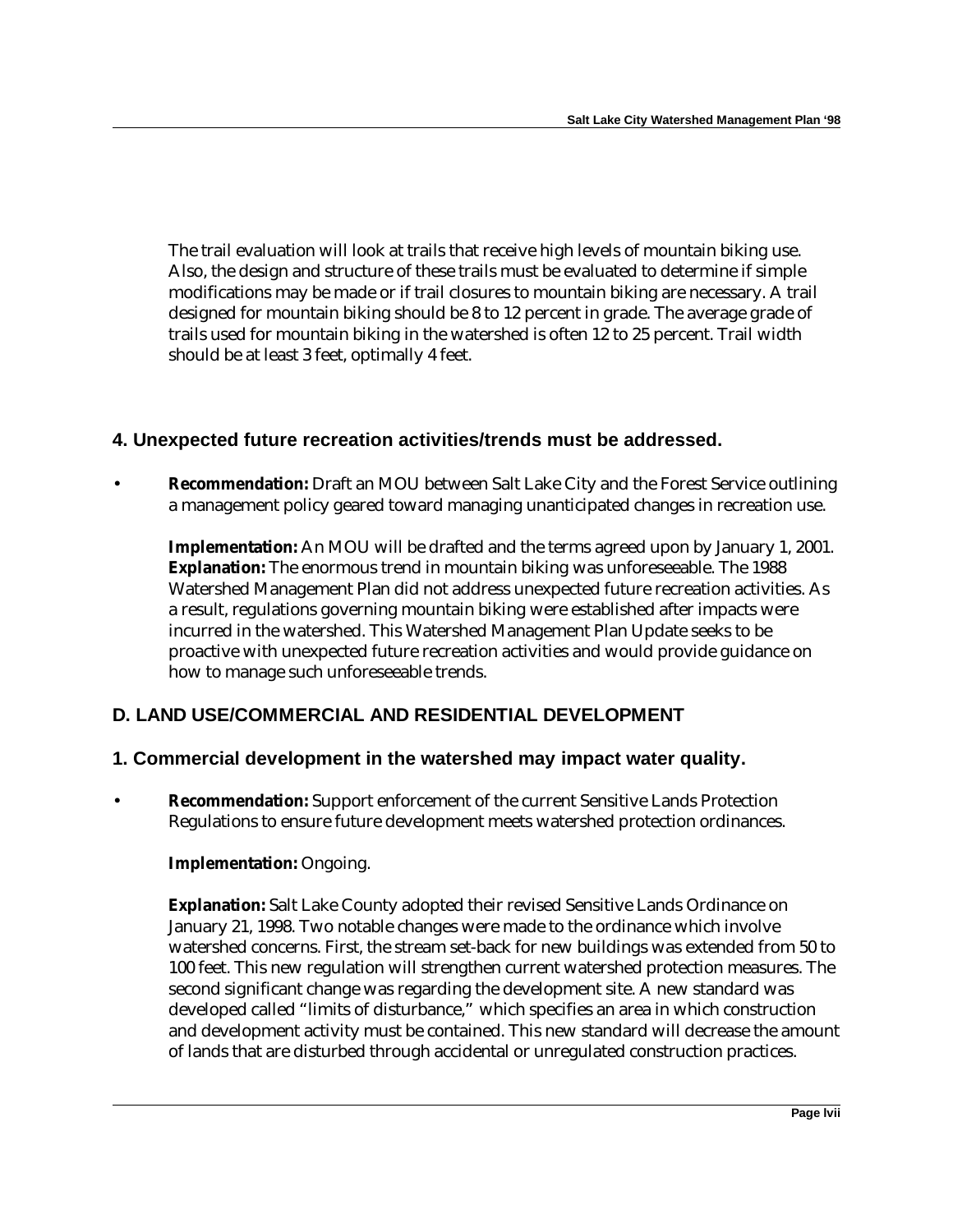#### **Chapter 5 Recommendations**

• **Recommendation:** Salt Lake City will closely monitor variance applications to protect water quality.

#### **Implementation:** Ongoing.

**Explanation:** Currently, Salt Lake County notifies affected jurisdictions regarding building permit applications throughout the County. This process can sometimes be overlooked, but building permit and variance applications in the watershed need to be closely monitored by Salt Lake City Department of Public Utilities. If a variance or building permit application is found to jeopardize water quality, then Salt Lake City will respond accordingly.

• **Recommendation:** Salt Lake City will follow the existing (1991) or modified water sales policy ordinance.

#### **Implementation:** Ongoing.

**Explanation:** The water sales policy was developed based upon the high value of canyon waters due to the excellent quality and proximity of these waters to Salt Lake City. Also, water from canyon streams can be delivered to most city customers by gravity flow without pumping. Water used for snowmaking affords a degree of storage as it is usually the last to melt. Additionally, Salt Lake City has made major capital expenditures for facilities to treat water coming from the canyons and these facilities operate most economically when they have greater quantities of water to treat (See Appendix E for a complete description of the current policy).

• **Recommendation:** The term "Close Proximity" as referred to in the Wasatch Canyons Master Plan under commercial enterprises (page 102) needs to be more specific. Salt Lake County is therefore encouraged to amend this section of the plan to reflect a more specific definition.

**Implementation:** A formal recommendation will be made to Salt Lake County to amend this section of the Wasatch Canyons Master Plan by June 1, 2000.

**Explanation:** The Wasatch Canyons Master Plan states "new commercial development will be required to comply with this plan. Any development proposals not in close proximity to existing ski resort areas in the Cottonwood Canyons or within commercially zoned areas in other canyons would require amendment to this plan. All significant proposals will require site specific suitability, traffic, water quality and other studies deemed necessary by the Planning Commission."

This recommendation seeks more specific terminology regarding development proposals surrounding ski resorts. New language should be developed using maps or existing property boundaries.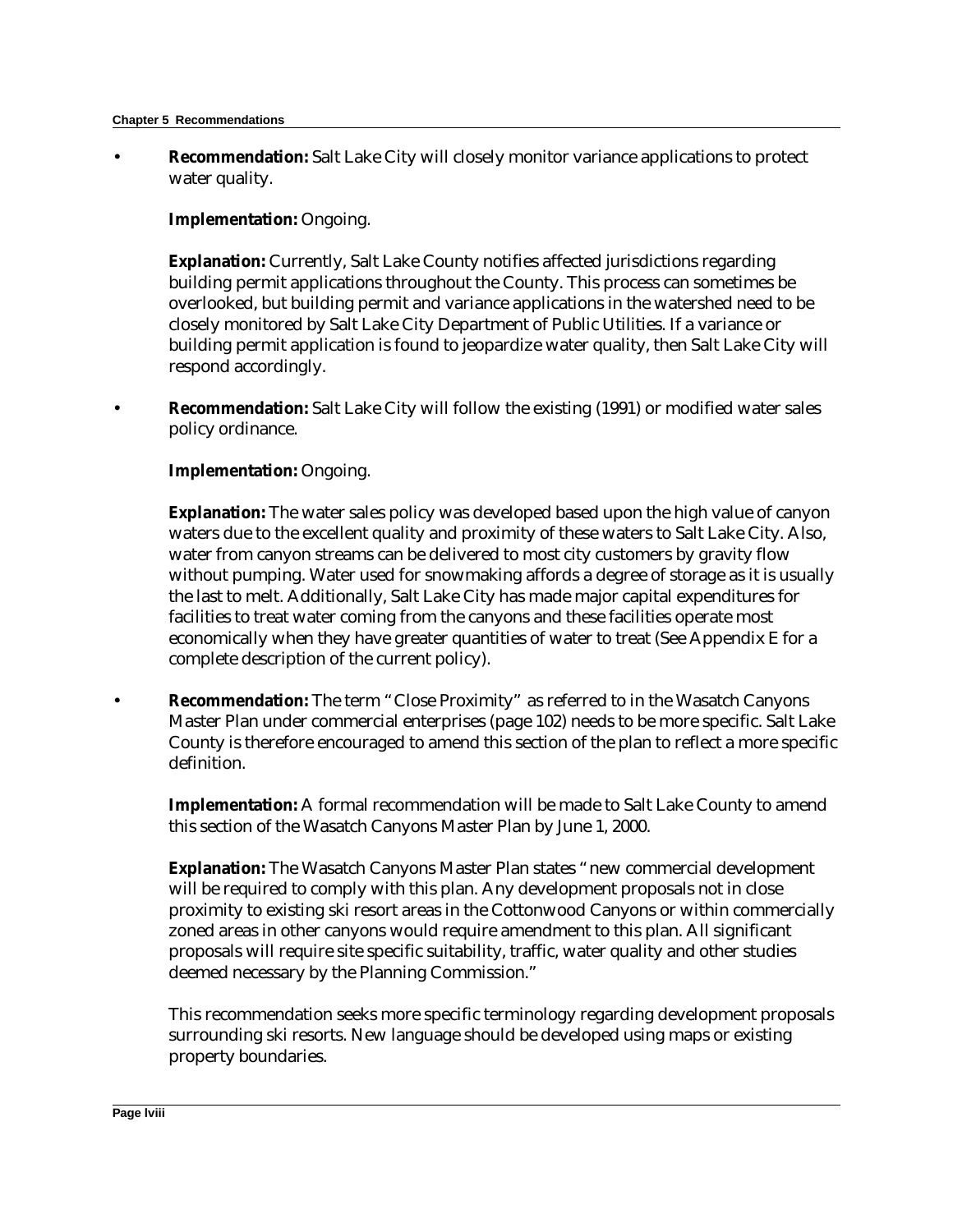• **Recommendation:** All affected agencies need to support and participate in Salt Lake County's pre-application meetings for developers who wish to build in the watershed.

#### **Implementation:** Ongoing.

**Explanation:** Salt Lake County should include all affected agencies on a mailing list to notify them of a building proposal which may be of concern to the agency. This effort should be reciprocated by the agencies who are notified. These building proposals need to be a priority for all agencies involved. If jurisdictional agencies are notified as soon as the permit process begins, then problems or conflicts may be averted due to an informed group of agencies.

• **Recommendation:** A new ordinance will be developed that regulates the use of herbicides, pesticides, insecticides, fungicides and fertilizers in the watershed.

**Implementation:** Salt Lake City will develop a new ordinance to regulate the application of herbicide, pesticide, fungicide, and fertilizer in the watershed by January 1, 2001.

**Explanation:** A new ordinance regulating the use of pesticides, herbicides, fungicides and fertilizer must be adopted to avoid water quality impacts from these agents. The use of chemicals and fertilizers should be avoided in the watershed when the effects may be hazardous to the health of water users.

• **Recommendation:** Support the Foothills & Canyons Site Development & Design Standards, Chapter 19.73 Landscaping and Vegetation B, # 3. This recommendation is in support of a mandatory standard of native plant and tree species only for landscaping purposes in the canyons.

#### **Implementation:** Ongoing.

**Explanation:** Salt Lake County has adopted a revised version of the Sensitive Lands Protection Regulations. Salt Lake City supports the standard mandating the use of native plant species for landscaping purposes. The use of non-native or exotic species for landscaping may result in watershed degradation. Species such as purple loosestrife and tamarisk have had devastating effects on water courses around the western United States. This recommendation aims to avoid a proliferation of invasive, non-native species in the watershed.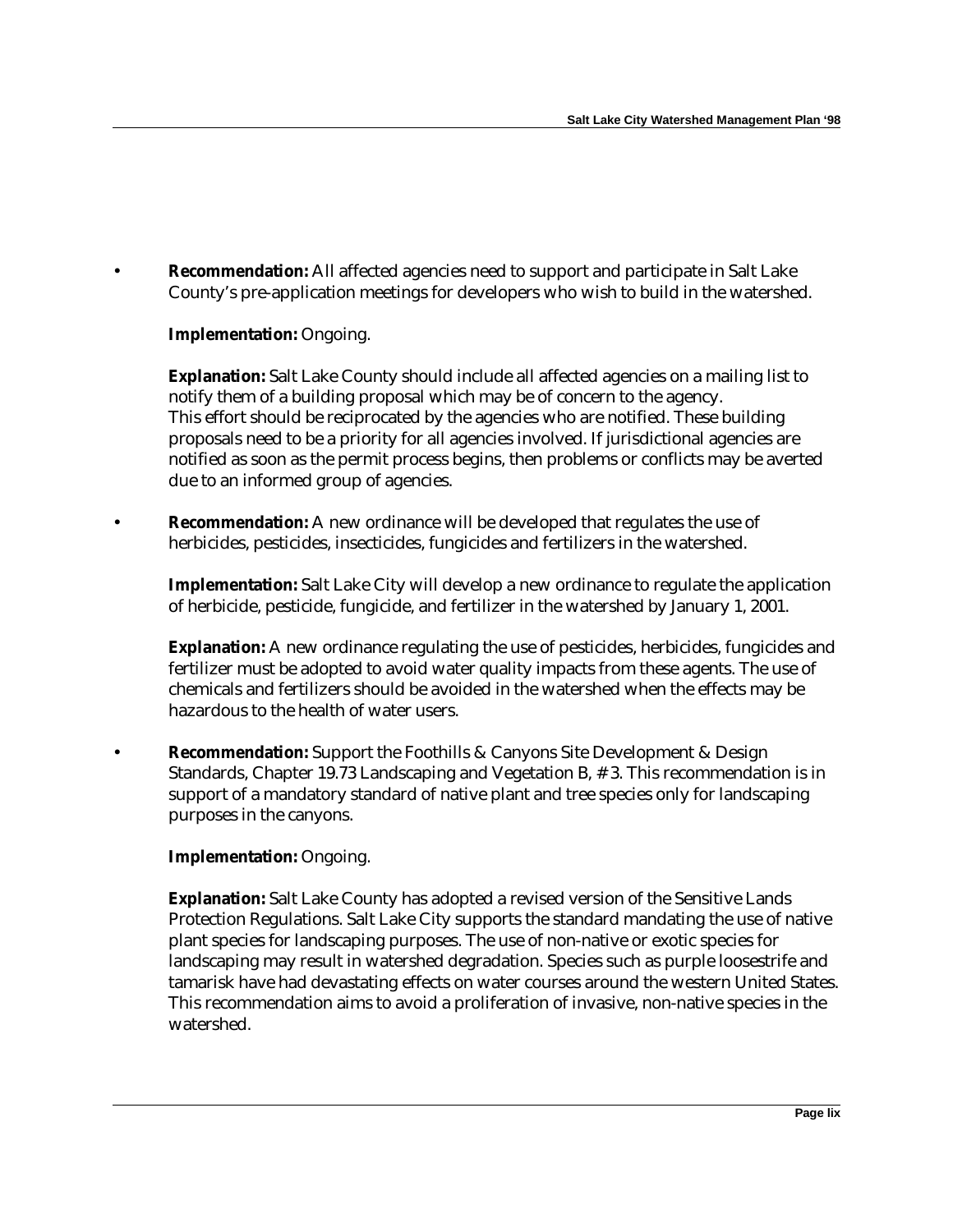#### **Chapter 5 Recommendations**

• **Recommendation:** Salt Lake City will participate in monitoring the current efforts to manage parking lots (pave/no pave, runoff abatement, snow removal, stream setbacks, and adequate facilities) at the ski resorts.

**Implementation:**Ongoing.

## **2. There is a lack of inspectors to monitor all development issues.**

• **Recommendation:** Increase funding and inter-agency coordination efforts.

**Implementation:** Secure funding and develop inter-agency agreements to hire new inspectors to monitor watershed development concerns by January 1, 2001.

**Explanation:** There are not enough inspectors to adequately monitor and track development projects in the canyons. Inspectors are needed to monitor water contracts and enforce seasonal usage regulations. Many commercial enterprises receive water on a seasonal basis due to their contract. In addition to water violations, inspectors would monitor new construction projects to ensure they comply with current watershed regulations.

• **Recommendation:** Increase inspection and enforcement of "bed and breakfasts" to ensure they comply with water and sewer regulations.

**Implementation:** Work with Salt Lake County to increase inspections by January 1, 2001.

• **Recommendation:** A new ordinance will be implemented that precludes residential development if the landowner does not connect to the sewer line.

**Implementation:** A formal recommendation will be made to Salt Lake County to amend their Sensitive Lands Protection Regulations by June 1, 2000.

**Explanation:** To avoid further watershed impacts from new housing developments, Salt Lake City recommends that all new houses be required to connect to the sewer line in Big and Little Cottonwood Canyons. The sewage holding vaults that are currently used by many homes often leak and cause negative watershed impacts. This ordinance aims at preventing future watershed impacts from sewage containment systems or septic tanks.

• **Recommendation:** Devise a solution to the problem of long term camping on private lands.

**Implementation:** Implement a solution to this problem by January 1, 2001.

**Explanation:** Some watershed property owners are not able to build on their property. As a result, they often reside in a trailer or motor home for extended periods of time.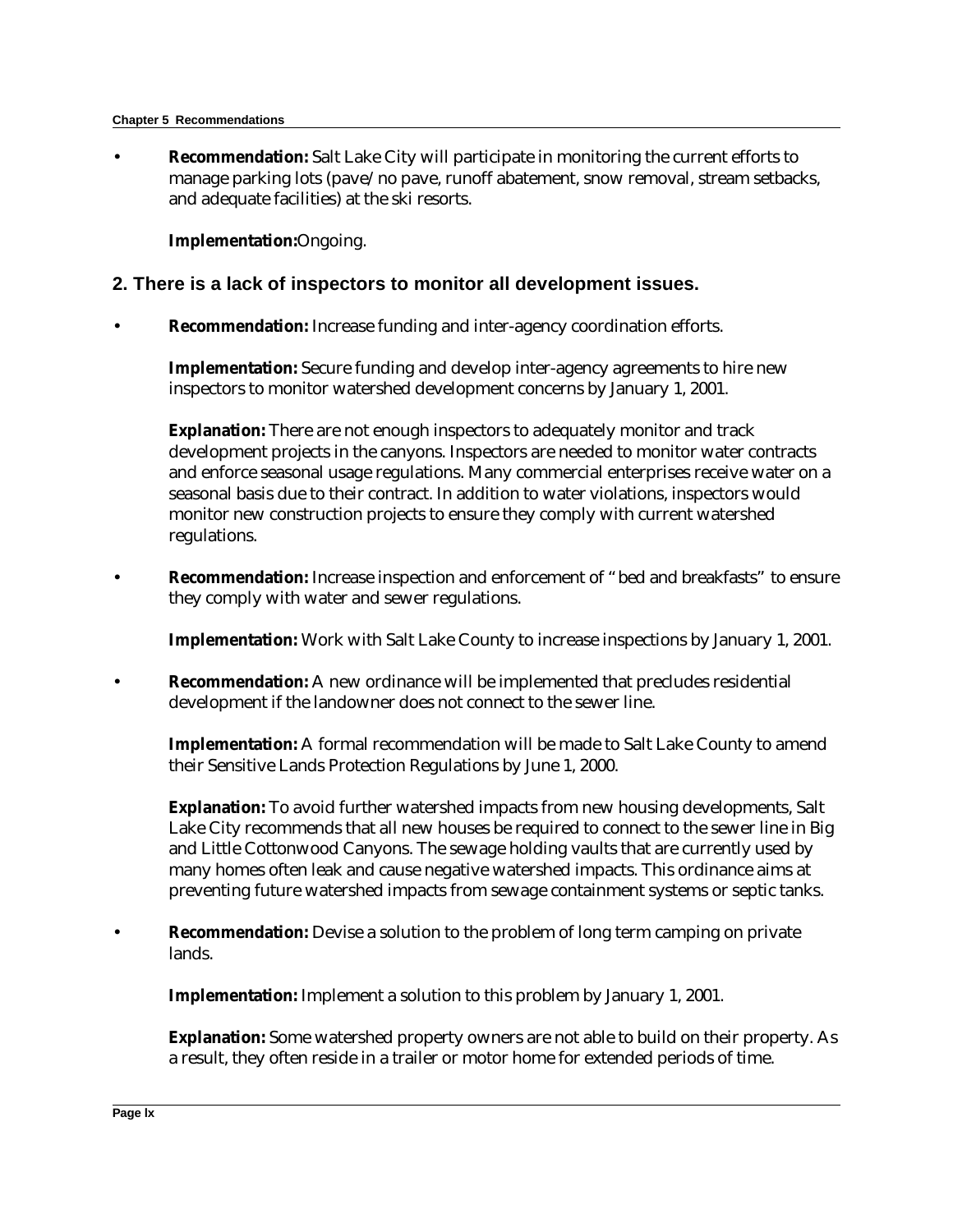Problems may arise when they do not have adequate water or sanitation facilities. Water theft has occurred as well as water importation into the canyon. It is recommended that trailers and motor homes not be used as cabins. Salt Lake City would coordinate an interagency effort to devise a solution to this problem. Salt Lake County Planning, Salt Lake County Sheriff, and the Salt Lake City-County Health Department would be involved in this inter-agency effort.

## **E. LAND USE/MINING**

#### **1. Mining activities may impact water quality.**

• **Recommendation:** Continue to support the Utah Division of Oil, Gas and Mining in their abandoned mine discharge monitoring.

#### **Implementation:** Ongoing.

**Explanation:** Although future large scale mining in the watershed is unlikely, many abandoned mines are located within the watershed. Some of these mines discharge various heavy metals and acids into the streams. It is the responsibility of the Utah Division of Oil, Gas and Mining to monitor the types of heavy metals and acids and their amounts being discharged from the mines. This is important information for Salt Lake City who has the responsibility of delivering clean water to their customers.

• **Recommendation:** Mining activities will meet watershed protection ordinances to avoid water quality impacts.

#### **Implementation:** Ongoing.

**Explanation:** A coordinated effort between Salt Lake City, Salt Lake County, Bureau of Land Management Mines Division, and the Utah State Oil, Gas and Mining Division provides an increased awareness and knowledge for these agencies regarding proposed mining activities. There are several hundred mining claims that are still potentially active throughout the watershed. Salt Lake City would coordinate with the other affected jurisdictions and be prepared to address proposed mining operations. Large-scale mining in the watershed is unlikely to occur in the future. If proposals for large-scale mining are presented, Salt Lake City will have to re-address the issue at that time.

• **Recommendation:** Reclamation of problem sites is necessary.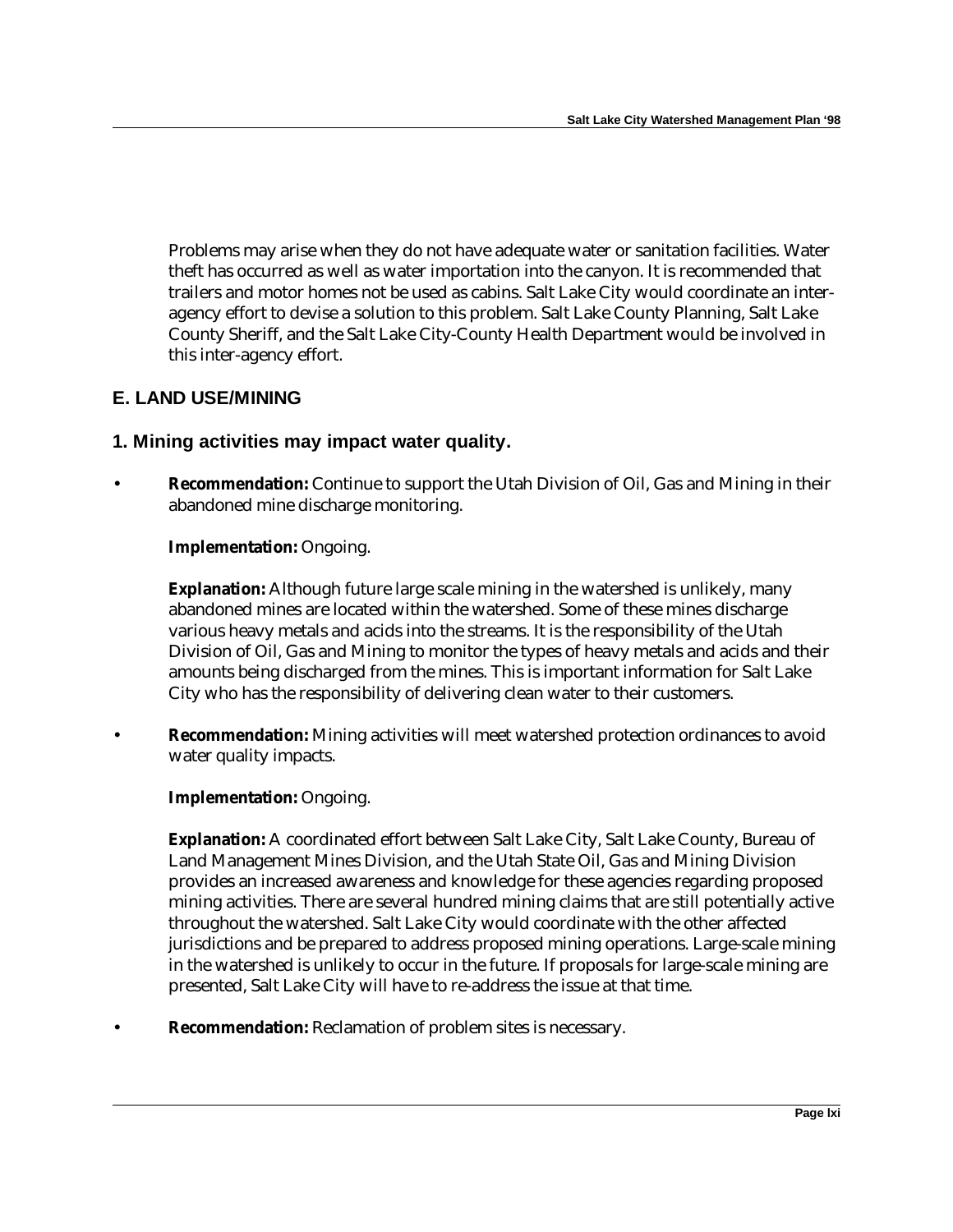**Implementation:** A schedule of site reclamation projects will be established by January 1, 2001.

**Explanation:** Problem sites should continually be identified until they are eliminated. For example, the Forest Service has recently closed the Tanners Flat campground in Little Cottonwood Canyon for remediation. For health of the watershed and its users, these sites should be found and the problems mitigated as soon as possible.

• **Recommendation:** Purchase mining rights.

**Implementation:** Begin immediately after this plan is adopted.

**Explanation:** The Watershed and Water Rights Purchase Fund was developed as a result of the 1988 Watershed Management Plan. It was established to purchase watershed property, water rights, and mining claims throughout the Salt Lake City watershed area. The fund receives approximately \$250,000 a year from a small fee that is part of each water bill. Purchasing mining rights is the only 100 percent effective method for avoiding potential water quality impacts from mining.

## **F. LAND USE/GRAZING**

#### **1. Grazing in the watershed.**

• **Recommendation:** Continue to support Forest Service efforts to phase out grazing.

**Implementation:** Ongoing.

**Explanation:** Salt Lake City and the Forest Service have agreed that grazing livestock in the watershed is not compatible with the best watershed management practices. Except for a few instances, livestock grazing occurs very infrequently in this watershed and would diminish further throughout the life of this plan.

• **Recommendation:** Increase the enforcement of livestock trespassing in the watershed.

**Implementation:** Establish a new system for enforcement of livestock trespassing in the watershed by January 1, 2001.

**Explanation:** Livestock may contribute significant impacts to the watershed when provided the opportunity to graze on watershed lands. In the past, agencies have been unable to impound a trespassing animal for a prolonged period of time. Arrangements will be made to hold trespassing livestock if necessary.

## **G. LAND ACQUISITION**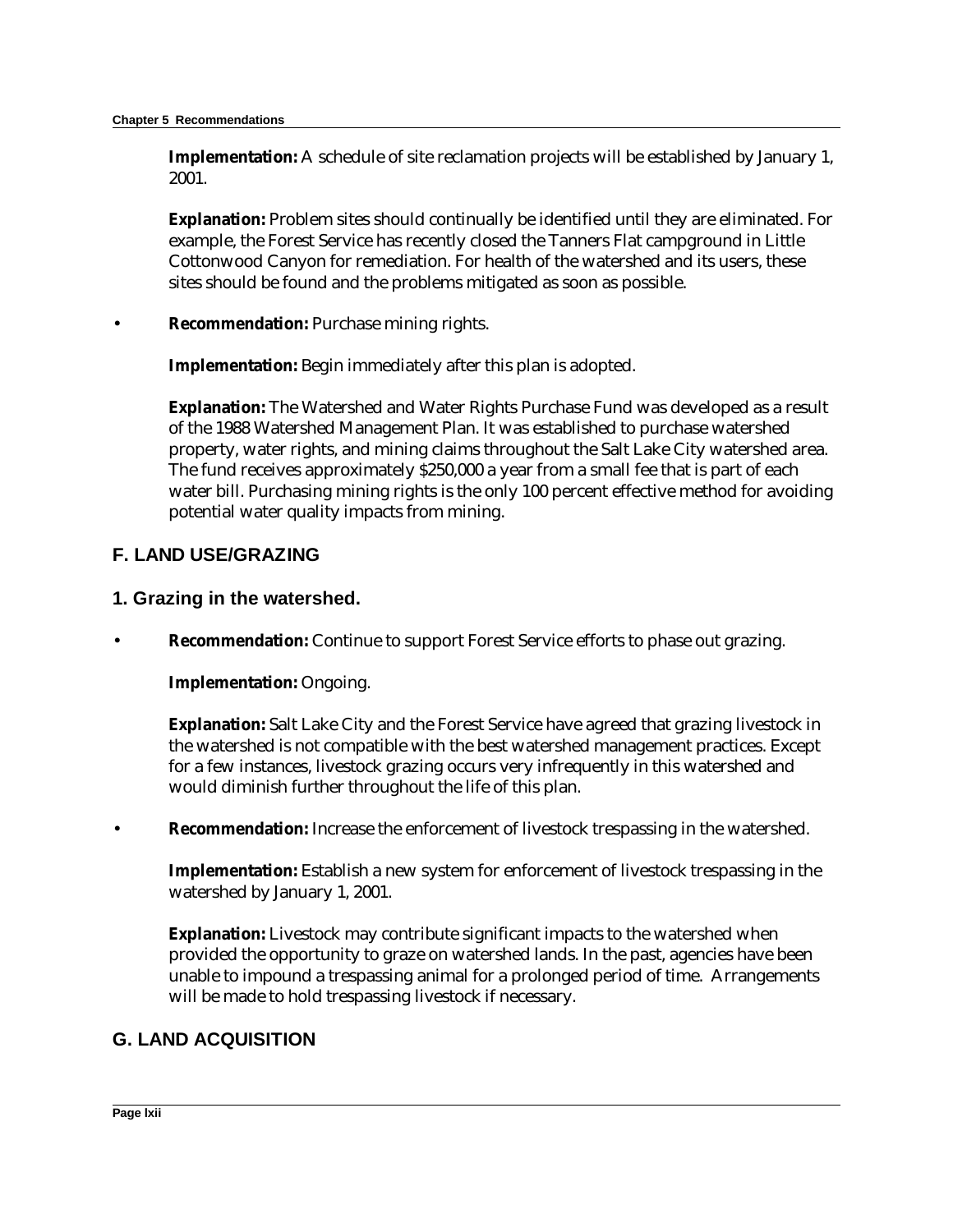## **1. Increase funding of the Public Utilities Watershed and Water Rights Purchase Fund.**

• **Recommendation:** Increase funding of Public Utilities Watershed and Water Rights Purchase Fund.

**Implementation:** Salt Lake City will address this issue by June 1, 1999.

**Explanation:** The current level of \$250,000 is inadequate to purchase strategically important watershed properties. Along with purchasing property, the Watershed and Water Rights Purchase Fund is needed to purchase water rights and mining rights. Property values in the canyons have increased steadily over the past two decades. Lots that have a water connection may cost well over \$100,000. Lots that do not have a water connection may be sold for approximately \$5,000 or less. Several hundred private lots still exist in the watershed and in order for Salt Lake City to purchase strategically important property, funding of the Watershed and Water Rights Purchase Fund must be increased.

• **Recommendation:** Encourage Salt Lake County and Forest Service to increase their watershed property acquisition efforts.

**Implementation:** Begin seeking funds immediately after the plan is adopted.

**Explanation:** Salt Lake City alone does not have adequate funding to protect the watershed through purchasing private property. Salt Lake County, Sandy City, and the Forest Service also have interests and responsibilities in the watershed. A coordinated land acquisition effort between Salt Lake City, Salt Lake County and the Forest Service would yield a greater amount of watershed protection.

Watershed property acquisition efforts may also be enhanced by partnering with businesses and private/non-profit organizations. A few parcels of land in the watershed have been purchased collaboratively with the help of several governmental and nongovernmental organizations. These coordinated efforts have been successful in preserving watershed properties.

## **2. Use of Innovative Land Use Control Strategies.**

• **Recommendation:** Utilize innovative strategies such as conservation easements.

**Implementation:** Establish a set of innovative land-use control strategies and inform the public about the tax benefits associated with these strategies by June 1, 2000.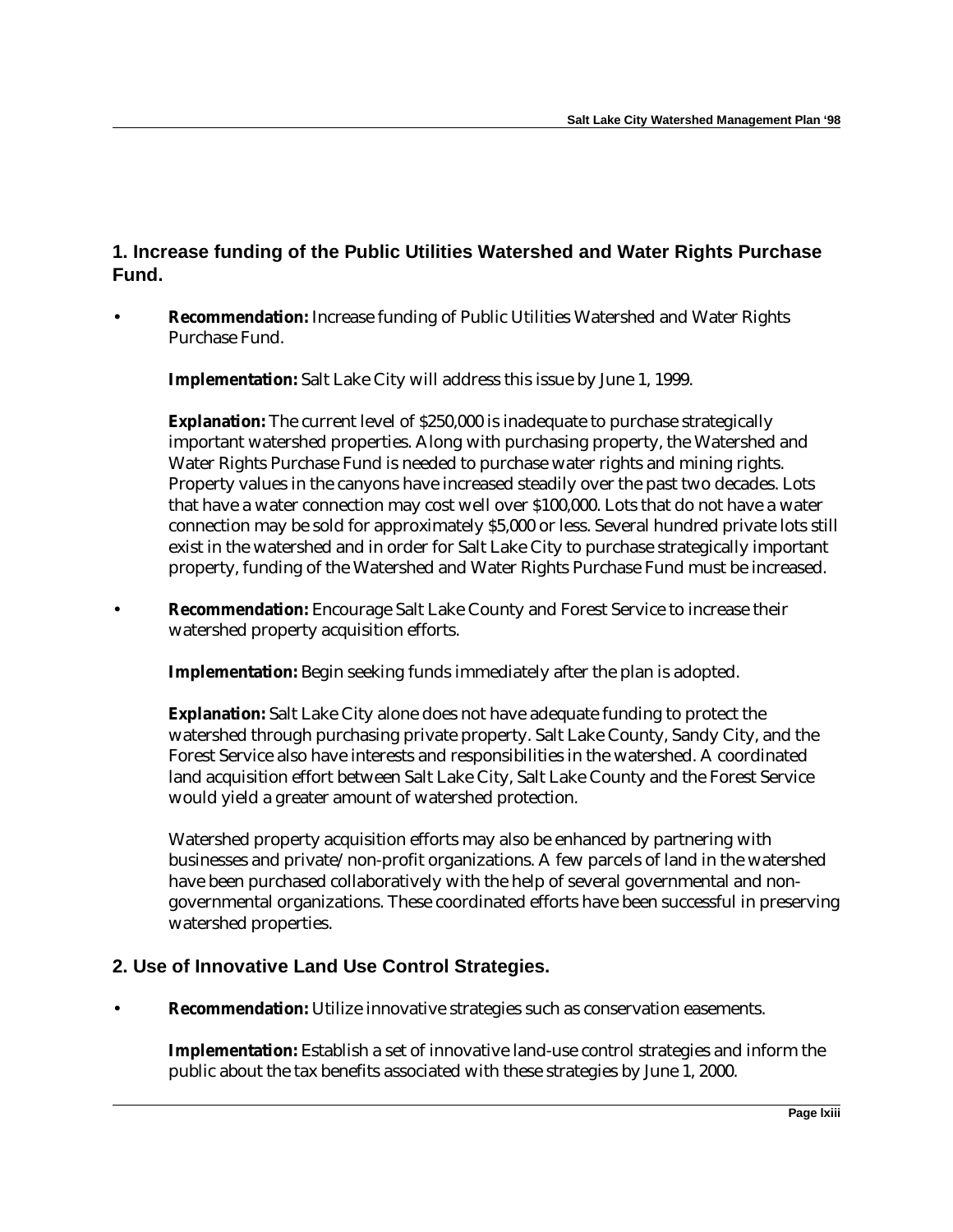**Explanation:** Private property owners in the watershed would be informed about the benefits of conservation easements. An owner of land who decides not to develop property may obtain tax benefits by donating the development rights to a public agency or qualifying non-profit organization. Development would be permanently restricted through a deed restriction.

Salt Lake City will explore developing a relationship with a local private non-profit land trust to assist in a property acquisition program. Land trusts have the benefit of being more proactive and flexible in land acquisition programs.

• **Recommendation:** Salt Lake City should have the opportunity to purchase lands at more than fair market value under limited circumstances that benefit the watershed.

**Implementation:** A policy change should be made to reflect this recommendation by September 1, 1999.

**Explanation:** Salt Lake City is often at a disadvantage when seeking to purchase a piece of property. Currently, the policy prevents them from paying more than fair market value for a piece of property. Landowners may feel their property is worth more than fair market value and are able to sell it at a price higher than fair market value. This often excludes Salt Lake City from purchasing the property. Through increased funding of the Watershed and Water Rights Purchase Fund and changing the policy regarding purchasing land at fair market value, Salt Lake City may be more effective in their watershed property acquisition efforts.

• **Recommendation:** Salt Lake City will work with Salt Lake County to be able to purchase tax sale properties for the tax value, not the market value of the property.

**Implementation:** Salt Lake City will send a proposal to the Salt Lake County Assessor regarding the development of a policy regarding the purchase of tax sale properties in the watershed by January 1, 2000. This policy would then be adopted by the County Commission.

**Explanation:** Property on which taxes are in default is turned over to Salt Lake County for ownership. Salt Lake County then sells the property to the public. Salt Lake City's land acquisition and watershed protection efforts would be greatly enhanced if Salt Lake City could purchase the property for the value of the taxes owed to Salt Lake County. The agreement would state that Salt Lake City would have the first option to purchase the property from Salt Lake County.

#### **H. WATER RIGHTS**

#### **1. Protection of current water rights.**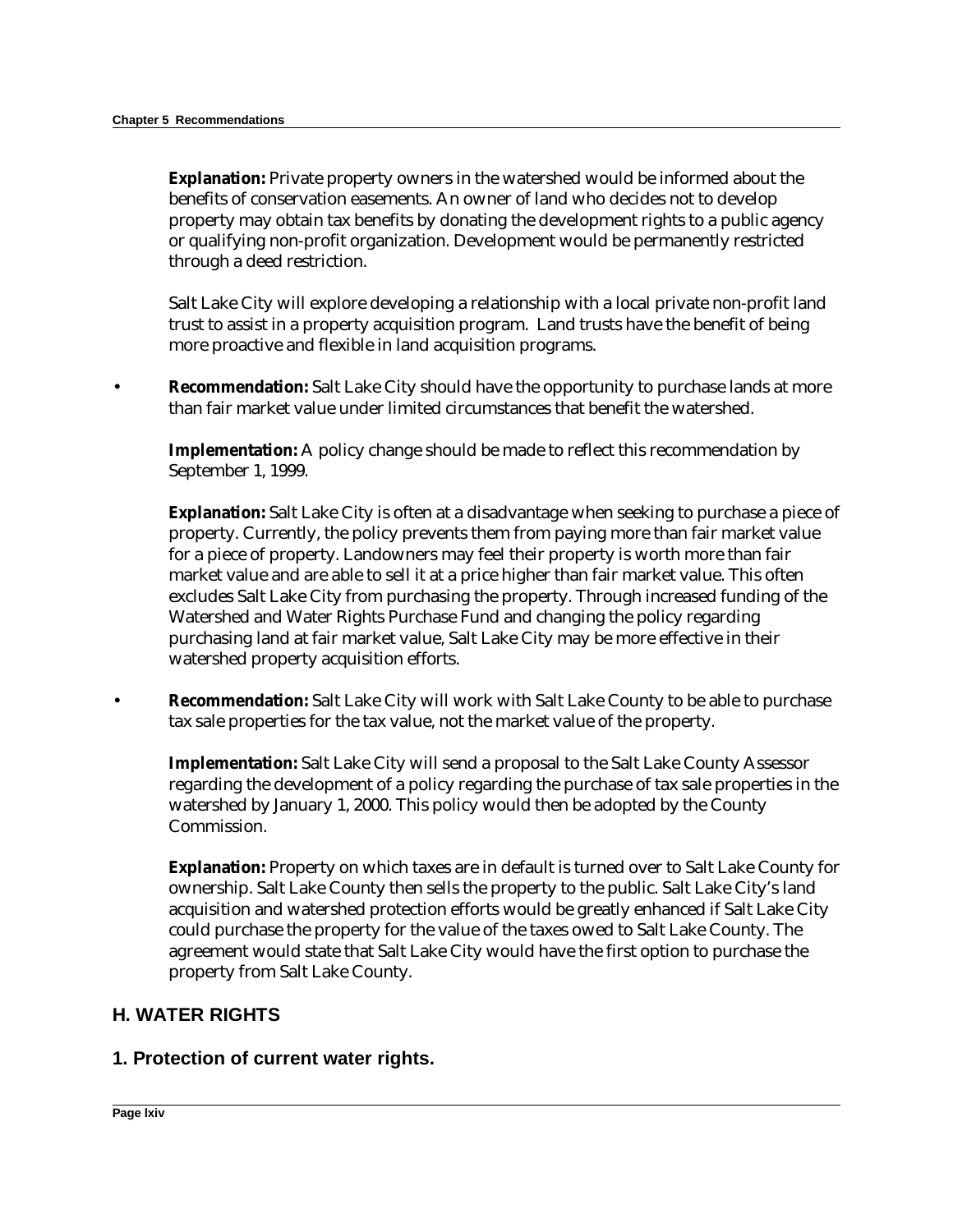• **Recommendation:** Continue to research options for utilizing water rights.

**Implementation:** Ongoing.

• **Recommendation:** Maintain current water rights with the state engineer.

**Implementation:** Ongoing.

## **2. Acquisition of water stock.**

• **Recommendation:** Actively acquire stock in mutual irrigation companies with which Salt Lake City has exchange contracts.

**Implementation:** Ongoing.

• **Recommendation:** Develop a program by which Salt Lake City can accept donations of water stock.

**Implementation:** Salt Lake City will have a donation mechanism in place by June 1, 2000.

- **3. Irrigation Exchange Contracts.**
- **Recommendation:** Eliminate the exchanges and purchase the contracts outright.

**Implementation:** Ongoing.

**Explanation:** Increase communication and public relations with contract holders and irrigation companies. Publicize the price Salt Lake City is willing to pay for shares of water.

#### **4. Currently not utilizing Millcreek as a culinary source of water.**

• **Recommendation:** Continue to preserve water rights in Millcreek Canyon and maintain the current water right with the state engineer.

**Implementation:** Ongoing.

• **Recommendation:** Manage Millcreek Canyon to maintain optimal water quality.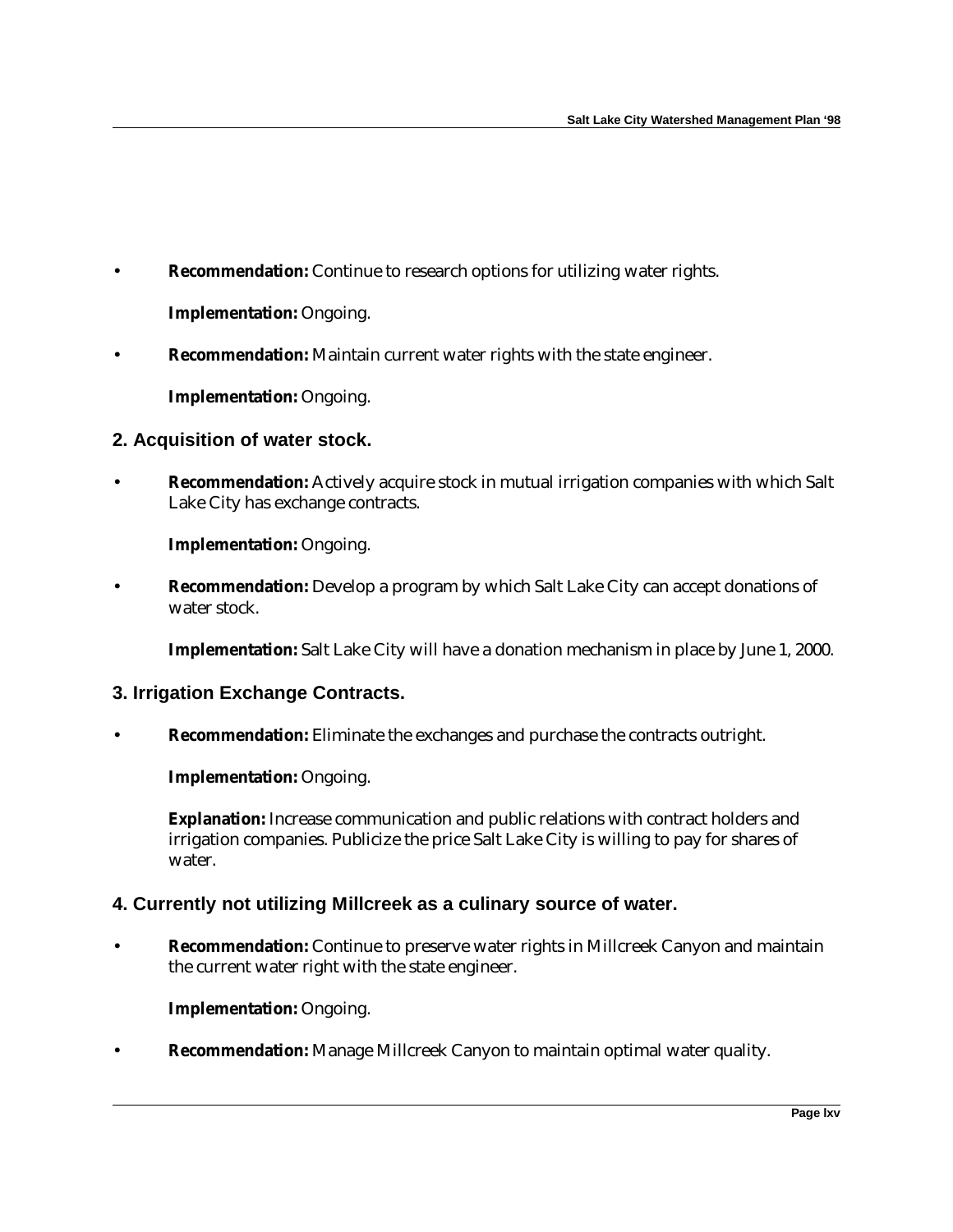**Implementation:** Ongoing.

#### **5. Water conservation.**

• **Recommendation:** Maintain the current rate structure to encourage conservation.

**Implementation:** Ongoing.

**Explanation:** The people of Utah rank among the highest water users per capita in the country. The state average for water consumption per person per day is approximately 270 gallons. The largest percentage of water use is in lawn watering. In Salt Lake City, lawn watering constitutes 49 percent of typical water use. Great reductions are possible in lawn watering because residents often over-water their lawns by as much as 50 percent. By maintaining the current rate structure, including seasonal rates, Salt Lake City hopes to encourage water conservation through the recent increase in seasonal rates. This increase in rates has helped to decrease demand on the system during peak day and month usage.

• **Recommendation:** Salt Lake City will work with Salt Lake County to develop a policy regarding irrigation in the watershed.

**Implementation:** A policy governing irrigation in the watershed will be developed and implemented by June 1, 2001.

**Explanation:** Salt Lake City has stated the priority of delivering water to customers in the valley. One reason is that it is less expensive to deliver water to valley residents is because most of the water can be delivered by gravity flow. The policy would address the needs of the ski resorts to engage in small amounts of irrigation in the late spring to establish vegetation for erosion prevention.

## **I. PARTNERSHIPS**

#### **1. Maintain existing partnerships.**

• **Recommendation:** All partners involved in watershed management should commit to meeting at least annually to assess watershed management concerns and determine areas that should be modified to ensure greater water quality protection.

**Implementation:** Salt Lake City will formally notify all watershed partners of the annual meetings. The first annual meeting will take place by September 1, 2000.

**Explanation:** Current partnerships involving Salt Lake City, Salt Lake County, United States Forest Service, Salt Lake City-County Health Department, various businesses, civic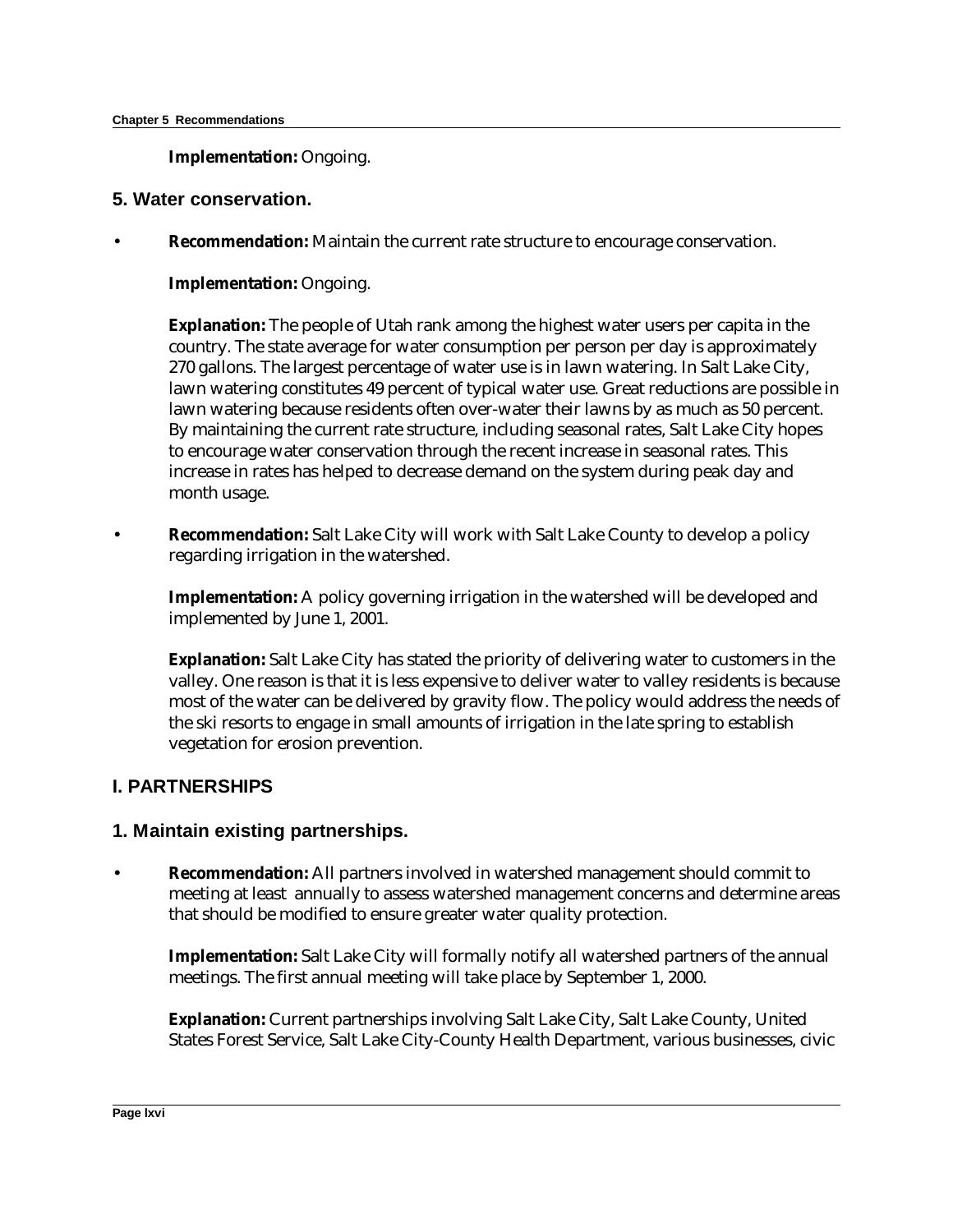organizations, church groups, and education institutions must continue functioning to effectively manage the watershed.

Various partnerships, both formal and informal, have been effective in achieving the goal of providing excellent water quality to approximately 400,000 water users in the Salt Lake Valley. The partnerships include a Memorandum of Understanding between the Forest Service and Salt Lake City outlining management responsibilities in the canyons. Salt Lake City and County share watershed and development-related items on an ongoing basis. All agencies involved in watershed management rely on water quality and health concerns from the Salt Lake City-County Health Department.

In an effort to proactively manage the watershed, annual or more frequent coordination meetings involving all watershed partners would provide a forum to discuss current watershed management issues and concerns. These meetings would serve as an opportunity to devise solutions to problems or issues that may arise outside of the watershed management plan. Partners may also use these meetings as opportunities to discuss new program or management ideas and establish support for implementation.

• **Recommendation:** Salt Lake City will review and update all Memorandums of Understanding every two years.

**Implementation:** The first bi-annual meetings for review and update all Memorandums of Understanding will commence by September 1, 2000. **Explanation:** Information and ideas shared at the annual watershed meetings will be used to review and update all currently active Memorandums of Understanding.

## **2. Lack of partnerships to further augment watershed management.**

• **Recommendation:** Seek additional partners from jurisdictional agencies, educational institutions, civic organizations, and private enterprise to strengthen watershed management. Explore the option of developing a technical advisory committee similar to the Jordanelle Technical Advisory Committee to assist in watershed management.

#### **Implementation:** Ongoing.

**Explanation:** Existing partnerships provide excellent watershed management. There will always be room for additional improvements utilizing new partnerships. The Wasatch Canyons Coordinating Committee (WACCO) was formed several years ago to serve as an advisory board for addressing watershed issues, but WACCO was not an effective body and was disbanded. Salt Lake City will explore forming a new technical advisory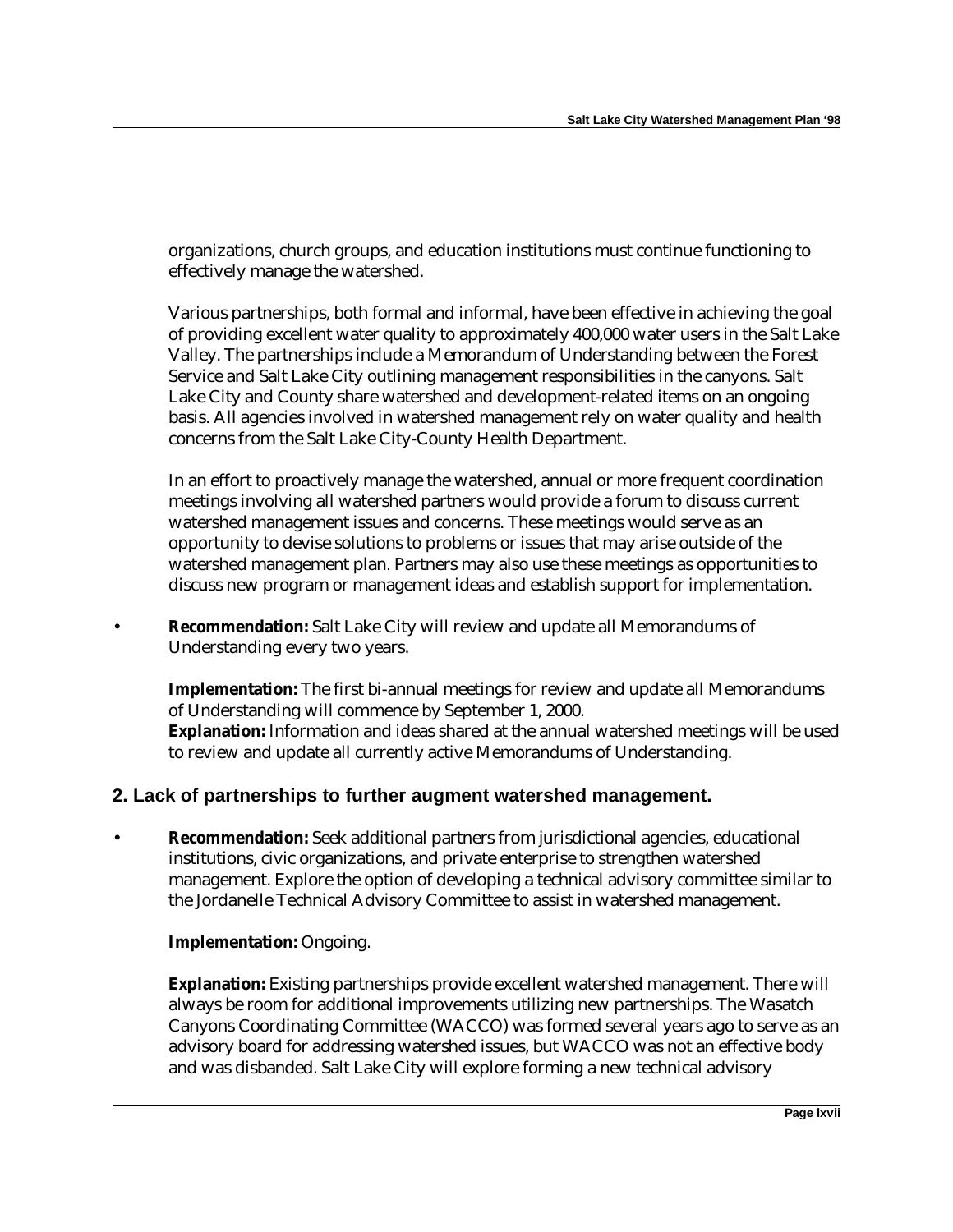committee that is modeled after the Jordanelle Technical Advisory Committee. A new technical advisory committee aimed at strengthening watershed management would include all major jurisdictions along with the Department of Environmental Quality and the State Division of Water Resources.

## **J. CANYON GARBAGE DISPOSAL AND OTHER SERVICES**

#### **1. Current garbage disposal may affect water quality.**

• **Recommendation:** Encourage Salt Lake County to maintain and improve the current garbage disposal system in the watershed.

**Implementation:** Encourage Salt Lake County to maintain and improve the current garbage disposal system in the watershed by June 1, 2001.

**Explanation:** The current garbage disposal system needs refining. Of primary concern is the garbage disposal system in Big Cottonwood Canyon. Currently, residents of Big Cottonwood Canyon are given two dumpsters in which to dump their trash. These dumpsters are located on the south side of the road, downhill from Cardiff Fork Recreation Area. The dumpsters often overflow sending trash into the surrounding area, including Big Cottonwood Creek.

Salt Lake County has been responsible for garbage removal in Big Cottonwood Canyon. Salt Lake City would work with Salt Lake County to improve the garbage collection system. Other alternatives would be explored such as locating the dumpsters in another area closer to the residents and farther away from the creek and main highway.

• **Recommendation:** Encourage Salt Lake County to provide the residents of Big and Little Cottonwood Canyons with an opportunity for a neighborhood clean-up, similar to the program granted to Salt Lake City residents.

**Implementation:** Encourage Salt Lake County to devise a neighborhood clean-up schedule for Big and Little Cottonwood Canyon residents by June 1, 2000.

**Explanation:** Residents of Salt Lake City are provided an opportunity each spring to dispose of yard debris, old furniture, wood scraps, etc. Complaints surrounding the dumpsters in Big Cottonwood Canyon indicate that large pieces of furniture or appliances are left along-side the dumpsters. A specified opportunity for residents to place these types of items outside their houses may alleviate some of the demand being placed on the dumpsters.

• **Recommendation:** Determine the feasibility of instituting a "Trash Free Watershed" program for canyon users (not canyon residents).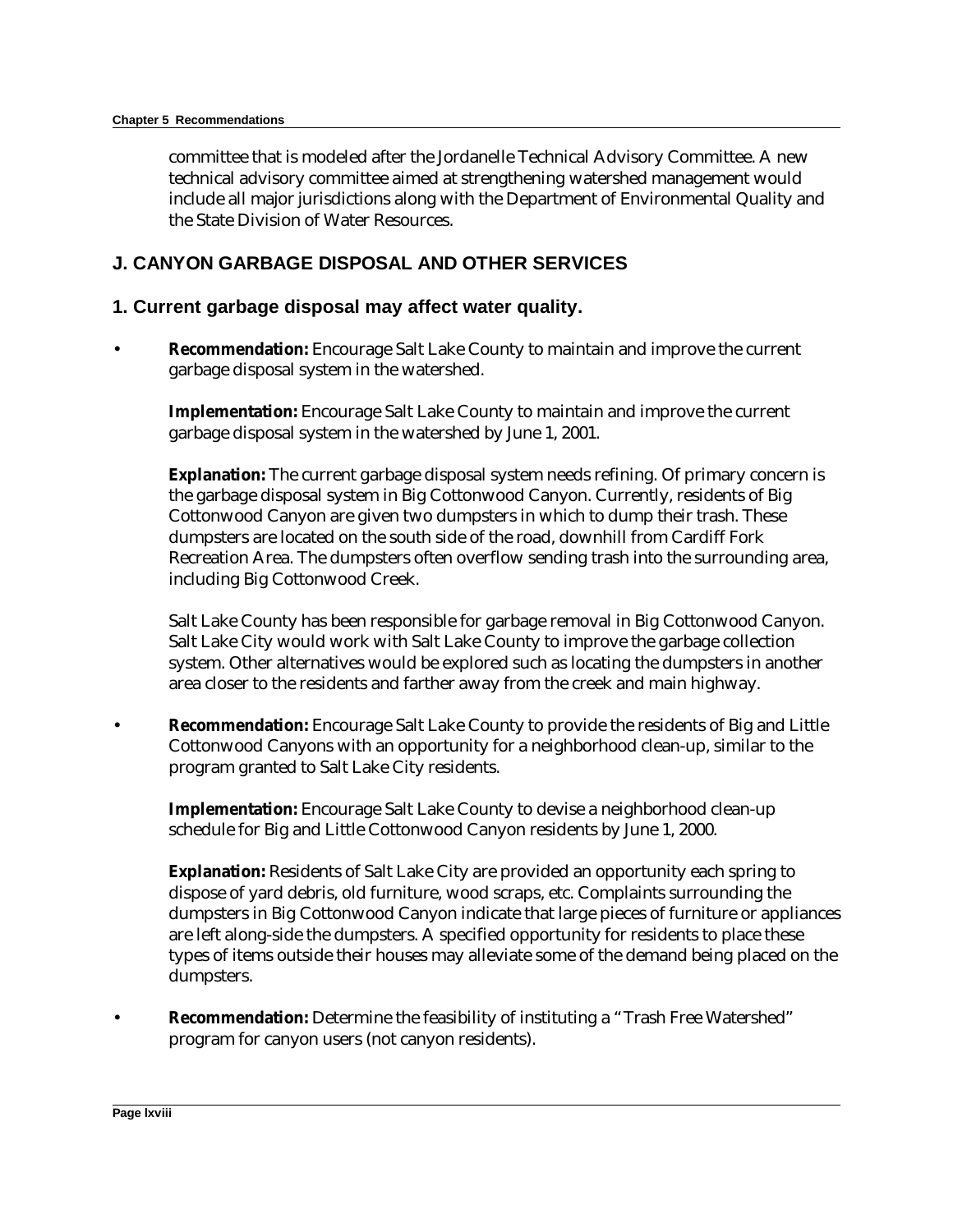**Implementation:** Conduct a pilot study in one area of the watershed by April 1, 2001.

**Explanation:** Several years ago, the Maryland State Park system began designating many of its state parks "trash free." This was an effort to decrease maintenance costs and encourage more responsible behaviors from park visitors. The program uses minimal signage to notify the visitors that the area is "trash free," and that what ever trash is brought into the area must be taken out to be disposed of. Trash receptacles were no longer provided. As expected, this program took a little time to become effective, but is widely used throughout the state park system in Maryland. This program may help the problem of over-flowing trash receptacles and the amount of trash that is intended for the trash can but falls on the ground. This program may also help reduce costs associated with trash removal and clean-up. People may also associate this program with the need to safeguard our watershed. It is recommended that the pilot program take place in a relatively small area that receives a moderate amount of visitation. City Creek or Millcreek Canyon would be good locations to test this program.

## **K. WATER QUALITY**

#### **1. Water quality monitoring.**

**Recommendation:** Continue to use coliform as the prime water quality indicator. Develop a new, comprehensive water quality monitoring program utilizing state-of-the- art technology to identify additional watershed indicators. Utilize biological water quality monitoring in addition to chemical monitoring.

**Implementation:** Develop a new, comprehensive water quality monitoring program by January 1, 2000.

**Explanation:** Salt Lake City will continue to use coliform as the most reliable indicator of water quality in the watershed. In the meantime, money will be budgeted for a comprehensive watershed/water quality research project to study the canyons in order to attain more detailed watershed/water quality data. Other goals of this program will be to identify a more comprehensive indicator or watershed health and sources of water quality degradation.

Biological water quality monitoring consists of counting and identifying benthic macroinvertebrates to determine water quality. This method may augment chemical tests as well as provide additional information regarding the health of the aquatic systems.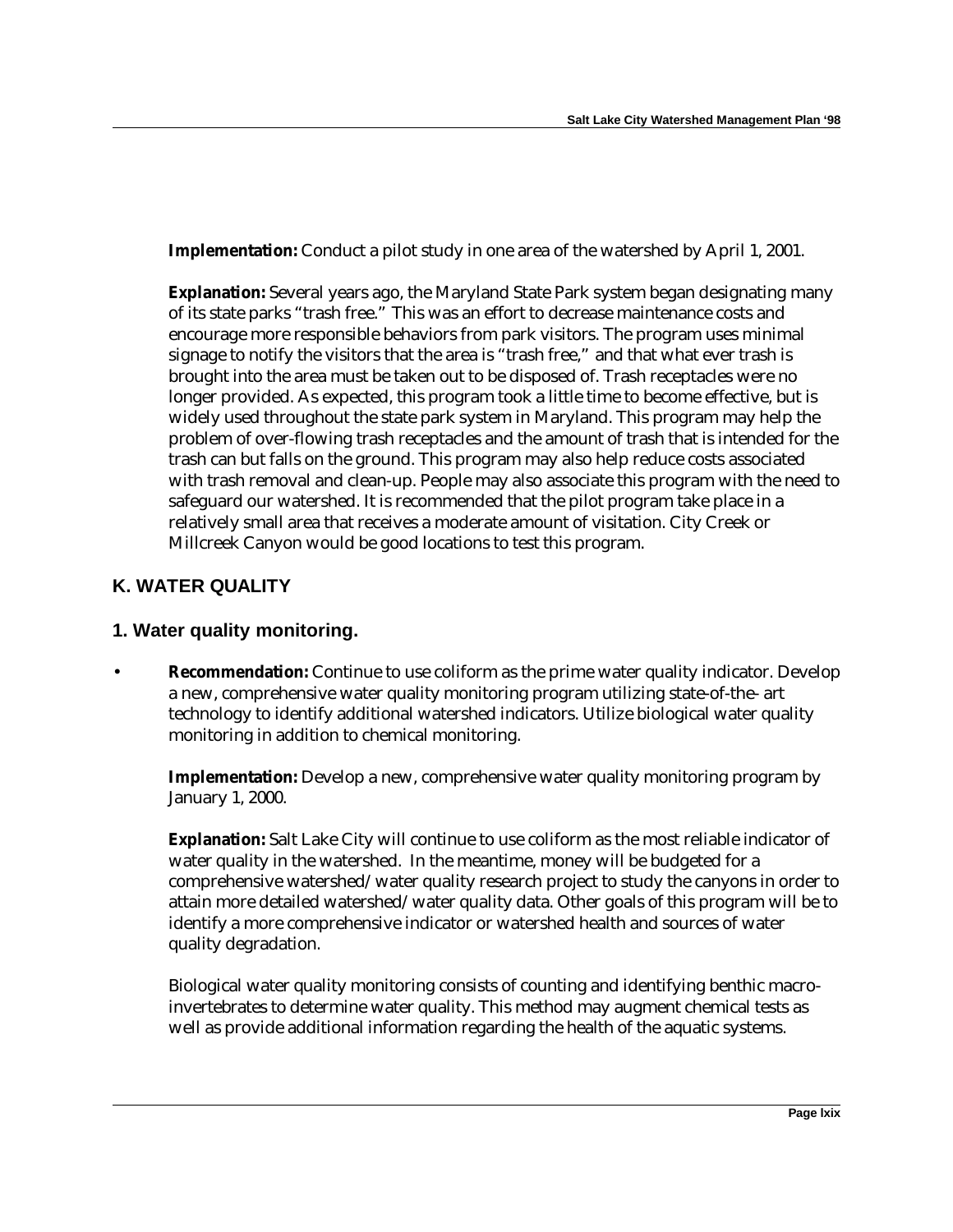Organizations such as Save our Streams, a branch of the Izaac Walton League, are committed to biological water quality monitoring on a seasonal basis. Biological water quality monitoring is a relatively simple process which can be incorporated into school science classes or scouting groups. Any additional watershed information that may be generated on a regular basis will increase our understanding of the watershed. These programs may be conducted by volunteers and represent a valuable service to the water users in the Salt Lake Valley.

#### **2. Water quality in the watershed.**

• **Recommendation:** Continue cooperative efforts between Salt Lake City, Salt Lake County, Forest Service, Salt Lake County Sheriff and Salt Lake City-County Board of Health to maintain excellent water quality and continue to strive for superior water quality.

#### **Implementation:** Ongoing.

**Explanation:** The existing cooperative agreements between Salt Lake City, Salt Lake County, Forest Service and Salt Lake City-County Board of Health have enabled approximately 400,000 people in the Salt Lake Valley to enjoy excellent water quality. The plan recommends that these agencies continue to work under their respective agreements to manage the watershed for optimal water quality.

Salt Lake County has jurisdiction over zoning and building codes in the watershed. A MOU between the Forest Service and Salt Lake City was adopted in 1981, stating watershed management responsibilities for each agency. Salt Lake City has assisted the Salt Lake County Sheriff in funding officers for regulations enforcement. The Salt Lake City-County Board of Health has played an important role in water quality monitoring and enforcing water quality violations.

• **Recommendation:** The City shall undertake additional scientific studies and data collection programs to monitor and document water quality conditions and the health of the watershed. The additional studies shall be used to track water quality trends, to confirm best management practices and to establish further refinements to the Watershed Management Plan.

#### **Implementation:** Ongoing.

**Explanation:** Watershed research that does not adversely affect the watershed or water quality will be encouraged and welcomed by the major jurisdictional agencies in the watershed. Scientific research concerning the watershed may provide Salt Lake City and other agencies with additional information regarding how the watershed functions and how to identify or avoid adverse changes in the watershed. Salt Lake City would be the coordinating agency regarding watershed research proposals. Universities and colleges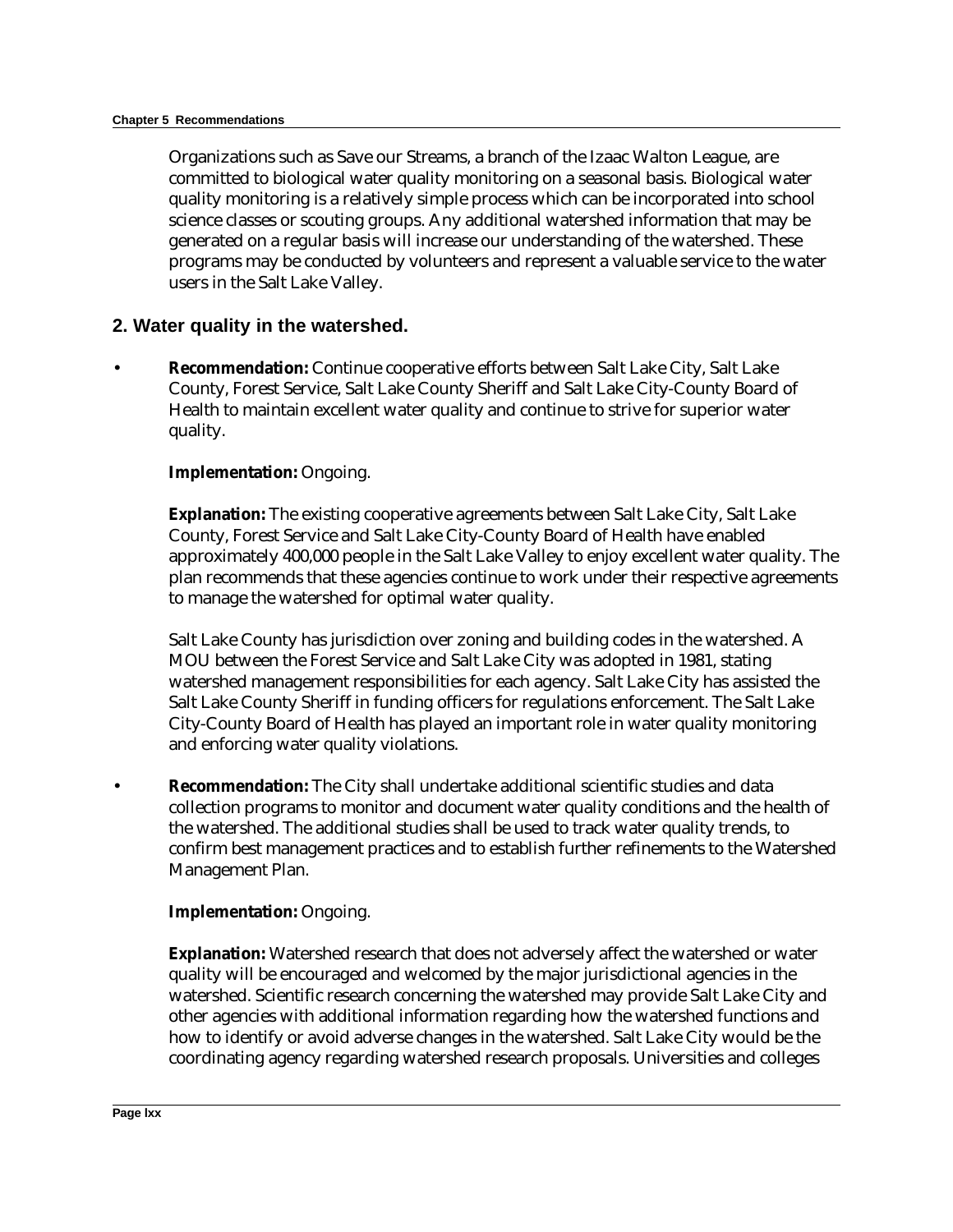would be welcomed to conduct research if the research will not jeopardize the health of the watershed in any way.

• **Recommendation:** Eliminate the use of snowmaking additives if they are found to adversely impact the watershed and water quality.

**Implementation:** Research is ongoing.

**Explanation:** Snowmaking additives are used by the ski industry to improve the effectiveness of the snowmaking process. The additives contain enzymes that provide a higher quality of artificially made snow. The impact of the additives on the watershed is unknown. Studies are being conducted at a local ski resort to determine if impacts to the watershed or water quality are evident. If the studies show that the additives contribute negative effects on the watershed, then they may be prohibited from use at the four ski resorts in the plan area.

## **3. Zoning regulations.**

• **Recommendation:** Continue to support the current Salt Lake County Sensitive Land Ordinances.

#### **Implementation:** Ongoing.

**Explanation:** Salt Lake County adopted a revised edition of the Sensitive Lands Protection Regulations for the Wasatch Canyons in January, 1998. Two notable changes were made to the ordinance that involves watershed concerns. First, the stream set-back for new buildings was extended from 50 to 100 feet. This new regulation will strengthen current watershed protection measures already in place. The second significant change was regarding the development site. A new standard was developed called "limits of disturbance," which specifies an area in which construction and development activity must be contained. This new standard will decrease the amount of lands that are disturbed through accidental construction practices. These new regulations assist in preventing future water quality impacts. As new development issues are raised, it is important for Salt Lake City and Salt Lake County to work together to continually monitor the effectiveness of the Sensitive Lands Protection Ordinance. If amendments to the regulations need to be made, Salt Lake City supports changes that will prevent additional water quality impacts.

## **4. Watershed protection/enforcement.**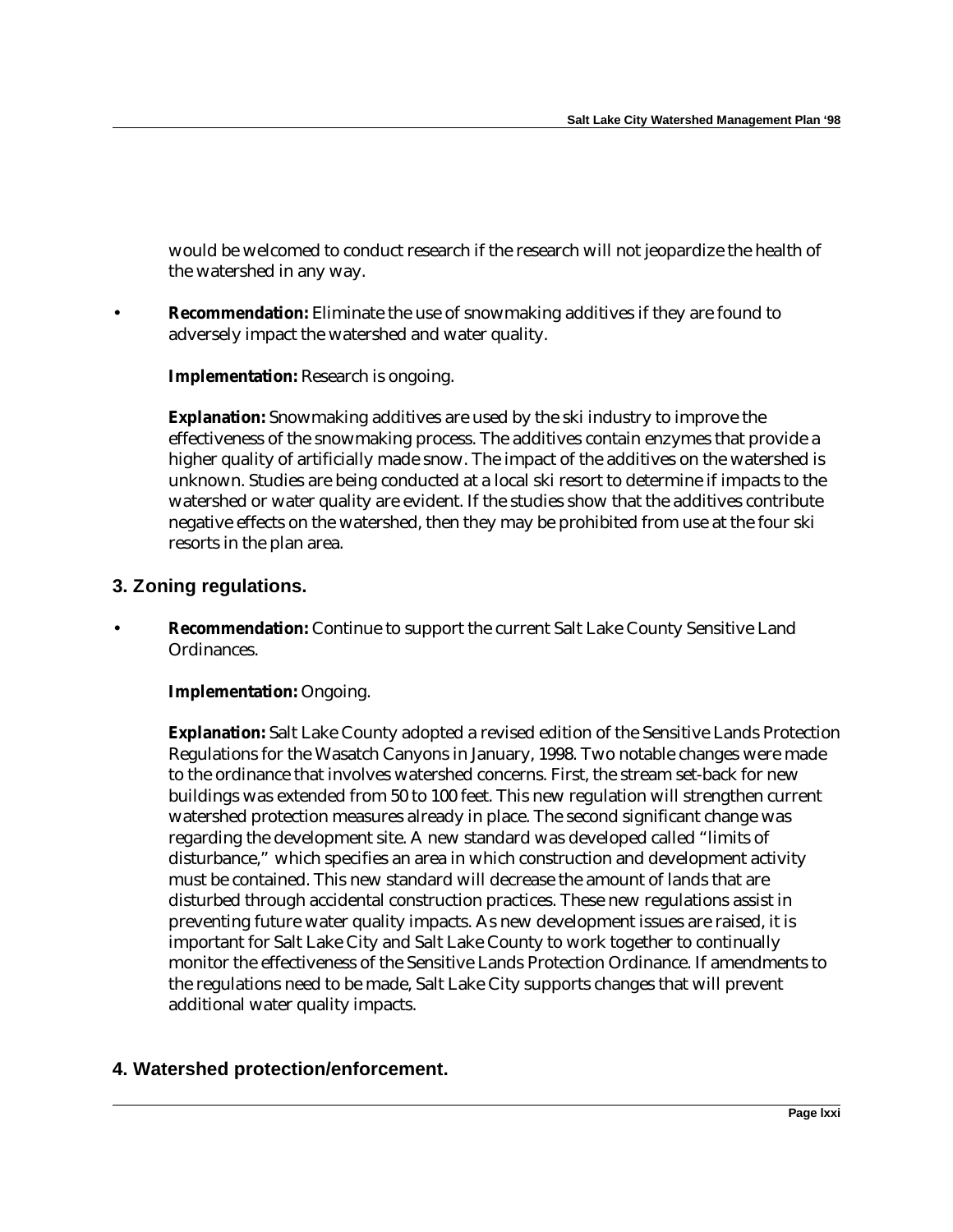• **Recommendation:** Continue to support Salt Lake County Sheriff's enforcement of watershed regulations.

**Implementation:** Ongoing.

**Explanation:** The Salt Lake County Sheriff patrols several of the canyons in the watershed. They are responsible for law enforcement and watershed regulations enforcement.

• **Recommendation:** Provide Sheriff's Deputies with adequate watershed education materials to educate users about the watershed.

**Implementation:** Salt Lake City will provide the Sheriff's Deputies with watershed education materials by June 1, 2000.

**Explanation:** Sheriff's Deputies issue hundreds of warnings and citations each year concerning watershed violations. If Sheriff's Deputies are equipped with education materials, they may assist in the overall watershed education efforts as well as prevent future watershed violations. The Watershed Fact Book, mentioned in the Watershed Education section of the recommendations, may be handed out to users by Sheriff's Deputies with each user contact. It is important for the Sheriff's Deputies to distribute educational materials due to the agency's regularity of encounters with the public.

• **Recommendation:** Change the classification of Big Cottonwood Creek and Little Cottonwood Creek to a wild fishery, which would eliminate fish stocking.

**Implementation:** Work with the Utah Division of Wildlife Resources to re-classify the streams in Big and Little Cottonwood Canyons to wild fisheries by June 1, 2001.

**Explanation:** The current stream classification in Big and Little Cottonwood Creeks encourages heavy usage of the riparian zones in these two canyons. By changing the stream classification, fish stocking would no longer occur, which would result in fewer pressures placed on the riparian zones.

• **Recommendation:** The laws governing watershed protection will be updated.

**Implementation:** Coordinate with the Salt Lake County Sheriff to review the current watershed regulations to make suggestions regarding which regulations will be updated, by June 1, 2000.

• **Recommendation:** Inform the judiciaries about the importance of upholding stiff penalties for watershed violations.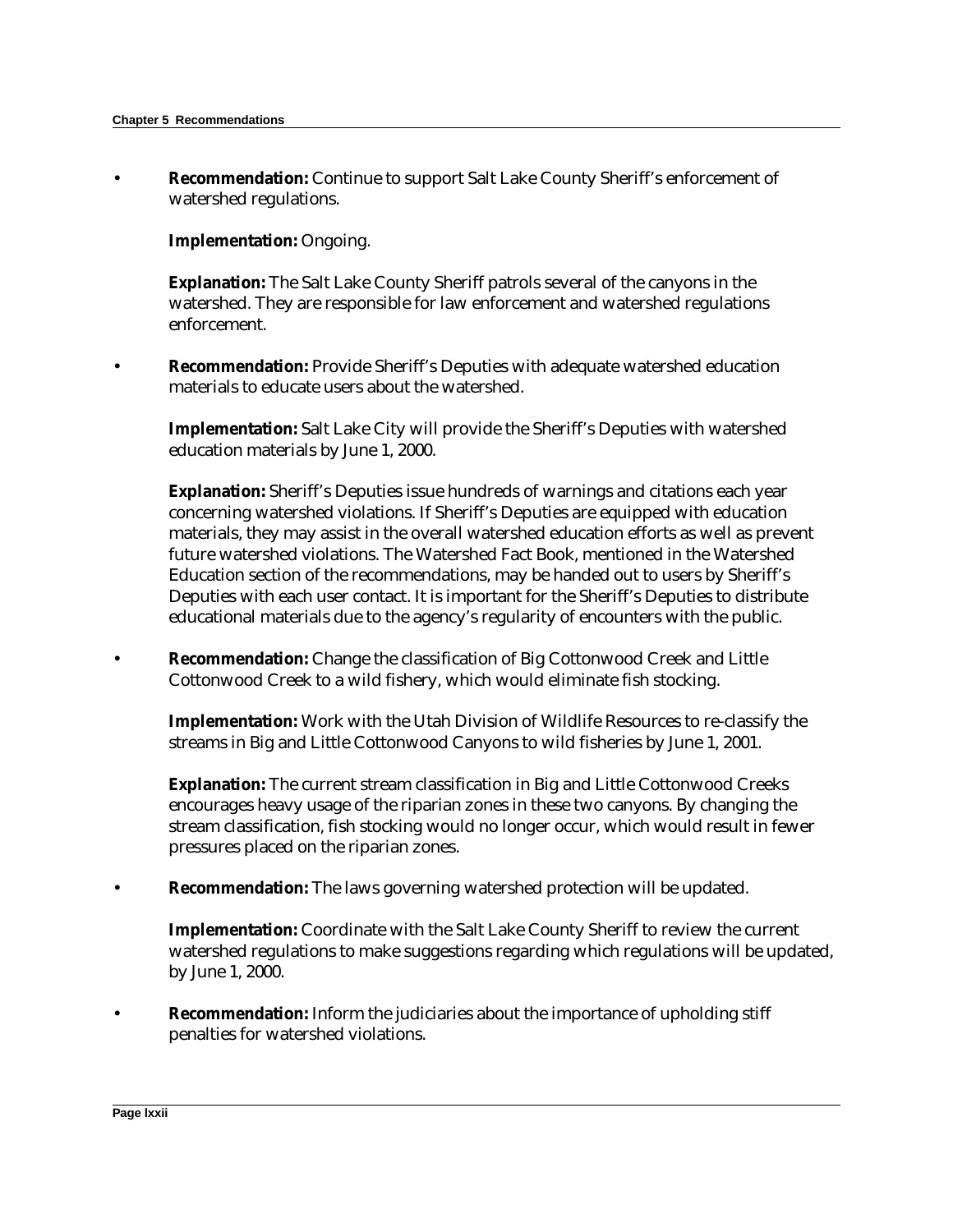**Implementation:** Distribute factual information by January 1, 2001 to all judiciaries who preside over watershed violation cases.

## **L. FIRE MANAGEMENT PLAN**

• **Recommendation:** Salt Lake City will work with its partners in watershed management to develop a comprehensive wildfire management plan.

**Implementation:** Developing wildfire management plan by January 1, 2001.

**Explanation:** Salt Lake City and other affected agencies need to develop a comprehensive wildfire management plan to address future wildfires in the watershed. The present total attack and suppression policy on wildland fires must be re-addressed due to recent advances in forest ecology research and the high fuel loadings within the watershed. New strategies, including prescribed burns or allowing certain fires to burn will be explored.

Salt Lake City Department of Public Utilities, USDA Forest Service, Salt Lake City Fire Department, Salt Lake County Fire Department, the State Division of Forestry, Fire and State Lands, and others must be included in developing a comprehensive wildfire management plan.

The wildfire management plan will include all canyons within the watershed plan area and all foothill areas between City Creek Canyon and Little Cottonwood Canyon.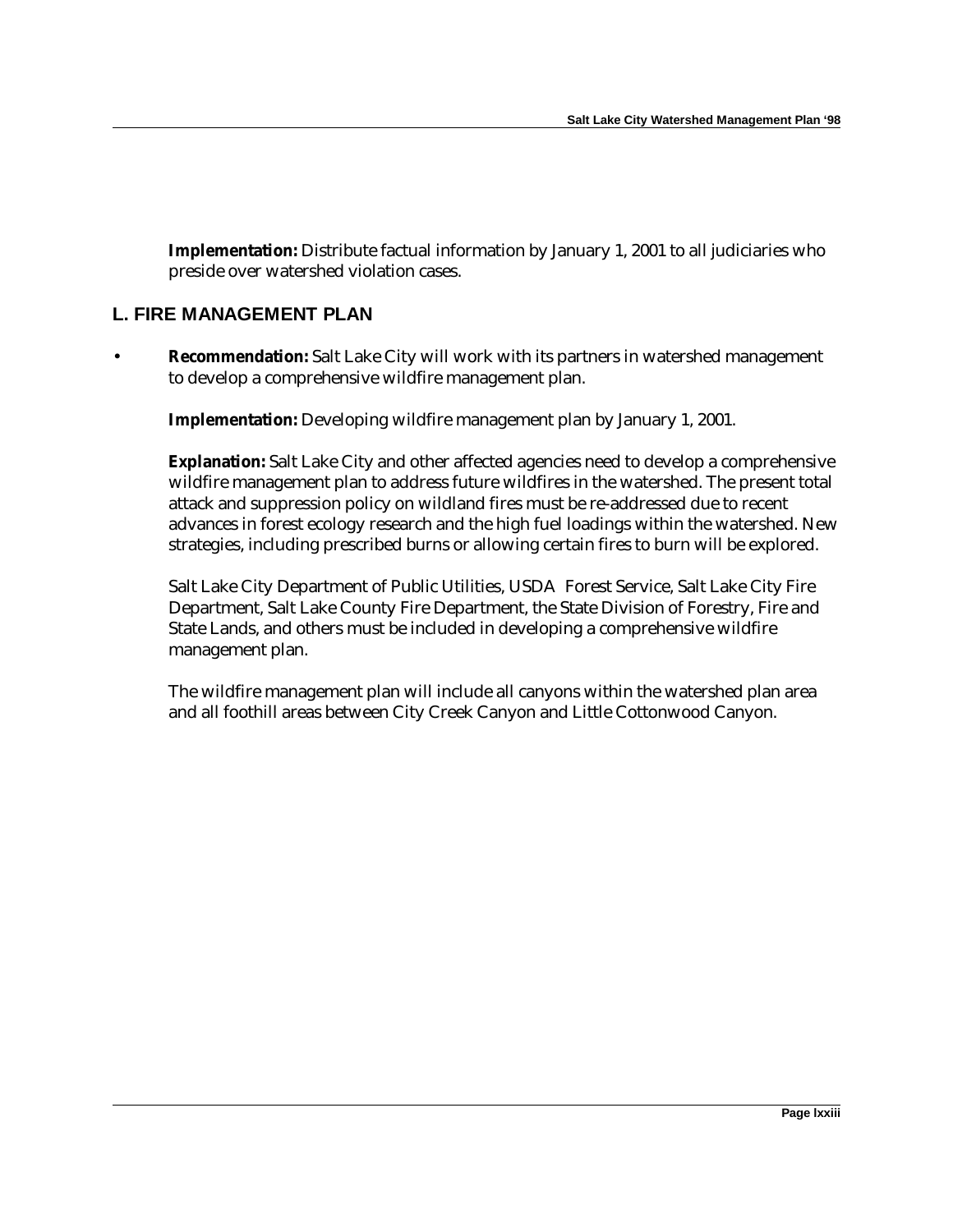# **CANYON BY CANYON RECOMMENDATIONS**

## **A. CITY CREEK CANYON**

## **1. City Creek Master Plan**

• **Recommendation:** Review the need to update the City Creek Master Plan.

**Implementation:** Review the need to update the City Creek Master Plan by September 1, 1999.

**Explanation:** The City Creek Master Plan was adopted by Salt Lake City in 1986. The plan addresses land use and circulation issues in the City Creek Canyon area.

The plan is 13 years old and an update may be necessary. Most of the recommendations from the 1986 plan have been implemented. Changes have occurred since 1986 in areas such as visitor use, visitor activities, increased residential development surrounding the canyon, a need for new facilities, etc. The changes that have occurred in and around City Creek Canyon since 1986 are reason to begin the process of updating the City Creek Canyon Master Plan.

## **2. Funding of City Creek Canyon**

• **Recommendation:** Explore alternative funding mechanisms such as a fee-booth, yearly pass, increased picnic fees, private foundation, etc.

**Implementation:** Explore funding options and make a decision on the options by January 1, 2001.

**Explanation:** There is a lack of adequate funding to properly maintain and upgrade the facilities in City Creek Canyon. Many of the toilet facilities are over 50 years old. These old, deteriorating toilets are not attractive which leads to visitors relieving themselves outside of the toilets. A new funding stream will enable Salt Lake City to implement the necessary facility improvements while increasing maintenance of existing facilities.

The fee-booth system in Millcreek Canyon has produced many benefits for water quality, facility improvements, and visitor information. This system or a modified version serves as a model for developing an additional funding source for City Creek Canyon.

Through developing a private foundation, Salt Lake City may apply for competitive grants to use for facility improvements. The foundation may also serve as a catalyst for generating funds through different types of fund raisers

## **3. Construction of an amphitheater**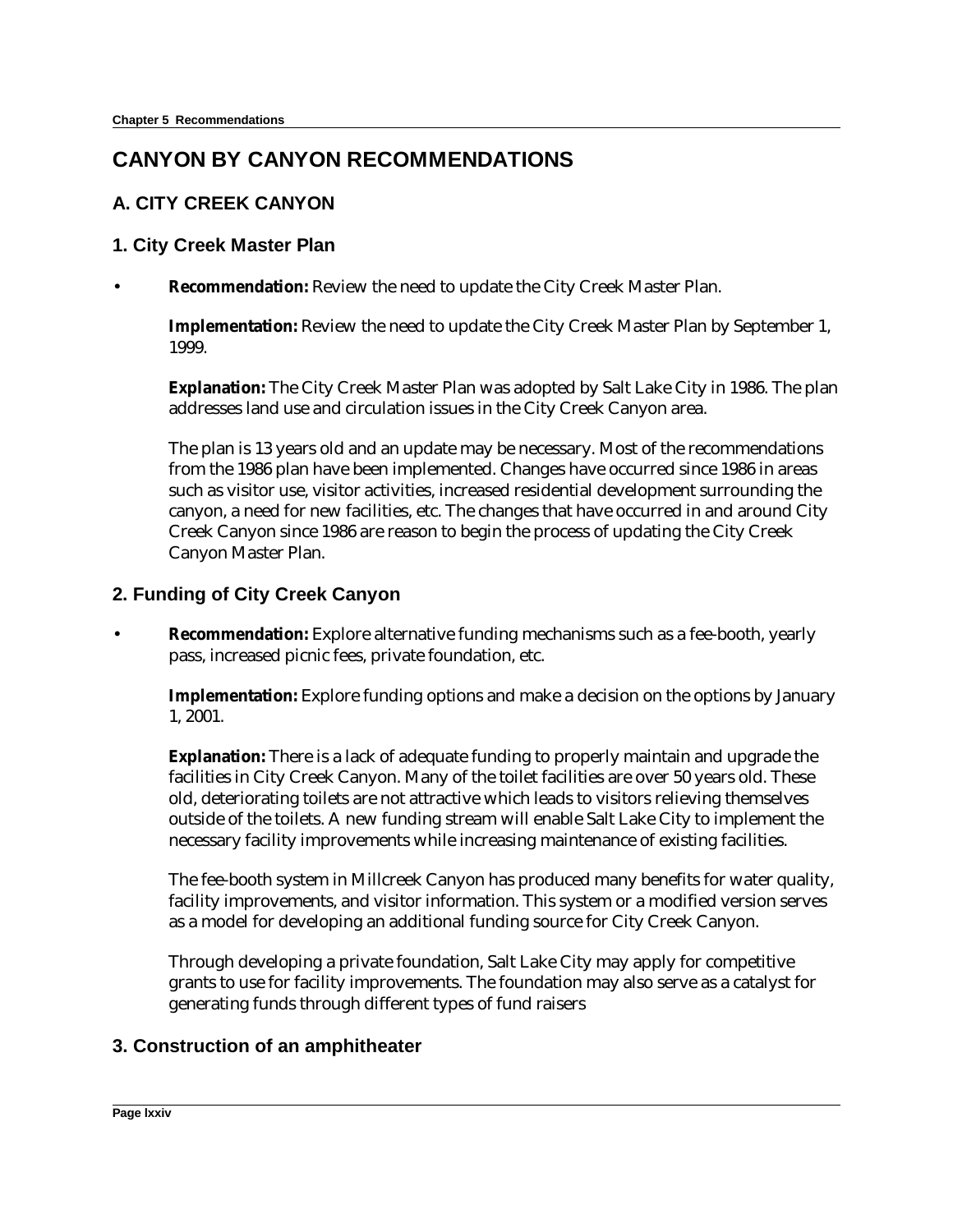**Recommendation:** Identify an appropriate site and construct an amphitheater in City Creek Canyon to provide an effective setting for teaching watershed education.

**Implementation:** Begin identifying potential sites by June 1, 2000. Begin construction by June 1, 2002.

**Explanation:** City Creek Canyon is an excellent location for Salt Lake City to construct an amphitheater for watershed and other environmental education programs. The topography of the lower canyon is suitable for an amphitheater. City Creek Canyon is located in close proximity to several public schools. The amphitheater will also play a major role in the overall watershed education program that this plan recommends.

## **4. Alternate bike and car days**

• **Recommendation:** Maintain the current policy.

#### **Implementation:** Ongoing.

**Explanation:** The current policy of alternating bikes and cars on the road in City Creek Canyon is serving users well. The road is not wide enough to safely allow bikes and cars to access the road at the same time. Salt Lake City feels this system will remain in place until future issues require the City to re-address the policy.

## **B. RED BUTTE CANYON**

#### **1. Canyon Management**

• **Recommendation:** Continue to support the Forest Service's management of Red Butte Canyon as a Research Natural Area.

#### **Implementation:** Ongoing.

**Explanation:** Red Butte Canyon is managed by the Forest Service as a Research Natural Area. Access is limited to veterans from the Veterans Administration Hospital, and nature-based research. Through limitations on human access, the canyon has become plentiful with wildlife providing a near-pristine example of a Wasatch Watershed. This management designation allows for Red Butte Canyon to be used as a biological control area for the rest of the Wasatch Canyons.

#### **2. Increase in dogs and trespassers**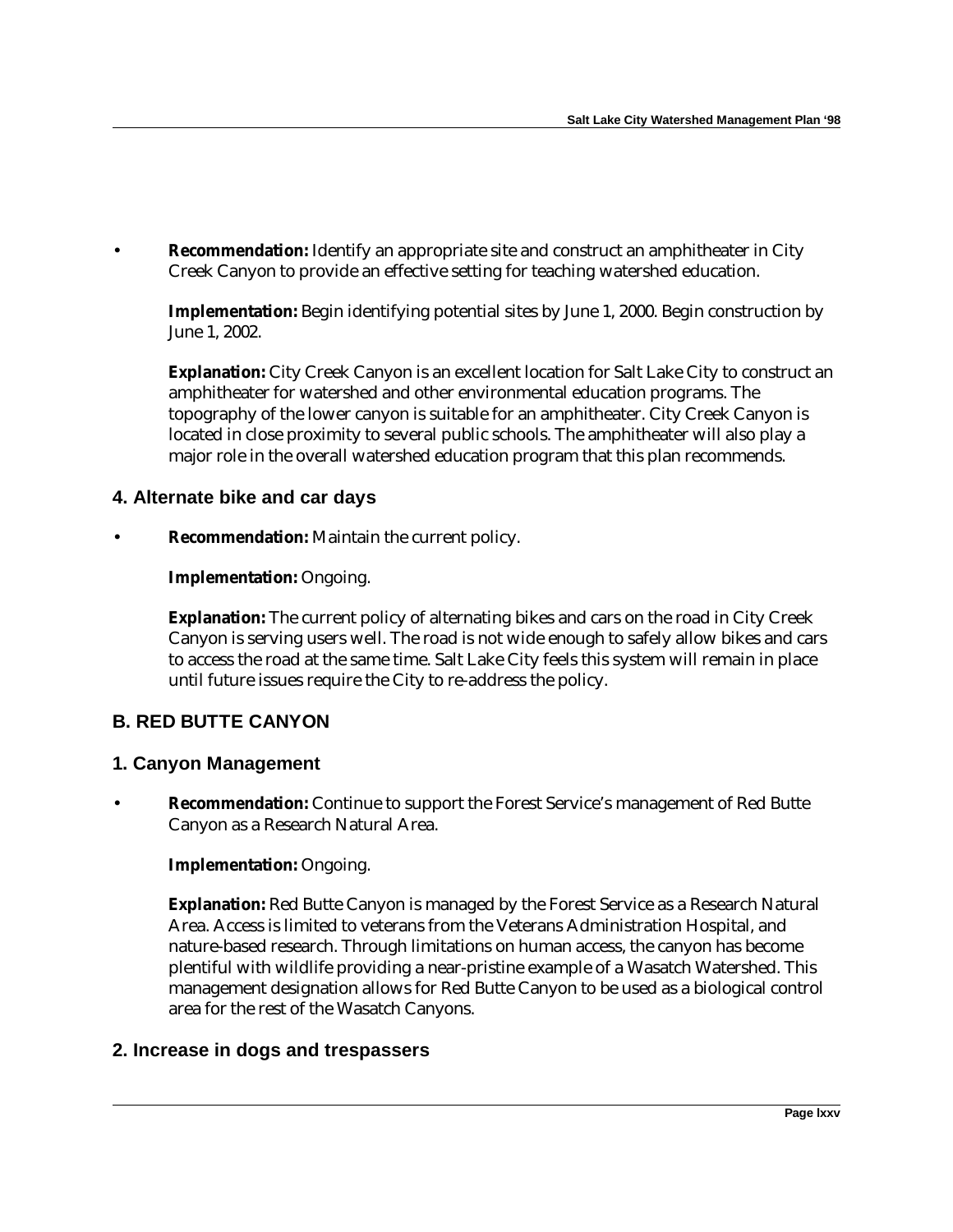#### **Chapter 5 Recommendations**

• **Recommendation:** Encourage the Forest Service and Salt Lake County to increase the number of law enforcement patrols in the area and ticket individuals who trespass in Red Butte Canyon. Encourage the Forest Service to post signage on the ridge lines along established trails to educate the public about Red Butte Canyon. Encourage the Forest Service to explore a partnership with the University of Utah Police Department to assist in patrolling Red Butte Canyon.

**Implementation:** Make a formal recommendation to the Forest Service to implement these recommendations by June 1, 2000.

**Explanation:** There has been a noticeable increase in the number of trespassers in Red Butte Canyon over the past few years. The increase primarily involves mountain bikers and people walking their dogs. As a result of this increased/illegal usage, the canyon is beginning to show more signs of impact. In order to retain the qualities and attributes of Red Butte Canyon as a Research Natural Area, greater enforcement of the boundaries is necessary.

## **B. EMIGRATION CANYON**

## **1. Relatively Poor Water Quality**

• **Recommendation:** Educate residents regarding watershed regulations.

**Implementation:** The residents of Emigration Canyon must receive the Watershed Fact book by October 1, 2000.

**Explanation:** Emigration Canyon Creek has the lowest water quality of all the creeks in the plan area. Emigration Canyon also contains many houses situated along the banks of the creek. Many of these houses are more than 20 years old. These houses use septic tank systems which may contribute negatively to water quality. The residents of Emigration Canyon will be encouraged through the Watershed Fact book and other educational materials to minimize their impacts on the riparian zone and to try and keep their pets out of the water. Salt Lake City wants to inform the public that all water throughout the watershed is valuable.

Salt Lake City will continue to protect the upper portion of Emigration Canyon for the option of future water use.

## **3. Access to Red Butte Canyon**

• **Recommendation:** Encourage the Forest Service and Salt Lake County to increase the amount of law enforcement patrols in the area and ticket individuals who trespass in Red Butte Canyon. Encourage the Forest Service to post signage on the ridge lines along established trails to educate the public as to why they are not allowed to enter the canyon.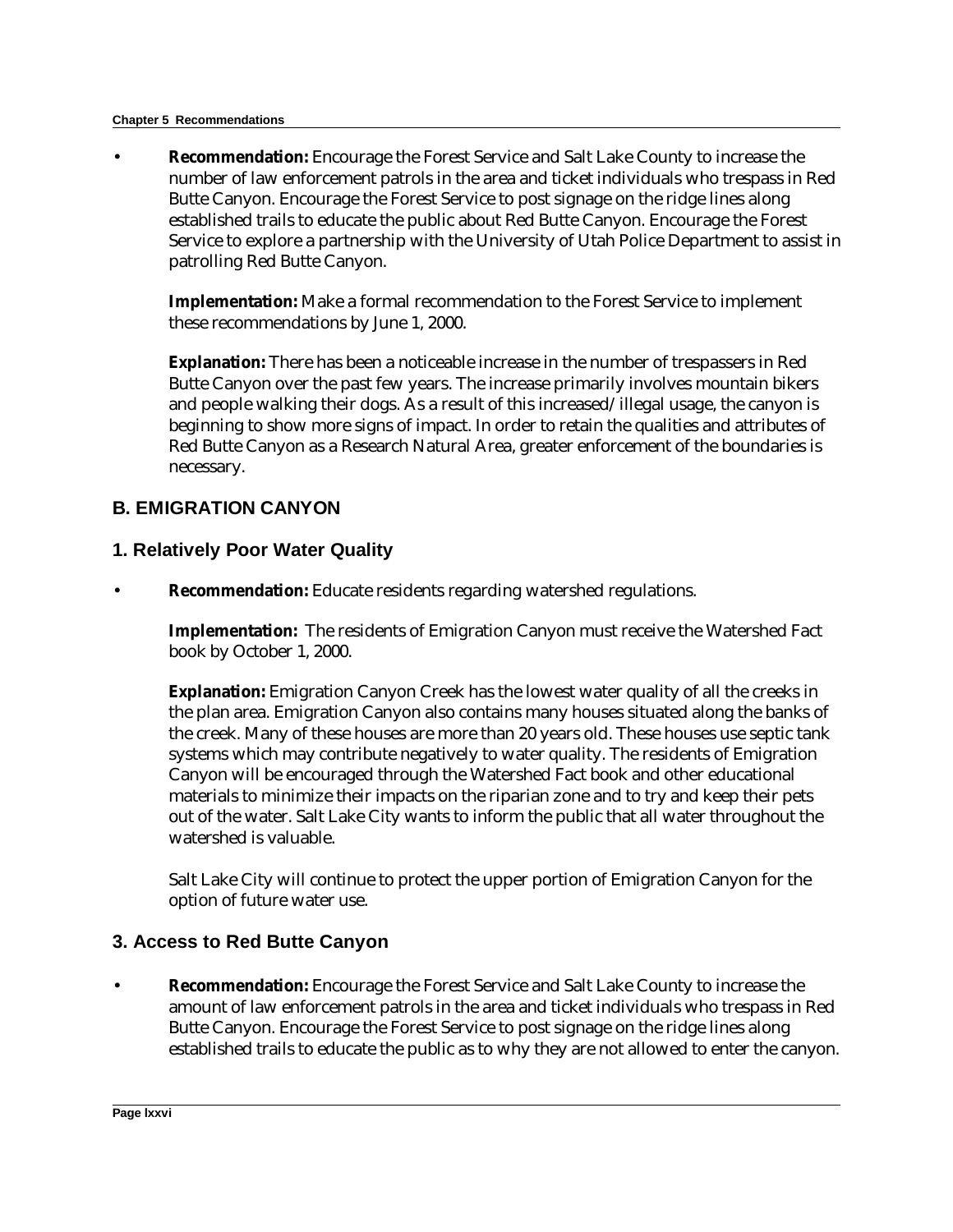**Implementation:** Make a formal recommendation to the Forest Service by June 1, 2000.

**Explanation:** Red Butte Canyon is managed as a Research Natural Area by the Forest Service. Access into the canyon is highly restricted. Uses are limited to nature study, research and fishing is allowed by veterans from the Veteran's Administration Hospital. Traffic in the canyon is limited to that necessary for the maintenance and operation of research and monitoring activities. Permission for access into the canyon must be gained through the Salt Lake Ranger District of the Forest Service.

## **D. PARLEYS CANYON**

## **1. Management of Little Dell Reservoir**

• **Recommendation:** Continue to implement the recreation plan for Little Dell Reservoir.

#### **Implementation:** Ongoing.

**Explanation:** The recreation component of the Little Dell Reservoir project was authorized in 1995. Three options were proposed, each with different facilities and recreation management guidelines. The option that was chosen includes 130 parking spaces, 19,400 feet of trails, 56 picnic sites, 2 boat launches, and 6 chemical toilets. Construction commenced in May of 1998 and is expected to be completed during the summer of 1998.

#### **2. Management of Mountain Dell Golf Course**

• **Recommendation:** Continue to monitor the application of fertilizers and pesticides.

#### **Implementation:** Ongoing.

**Explanation:** Little Dell Golf Course is less than a mile from Mountain Dell Reservoir in an uphill direction. The creek that originates in Lambs Canyon runs through the golf course. Runoff from the golf course drains into this creek which then enters into Mountain Dell Reservoir. Golf courses normally require intensive use of pesticides and fertilizers to maintain optimal turf conditions. The fertilizers and pesticides normally run-off the turf with rainfall or even irrigation. In this case, Mountain Dell Reservoir receives the pesticide and fertilizer runoff.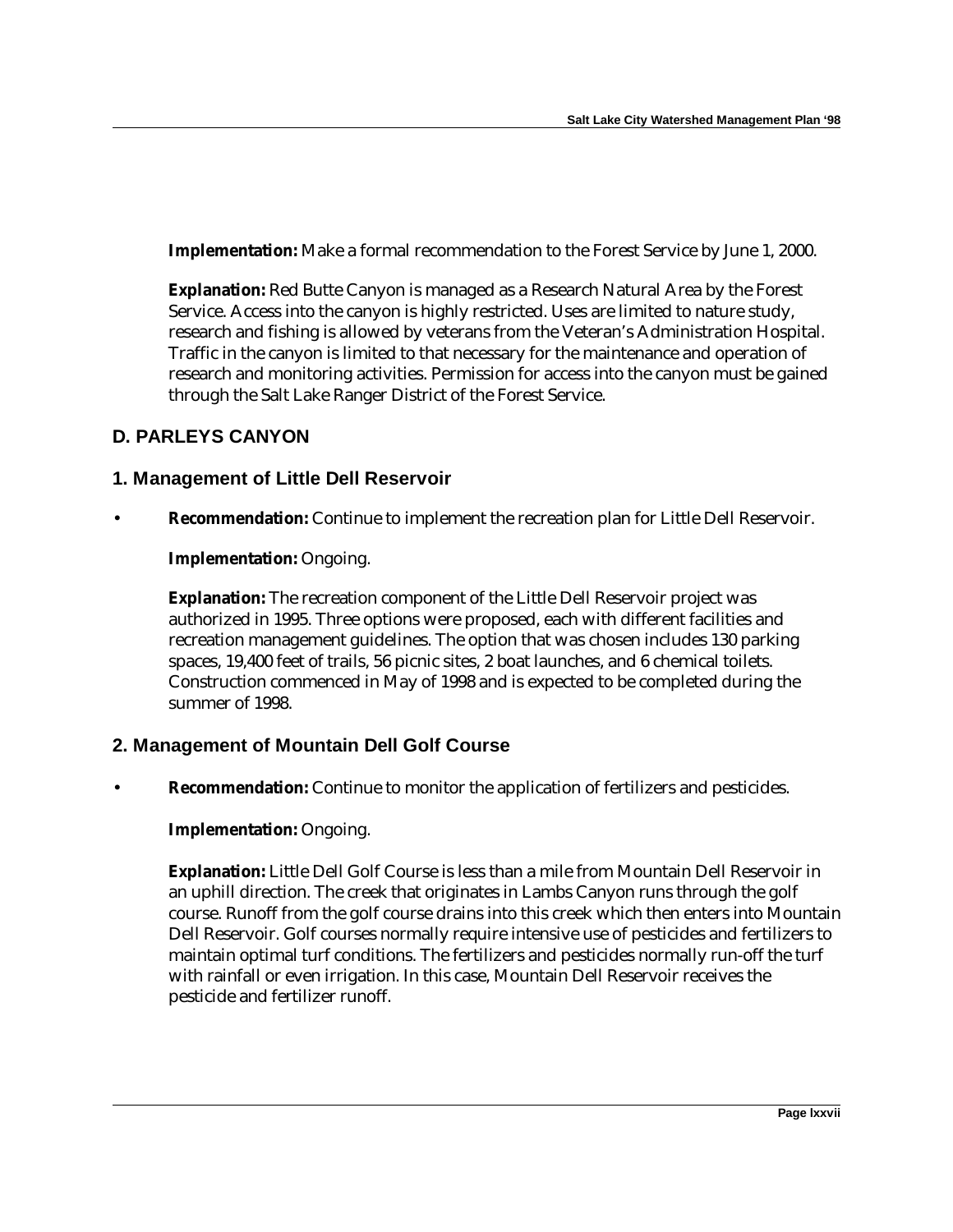It is imperative that Salt Lake City continues to monitor the amount of fertilizers and pesticides applied to the Mountain Dell Golf Course. These levels must not exceed standards set for drinking water.

### **3. City picnic facilities in Affleck Park**

**Recommendation:** Improve facilities for public use.

**Implementation:** Make necessary facility improvements by June 1, 2000.

**Explanation:** Affleck Park which is located north of Little Dell Reservoir was in disrepair for several years following the fire in the late 1980's. The park contains several beautiful picnic sites along the creek.

The plan recommends that several old picnic tables be replaced and several of the picnic sites be closed due to their close proximity to the stream. One picnic site in Area 2 is situated on a wetland and will be moved.

#### **4. Fishing regulations**

• **Recommendation:** Coordinate efforts with the Utah Division of Wildlife Resources to ensure regulations are properly posted in the proclamation and at fishing locations where special regulations are in effect.

**Implementation:** Begin to work with the Division of Wildlife Resources upon adoption of this plan.

## **E. MILLCREEK CANYON**

#### **1. Current policy governing dogs and horses in the canyon**

• **Recommendation:** Support actions taken by the Forest Service to manage impacts from dogs and horses.

#### **Implementation:** Ongoing.

**Explanation:** Millcreek Canyon is the only canyon in the plan area that allows dogs and horses throughout the entire canyon. This has caused problems because in the past most people did not clean up after their dogs. Impacts were being incurred on water quality as well as on the visitor's experience. The Forest Service is continually monitoring the situation and implementing different approaches to solve the problem.

## **F. BIG COTTONWOOD CANYON**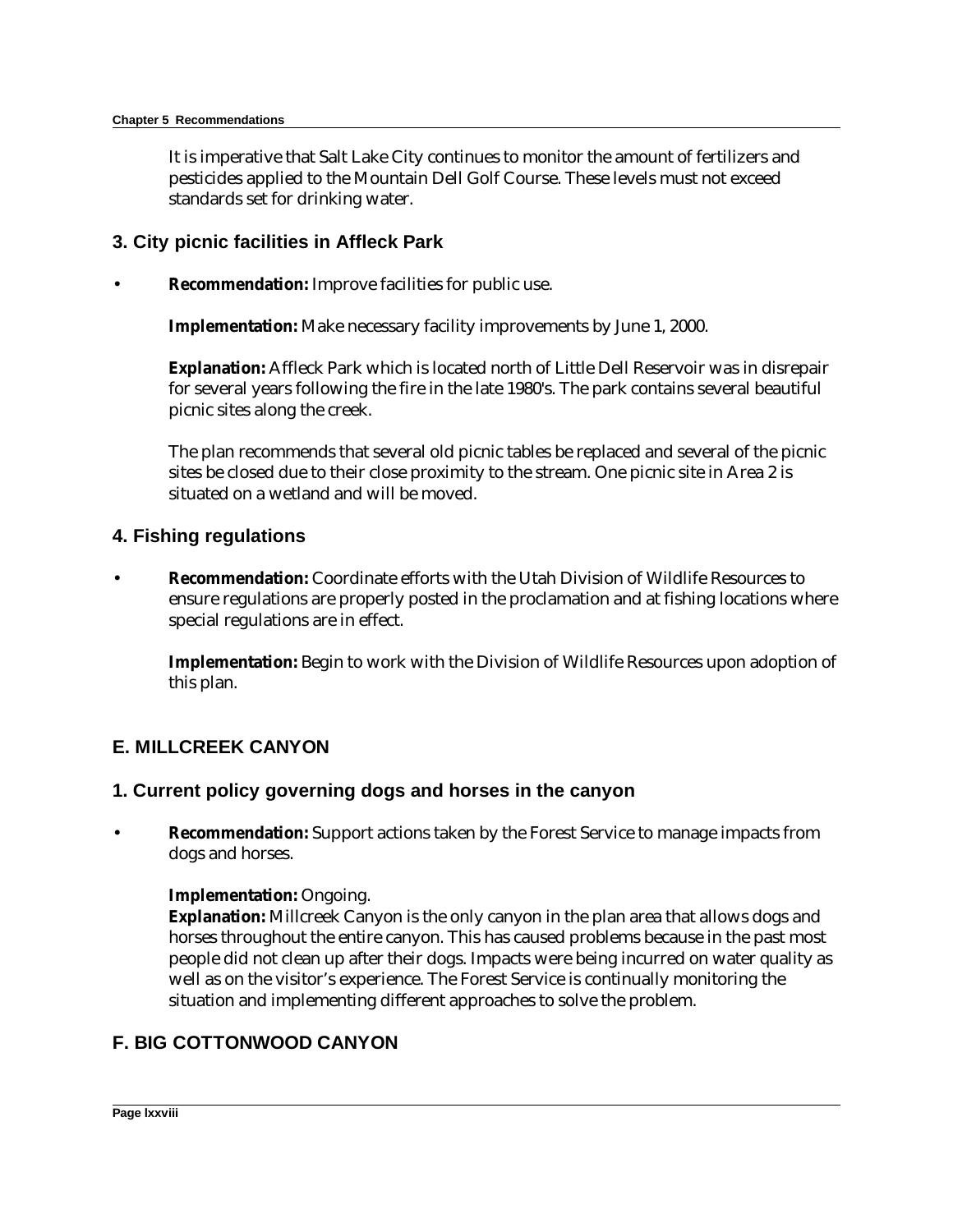## **1. Dog permit system**

• **Recommendation:** The ordinance that allows residents of Big Cottonwood Canyon to have dogs will be modified to prevent future water quality impacts.

**Implementation:** The ordinance will be re-addressed by June 1, 2000.

**Explanation:** The Salt Lake County Sheriff's Deputies who patrol Big Cottonwood Canyon have estimated that the current dog permit system is being abused by over half of the dog permit holders. The abuses that are occurring need to stop to prevent water quality impacts.

This plan recommends several options to incorporate into the new permit system. First, the permit colors may be changed from year to year. Also, only residents with a permit may be allowed to have a dog. Permits will not be transferable. Certified avalanche dogs may have separate permits. Violations of the new permit system will be dealt with using the "three strikes" rule. If a dog permit holder is cited for three violations, their permit will be revoked and their dog will be prohibited from entering the canyon. Other elements of a new dog permit system will be considered as the ordinance is revised.

## **2. Road management**

**Recommendation:** Encourage UDOT to manage the road surface with special attention paid to water quality.

**Implementation:** Draft a Memorandum of Understanding between Salt Lake City and Utah Department of Transportation by January 1, 2000.

## **3. Back country permits**

• **Recommendation:** Study the merits of developing an overnight, back country use permit system for the lake basins.

**Implementation:** Implement an overnight, back country use permit system upon determining the feasibility of the system by Salt Lake City and the Forest Service.

**Explanation:** The lake basins are the initial sources of water for Big Cottonwood Creek. For this reason, we must minimize our impacts in the lake basins.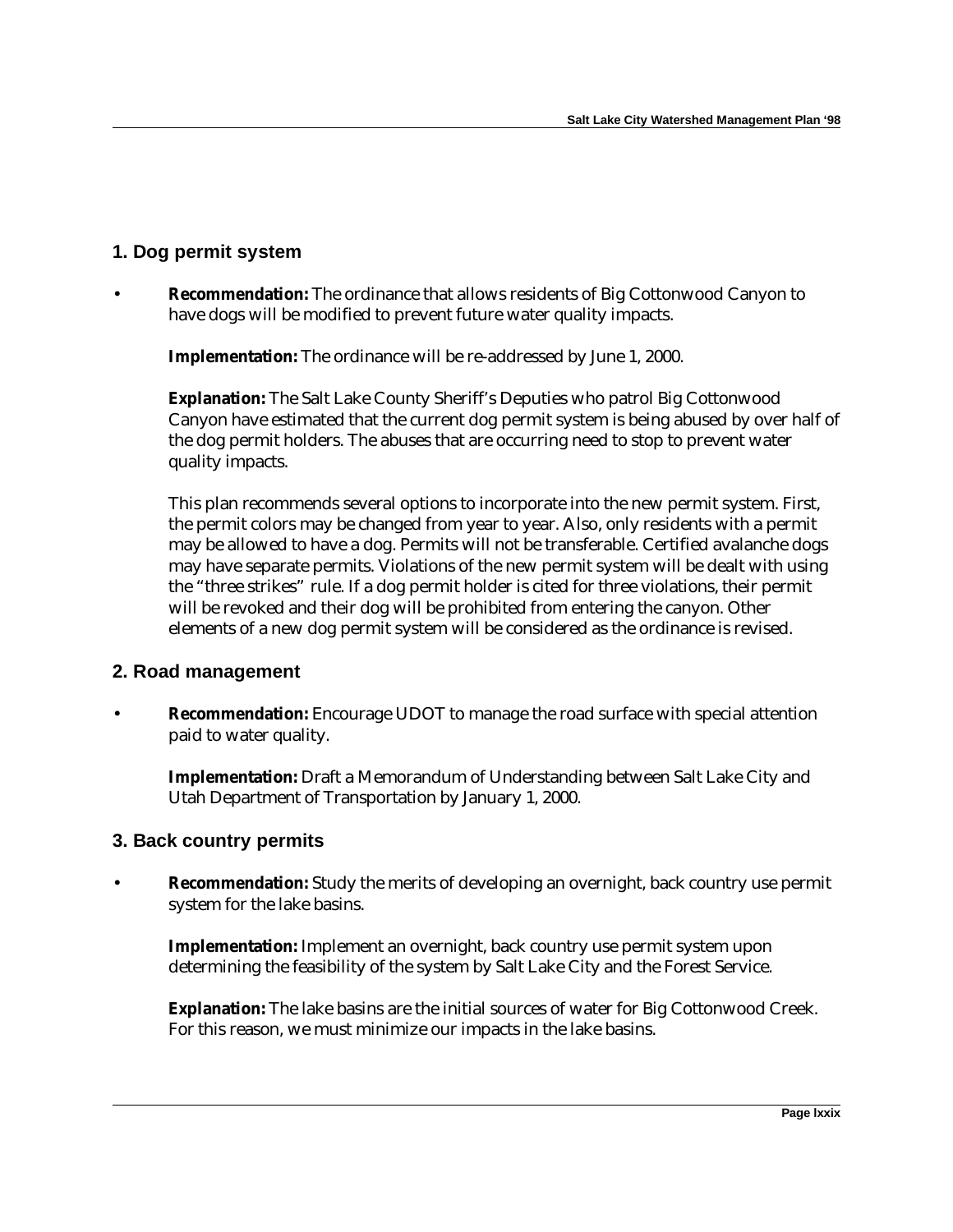One of the reasons for instituting a group permit system is to educate users regarding "Leave No Trace" hiking and camping guidelines.

This permit would be required for all lake basins in Big Cottonwood Canyon. The plan recommends that the minimum distance from a permitees tent to the lake shore be 300 feet. Dish washing will also be conducted no less than 300 feet away from the lake shore.

#### **4. Skiing Interconnect**

**Recommendation:** Monitor proposals to expand ski area Interconnect and respond to any potential adverse impacts on the watershed.

#### **Implementation:** Ongoing.

#### **5. Guardsmans Pass**

**Recommendation:** Evaluate carefully any proposal for improvements to the Guardsman Pass Road to prevent adverse impacts on the watershed.

#### **Implementation:** Ongoing.

**Explanation:** Guardsmans pass is a partially paved road connecting Big Cottonwood Canyon to the Park City area. This road is not plowed and therefore is only open on a seasonal basis.

Traffic and recreational usage have increased steadily over the past several years. This increase in traffic may be a result of UDOT continually paving the road closer to the summit.

The two large developments that are planned on the Summit County and Wasatch County sides of the mountain may have adverse impacts on the Salt Lake City Watershed. These developments may provide an impetus for the road to be paved to the summit. This may lead to a year-round road. Year-round maintenance on this section of road may increase the amount of traffic in Big Cottonwood Canyon and the number of back country skiers/users in an area that has not received large amounts of year round use due to the seasonal road closure.

## **G. LITTLE COTTONWOOD CANYON**

#### **1. Town of Alta's dog permit system**

• **Recommendation:** Continue to support the Town of Alta's dog permit ordinance.

#### **Implementation:** Ongoing.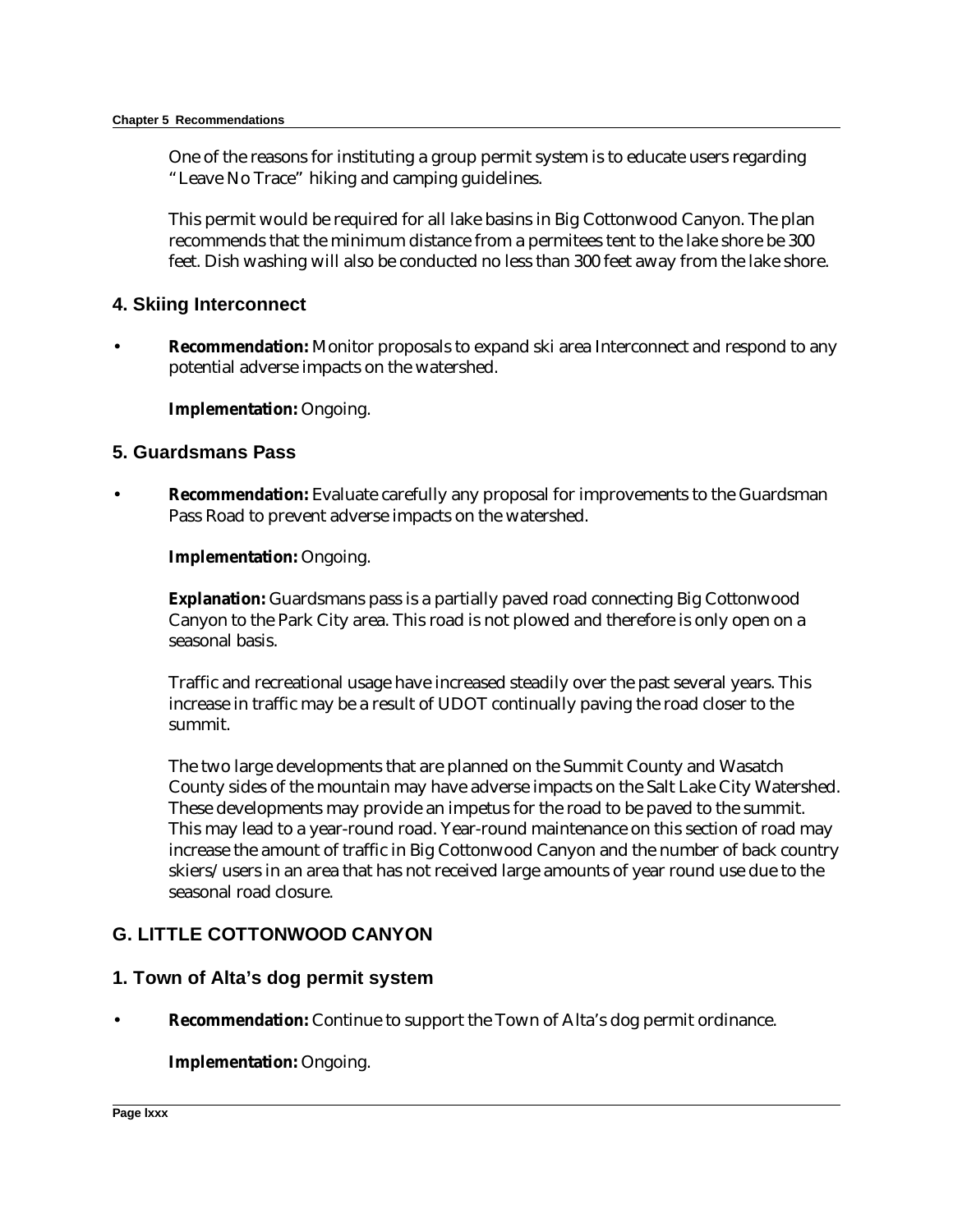**Explanation:** The Town of Alta developed a dog permit ordinance several years ago which Salt Lake City supports.

#### **2. Dog permit system**

**Recommendation:** The ordinance that allows residents of Little Cottonwood Canyon (outside the Town of Alta) to have dogs will be modified to prevent future water quality impacts.

**Implementation:** The ordinance will be re-addressed by June 1, 2000.

**Explanation:** The number of people abusing the dog permit ordinance in Little Cottonwood Canyon is not as large of a problem as it is in Big Cottonwood Canyon. Nevertheless, Salt Lake City will be re-addressing the ordinance for both canyons. The abuses that are occurring need to stop to prevent water quality impacts. This plan recommends several options to incorporate into the new permit system. First, the permit colors may be changed from year to year. Also, only residents with permits may be allowed to have a dog. Permits will not be transferable. Certified avalanche dogs may have separate permits. Violations of the new permit system will be dealt with using the "three strikes" rule. If a dog permit holder is cited for three violations, their permit will be revoked and their dog will be prohibited from entering the canyon. Other elements of a new dog permit system will be considered as the ordinance is revised.

#### **3. Road management**

• **Recommendation:** Encourage UDOT to manage the road surface with special attention paid to water quality.

**Implementation:** Draft a Memorandum of Understanding between Salt Lake City and Utah Department of Transportation by January 1, 2000.

## **4. Back Country Permits**

• **Recommendation:** Study the merits of developing an overnight, back country use permit system for the lake basins.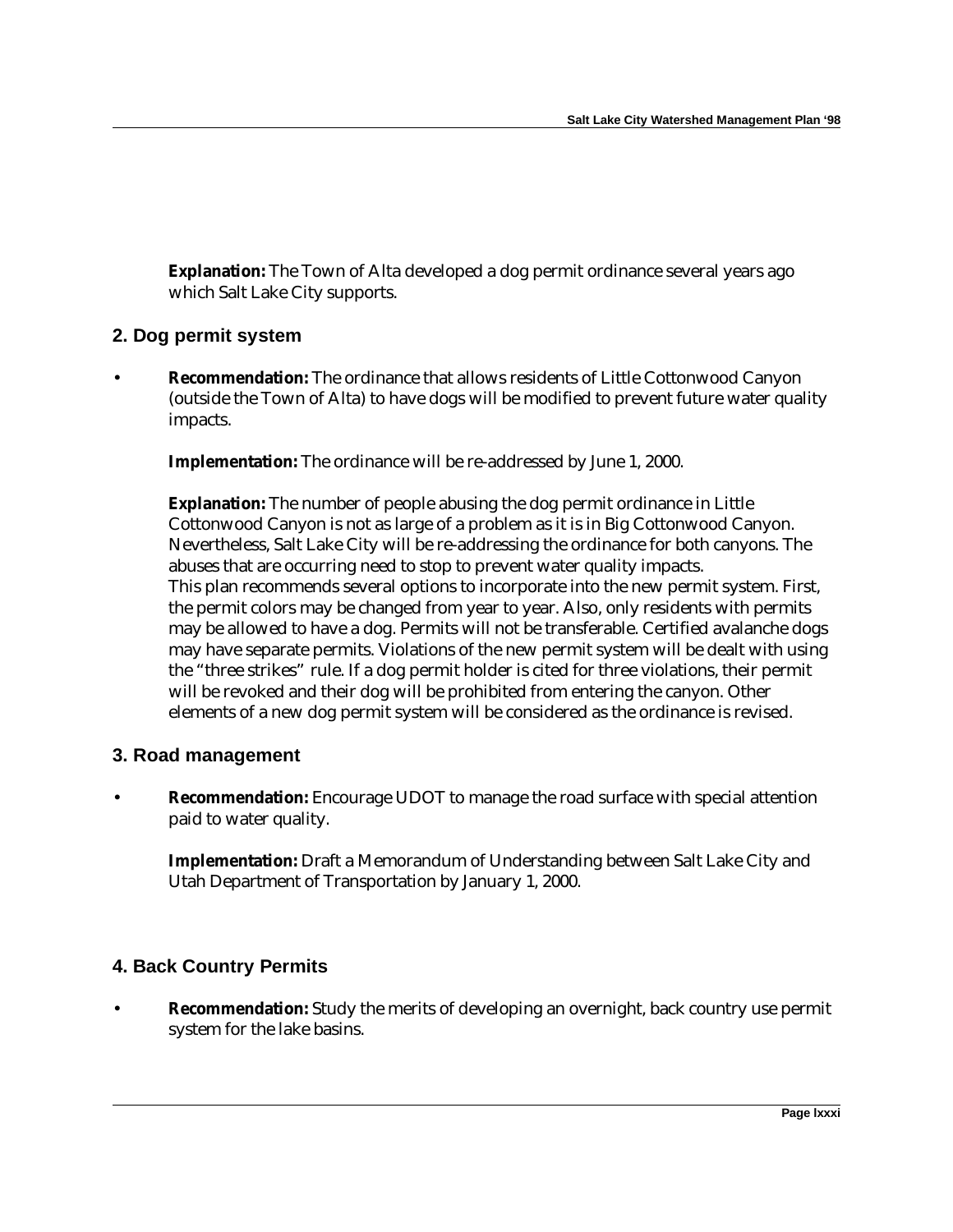**Implementation:** Implement an overnight, back country use permit system upon determining the feasibility of the system by Salt Lake City and the Forest Service.

**Explanation:** The lake basins are the initial sources of water for Little Cottonwood Creek. For this reason, we must minimize our impacts in the lake basins.

One of the reasons for instituting a group permit system is to educate users regarding "Leave No Trace" hiking and camping guidelines.

This permit would be required for all lake basins in Little Cottonwood Canyon. The plan recommends that the minimum distance from a permitees tent to the lake shore be 300 feet. Dish washing will also be conducted no less than 300 feet away from the lake shore.

#### **5. Skiing Interconnect**

• **Recommendation:** Monitor proposals to expand ski area Interconnect and respond to any potential adverse impacts on the watershed.

**Implementation:** Ongoing.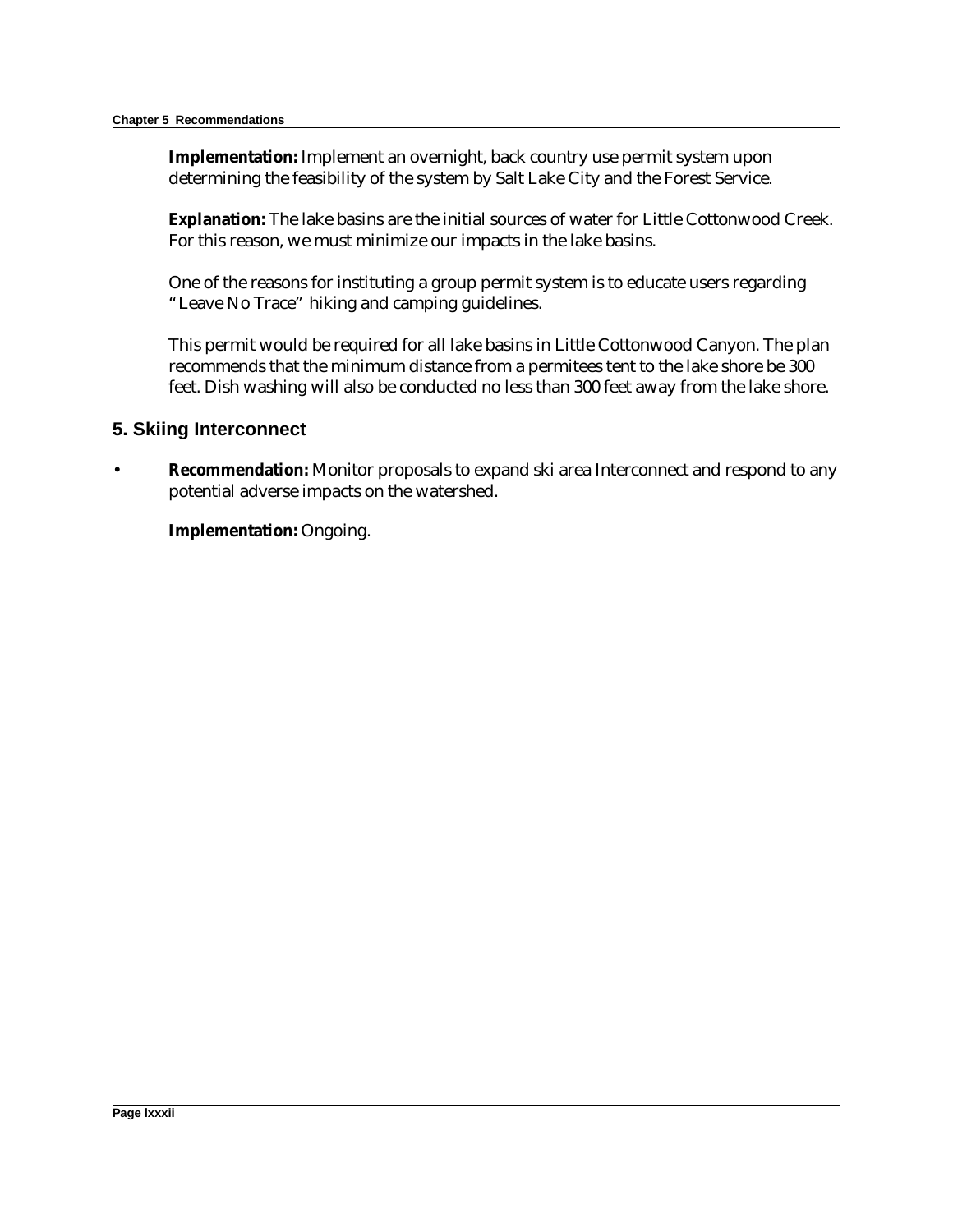# **ENDNOTES**

<u>.</u>

- 1. Tchobanoglous, George and Burton, Franklin L. 1991. 3rd Edition *Wastewater Engineering Treatment, Disposal, and Reuse.* Metcalf & Eddy, Inc. McGraw Hill Inc. New York City, pp. 93.
- 2. *Standard Methods for the Examination of Water and Wastewater, (1980), 15<sup>th</sup> ed.,* American Public Health Association, New York.
- 3. Characklis, W. G. 1988. *Bacterial Regrowth in Distribution Systems.* AWWA Research Foundation, Denver, Colorado.
- 4. Ibid., p. 1125.
- 5. Tchobanoglous, George and Burton, Franklin L. pp. 93
- 6. Tchobanoglous, George and Burton, Franklin L.
- 7. Tchobanoglous, George and Edward D. Schroeder. 1987. *Water Quality.* Addison-Wesley Publishing Company. Reading, Massachusetts.
- 8. Darwin Sorensen, 1997. *Personal Communication.* Professor of Environmental Engineering, Utah State University.
- 9. Tchobanoglous, George and Burton, Franklin L. p. 93.
- 10. Ibid.
- 11. Utah Drinking Water Board, 1993. "Rules for Public Drinking Water Systems Part I Rules for Administration of Systems". State of Utah Drinking Water Board, April 1993, pp. 43-44.
- 12. Ibid.
- 13. Schencks, Dan. 1998. *Personal Communication.* Canyon stream flow data. Salt Lake City Public Utilities.
- 14. Freund, John E. 1971. *Mathematical Statistics.* Prentice-Hall, Inc. Englewood Cliffs, New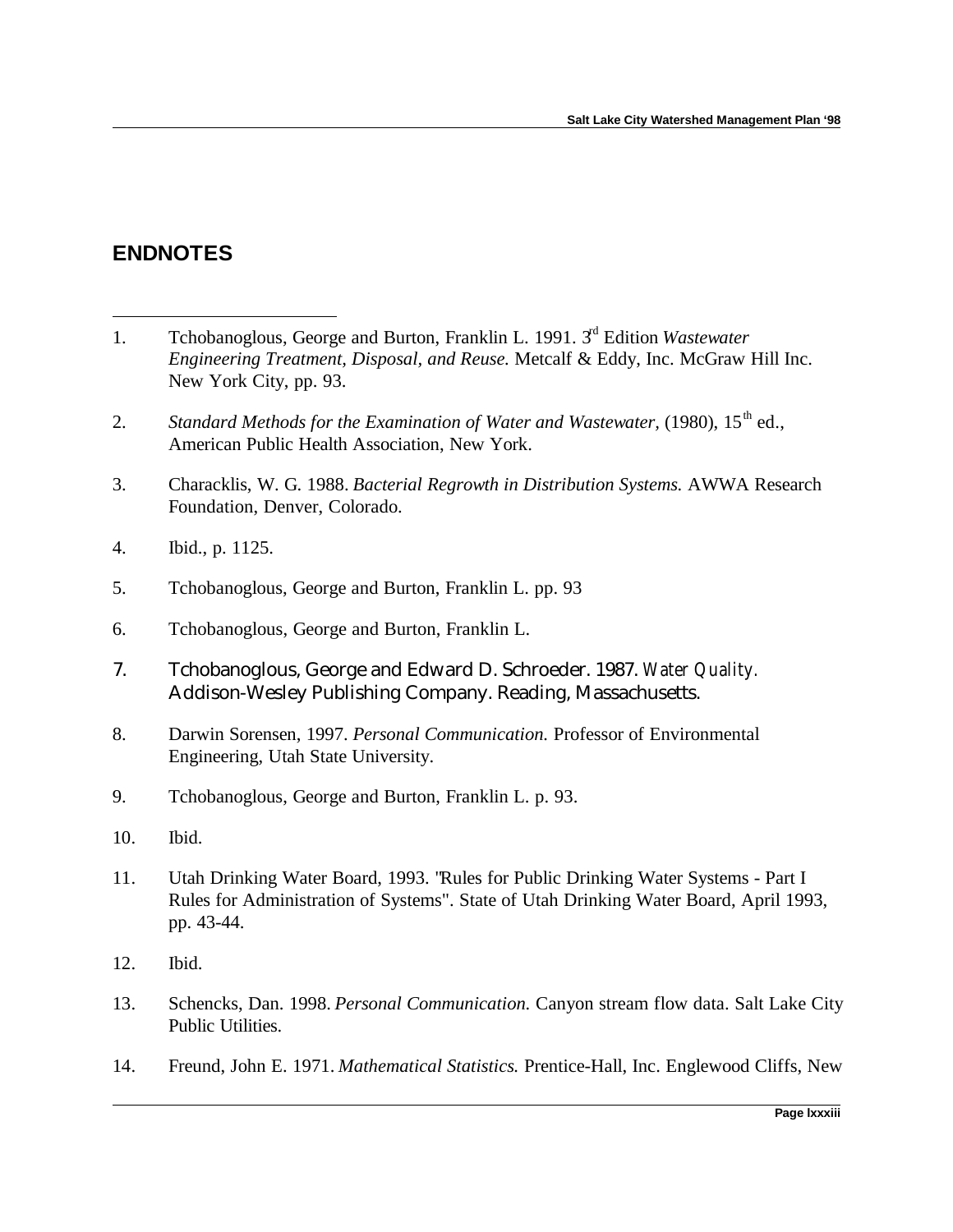Jersey.

- 15. Utah Department of Environmental Quality, Division of Water Quality. 1993. *Standards of Quality for Waters of the State, R317-2, Utah Administrative Code.* Salt Lake City, Utah.
- 16. Ibid.

1

- 17. Childers, Daniel L. and James G. Gosselink. 1990. *Assessment of Cumulative Impacts to Water Quality in a Forested Wetland Landscape.*
- 18. Stern, David A. 1996. *Initial Investigation of the Sources and Sinks of Cryptosporidium and Giardia within the Watershed of the New York City Water Supply System.* Watershed Restoration Management: Physical, Chemical, and Biological Considerations; New York City Water Supply Studies. American Water Resources Association.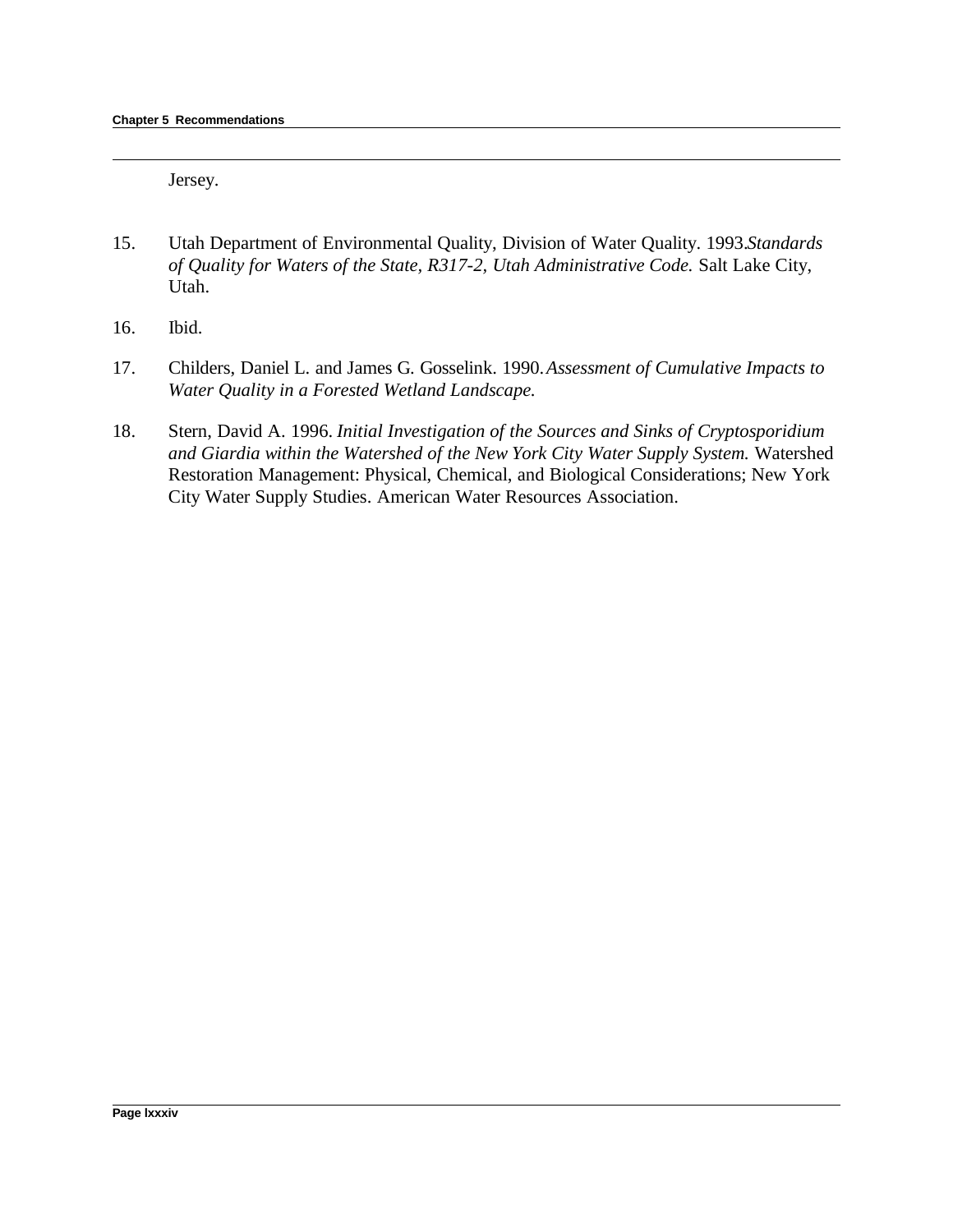# **APPENDIX A**

# **References**

- Department of the Army, Corps of Engineers, Little Dell Lake Project Salt Lake City Streams, Utah. 1995.
- Eckhoff, Watson and Preator Engineering, *Millcreek Water Treatment Plant Feasibility Study-Summary Report,* 1990.
- Governor's Office of Planning and Budget, Demographic and Economic Analysis for Summit and Wasatch Counties., WWW, 1998.
- Green, J.B., *Watershed Planning,* The Rocky Mountain Land Use Institute. 1997.
- Lane Council of Governments and Lane County Land Management Division, *McKenzie Watershed Council Action Plan for Recreation and Human Habitat.* McKenzie Watershed Council.
- Lane Council of Governments and Lane County Land Management Division, *McKenzie Watershed Council Technical Report for Water Quality and Fish and Wildlife Habitat.* McKenzie Watershed Council.
- Lane Council of Governments and Lane County Land Management Division, *McKenzie Watershed Council Action Plan for Water Quality and Fish and Wildlife Habitat.* McKenzie Watershed Council.
- National Water Research Institute, *The Santa Ana River Watershed Workshop,* 1995.
- ORCA state of the industry report, 1997
- Salt Lake City Department of Public Utilities, *Salt Lake City Watershed Management Plan.* Salt Lake City Corporation, 1988.
- Salt Lake City Department of Public Utilities, *Watershed Management Division: Vision of the Future.* Salt Lake City Corporation, 1997.
- Salt Lake City Department of Public Utilities, *Salt Lake City Watershed Management Programs 1847- 1993.* Salt Lake City Corporation. 1993.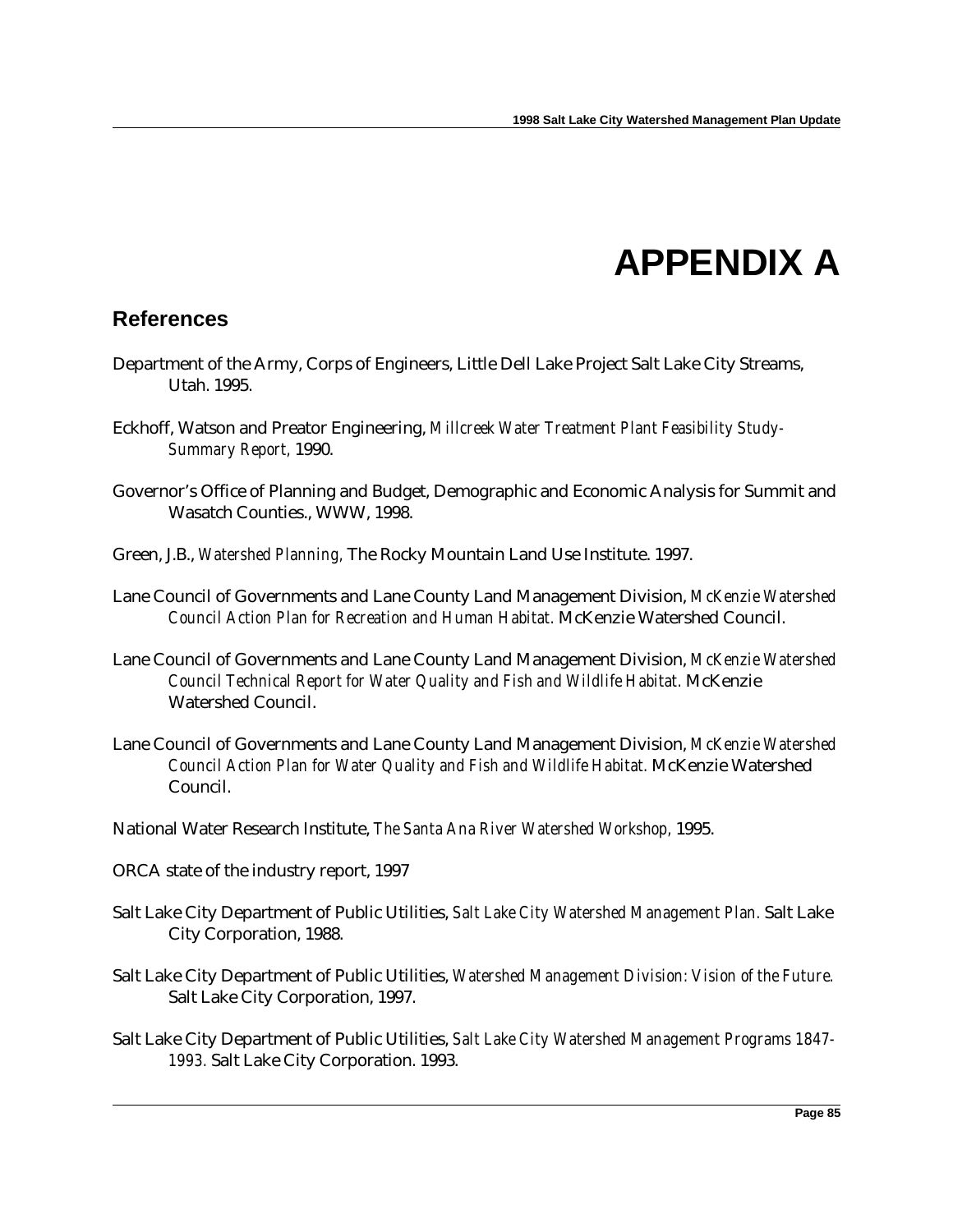Salt Lake City Planning Department, *City Creek Master Plan.* Salt Lake City Corporation, 1985.

- Salt Lake County Planning Division, *Revised Sensitive Lands Protection Regulations,* 1998.
- Salt Lake County Planning Division, *Wasatch Canyons Master Plan,* 1989.
- San Francisco Public Utilities Commission, *Watershed Newsletter,* San Francisco City span, World Wide Web Site. 1995.
- San Miguel Watershed Coalition, *San Miguel Watershed Plan: A Collaborative Management Framework for the San Miguel Basin.* San Miguel Watershed Coalition, 1997.
- U.S.D.A. Forest Service, *Wasatch-Cache National Forest Land and Resource Management Plan.* 1985.
- Utah Division of Water Resources, *Utah State Water Plan: Jordan River Basin,* Utah Department of Natural Resources. 1997.
- Schueler, T., *Crafting Better Urban Watershed Protection Plans,* Watershed Protection Techniques. 1995.
- Tchobanoglous, George and Burton, Franklin L. 1991. 3rd Edition *Wastewater Engineering Treatment, Disposal, and Reuse.* Metcalf & Eddy, Inc. McGraw Hill Inc. New York City, pp. 93.
- *Standard Methods for the Examination of Water and Wastewater,* (1980), 15th ed., American Public Health Association, New York.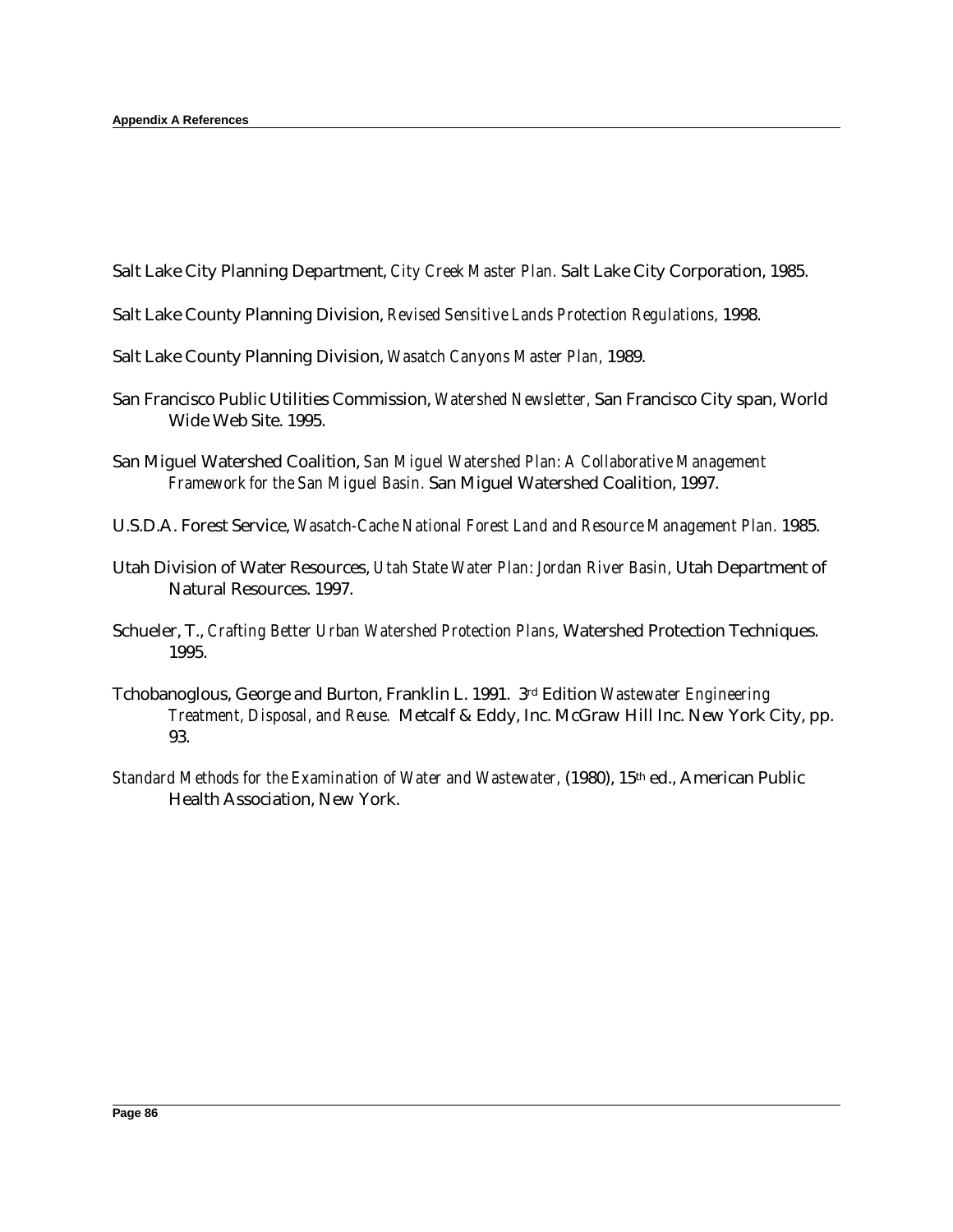# **APPENDIX B**

# **EXISTING DOCUMENTS RELATING TO THE PLAN AREA**

Final Environmental Impact Statement for the Alta Ski Area Master Development Plan Update, April 1997.

Final Environmental Impact Statement Brighton Ski Area Master Plan, August 2, 1991, and the Wasatch-Cache National Forest Record of Decision on that EIS.

Draft Environmental Impact Statement, Solitude Ski Resort Master Development Plan, 1998.

Salt Lake County Wasatch Canyons Master Plan, September 1989.

Salt Lake City Watershed Management Plan, 1988.

Wasatch-Cache National Forest Land and Resource Management Plan, 1985.

Brighton Ski Area Planning Update and EA, 1988.

Brighton Ski Area Master Plan, 1973.

City Creek Canyon Master Plan, 1986.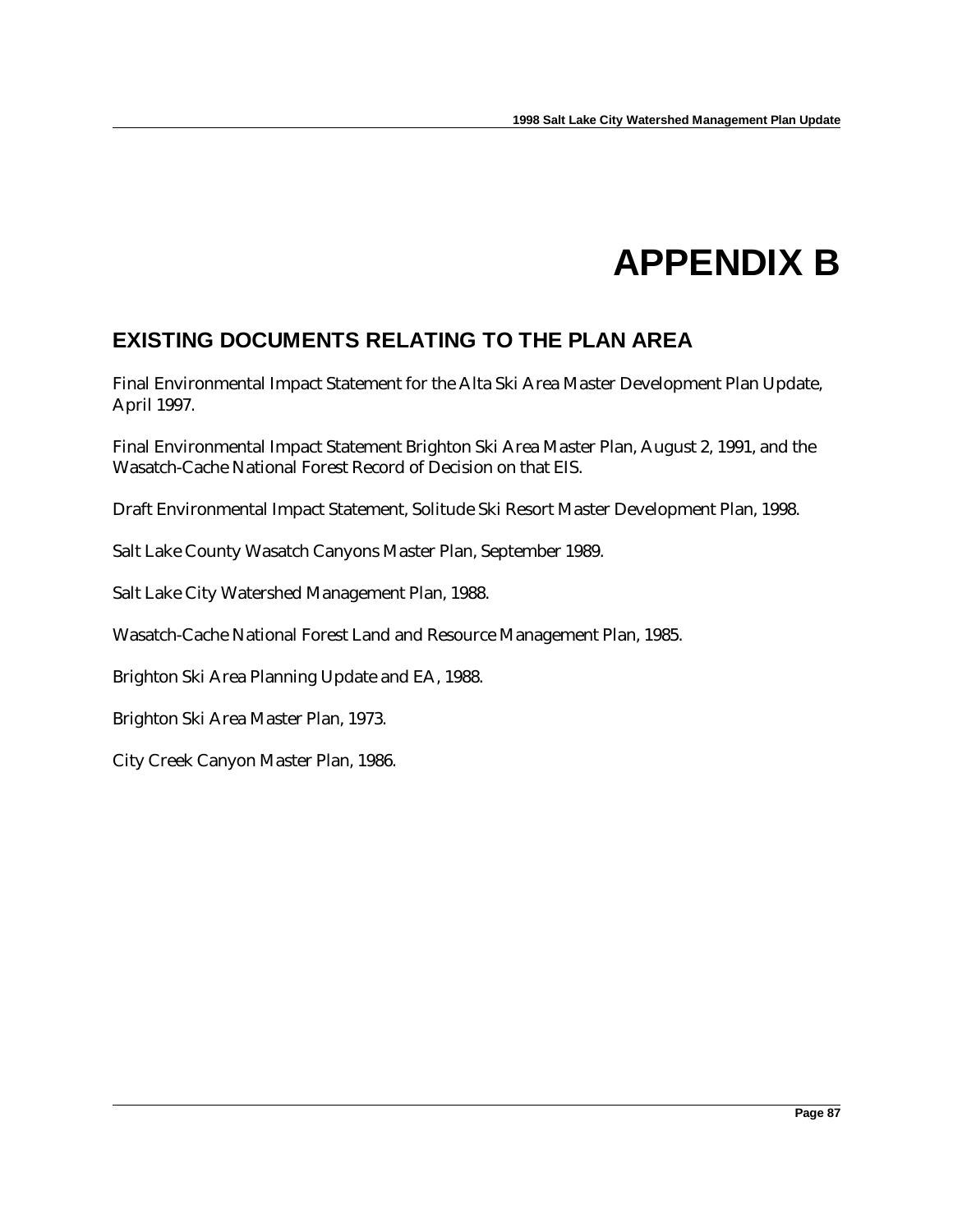# **APPENDIX C**

## **LIST OF PREPARERS**

#### **BEAR WEST CONSULTING TEAM**

Ralph Becker Allan Daly Dennis Earhart Rulon Dutson Emilie Charles D.J. Baxter Megan DePaulis, Editor

### **HANSEN, ALLEN & LUCE INC.**

Greg Poole Darek Kimball Guy Harding

#### **PUBLIC AGENCY WORKING GROUP**

Florence Reynolds - Salt Lake City Department of Public Utilities Jim Lewis - Salt Lake City Department of Public Utilities LeRoy Hooton - Salt Lake City Department of Public Utilities Jeff Niermeyer - Salt Lake City Department of Public Utilities Russell Hone - Salt Lake City Department of Public Utilities, Watershed Jim Scott - Salt Lake City Department of Public Utilities, Watershed Becky Geist - Salt Lake City Department of Public Utilities, Watershed Patty Klein - USDA Forest Service Dan Jiron - USDA Forest Service Dave Ream - USDA Forest Service Jack Vanderberg - USDA Forest Service Rick Ragan - USDA Forest Service Charlie Condrat - USDA Forest Service Cal Schneller - Salt Lake County Planning Division Tom Schafer - Salt Lake County Planning Division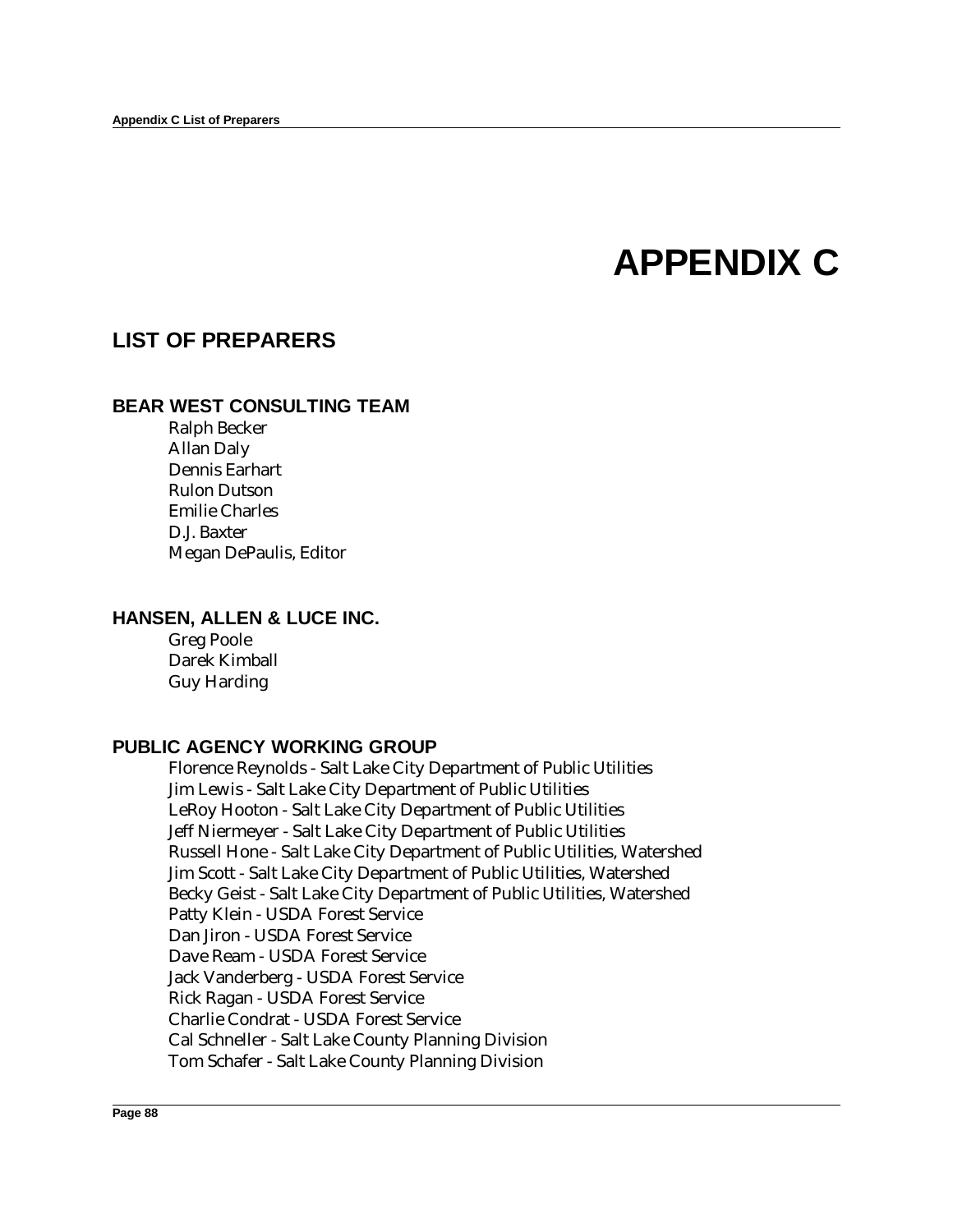Sgt. Lane Larkin - Salt Lake County Sheriffs Department Craig Hinckley - Salt Lake City Planning Department Garth Miner - Salt Lake City/County Health Department Susi Kontgis - Salt Lake City Office of Policy and Budget John Oakenson - Sandy City Department of Public Utilities

## **SALT LAKE CITY DEPARTMENT OF PUBLIC UTILITIES**

LeRoy W. Hooton, Jr. - Director Jeffrey Niermeyer, P.E. - Deputy Director Russell K. Hone - Watershed Management Supervisor Florence Reynolds - Water Quality and Treatment Administrator/Project Manager Jim Lewis - Chief Finance and Accounting Officer Nick Kryger - Geographic Information Systems Coordinator

## **SALT LAKE CITY PUBLIC UTILITIES ADVISORY COMMITTEE**

Mark Bauer Tom Berggren Ken Bullock Elliott Christiansen Pieter Vander Have Louis Franke Patricia Richards Sharon Walkington, Chair

#### **SALT LAKE CITY PLANNING COMMISSION**

Andrea Barrows Fred Fife Arla Funk Gilbert Iker Diana Kirk Craig Mariger Jim McRea Judi Short Max Smith, Chair Mike Steed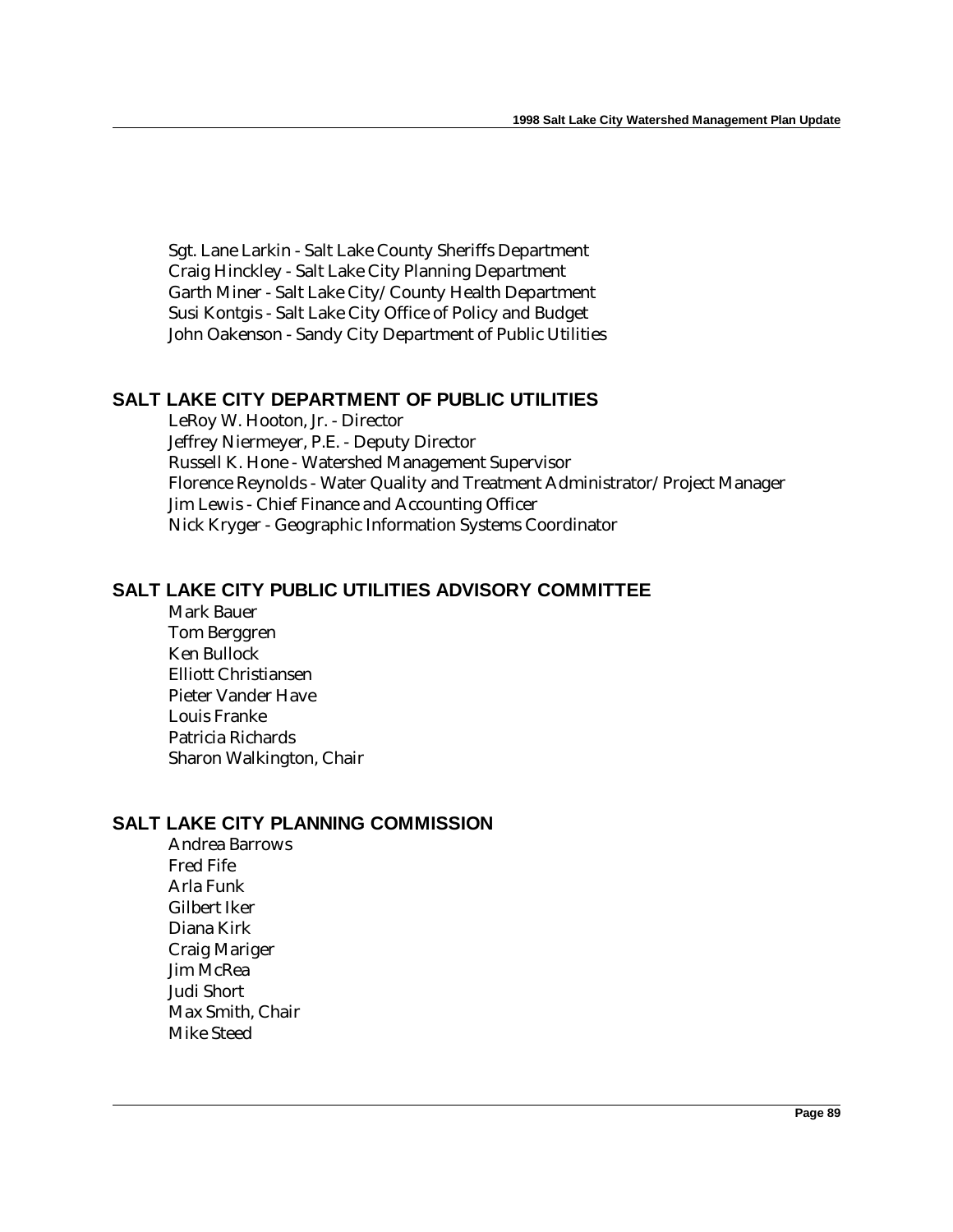## **SALT LAKE CITY COUNCIL**

Carlton Christensen, Vice Chair Keith Christensen Bryce Jolley, Chair Joanne Milner Tom Rogan Deeda Seed Roger Thompson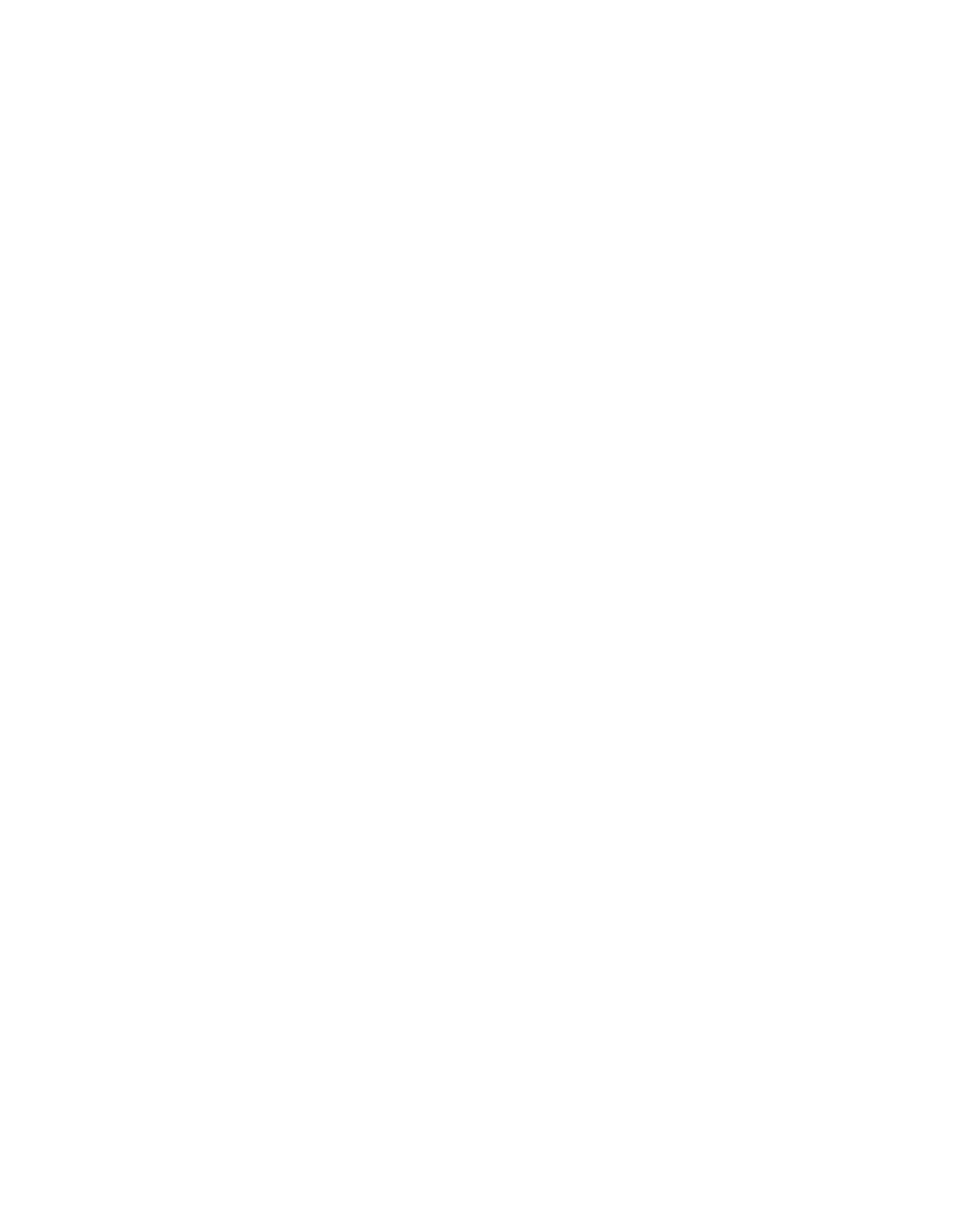# **APPENDIX D**

# **SUMMARY OF PUBLIC COMMENTS AND RESPONSES**

Issues Raised

- 1. Watershed Education
- 2. Dispersed Recreation
- 3. Land Use/Commercial/Residential Development
- 4. Land Use/Mining
- 5. Land Use/Grazing
- 6. Land Acquisition
- 7. Partnerships
- 8. Canyon Garbage Disposal
- 9. Water Quality
- 10. City Creek Canyon
- 11. Red Butte Canyon
- 12. Emigration Canyon
- 13. Parleys Canyon
- 14. Millcreek Canyon
- 15. Big Cottonwood Canyon
- 16. Little Cottonwood Canyon
- 17. Other Issues/Comments

| Letter/Comment No. | Name of Individual or Organization<br>Commenting | <b>Topics Discussed</b> |
|--------------------|--------------------------------------------------|-------------------------|
| 01                 | John Veranth, Holladay                           | 1, 2, 9, 11             |
| 02                 | Wesley Odell, Salt Lake City                     | 1, 2, 17                |
| 03                 | Onno Wieringa, Alta                              | 2, 16, 17               |
| 04                 | Rick Reese, Salt Lake City                       | 2,9                     |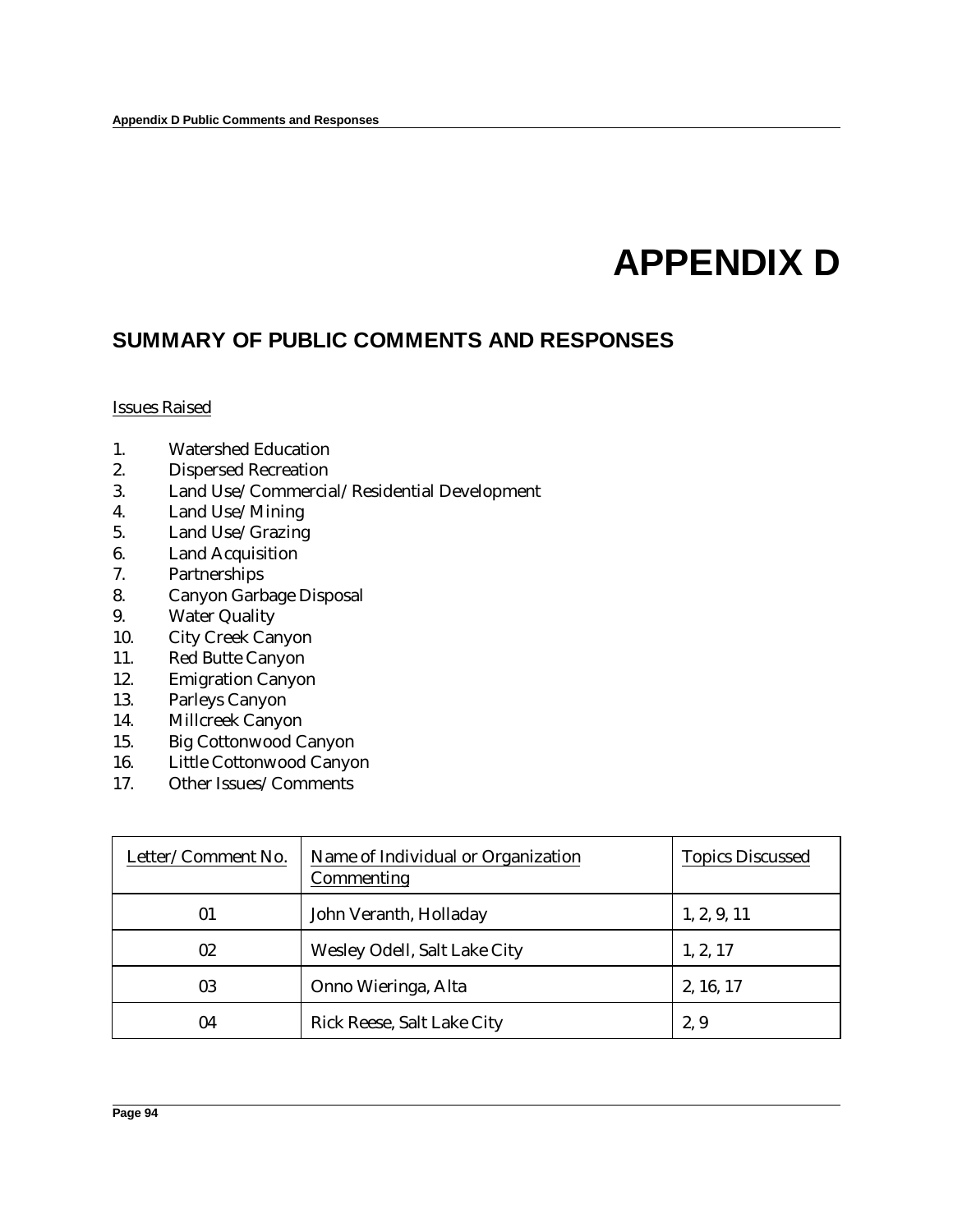| Letter/Comment No. | Name of Individual or Organization<br><b>Commenting</b>                   | <b>Topics Discussed</b> |
|--------------------|---------------------------------------------------------------------------|-------------------------|
| 05                 | <b>Save Our Canyons</b><br>Gale Dick, Salt Lake City                      | 3, 17                   |
| 06                 | United Park City Mines Company/Edwin<br>Osika, Park City                  | 15                      |
| 07                 | Snowbird/Jim Baker, Snowbird                                              | 1, 3, 7, 9, 16, 17      |
| 08                 | Tom Stephens, Salt Lake City                                              | 2, 3, 6, 15, 16, 17     |
| 09                 | Robert Athey, Salt Lake City                                              | 2, 14, 15, 16           |
| 10                 | Jeff Streba, Salt Lake City                                               | 2, 3, 9, 17             |
| 11                 | Frank Grover, Salt Lake City                                              | 2, 9, 15, 16, 17        |
| 12                 | John Moellmer, Salt Lake City                                             | 1, 2, 3, 5, 7, 8, 9, 11 |
| 13                 | Sierra Club/Ann Wechsler, Salt Lake City                                  | 1, 2, 3, 7, 15, 16, 17  |
| 14                 | <b>Emigration Improvement District</b><br>Richard Clark, Salt Lake City   | 12, 17                  |
| 15                 | <b>Big Cottonwood Canyon Association</b><br>David Eckhoff, Salt Lake City | 15, 17                  |
| 16                 | Jim & Avis Light, Brighton                                                | 1, 2, 3, 8, 15, 17      |
| 17                 | Steven Alder, Salt Lake City                                              | 2, 4, 6, 7, 13, 17      |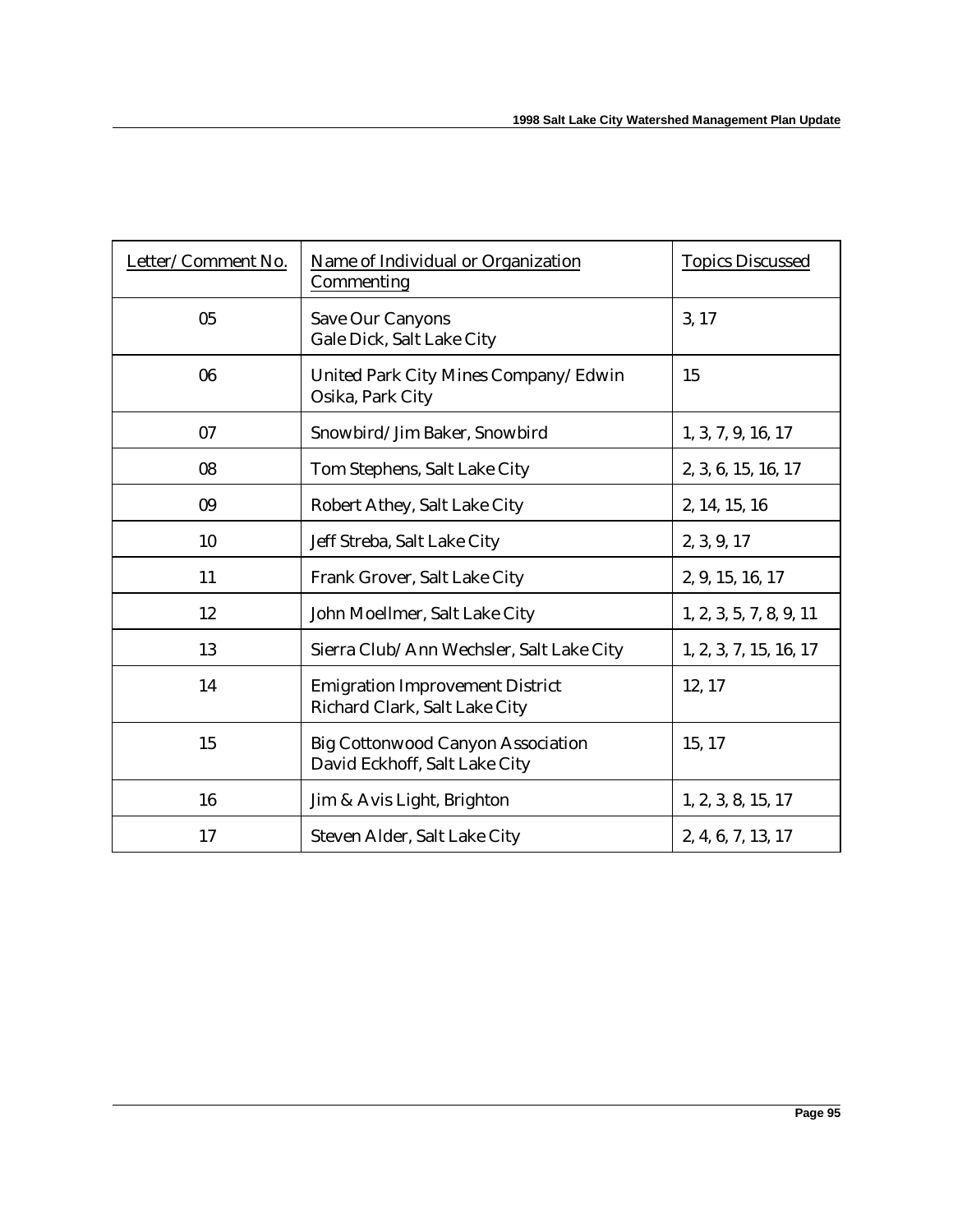| <b>COMMENTS</b>                                                                                                                                                                                                                                                                                                                                                                                                                                                                                                                                                                   | <b>RESPONSES</b>                                                                                                                                                             |
|-----------------------------------------------------------------------------------------------------------------------------------------------------------------------------------------------------------------------------------------------------------------------------------------------------------------------------------------------------------------------------------------------------------------------------------------------------------------------------------------------------------------------------------------------------------------------------------|------------------------------------------------------------------------------------------------------------------------------------------------------------------------------|
| <b>Watershed Education</b>                                                                                                                                                                                                                                                                                                                                                                                                                                                                                                                                                        |                                                                                                                                                                              |
| Comments were made supporting the overall<br>watershed education effort outlined in the<br>plan. One comment stated that the education<br>component was the most important in the<br>document. The emphasis on the K-12 age<br>group was commended. It was noted that the<br>Silver Lake Interpretive Center is an excellent<br>program and has become a focus for<br>recreational usage in the Brighton area. It was<br>also mentioned that the Forest Service booth<br>at Recreational Equipment Inc. could serve as<br>a location to present watershed education<br>materials. | Thank you for your comment.                                                                                                                                                  |
| It was noted that most of the watershed<br>education recommendations should be fairly<br>easy to implement, and funding of these<br>programs should be a priority. A commentor<br>stated that Salt Lake City should take lead<br>responsibility with watershed education. The<br>Sierra Club offered to participate in<br>workshops and educational programs with<br>other civic groups to strengthen existing<br>programs.                                                                                                                                                       | Thank you for your comment.                                                                                                                                                  |
| <b>Dispersed Recreation</b>                                                                                                                                                                                                                                                                                                                                                                                                                                                                                                                                                       |                                                                                                                                                                              |
| A comment was made regarding the need for<br>back country toilets and how the Wilderness<br>Act may allow for such improvements. The<br>need for more toilets at trail heads throughout<br>the watershed was stated.                                                                                                                                                                                                                                                                                                                                                              | Salt Lake City will study and discuss this<br>option further with the Forest Service. Cost<br>and maintenance issues must be assessed<br>before this program is implemented. |
|                                                                                                                                                                                                                                                                                                                                                                                                                                                                                                                                                                                   |                                                                                                                                                                              |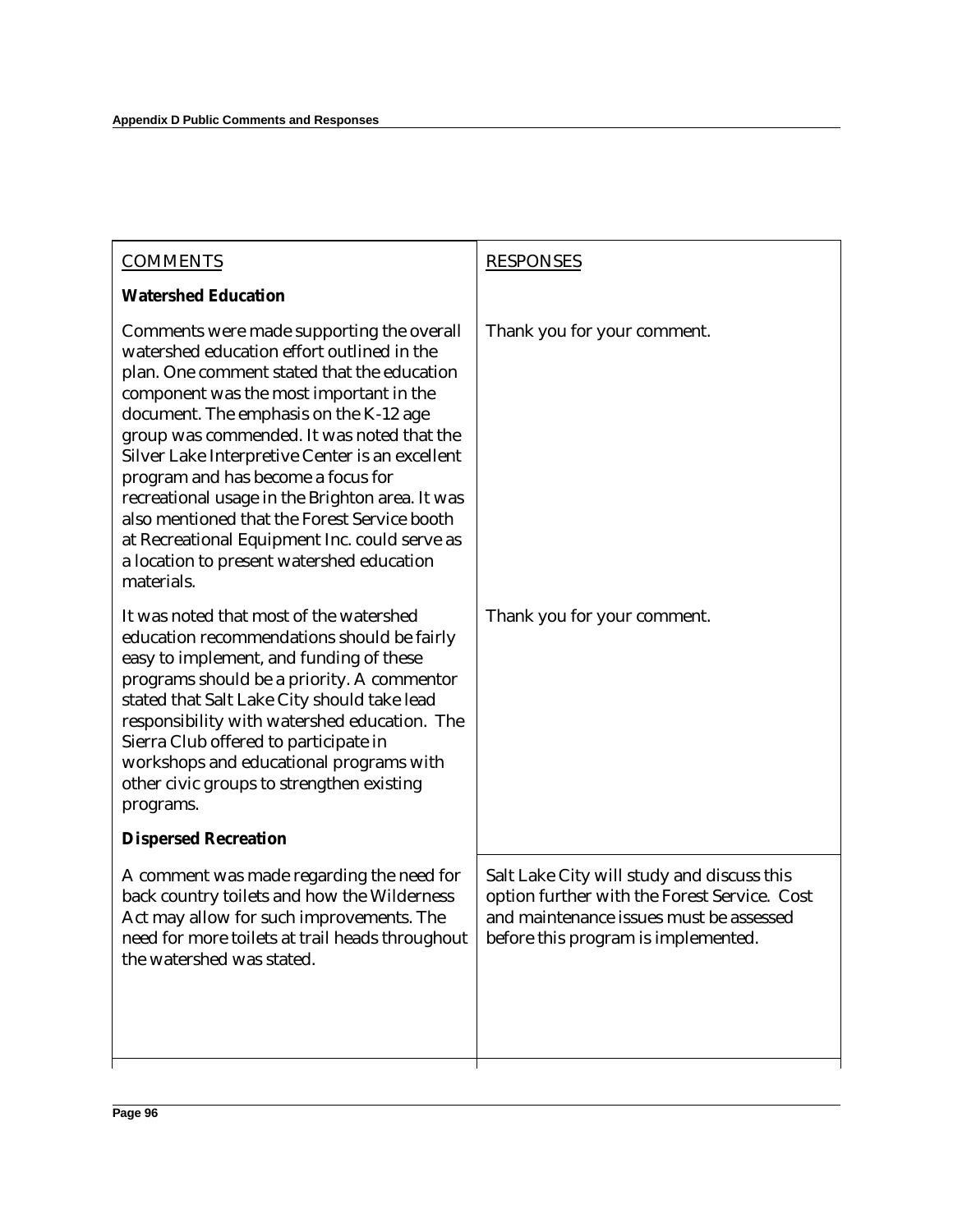| <b>COMMENTS</b>                                                                                                                                                                                                                               | <b>RESPONSES</b>                                                                                                                                                                                                                                                                                             |
|-----------------------------------------------------------------------------------------------------------------------------------------------------------------------------------------------------------------------------------------------|--------------------------------------------------------------------------------------------------------------------------------------------------------------------------------------------------------------------------------------------------------------------------------------------------------------|
| It was stated that a back country permit<br>system should not be imposed without hard<br>scientific data supporting the action.                                                                                                               | There is a concern over recreation impacts on<br>water quality even though the data doesn't<br>substantiate the impacts; nevertheless, we are<br>going to take prudent measures while we<br>continue to utilize innovative<br>sampling/research techniques to more<br>accurately pinpoint pollution sources. |
| A comment stated the group permit size<br>number of 4 or more people should be<br>increased to allow larger groups without a<br>permit.                                                                                                       | Upon implementation of a group permit<br>system, the group permit size will be<br>consistent with the group size limits imposed<br>on groups in the three Wilderness Areas<br>located in the watershed.                                                                                                      |
| "The back country permit system should be<br>implemented without cost to the users."                                                                                                                                                          | The group back country permit system will be<br>free of charge. In addition to cautiously<br>monitoring water quality impacts associated<br>with recreation use, the permit's purposes are<br>to educate back country users and more<br>accurately count them.                                               |
| It was stated that the back country permit<br>system should be initiated in the back<br>country, even though scientific evidence is<br>lacking. Common sense suggests that<br>uncontrolled back country use will degrade<br>the water supply. | There is a concern over recreation impacts on<br>water quality even though the data doesn't<br>substantiate the impacts; nevertheless, we are<br>going to take prudent measures while we<br>continue to utilize innovative<br>sampling/research techniques to more<br>accurately pinpoint pollution sources. |
| "The requirement of a back country permit<br>for camping in lake basins is reasonable<br>providing that a good data base exists for<br>justifying the number of permits issued and<br>for the group sizes requiring permits."                 | Same response as above.                                                                                                                                                                                                                                                                                      |
| "The Forest Service should begin to explore<br>various options in regulating camping around                                                                                                                                                   | Same response as above.                                                                                                                                                                                                                                                                                      |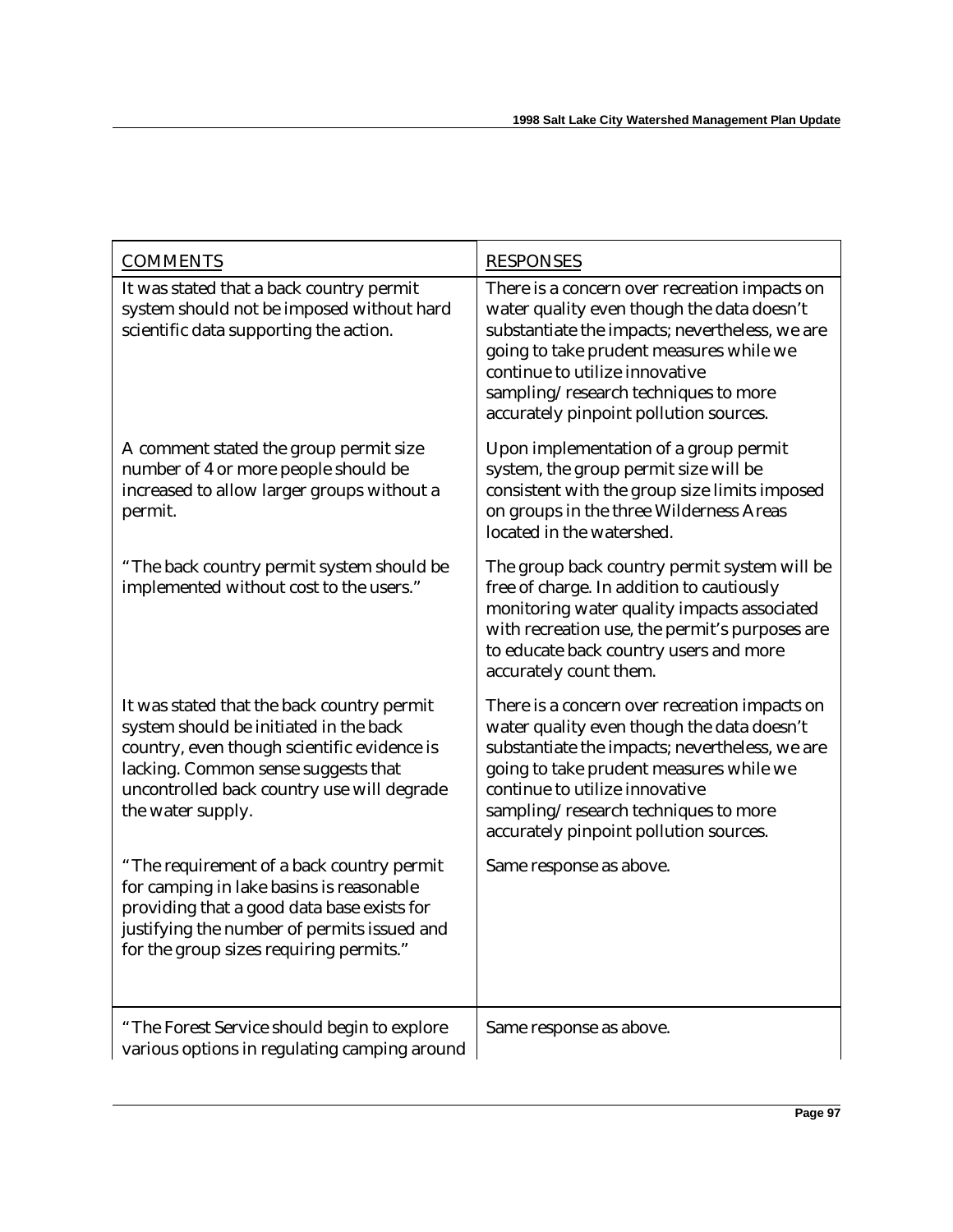| <b>COMMENTS</b>                                                                                                                                                                                                                                                                                                      | <b>RESPONSES</b>                                                                                                                                                   |
|----------------------------------------------------------------------------------------------------------------------------------------------------------------------------------------------------------------------------------------------------------------------------------------------------------------------|--------------------------------------------------------------------------------------------------------------------------------------------------------------------|
| popular lake basins without delay, as<br>indicated in the plan."                                                                                                                                                                                                                                                     |                                                                                                                                                                    |
| <b>Dispersed Recreation</b>                                                                                                                                                                                                                                                                                          |                                                                                                                                                                    |
| A comment suggested that recreationists are<br>not the only group causing increases in<br>coliform. Other causes cited for increased<br>coliform include downhill ski areas, septic<br>systems, motorists, cabin owners,<br>campground guests, picnickers, restaurant<br>patrons, and all other non-dispersed users. | All uses in the canyons create a cumulative<br>effect on the watershed.                                                                                            |
| There is a need for more back and front<br>country patrols to increase visitor contact.                                                                                                                                                                                                                              | Salt Lake City agrees with this comment and<br>will look at different ways to increase visitor<br>contacts in the front and back country.                          |
| The need to correct the trail problems being<br>caused by mountain biking was addressed.<br>Excessive amounts of erosion on the Great<br>Western Trail which are being caused by<br>mountain biking.                                                                                                                 | Salt Lake City and the Forest Service will<br>continue to monitor the effects of Mountain<br>Biking in the watershed and will devise a<br>solution to the problem. |
| "Mountain biking on trails not suitable for<br>their use is to be restricted. Forest Service<br>policies need to be established as a priority as<br>the impact due to back country bicycles is<br>likely to further increase."                                                                                       | Same as above.                                                                                                                                                     |
| A comment stated that hikers as well as<br>bikers are causing trail damage.                                                                                                                                                                                                                                          | Salt Lake City recognizes that all uses in the<br>canyons create a cumulative effect on the<br>watershed and these changes will be made in<br>the final Plan.      |
| A comment was made that the plan, through<br>its language, is prejudiced against dispersed<br>recreationists.                                                                                                                                                                                                        | Same as above.                                                                                                                                                     |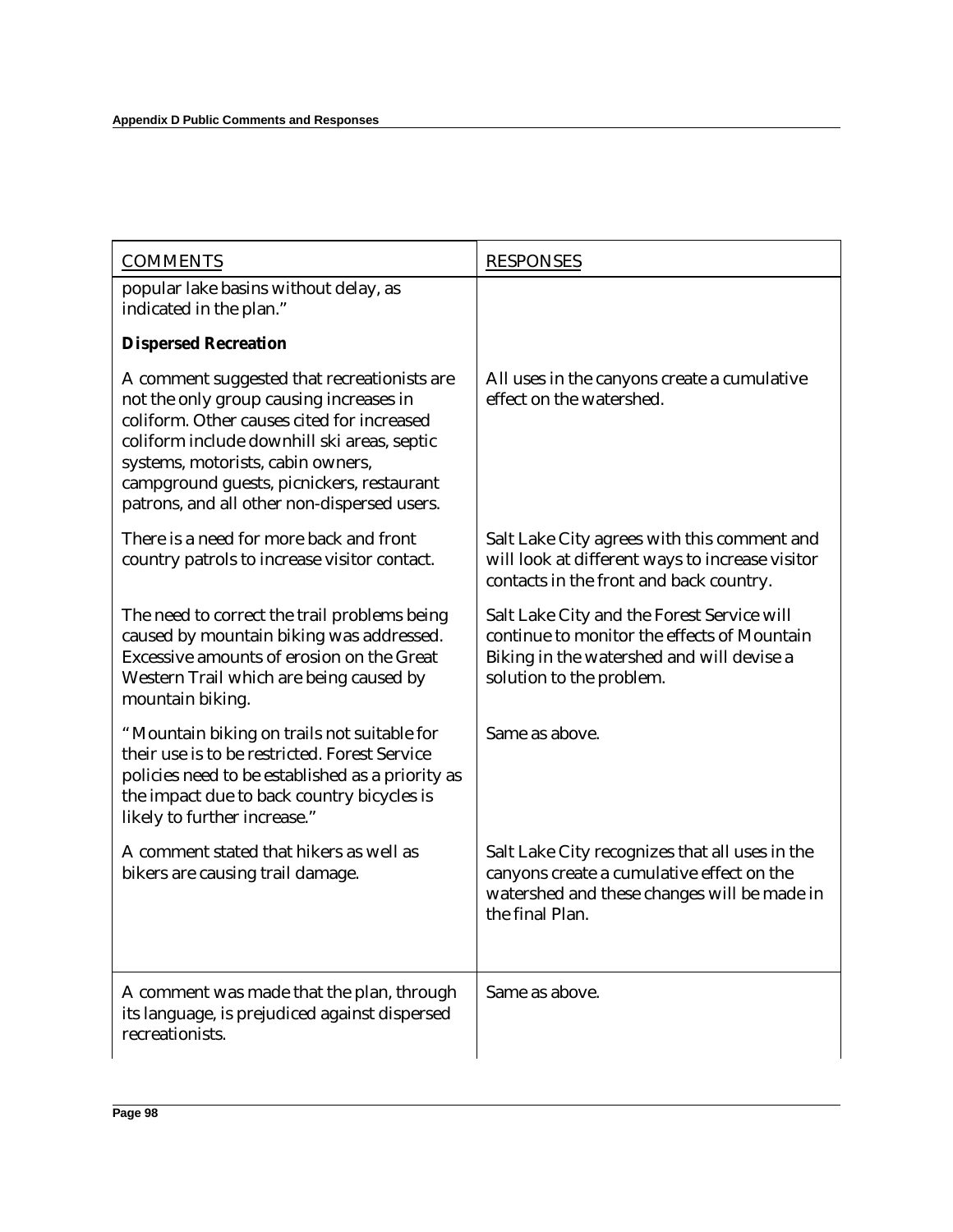| <b>COMMENTS</b><br>There was an inquiry as to the number of<br>back country users in the watershed each<br>year.                                                                                                                                                                                                    | <b>RESPONSES</b><br>One of the purposes for instituting a back<br>country group permit system is to collect<br>more accurate back country user data.                                                                                                                                                                                        |
|---------------------------------------------------------------------------------------------------------------------------------------------------------------------------------------------------------------------------------------------------------------------------------------------------------------------|---------------------------------------------------------------------------------------------------------------------------------------------------------------------------------------------------------------------------------------------------------------------------------------------------------------------------------------------|
| A comment stated that fires should be<br>prohibited other than in<br>designated/constructed fire pits.                                                                                                                                                                                                              | A message aimed at educating back country<br>users regarding fires will be incorporated into<br>the group permit system.                                                                                                                                                                                                                    |
| <b>Land Use/Commercial/Residential</b><br><b>Development</b>                                                                                                                                                                                                                                                        |                                                                                                                                                                                                                                                                                                                                             |
| A comment states that fees and use<br>restrictions should be imposed on ski area<br>construction projects, ski area parking lots,<br>and residential construction, in the interest of<br>water quality.                                                                                                             | Salt Lake City does not possess the authority<br>to charge fees for these types of commercial<br>projects. The Forest Service requires fees<br>associated with leasing federal land. The ski<br>resorts are required to pay a percentage of the<br>lift ticket price to the Forest Service which is<br>returned to the Treasury Department. |
| "Salt Lake City should adopt a policy that,<br>subject to its contractual obligations and the<br>legal rights of property owners, it will not<br>support any new development or facility, or<br>any modifications to an existing development<br>or facility, in the canyons."                                       | Please refer to the Proactive Watershed<br>Management Protection section in the<br>recommendations chapter.                                                                                                                                                                                                                                 |
| "It was stated that the ski resorts have been<br>evaluating the impacts of ski area<br>developments for the last 20 years and water<br>quality has actually improved during that<br>time period. The statement in the plan<br>suggests that the ski resorts are doing the<br>opposite and polluting the watershed." | Water quality has improved in Big and Little<br>Cottonwood Canyons since the sewer lines<br>have been constructed. Salt Lake City does<br>not feel this negative view toward the ski<br>resorts is represented in the Plan.                                                                                                                 |
| "Salt Lake City, UDOT, UTA and all of the<br>resorts within the watershed meet continually<br>to discuss problem and probable solutions to<br>these parking issues. The ski resorts at the<br>request of Salt Lake County and Salt Lake<br>City Public Utilities have paved or are in the                           | Salt Lake City acknowledges this effort is<br>occurring                                                                                                                                                                                                                                                                                     |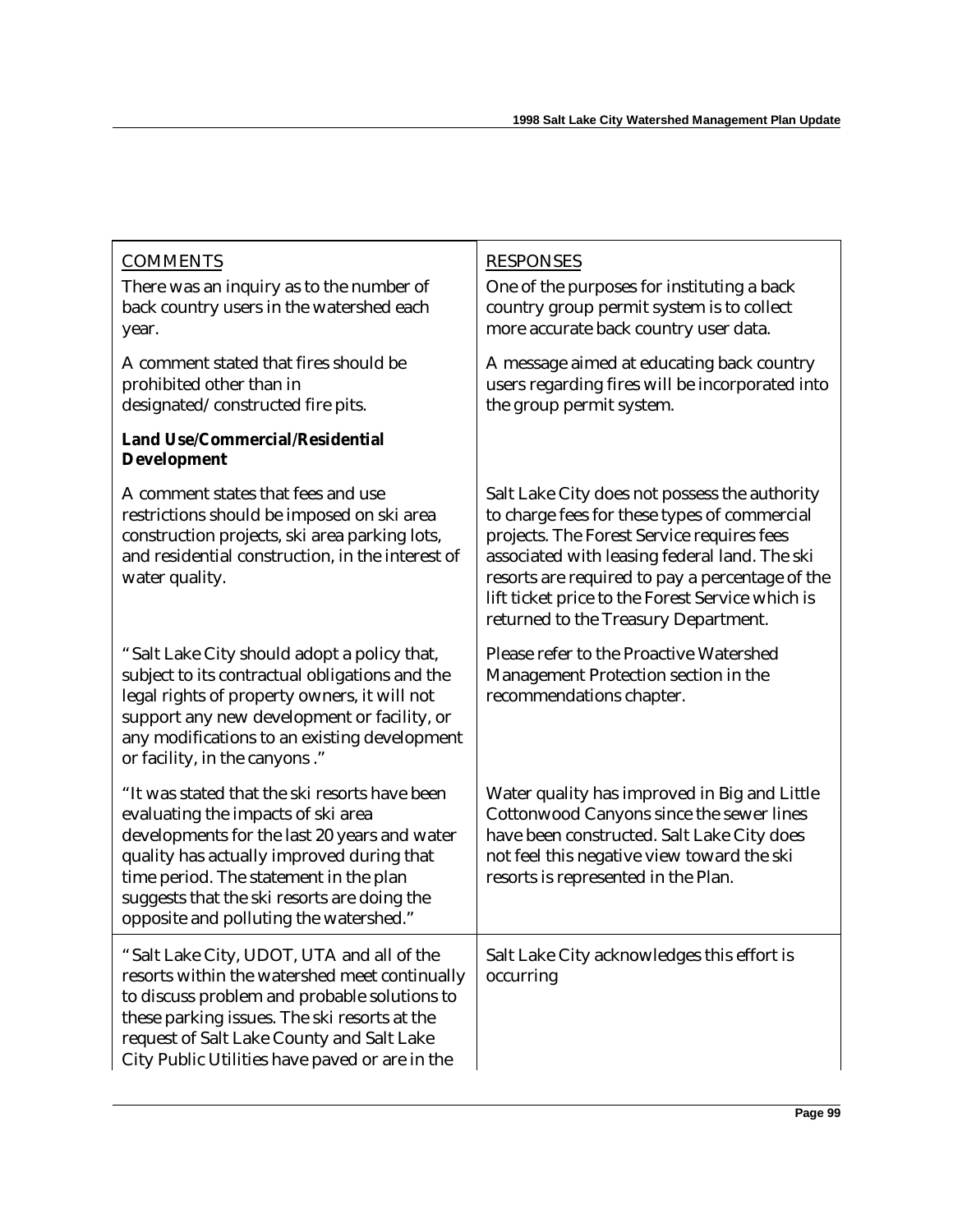| <b>COMMENTS</b>                                                                                                                                                                                                                                                                  | <b>RESPONSES</b>                                                                                                                                                                                                                                                                                                                                                           |
|----------------------------------------------------------------------------------------------------------------------------------------------------------------------------------------------------------------------------------------------------------------------------------|----------------------------------------------------------------------------------------------------------------------------------------------------------------------------------------------------------------------------------------------------------------------------------------------------------------------------------------------------------------------------|
| process of paving their parking lots to help<br>insure a constant water quality standard."                                                                                                                                                                                       |                                                                                                                                                                                                                                                                                                                                                                            |
| "The water conservation issue to curtail<br>future irrigation in the watershed is not<br>clearly defined; will the other contract water<br>users in the watershed have the same<br>restrictions as the resorts?                                                                  | Salt Lake City will continue to adhere to its<br>contractual obligations. We encourage leaving<br>the watershed in its most natural form<br>whenever possible. Salt Lake City strongly<br>supports the Salt Lake County Sensitive<br>Lands Ordinance regarding the use of native<br>trees and plants. Native trees and plants do<br>not require additional irrigation.     |
| "Ski resorts help consolidate controlled use<br>rather than having dispersed, uncontrolled<br>use in the back country."                                                                                                                                                          | Salt Lake City recognizes this response.                                                                                                                                                                                                                                                                                                                                   |
| " a comment states that the word "may"<br>needs to be deleted from the statement<br>concerning impacts to water quality.<br>Commercial development does degrade<br>water quality through runoff from parking<br>lots, roads and other surfaces, such as roofs<br>and driveways." | Salt Lake City recognizes that all uses in the<br>canyons create a cumulative effect on the<br>watershed.                                                                                                                                                                                                                                                                  |
| "The existence of commercial and residential<br>structures increases the number of people in<br>the canyons, resulting in increased pressure<br>on the quality of the watershed."                                                                                                | Salt Lake City recognizes that all uses in the<br>canyons create a cumulative effect on the<br>watershed.                                                                                                                                                                                                                                                                  |
| A comment states the 100' setback for<br>structures should be extended to 300'.                                                                                                                                                                                                  | The reason for the variation between<br>campers' setbacks from water sources and<br>structural development setbacks is a result of<br>proper sanitation facilities (toilets and sewer<br>hook-up) being required in new structures.<br>Salt Lake City will amend its set back<br>ordinance to be consistent with Salt Lake<br>County's ordinance requiring a 100' setback. |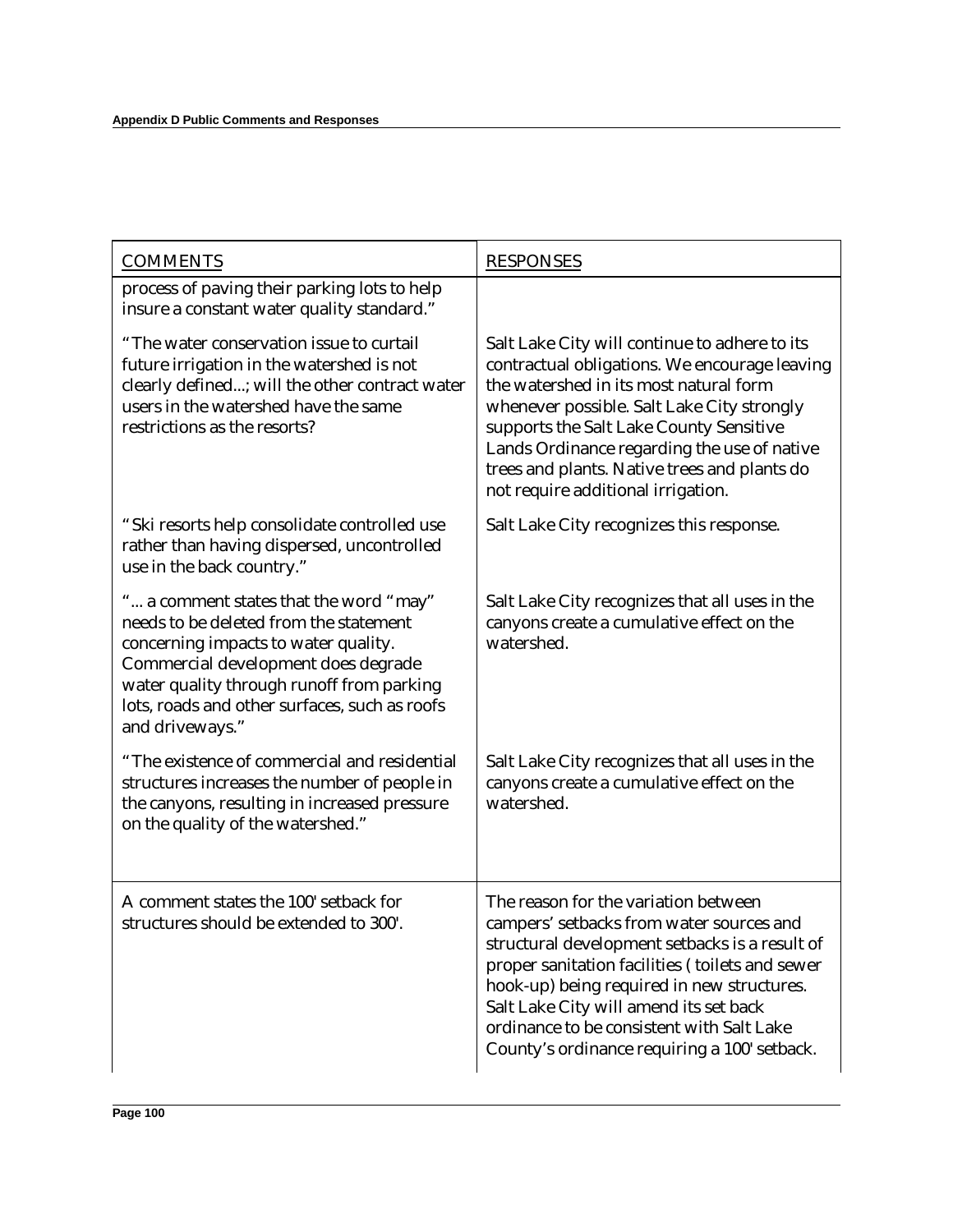| <b>COMMENTS</b><br>"Ski resorts have been left out as part of the<br>group to help plan and implement innovative<br>land use strategies."                                                                                      | <b>RESPONSES</b><br>Opportunities have been made available to<br>the resorts in the past and will be made<br>available in the future.                                                                                                                                                                                                                                                                                                                                                                                                                                         |
|--------------------------------------------------------------------------------------------------------------------------------------------------------------------------------------------------------------------------------|-------------------------------------------------------------------------------------------------------------------------------------------------------------------------------------------------------------------------------------------------------------------------------------------------------------------------------------------------------------------------------------------------------------------------------------------------------------------------------------------------------------------------------------------------------------------------------|
| "Ordinances regulating the use of herbicides,<br>pesticides, and fertilizers in the watershed<br>should only be developed after a well-<br>controlled study is conducted which<br>demonstrates the need for such ordinances."  | Adhering to the Salt Lake County Foothills &<br><b>Canyons Site Development &amp; Design</b><br>Standards, Chapter 19.73 Landscaping and<br>Vegetation B, #3, which allows only native<br>trees and plants for landscaping in the<br>canyons; hence, the use of herbicides,<br>pesticides, and fertilizers are not necessary for<br>maintaining native vegetation. Salt Lake City<br>opposes the use of these chemicals in the<br>municipal watershed.                                                                                                                        |
| "The new ordinance to preclude residential<br>development without concurrent connection<br>to the sewer line seems harsh if the distance<br>to the nearest sewer hook-up represents an<br>excessive burden to the land owner." | State law requires any development within<br>300 feet of the sewer line to attach to the line.                                                                                                                                                                                                                                                                                                                                                                                                                                                                                |
| "The proposed redefinition of legitimate<br>recreation to prohibit long term camping on<br>private property will require some thought,<br>due to potential legal ramifications."                                               | Salt Lake City recommends the Salt Lake<br>County zoning ordinance be enforced<br>regarding this issue. This is a health issue due<br>to the fact that adequate sanitary facilities and<br>health regulations must be satisfied.                                                                                                                                                                                                                                                                                                                                              |
| "Who gave Brighton permission to pave the<br>entire upper circle and where are the new<br>wetlands located?"                                                                                                                   | In an effort to preserve wetland integrity, the<br>1991 Record of Decision for the 1991 Brighton<br>Environmental Impact Statement stated the<br>approval by the Forest Service, Salt Lake City-<br>County Health, and Salt Lake City to pave the<br>Brighton parking lot, construction of catch<br>and detention basins, enhancement of any<br>affected wetland function, and maintenance<br>of catch and detention basins, removal of<br>floatables, and diffusion mechanisms. The<br>new wetlands may be found to the north of<br>the base of the Great Western Chairlift. |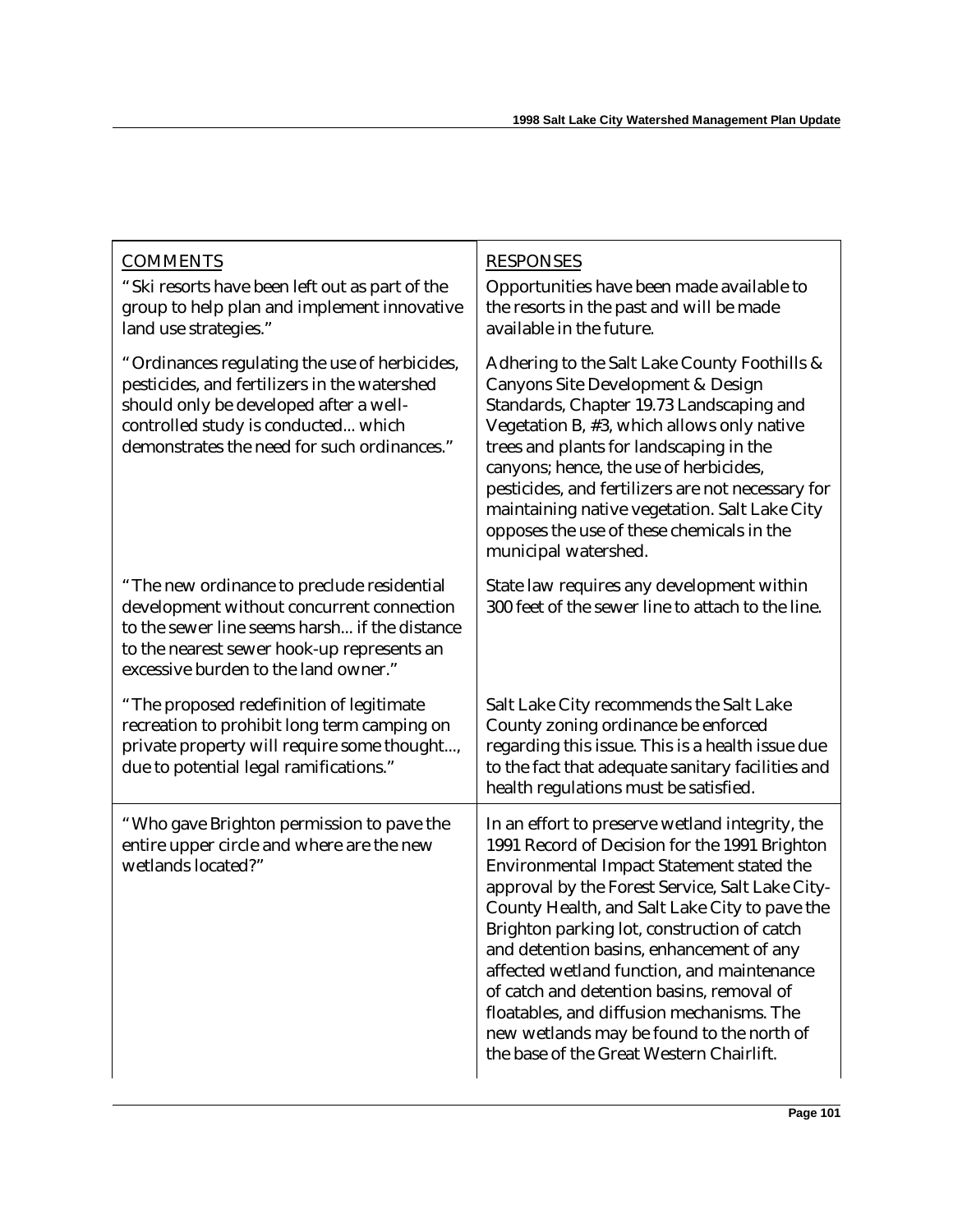| <b>COMMENTS</b><br>A comment states support for the Sensitive<br>Lands Protection Regulations, although it<br>views Salt Lake County's stance on variances<br>as being too permissive.                                                                                                                                                                                                                                 | <b>RESPONSES</b><br>Salt Lake City will actively participate in the<br>development review process to monitor<br>variance applications.                                                                                                        |
|------------------------------------------------------------------------------------------------------------------------------------------------------------------------------------------------------------------------------------------------------------------------------------------------------------------------------------------------------------------------------------------------------------------------|-----------------------------------------------------------------------------------------------------------------------------------------------------------------------------------------------------------------------------------------------|
| "there has been an over-emphasis on the<br>effect of cabin owners on water quality. They<br>have always been an easy target."                                                                                                                                                                                                                                                                                          | Salt Lake City recognizes that all uses in the<br>canyons create a cumulative effect on the<br>watershed.                                                                                                                                     |
| " regarding bed and breakfasts, Salt Lake<br>County has instituted a permit system for<br>"short-term" rentals (less than 30 days) which<br>so far has not been utilized or enforced to any<br>degree, at least in Big Cottonwood. The<br>number of new homes and cabins being<br>constructed is so small that to limit them<br>further is almost meaningless compared to<br>the glaring abuses already taking place." | This is a Salt Lake County zoning issue.                                                                                                                                                                                                      |
| "Please define what "limited commercial" is.<br>As I look at the ski resorts, I don't see any<br>limits on their commercial endeavors."                                                                                                                                                                                                                                                                                | Commercial developments located on federal<br>lands within the watershed operate under<br>Forest Service and Salt Lake County permits.                                                                                                        |
| One comment states that the ski resorts<br>impact the watershed greatly.                                                                                                                                                                                                                                                                                                                                               | Salt Lake City recognizes that all uses in the<br>canyons create a cumulative effect on the<br>watershed.                                                                                                                                     |
| <b>Land Use/Mining</b>                                                                                                                                                                                                                                                                                                                                                                                                 |                                                                                                                                                                                                                                               |
| A comment states that the words "large-<br>scale" on page 112 are too vague.                                                                                                                                                                                                                                                                                                                                           | The introductory phrase of this paragraph<br>will be removed in the final Plan.                                                                                                                                                               |
| "The Utah Division of Oil, Gas, and Mining<br>does not regulate a variety of mining<br>activities either because they are too small<br>(less than 5 acres) or due to the type of mining<br>(sand and gravel, or building materials). The<br>City should not rely on the State or County to<br>protect the watersheds from mining, but<br>should adopt its own ordinance with a                                         | Mining activities in the watershed are<br>prohibited unless County, State, and Federal<br>regulations are followed. Salt lake City will<br>review and perhaps establish an ordinance<br>addressing all mining activities in the<br>watershed. |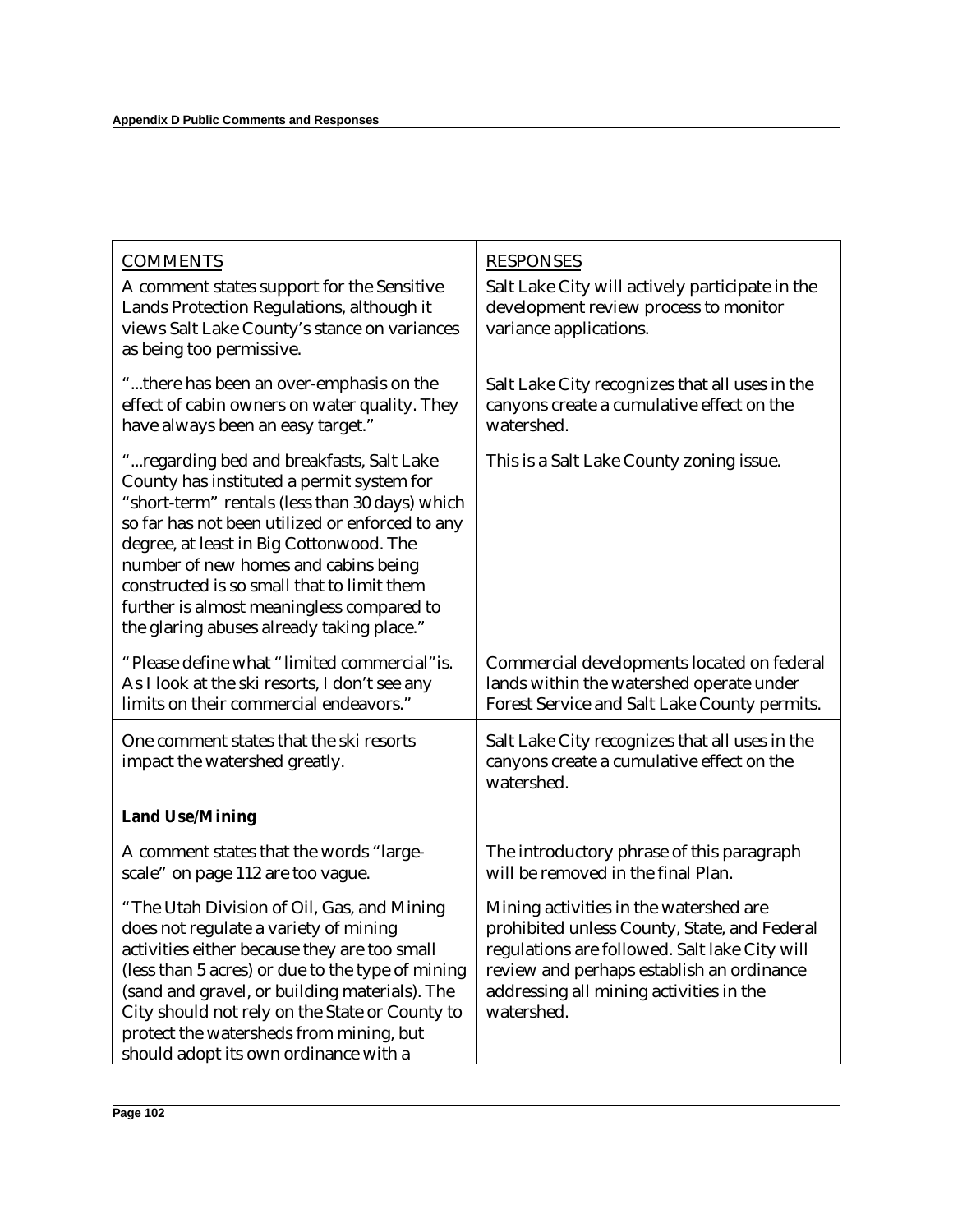| <b>COMMENTS</b><br>mandatory mining plan and bond posted in<br>advance of any disturbance."                                                                                                                                                                                                                                                                                                                            | <b>RESPONSES</b>                                                                                                                                                                                                                                                                                                                                                                                               |
|------------------------------------------------------------------------------------------------------------------------------------------------------------------------------------------------------------------------------------------------------------------------------------------------------------------------------------------------------------------------------------------------------------------------|----------------------------------------------------------------------------------------------------------------------------------------------------------------------------------------------------------------------------------------------------------------------------------------------------------------------------------------------------------------------------------------------------------------|
| "The Division of Oil, Gas, and Mining<br>administers the abandoned mine program<br>which has funding for reclaiming many<br>abandoned mine sites. This program should<br>be coordinated with and referenced in the<br>Plan as a source of funding for eliminating all<br>existing abandoned mine sites."                                                                                                               | Mitigation of safety hazards is funded<br>through a tax on current coal production. A<br>clause in the law allows for physical hazard<br>mitigation to occur in hard rock mines. There<br>is a fund in the clean water act dedicated to<br>providing financial assistance mining clean-<br>ups in watershed areas. These funds may be<br>accessed in the future to assist in the clean-up<br>of problem sites. |
| <b>Land Use/Grazing</b>                                                                                                                                                                                                                                                                                                                                                                                                |                                                                                                                                                                                                                                                                                                                                                                                                                |
| "Increasing the enforcement to prevent<br>livestock trespass may be difficult if intent to<br>trespass must be demonstrated in order to<br>gain a conviction. Recently, U.S. District Judge<br>Benson ruled that for a sheep rancher to be<br>convicted of illegally grazing sheep on federal<br>land, the government must prove that beyond<br>a reasonable doubt he did so "recklessly,<br>knowingly or purposely."" | Thank you for your comment.                                                                                                                                                                                                                                                                                                                                                                                    |
| "Creating an impoundment facility for<br>livestock in Salt Lake Valley could be very<br>expensive."                                                                                                                                                                                                                                                                                                                    | Arrangements will be made to hold<br>trespassing livestock if necessary.                                                                                                                                                                                                                                                                                                                                       |
| <b>Land Acquisition</b>                                                                                                                                                                                                                                                                                                                                                                                                |                                                                                                                                                                                                                                                                                                                                                                                                                |
| "the recommendations for this section of the<br>Plan are true and need to be part of the final<br>Plan."                                                                                                                                                                                                                                                                                                               | The city will pursue an aggressive land<br>acquisition program. Current land acquisition<br>funds need to be increased and other options<br>such as establishing a non-profit                                                                                                                                                                                                                                  |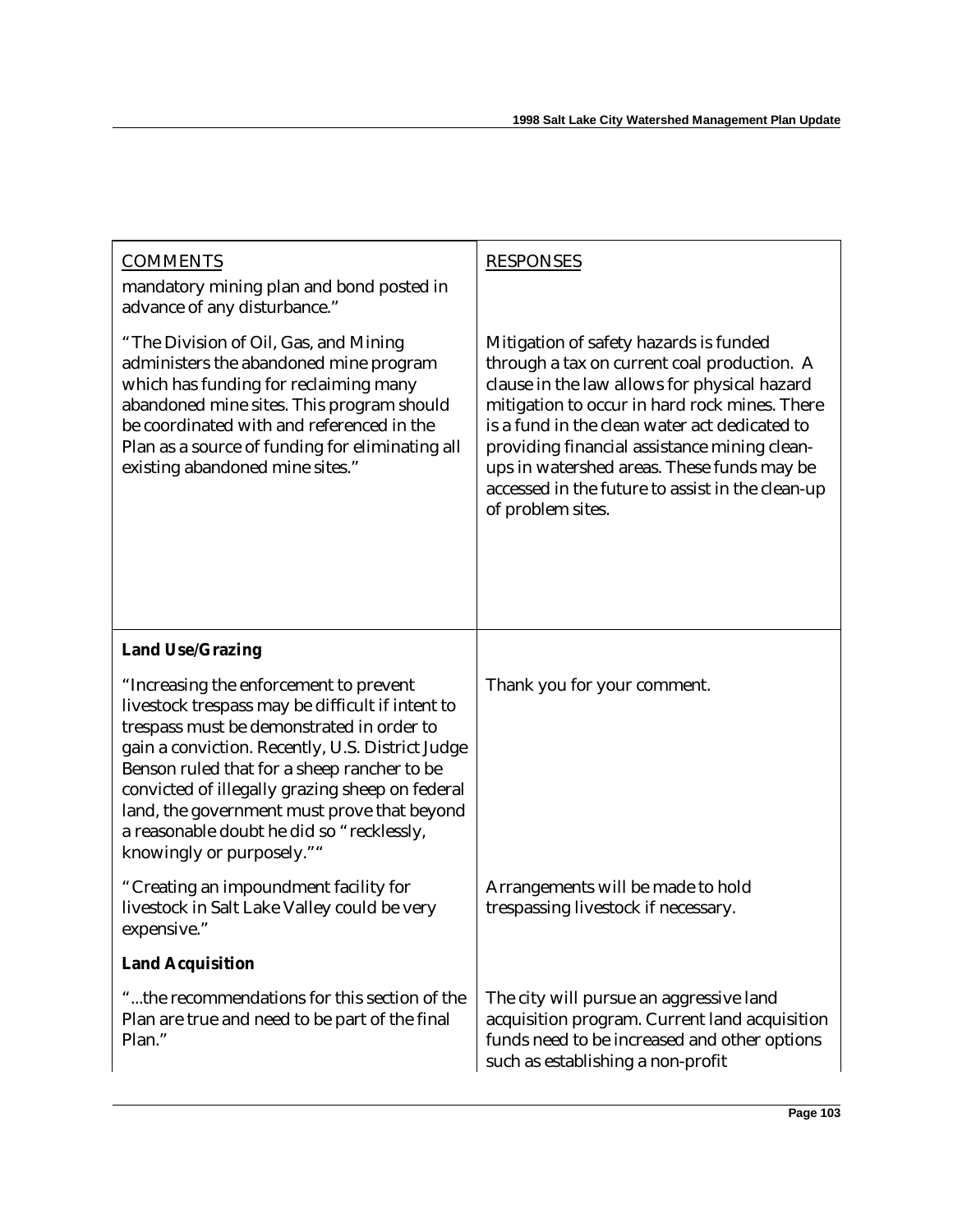| <b>COMMENTS</b>                                                                                                                                                                                                                                                                                                                                                                                                                                                                                                                                                                                                                                                 | <b>RESPONSES</b><br>organization/land trust will be explored.                                                                                                                                                               |
|-----------------------------------------------------------------------------------------------------------------------------------------------------------------------------------------------------------------------------------------------------------------------------------------------------------------------------------------------------------------------------------------------------------------------------------------------------------------------------------------------------------------------------------------------------------------------------------------------------------------------------------------------------------------|-----------------------------------------------------------------------------------------------------------------------------------------------------------------------------------------------------------------------------|
| "Someone should get a handle on park and<br>ride lots while there is still undeveloped land<br>available."                                                                                                                                                                                                                                                                                                                                                                                                                                                                                                                                                      | The city will pursue and aggressive land<br>acquisition program. Current land acquisition<br>funds need to be increased and other options<br>such as establishing a non-profit<br>organization/land trust will be explored. |
| A commentor noted the "City has the power<br>of eminent domain, and should exercise its<br>power to acquire lands for a public purpose<br>rather than pay more than fair market value<br>for any private lands. Acquisition of school<br>trust lands are an exception."                                                                                                                                                                                                                                                                                                                                                                                         | Salt Lake City wishes to employ other land<br>acquisition strategies.                                                                                                                                                       |
| <b>Partnerships</b>                                                                                                                                                                                                                                                                                                                                                                                                                                                                                                                                                                                                                                             |                                                                                                                                                                                                                             |
| "Snowbird is interested in partnershipping<br>with the Salt Lake City Department of Public<br>Utilities to help maintain the high water<br>quality standards that are present in the<br>canyons today."                                                                                                                                                                                                                                                                                                                                                                                                                                                         | Salt Lake City is willing to explore all<br>productive partnership opportunities.                                                                                                                                           |
| "Partnerships that foster effective front and<br>back-country contacts are definitely needed.<br>For example, the Uintah-Cache National<br>Forest and the Utah County Sheriff's office<br>has established the Timpanogos Emergency<br>Response Team which represents both<br>agency's interests on Mount Timpanogos. The<br>team consists of trained, qualified volunteers<br>who spend weekends at the trail heads and in<br>the back-country to provide medical and<br>educational services to visitors. They also<br>alert law enforcement about wildlife, civil,<br>watershed, or wilderness violations. There is<br>no significant cost to either agency." | Salt Lake City is open for all productive<br>partnership opportunities.                                                                                                                                                     |
| "The Sierra Club, which conducts a hiking<br>program throughout the year, would be most                                                                                                                                                                                                                                                                                                                                                                                                                                                                                                                                                                         | Salt Lake City is open for all productive<br>partnership opportunities.                                                                                                                                                     |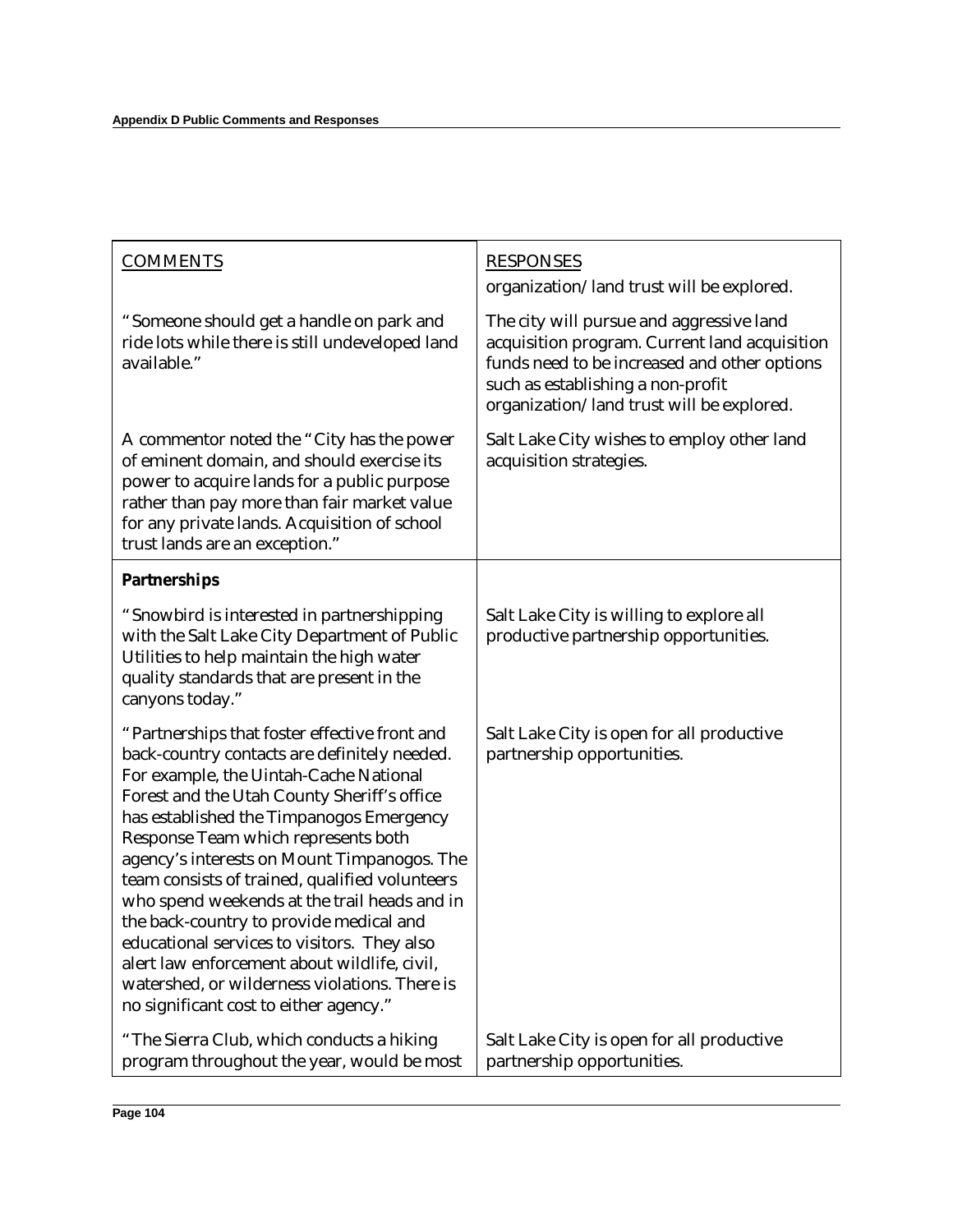| <b>COMMENTS</b><br>willing to help disseminate the materials that<br>are developed, when hiking in the watershed.<br>We could also participate in workshops and<br>educational programs with other civic groups<br>to strengthen existing programs."                                                                                                                                                                                                                                                                                                                                                                                                                                                                                               | <b>RESPONSES</b>                                                                                        |
|----------------------------------------------------------------------------------------------------------------------------------------------------------------------------------------------------------------------------------------------------------------------------------------------------------------------------------------------------------------------------------------------------------------------------------------------------------------------------------------------------------------------------------------------------------------------------------------------------------------------------------------------------------------------------------------------------------------------------------------------------|---------------------------------------------------------------------------------------------------------|
| "Partnerships are only helpful if the City<br>doesn't have to compromise watershed<br>protection in order to get cooperation. This is<br>true for County Planning and Zoning, for the<br>Sheriff's Office, and for the Forest Service.<br>Does the Wasatch Canyons Master Plan<br>control approvals or does the City's Water<br>Plan? There is a lot of "work with," and<br>"encourage," and "monitor," and "work<br>closely with," language in the implementation<br>of the plan. If that is all that can be done, then<br>an effective advocate needs to be funded with<br>the job being to forcefully advocate for the<br>protection of the watershed with these<br>entities. This position is more important than<br>a ranger at Silver Lake." | Salt Lake City is open for all productive<br>partnership opportunities.                                 |
| <b>Canyon Garbage Disposal</b>                                                                                                                                                                                                                                                                                                                                                                                                                                                                                                                                                                                                                                                                                                                     |                                                                                                         |
| A comment states that the idea to provide Big<br>and Little Cottonwood Canyon residents with<br>a neighborhood clean-up opportunity is<br>excellent.                                                                                                                                                                                                                                                                                                                                                                                                                                                                                                                                                                                               | Salt Lake City agrees and will encourage this<br>program be implemented by Salt Lake<br>County.         |
| "Another excellent idea is the concept of a<br>"trash-free watershed." Critical to the success<br>of such a program will be the establishment of<br>an education program." "I would recommend                                                                                                                                                                                                                                                                                                                                                                                                                                                                                                                                                      | This concept will be instituted in the back<br>country through the group back country<br>permit system. |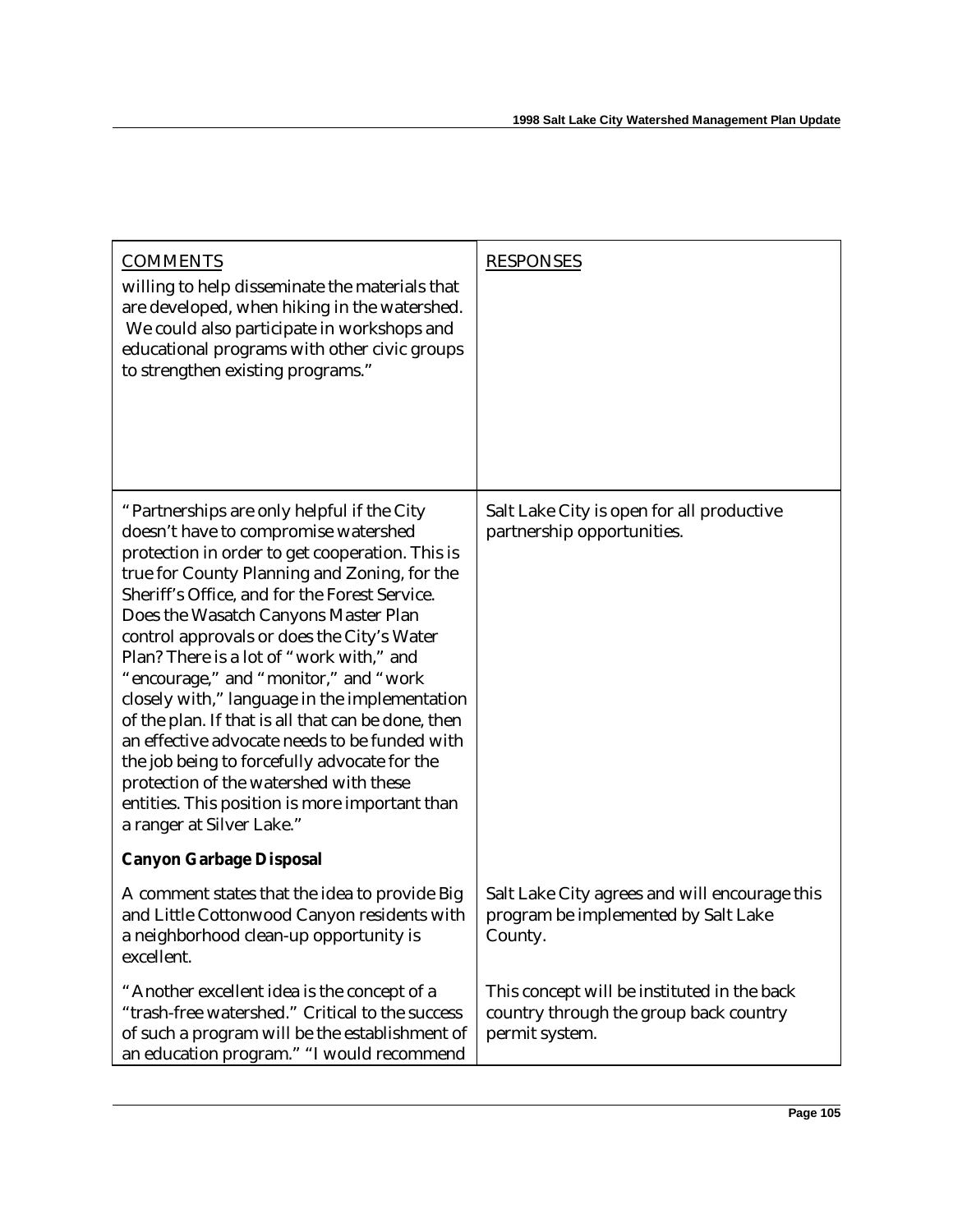| <b>COMMENTS</b><br>Millcreek Canyon as a good test location,<br>since the fee program is already in place and a<br>"mind-set" already exists with regard to<br>canyon usage."                                                                                                                                                                                           | <b>RESPONSES</b>                                                                                                                                                                                                                                                                                              |
|-------------------------------------------------------------------------------------------------------------------------------------------------------------------------------------------------------------------------------------------------------------------------------------------------------------------------------------------------------------------------|---------------------------------------------------------------------------------------------------------------------------------------------------------------------------------------------------------------------------------------------------------------------------------------------------------------|
| "Collection of resident and day-user garbage<br>is vastly improved over what is was a few<br>years ago, but rather than dictate to private<br>property owners and Salt Lake County that is<br>should be better, the SLCDPU could and<br>should participate in improving the system.<br>There is need for a piece of land to place the<br>facility -- couldn't you help? | Salt Lake County will remain in control of the<br>garbage removal in Millcreek Canyon, Big<br>Cottonwood Canyon, and Little Cottonwood<br>Canyon. There is on-going work regarding<br>this issue and Salt Lake City supports the<br>outcome of the program.                                                   |
| <b>Water Quality</b>                                                                                                                                                                                                                                                                                                                                                    |                                                                                                                                                                                                                                                                                                               |
| Comments were made suggesting the need<br>for more correlational water quality data<br>regarding canyon uses.                                                                                                                                                                                                                                                           | Money will be budgeted for a comprehensive<br>watershed/water quality research project to<br>study the canyons in order to attain more<br>detailed watershed/water quality data.                                                                                                                              |
| A comment suggests the need to see coliform<br>data if in fact increased coliform levels are<br>continuing in the canyons.                                                                                                                                                                                                                                              | The increased levels of total coliform were<br>found in 1995, but have decreased since that<br>was collected.                                                                                                                                                                                                 |
| "I strongly favor maintaining water quality in<br>the tri-canyon area and understand that fees<br>and restrictions may have to be implemented<br>in order to protect water quality."                                                                                                                                                                                    | Thank you for your comment.                                                                                                                                                                                                                                                                                   |
| A commentor does not understand the<br>concerns over snowmaking additives.                                                                                                                                                                                                                                                                                              | Salt Lake City will support an independent<br>study to determine the long term effects of<br>snowmaking additives. In the meantime, it<br>will allow usage of the additives on a highly<br>controlled basis. Future proposals concerning<br>watershed additives will be addressed on a<br>case by case basis. |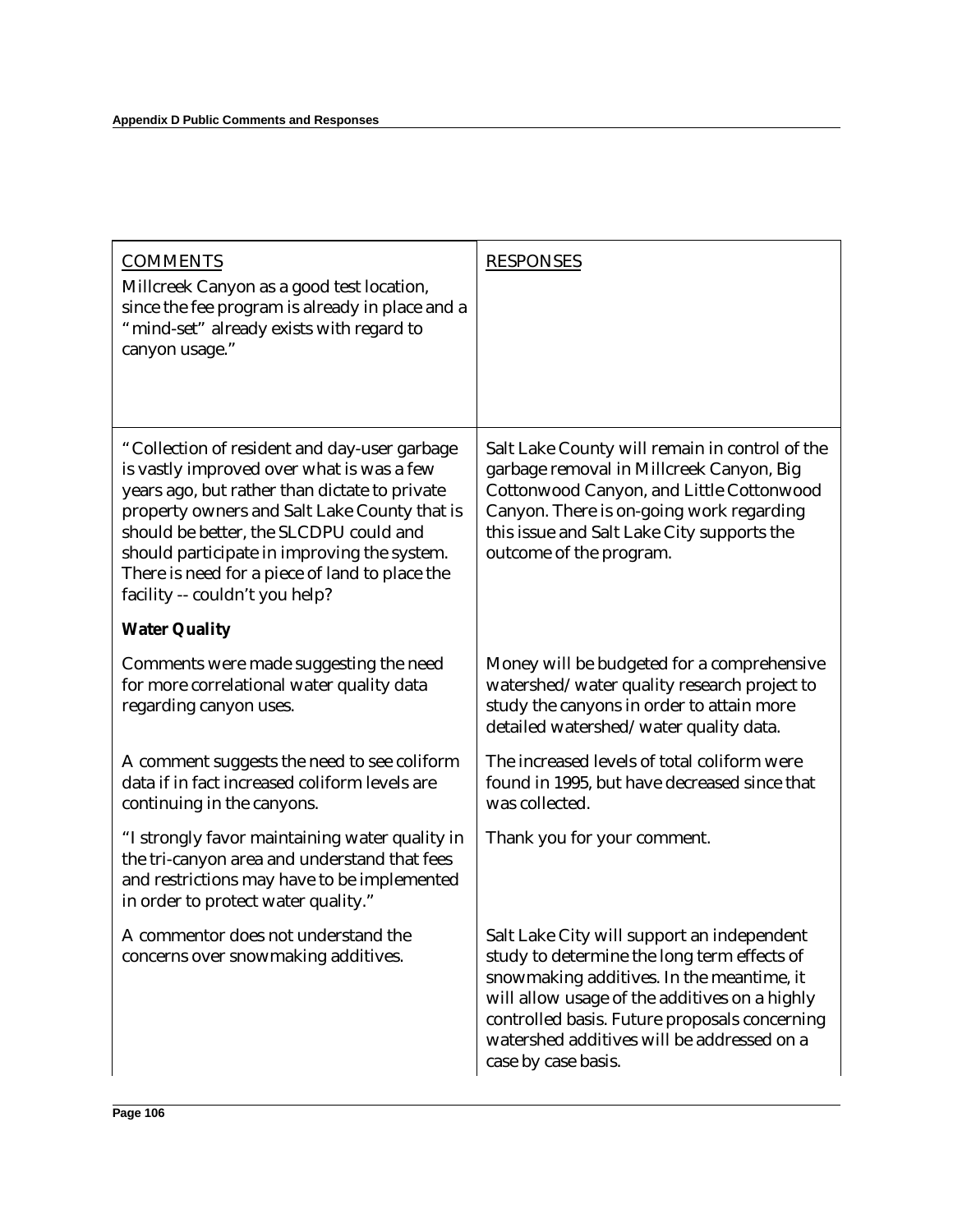| <b>COMMENTS</b>                                                                                                                                                                                                                      | <b>RESPONSES</b>                                                                                                                                                                                                                                                                                                                                                           |
|--------------------------------------------------------------------------------------------------------------------------------------------------------------------------------------------------------------------------------------|----------------------------------------------------------------------------------------------------------------------------------------------------------------------------------------------------------------------------------------------------------------------------------------------------------------------------------------------------------------------------|
| "the use of additives for snowmaking<br>should be disallowed until the results from a<br>test area are well understood."                                                                                                             | Same as above.                                                                                                                                                                                                                                                                                                                                                             |
| Another commentor states that if additives<br>are found to harm the watershed, their use<br>should be discontinued immediately.                                                                                                      | Same as above.                                                                                                                                                                                                                                                                                                                                                             |
| A comment states that there is too much of a<br>discrepancy between the distance campers are<br>allowed to be to the water and the distance<br>buildings are permitted to be to the water.                                           | The reason for the variation between<br>campers' setbacks from water sources and<br>structural development setbacks is a result of<br>proper sanitation facilities (toilets and sewer<br>hook-up) being required in new structures.<br>Salt Lake City will amend its set back<br>ordinance to be consistent with Salt Lake<br>County's ordinance requiring a 100' setback. |
| A commentor does not support the<br>elimination of fish stocking in Big and Little<br>Cottonwood Canyons because it would<br>essentially eliminate fishing in the canyons.                                                           | Thank you for your comment.                                                                                                                                                                                                                                                                                                                                                |
| <b>City Creek Canyon</b>                                                                                                                                                                                                             |                                                                                                                                                                                                                                                                                                                                                                            |
| "I think the interpretive rangers are not a bad<br>idea and perhaps could be used to ticket<br>snowmobilers who are regularly getting into<br>upper City Creek (pristine area with little<br>human impacts) and upper Cardiff Fork." | Thank you for your comment.                                                                                                                                                                                                                                                                                                                                                |
| "I would suggest that you refrain from<br>building an amphitheater in City Creek<br>Canyon and use that money to form a<br>partnership program with a local university<br>and pursue greater understanding of our<br>watersheds."    | Thank you for your comment.                                                                                                                                                                                                                                                                                                                                                |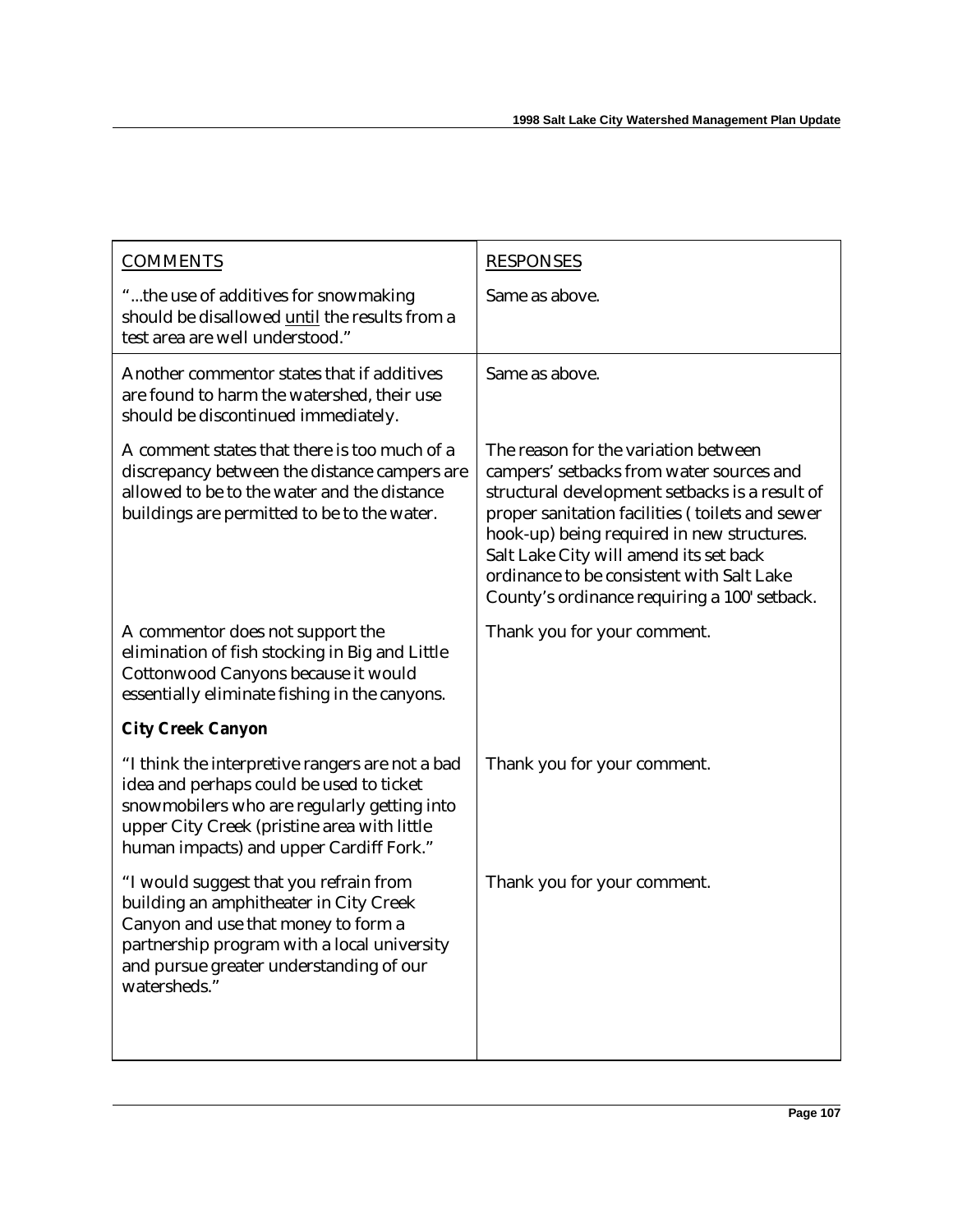| <b>COMMENTS</b>                                                                                                                                                                                                                                                                                                                                                                                           | <b>RESPONSES</b>                                                                                                                                                                        |
|-----------------------------------------------------------------------------------------------------------------------------------------------------------------------------------------------------------------------------------------------------------------------------------------------------------------------------------------------------------------------------------------------------------|-----------------------------------------------------------------------------------------------------------------------------------------------------------------------------------------|
| <b>Red Butte Canyon</b>                                                                                                                                                                                                                                                                                                                                                                                   |                                                                                                                                                                                         |
| A comment states that allowing hunters in<br>Red Butte Canyon is incongruent with other<br>uses in the canyon.                                                                                                                                                                                                                                                                                            | Thank you for your comment. The Forest<br>Service stopped issuing permits for hunting in<br>Red Butte Research Natural Area in 1996. Any<br>hunters in Red Butte are hunting illegally. |
| <b>Emigration Canyon</b>                                                                                                                                                                                                                                                                                                                                                                                  |                                                                                                                                                                                         |
| "For Emigration Canyon Water users who are<br>entirely dependent on underground canyon<br>waters, PL101-634 is good news also, because<br>it would effectively set aside the lands for use<br>for Emigration residents."                                                                                                                                                                                  | The land exchange between Salt Lake City<br>and the Forest Service was terminated in<br>1996.                                                                                           |
| "One further step that is necessary for<br>Emigration water users is to ask Congress to<br>remove Emigration from Salt Lake City<br>Watershed designation under PL #199 in<br>1914. The City owns its own streamflow<br>rights at the bottom of the canyon which are<br>their historic rights of use which would be<br>unaffected by Emigration's removal from the<br>rolls of Salt Lake City Watershed." | Thank you for your comment. This is not a<br>legally feasible option for Salt Lake City.                                                                                                |
| <b>Parleys Canyon</b>                                                                                                                                                                                                                                                                                                                                                                                     |                                                                                                                                                                                         |
| "The water quality in the lower segment of<br>Parleys Canyon has suffered severe adverse<br>impacts recently without any apparent<br>regulatory review or control. What will the<br>impact of these adverse changes by on future<br>water needs, or in existing wildlife and<br>recreation use?"                                                                                                          | Salt Lake City has an interest in the water<br>quality of the lower section of Parley's Creek<br>in so much as to satisfy their exchange<br>agreements.                                 |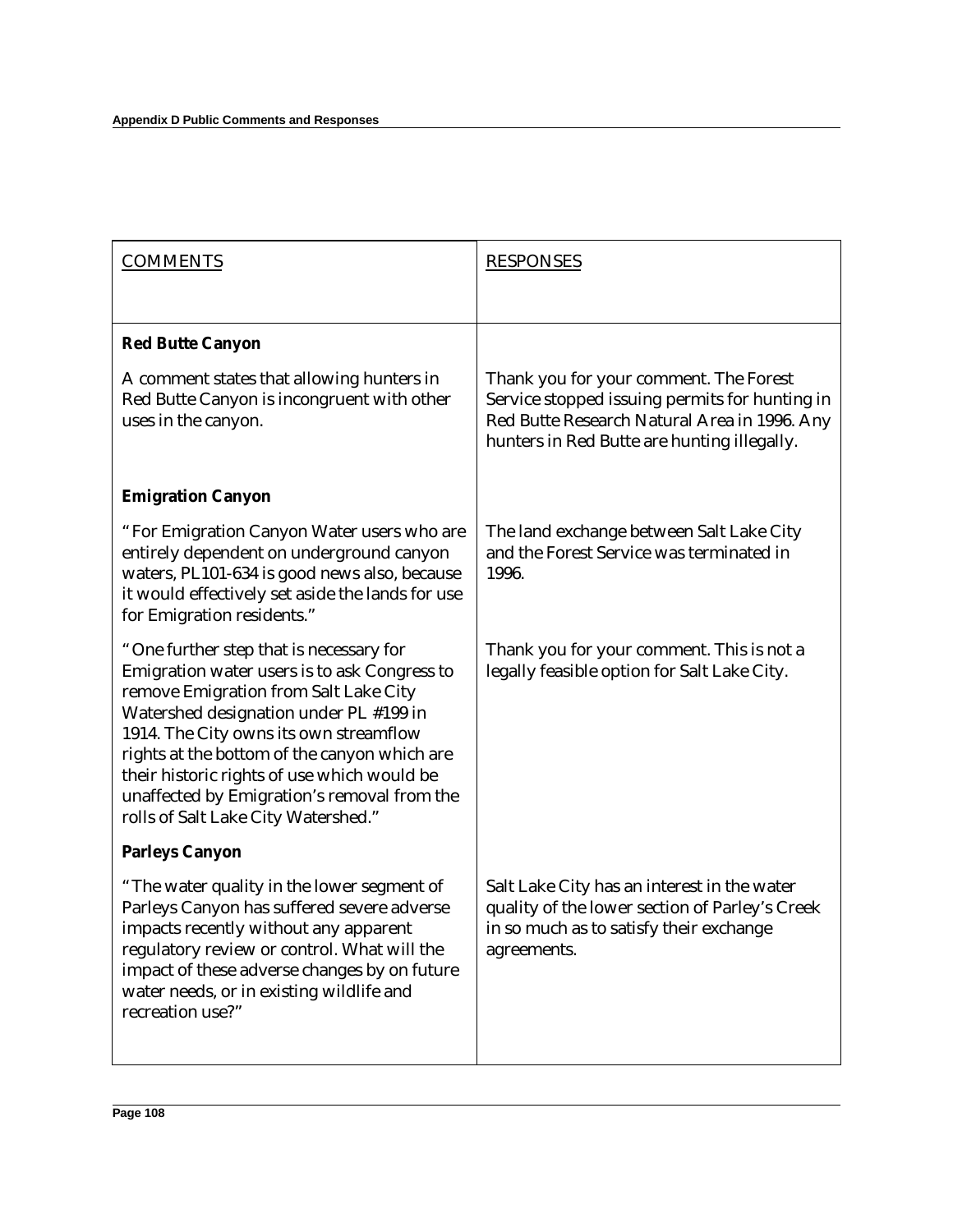| <b>COMMENTS</b>                                                                                                                                                                                                                                                                                                                                                                                                                                                                                                                                                                                   | <b>RESPONSES</b>                                                                                                                                                                            |
|---------------------------------------------------------------------------------------------------------------------------------------------------------------------------------------------------------------------------------------------------------------------------------------------------------------------------------------------------------------------------------------------------------------------------------------------------------------------------------------------------------------------------------------------------------------------------------------------------|---------------------------------------------------------------------------------------------------------------------------------------------------------------------------------------------|
| "What type of oversight does the City have<br>over the Management of Mountain Dell golf<br>course? What is their use of pesticides,<br>herbicides, etc."                                                                                                                                                                                                                                                                                                                                                                                                                                          | Salt Lake City has total oversight over the<br>management of Mountain Dell Golf Course.<br>Salt Lake City Department of Public Utilities<br>monitors and approves turf management<br>plans. |
| "There need to be more intensive planning<br>and supervision of the activities in the lower<br>areas of Parleys Canyon and the other minor<br>canyons and watersheds. The entire front is of<br>course interconnected and the future needs<br>for recreation and water by man and wildlife<br>will also depend on what happens in these<br>canyons."                                                                                                                                                                                                                                              | Salt Lake City has an interest in the water<br>quality of the lower section of Parley's Creek<br>in so much as to satisfy their exchange<br>agreements.                                     |
| <b>Millcreek Canyon</b>                                                                                                                                                                                                                                                                                                                                                                                                                                                                                                                                                                           |                                                                                                                                                                                             |
| "Combining this with the massive<br>construction program undertaken with<br>money from fees in Millcreek would lead<br>people to believe all canyons should be paved<br>over with asphalt including concrete and steel<br>fire places and \$50,000 outhouses. I believe<br>the blank check given to whoever is managing<br>Millcreek should be torn up, the fee booth<br>taken out and no fees until the current<br>development is examined and justified.<br>Turning Millcreek canyon into Liberty Park<br>was not the purpose of instituting fees and by<br>no means justifies more fee areas." | Thank you for your comment.                                                                                                                                                                 |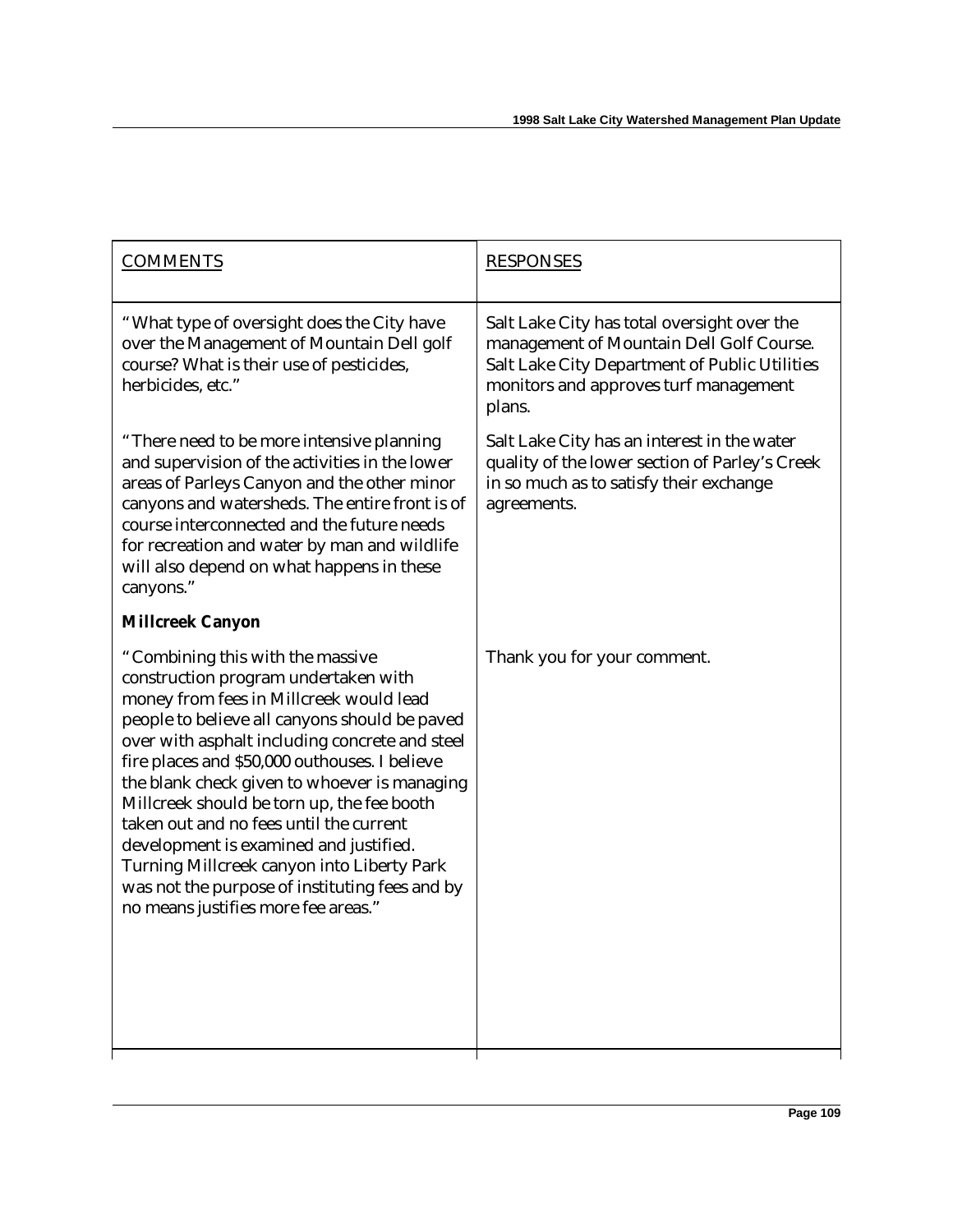| <b>COMMENTS</b>                                                                                                                                                                                                                                                                                                                                                                                              | <b>RESPONSES</b>                           |
|--------------------------------------------------------------------------------------------------------------------------------------------------------------------------------------------------------------------------------------------------------------------------------------------------------------------------------------------------------------------------------------------------------------|--------------------------------------------|
| "With all the money collected in Millcreek, I<br>know of only two sections of trail where work<br>has been done and both these were re-routing<br>(building new trails) the Birch Hollow section<br>of Pipeline trail and the Lambs Canyon trail.<br>Both sections are definite improvements but<br>pale in comparison to money spent on<br>asphalt."                                                        | Thank you for your comment.                |
| "the wonderful solution to dogs in the<br>winter has not solved the problem at all but<br>only shifted use. Take a walk up Neffs or<br>rattlesnake gulch or Porter Fork road<br>sometime in winter during high pressure. You<br>will smell and see what I mean."                                                                                                                                             | Thank you for your comment.                |
| "Millcreek Canyon's fee system though<br>having proven to be a very successful<br>partnership with the county, has logistical<br>problems which would be compounded for<br>the Cottonwood Canyons. For example,<br>significant delays have occurred in leaving<br>Millcreek Canyon during unexpected evening<br>storms."                                                                                     | Thank you for your comment.                |
| <b>Big Cottonwood Canyon</b>                                                                                                                                                                                                                                                                                                                                                                                 |                                            |
| "We believe that much of the destructive<br>behavior that takes place in Big Cottonwood<br>Canyon is a result of limitations of<br>surveillance resources. Having to stop at a fee<br>booth would at least let vehicle occupants be<br>observed and would also communicate a<br>message that they have been observed.<br>Having license plat numbers on record would<br>also be a deterrent to illegal acts. | Thank you for your comment.                |
| "A fee station at the mouths of Big and Little                                                                                                                                                                                                                                                                                                                                                               | This program will require more exploration |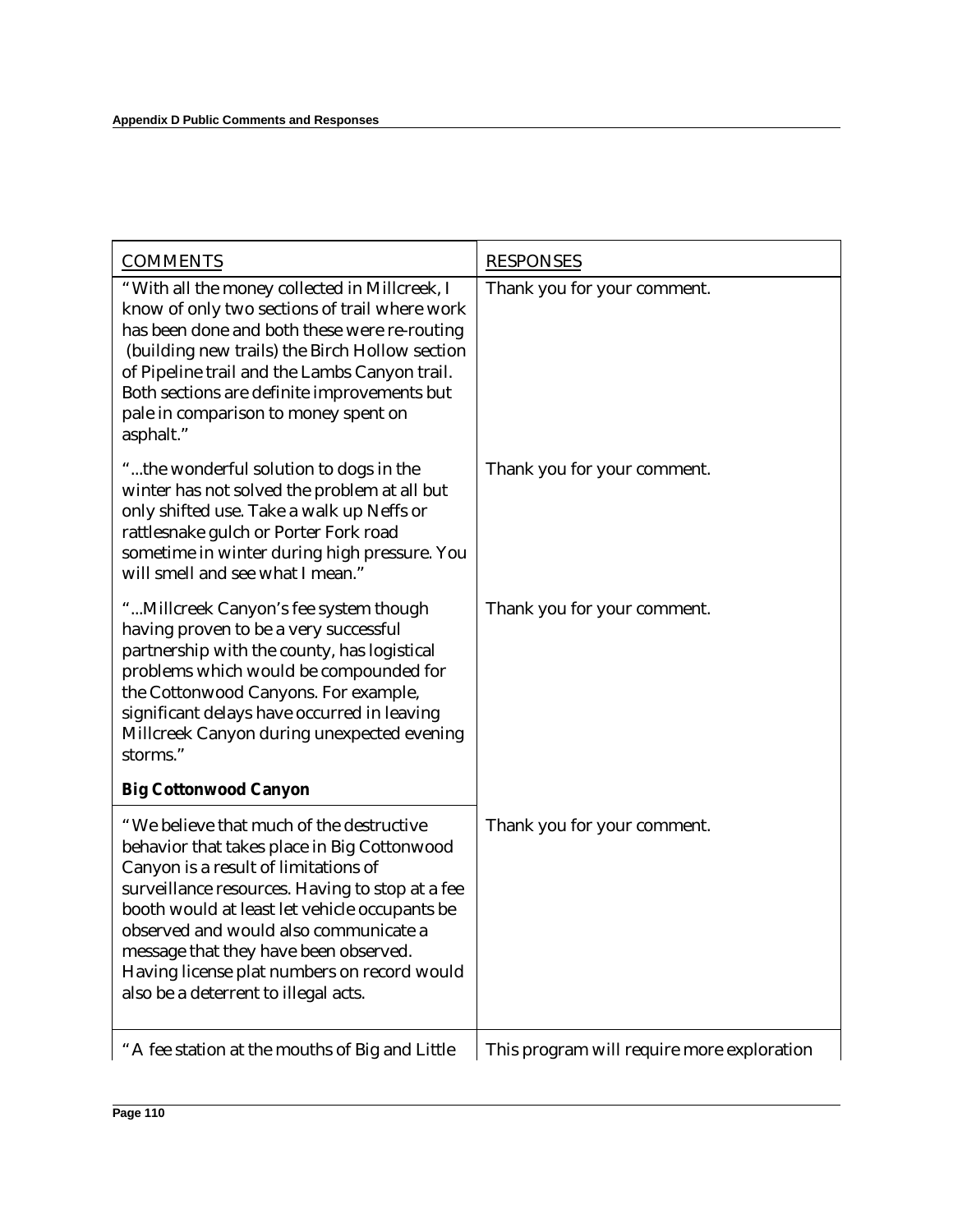| <b>COMMENTS</b>                                                                                                                                                                                                                                                                                                                                                                                                                                                                                                                                                                                                                                                                                                                                                                                                                                                                           | <b>RESPONSES</b>                                                                                                           |
|-------------------------------------------------------------------------------------------------------------------------------------------------------------------------------------------------------------------------------------------------------------------------------------------------------------------------------------------------------------------------------------------------------------------------------------------------------------------------------------------------------------------------------------------------------------------------------------------------------------------------------------------------------------------------------------------------------------------------------------------------------------------------------------------------------------------------------------------------------------------------------------------|----------------------------------------------------------------------------------------------------------------------------|
| Cottonwood Canyons could be instrumental<br>in providing revenue for the support of<br>adequate facilities. An exemption program<br>would have to be worked out for residents,<br>employees, and personnel on official<br>business."                                                                                                                                                                                                                                                                                                                                                                                                                                                                                                                                                                                                                                                      | with other entities.                                                                                                       |
| "First, no development associated with these<br>two developments will occur in Salt Lake<br>County. All development will occur in<br>Summit and Wasatch Counties, and only<br>those counties will be impacted by this<br>development. Second, Park City, Summit<br>County and Wasatch County have all placed<br>restrictions upon developments which will<br>prevent the improvement, up-grade or paving<br>of the Guardsman's Pass road to Big<br>Cottonwood Canyon. The Company has no<br>intention to, nor will it, improve, up-grade or<br>pave the Guardsman's Pass road to Big<br>Cottonwood Canyon in conjunction with the<br>proposed developments. Finally, the<br>Company also has no intention of increasing<br>the number of back country skiers/users in<br>the area because this use is not consistent<br>with the Company's plans for development of<br>these properties." | Thank you for your comment.                                                                                                |
| "In the `50's, only a handful of rescue dogs<br>were allowed - now over 300 are permitted in<br>Big Cottonwood Canyon, ostensibly to<br>residents."                                                                                                                                                                                                                                                                                                                                                                                                                                                                                                                                                                                                                                                                                                                                       | There are not 300 rescue dogs in the<br>watershed. This management plan will<br>provide for a review of the dog ordinance. |
| A comment states that the fee station<br>proposal for Big and Little Cottonwood<br>Canyons is not appealing due to afford ability<br>issues and the issue of agencies being                                                                                                                                                                                                                                                                                                                                                                                                                                                                                                                                                                                                                                                                                                               | This program will require more exploration<br>with other entities.                                                         |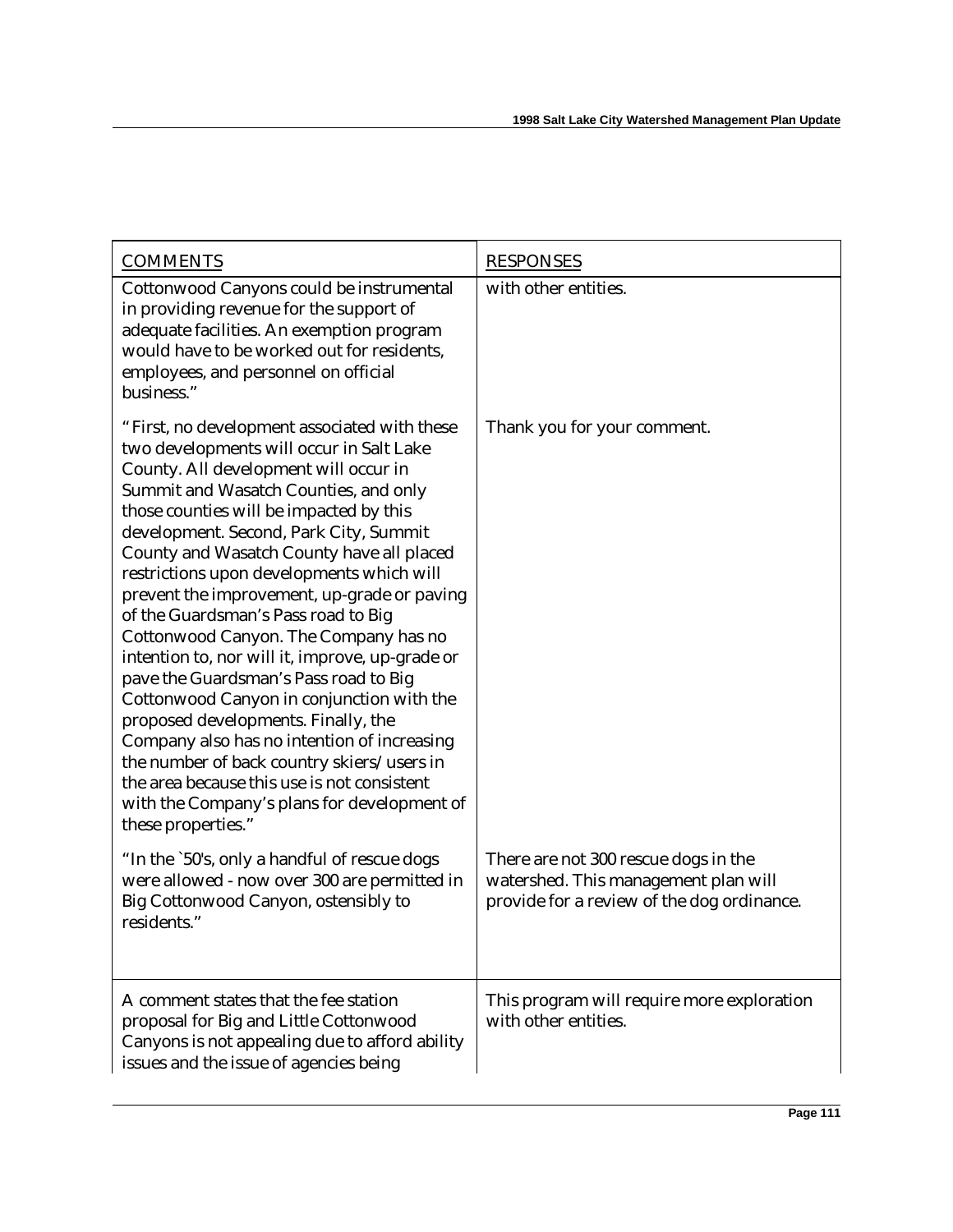| <b>COMMENTS</b>                                                                                                                                                                                                                                                                                                                                                                                                                                                                                                                                                                                                                                                                                                                                                     | <b>RESPONSES</b>                                                        |
|---------------------------------------------------------------------------------------------------------------------------------------------------------------------------------------------------------------------------------------------------------------------------------------------------------------------------------------------------------------------------------------------------------------------------------------------------------------------------------------------------------------------------------------------------------------------------------------------------------------------------------------------------------------------------------------------------------------------------------------------------------------------|-------------------------------------------------------------------------|
| responsible for their obligations in the<br>canyons through their budgetary obligations.                                                                                                                                                                                                                                                                                                                                                                                                                                                                                                                                                                                                                                                                            |                                                                         |
| "At our June 8th meeting your consultant,<br>Ralph Becker, suggested that a more<br>restrictive dog policy might be included in the<br>plan, specifically that a proposal to restrict<br>dogs to only full-time residents was being<br>considered. We are definitely opposed to such<br>a policy. First of all, many canyon cabin<br>owners have purchased the special licenses<br>for their pets, and they by-and-large control<br>their animals. According to Sgt. David Nelson<br>of the Salt Lake County Sheriff's Office, 95%<br>or more of the dog problems they deal with<br>are not associated with canyon residents or<br>cabin owners. Rather the vast majority of the<br>problems come from visitors bringing their<br>unlicenced dogs into the canyon." | This management plan will provide for a<br>review of the dog ordinance. |
| "Degradation of the watershed lands could be<br>addressed with better off-road enforcement --<br>even though we have many Sheriff's Deputies<br>patrolling, they are of necessity mainly<br>working near the highway corridor. The need<br>is for hiking/biking/skiing off-road patrollers<br>to visit the vast areas inaccessible by<br>conventional vehicles."                                                                                                                                                                                                                                                                                                                                                                                                    | Thank you for your comment.                                             |
| <b>Little Cottonwood Canyon</b>                                                                                                                                                                                                                                                                                                                                                                                                                                                                                                                                                                                                                                                                                                                                     |                                                                         |
| A comment stated the fee station language is<br>too vague. Alta has instituted an information<br>booth that has increased visitor contact and<br>provided information without charging the<br>visitors.                                                                                                                                                                                                                                                                                                                                                                                                                                                                                                                                                             | Thank you for your comment.                                             |
| "The concerns about the fee station at the                                                                                                                                                                                                                                                                                                                                                                                                                                                                                                                                                                                                                                                                                                                          | Thank you for your comment.                                             |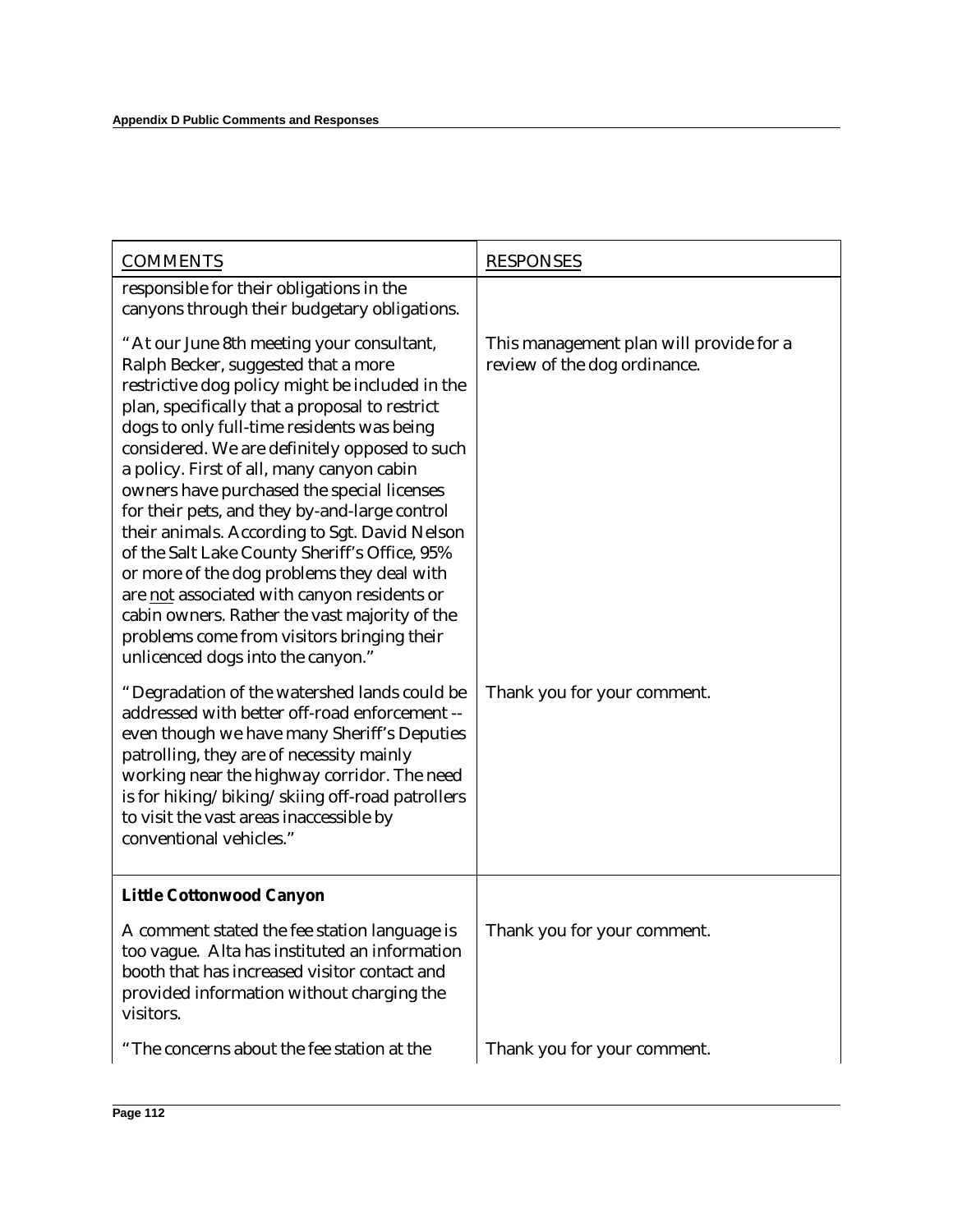| <b>COMMENTS</b><br>mouth of Little Cottonwood Canyon are<br>evident. The intersection of S.R. 210 and S.R.<br>209 has historically created its own traffic                                                                                                                                                                                                                                                                                      | <b>RESPONSES</b>                                                                                                                                                                                                                                                                                                                                                       |
|-------------------------------------------------------------------------------------------------------------------------------------------------------------------------------------------------------------------------------------------------------------------------------------------------------------------------------------------------------------------------------------------------------------------------------------------------|------------------------------------------------------------------------------------------------------------------------------------------------------------------------------------------------------------------------------------------------------------------------------------------------------------------------------------------------------------------------|
| congestion problems. If a fee booth were to be<br>added this would only compound that<br>problem. It appears to me that the fee booth is<br>a land use issue and not a watershed issue.<br>There is no question that more money should<br>be appropriated for improvements within the<br>Salt Lake Ranger District, but is a fee booth<br>restricting use for commercial operations<br>within Big and Little Cottonwood Canyons<br>the answer?" |                                                                                                                                                                                                                                                                                                                                                                        |
| "Fee stations will serve not only as a funding<br>mechanism, but will also serve as a means to<br>educate the public on good watershed<br>practices. I support the concept of fee<br>stations."                                                                                                                                                                                                                                                 | This program will require more exploration<br>with other entities.                                                                                                                                                                                                                                                                                                     |
| <b>Other Issues/Comments</b>                                                                                                                                                                                                                                                                                                                                                                                                                    |                                                                                                                                                                                                                                                                                                                                                                        |
| "The explanation concerning irrigation on Pg.<br>118 needs clarification."                                                                                                                                                                                                                                                                                                                                                                      | Salt Lake City will continue to adhere to its<br>contractual obligations. We encourage leaving<br>the watershed in its most natural form<br>whenever possible. Salt Lake City strongly<br>supports the Salt Lake County Sensitive<br>Lands Ordinance regarding the use of native<br>trees and plants. Native trees and plants do<br>not require additional irrigation. |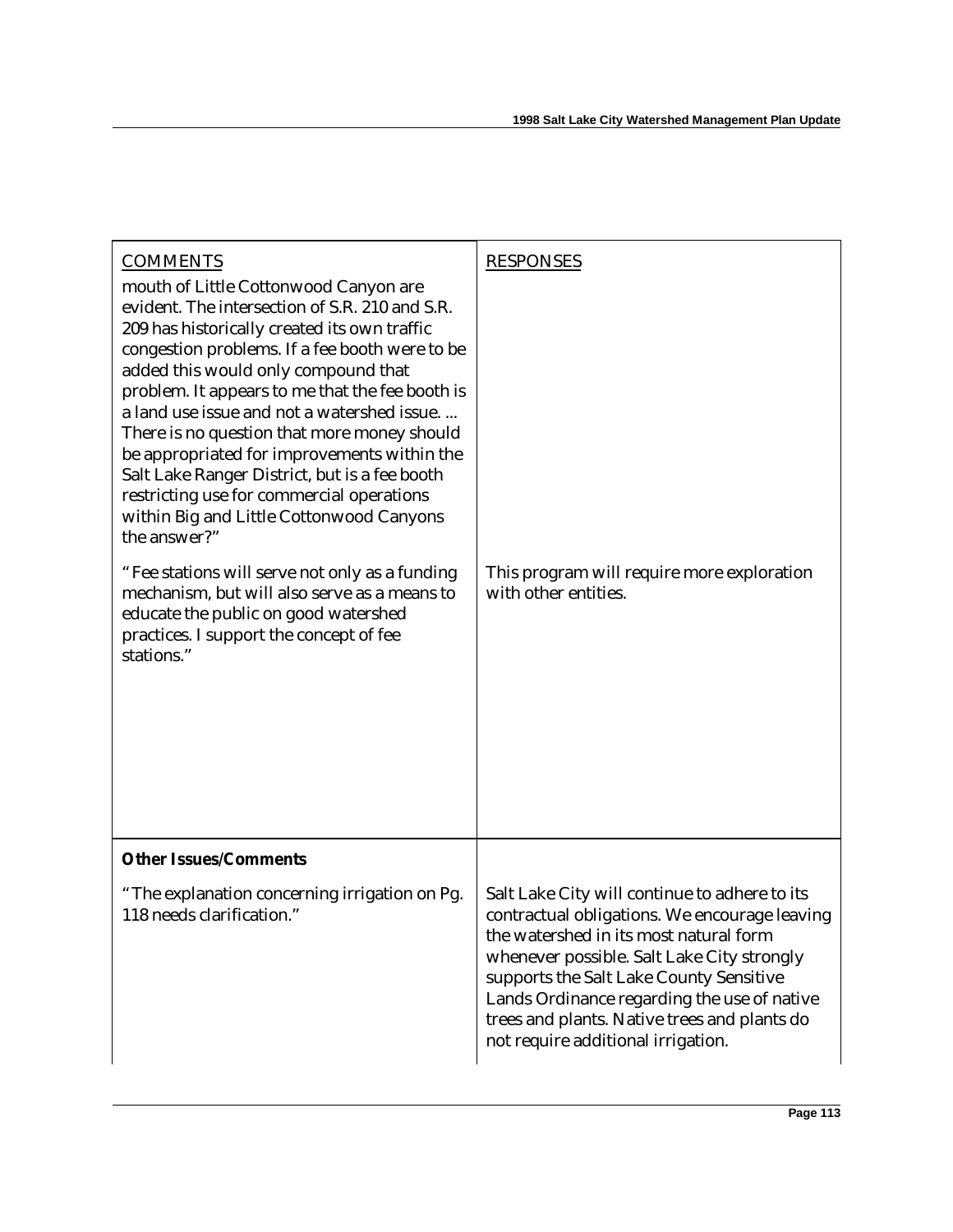| <b>COMMENTS</b><br>"It is recommended that there be a definition<br>section to make clear the intent of the drafters<br>on certain terminology and wording.                                                                                                                                                                                                                                                                                                                                                                                                                           | <b>RESPONSES</b><br>Thank you for your comment. A glossary of<br>watershed terms will be added to the final<br>plan.                                                               |
|---------------------------------------------------------------------------------------------------------------------------------------------------------------------------------------------------------------------------------------------------------------------------------------------------------------------------------------------------------------------------------------------------------------------------------------------------------------------------------------------------------------------------------------------------------------------------------------|------------------------------------------------------------------------------------------------------------------------------------------------------------------------------------|
| On page 128, the recommendation "3. Access"<br>to Red Butte Canyon" should be on page 127<br>proceeding "B. EMIGRATION CANYON"<br>and following "2. Increase in dogs and<br>trespassers."                                                                                                                                                                                                                                                                                                                                                                                             | The placement of this section is correct. Salt<br>Lake City and the Forest Service are<br>concerned about illegal access into Red Butte<br>Canyon from the Emigration Canyon side. |
| "On page 111, under the second bullet item<br>that talks of Bed and Breakfasts there is no<br>explanation for picking out B&B's."                                                                                                                                                                                                                                                                                                                                                                                                                                                     | Bed and breakfasts may not have the<br>appropriate sanitary holding tanks necessary<br>to adequately hold sewage.                                                                  |
| "On page 112, in the first sentence of the<br>explanation in the first bullet item the word<br>"who" should be removed."                                                                                                                                                                                                                                                                                                                                                                                                                                                              | Thank you for your comment.                                                                                                                                                        |
| "On page 124, the first bullet item states that<br>the sheriff's department will receive<br>educational materials by June 1, 1999. This<br>date is 3 months earlier than the education<br>materials are supposed to be completed. On<br>page 99, first bullet item states, "This<br>watershed fact book should be developed by<br>September 1, 1999."                                                                                                                                                                                                                                 | Thank you for your comment.                                                                                                                                                        |
| "The Summary and Conclusions on page 44<br>are not presented in a manner which logically<br>supports more regulation of watershed usage.<br>The first three conclusions seem to mitigate<br>the need for additional regulation by stating<br>that (a) the water quality is excellent, (b) the<br>coliform counts which are present are not of<br>fecal origin, and (c) even the spike of 1995<br>doesn't diminish the excellent quality of the<br>water. I recommend that the section be<br>rewritten to emphasize the necessity of<br>preserving such high quality water in light of | The objective of the 1998 Watershed<br>Management Plan is to develop an overall<br>management direction to maintain high water<br>quality.                                         |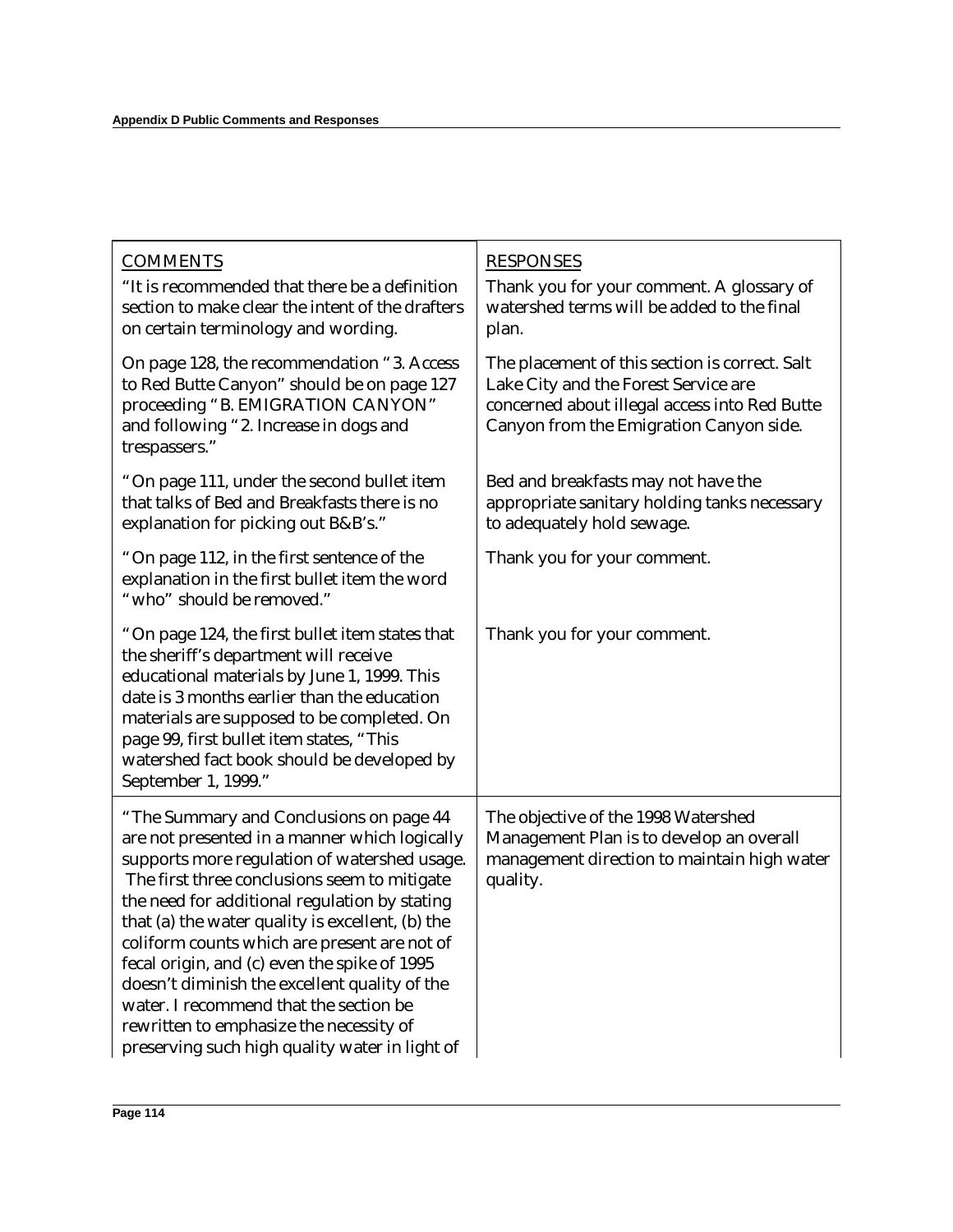| <b>COMMENTS</b>                                                                                                                                                                                                                                                                                                                                                                                                                                                      | <b>RESPONSES</b>                                                                                                                                                        |
|----------------------------------------------------------------------------------------------------------------------------------------------------------------------------------------------------------------------------------------------------------------------------------------------------------------------------------------------------------------------------------------------------------------------------------------------------------------------|-------------------------------------------------------------------------------------------------------------------------------------------------------------------------|
| anticipated high impact usage."                                                                                                                                                                                                                                                                                                                                                                                                                                      |                                                                                                                                                                         |
| "We would like to hear more about the<br>potential for a Technical Advisory<br>Committee. I have experience with the<br><b>Wasatch Canyons Coordinating Committee,</b><br>which was indeed disbanded, but for a period<br>of time it brought development issues to the<br>attention of interested persons. How did this<br>prove "ineffective?"                                                                                                                      | The Wasatch Canyons Coordinating<br>Committee was disbanded due to poor<br>meeting management and facilitation.                                                         |
| "The best form of ownership and<br>management was already devised under<br>Public Law #101-634, the Salt Lake City<br>Watershed Management Act of 1990. This<br>City and the Forest Service would be well-<br>advised to proceed immediately to resolve<br>remaining differences so that the act may<br>come to fruition."                                                                                                                                           | The land exchange between Salt Lake City<br>and the Forest Service was terminated in<br>1996.                                                                           |
| "Under current law only public entities can<br>acquire a water right to protect instream<br>flows. Does the City intend to acquire rights<br>and protect any minimum level of instream<br>flows? At what levels?"                                                                                                                                                                                                                                                    | Salt Lake City has no intention of establishing<br>instream flows. The State Department of<br>Natural Resources requires and provides for<br>instream flow regulations. |
| "The State Division of Forestry Fire and State<br>Lands has been trying to get the counties to<br>adopt wildland fire protection requirements<br>into their planning and zoning ordinances to<br>insure that buildings are not constructed in<br>watershed areas with inflammable materials,<br>and are properly protected from adjacent<br>brush and vegetation. The City should<br>support this effort and require the county's<br>adoption of such an ordinance." | Salt Lake City supports this approach.                                                                                                                                  |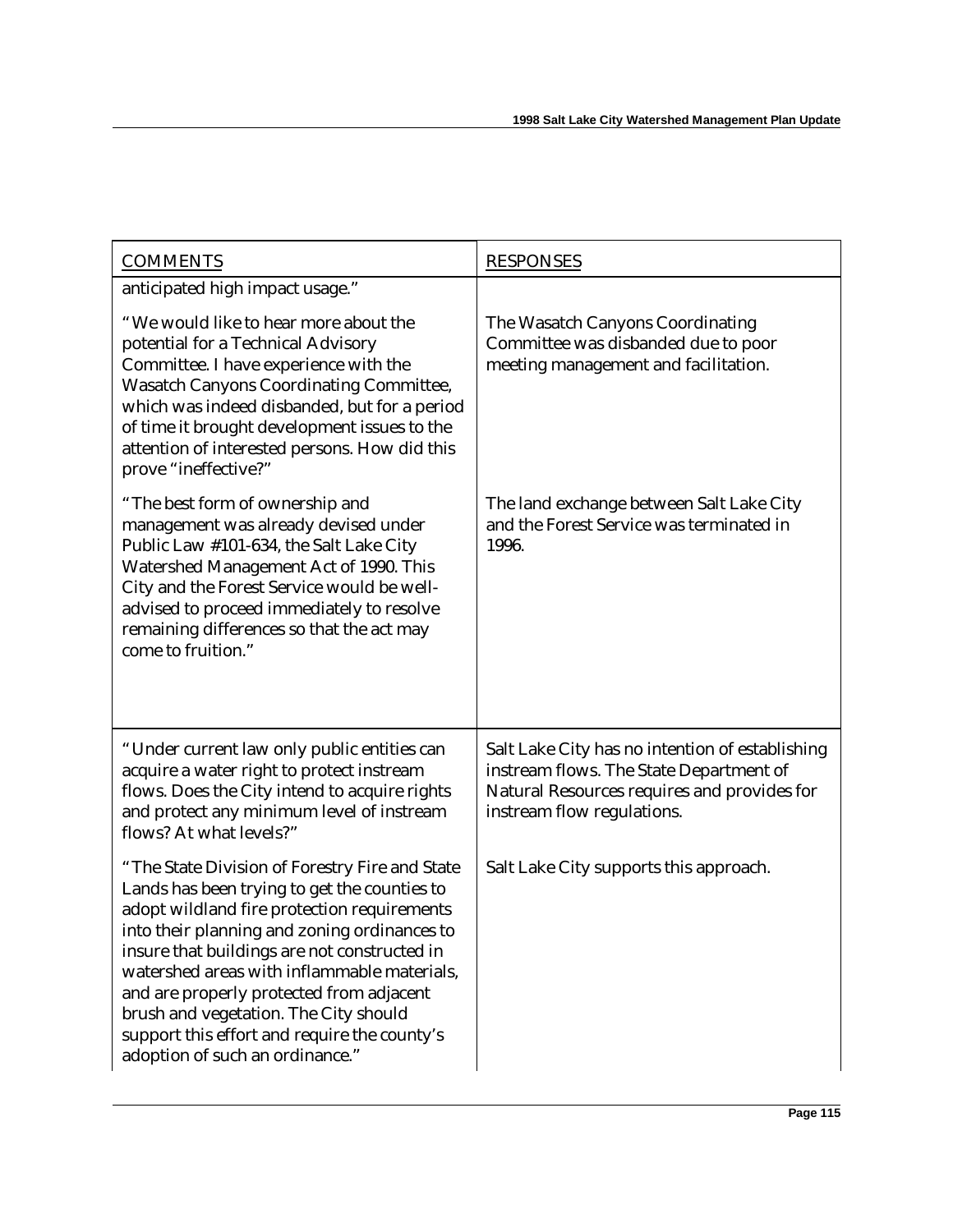| <b>COMMENTS</b>                                                                                                                                                                                                                                       | <b>RESPONSES</b>                                                                                                                    |
|-------------------------------------------------------------------------------------------------------------------------------------------------------------------------------------------------------------------------------------------------------|-------------------------------------------------------------------------------------------------------------------------------------|
| "What laws governing watershed need to be<br>updated? Why would you ask the Salt Lake<br>County Sheriff to review them? Why not the<br>City or County Attorneys or a consultant?<br>Shouldn't this review precede the final<br>adoption of the plan?" | Salt Lake City would like the input and<br>guidance of the Salt Lake County Sheriff to<br>assist in reviewing watershed ordinances. |

#### **Summary of Additional Comments** (received after the comment deadline)

"The usefulness of MOUs needs to be improved upon in the future and MOU issues should be brought to the attention of all possible impacted entities."

"The Salt Lake City/Forest Service Land Exchange needs to be revisited before possible questionable land deals which could impact negatively on watersheds are transacted."

"Over night camping in the Wasatch watersheds should be eliminated or require a special permit."

"A permit fee system if extended to Big Cottonwood and Little Cottonwood Canyons should also be covered by one yearly fee inclusive with Millcreek Canyon."

"The plans for an amphitheater should include placing its location in the lower canyon so as not to draw large crowds to the upper, more pristine areas."

"Renewal of canyon dog licenses on a yearly basis is unjustified."

"I support the "three strikes" concept for license provision violators, this will help eliminate the persistent scofflaw from having canyon dog licenses."

"Converting Big Cottonwood Creek to a totally wild fishery would have benefits for water quality but it seems counterproductive to the enjoyment of the canyon by a wide variety of users."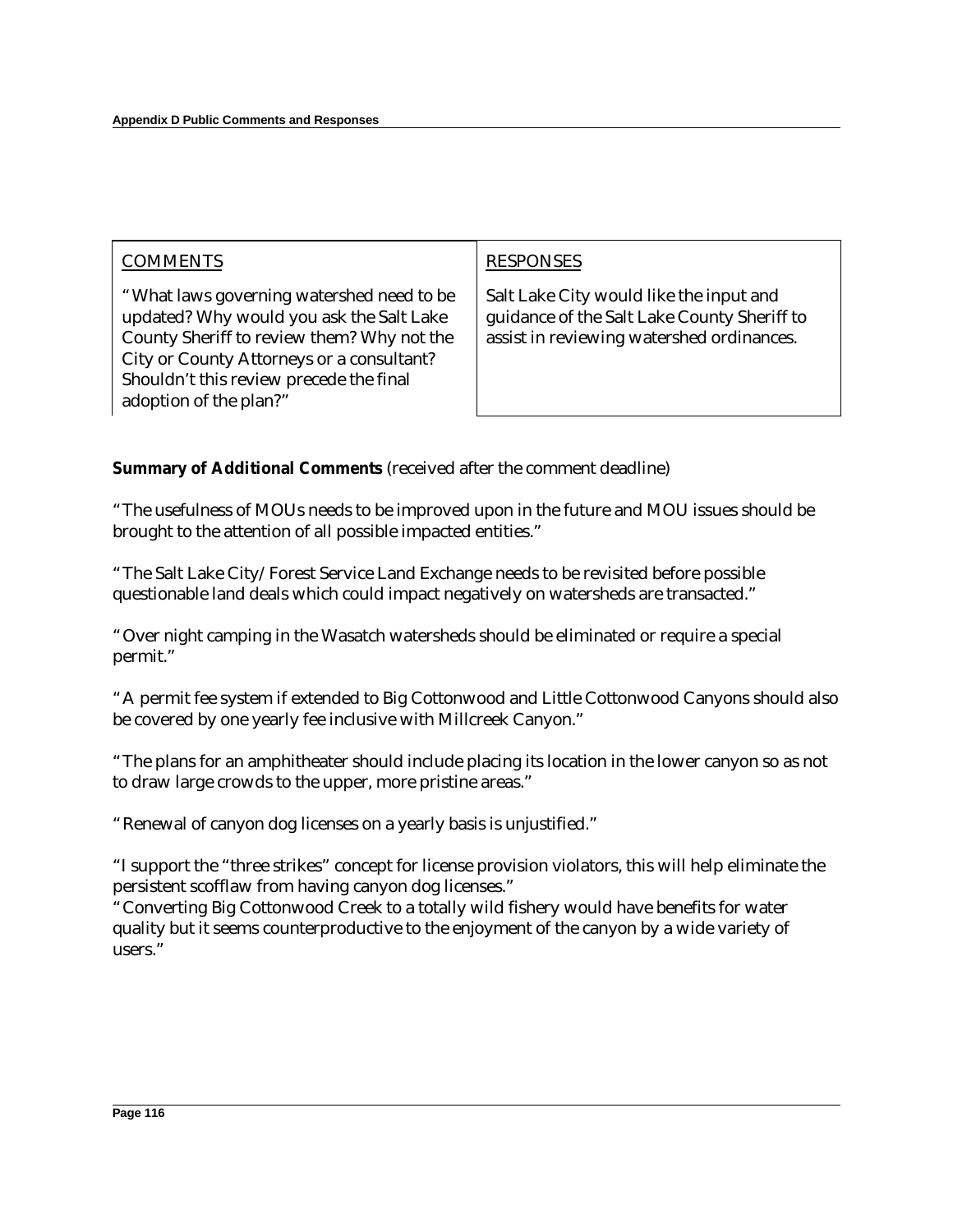# **APPENDIX E**

### **1991 CANYON SURPLUS WATER SALES ORDINANCE**

The following is contained in Section 17.04.020 of the Ordinance:

**Preamble-Permit Required for water use - Conditions. Preamble.** Beginning in 1888, the city acquired extensive water rights to the Wasatch Canyon stream flows through exchange agreements with irrigation companies and control over the city's watershed through state and federal legislation. Under state law, the city can only sell its surplus water outside the city's limits. The city has determined that except snowmaking, fire protection and water from possible springs it does not have surplus water for sale in its watershed canyons. This determination is based upon the following: canyon waters are extremely valuable to the city because they are the city's closest high-quality water supplies; water from canyon streams can be delivered to most city customers by gravity flow without pumping; and water used for snowmaking affords a degree of storage as it is usually the last to melt. Additionally, the city has made major capital expenditures for facilities to treat water coming from the canyons and they operate most economically when they have greater quantities of water to treat. Also, controlling issuance of new permits for water supply in the watershed area hereunder is consistent with the city's 1988 Watershed Management Plan for the protection of the city's watersheds.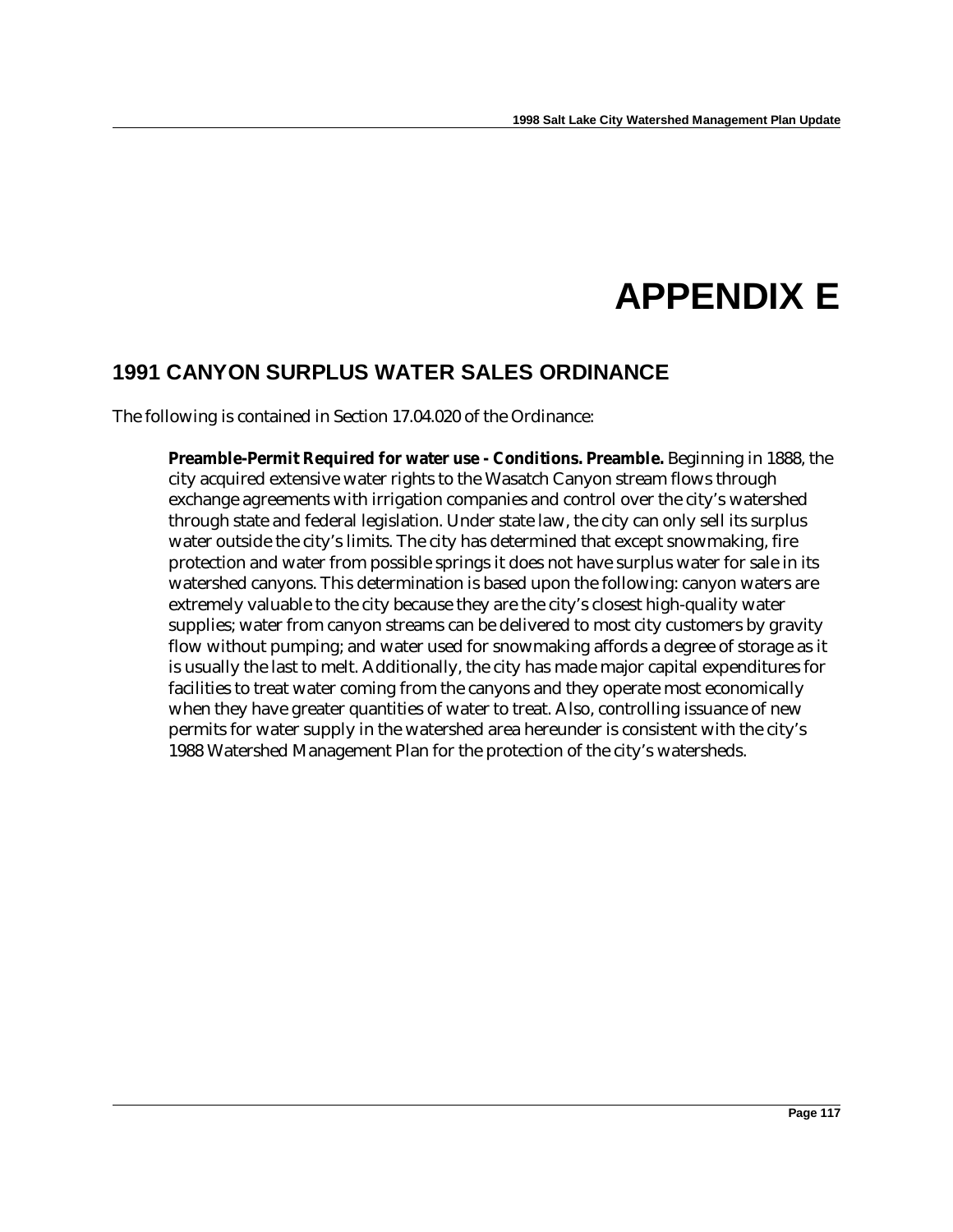## **APPENDIX F**

### **SALT LAKE CITY/U.S. FOREST SERVICE MEMORANDUM OF UNDERSTANDING**

This Memorandum of Understanding entered into this 14th day of January, 1981, by and between WASATCH-CACHE NATIONAL FOREST, FOREST SERVICE, UNITED STATES DEPARTMENT OF AGRICULTURE, hereinafter called SERVICE, and SALT LAKE CITY CORPORATION, a municipal corporation of the State of Utah, hereinafter called CITY, concerning the management of certain lands in the Wasatch-Cache National Forest in Salt Lake County, Utah, which are also the municipal watersheds for Salt Lake City, Utah.

#### WITNESSETH:

WHEREAS, the SERVICE is charged by Presidential Proclamation, federal law and regulation to manage the lands known as the Wasatch-Cache National Forest, and portions of these lands are included in the watershed drainages known as Little Cottonwood Canyon, Big Cottonwood Canyon, Millcreek Canyon, Neff's Canyon, Parley's Canyon, Lambs Canyon, Dell Canyon, Emigration Canyon, and City Creek Canyon; and

WHEREAS, the Federal Act of September 19, 1914 sets aside lands described in the Act (principally Big and Little Cottonwood Canyons) as a municipal water supply reserve for the use and benefit of Salt Lake City and directs administration by the Secretary of Agriculture in cooperation with Salt Lake City and the State of Utah has granted extraterritorial jurisdiction to all Utah cities to enact ordinances pertaining to prevention of pollution or contamination of the streams or water courses from which inhabitants of the cities derive their water supply; and

WHEREAS, the SERVICE and the CITY recognize that in the administration and planning for all activities and development on National Forest lands within the City Watershed areas that the protection of water quality is a prime consideration; and

WHEREAS, CITY owns certain lands within the boundary of the Wasatch-Cache National Forest in Salt Lake County, Utah.

NOW, THEREFORE, in consideration of the premises, the parties agree as follows; A. The SERVICE, through representatives of its Forest Supervisor will: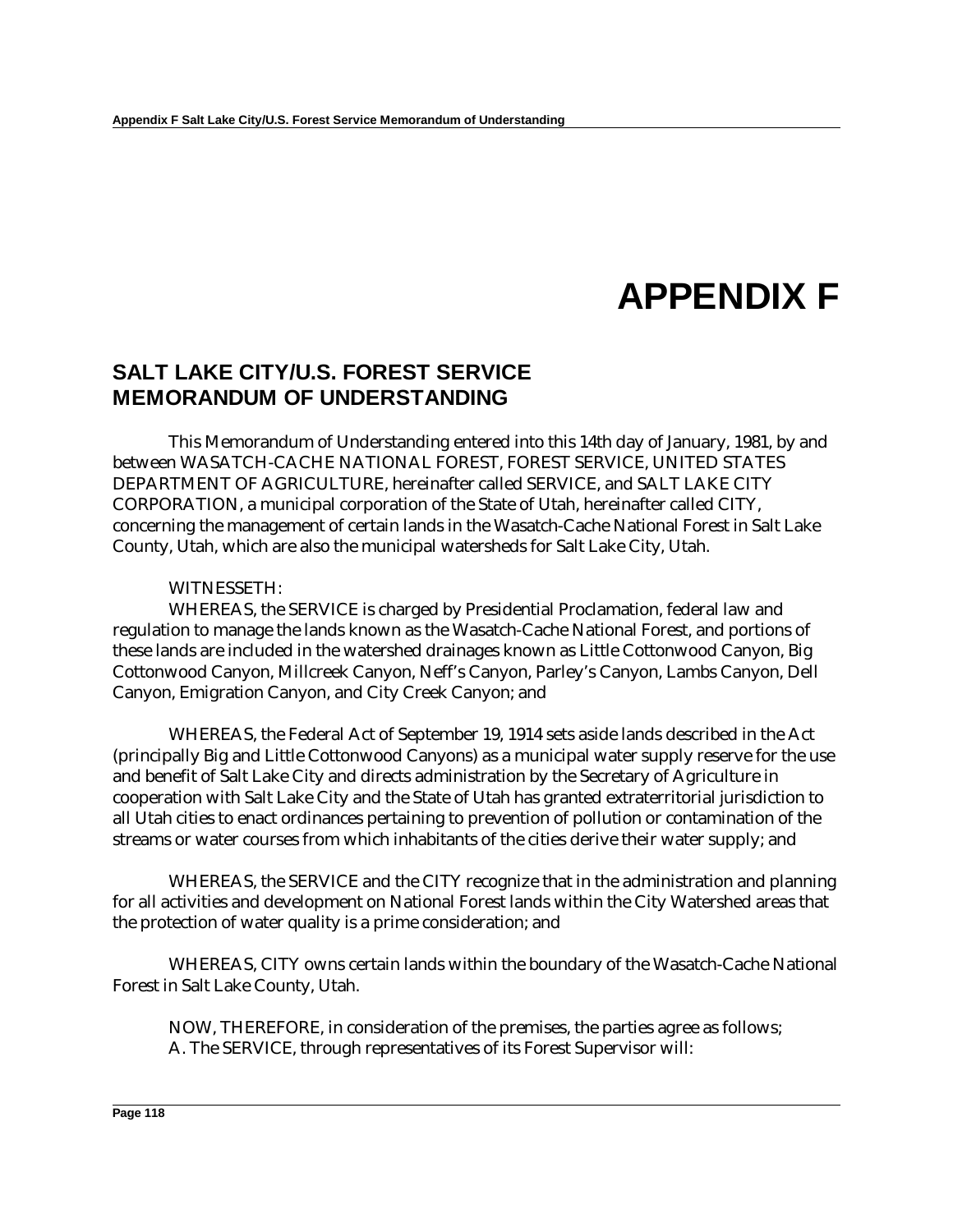1. Solicit input from CITY in all land use planning done by the SERVICE on areas within said watersheds.

2. Authorize improvements needed by CITY to protect or develop water on National Forest lands within the watershed areas. Proposed improvements will be analyzed for compliance with all provisions of the National Environmental Policy Act, the Multiple-Use Sustained Yield Act and other laws and regulations which apply to the management of National Forest land.

3. Authorize no water developments within the watershed areas until after consultation with the CITY.

4. Provide for collection of garbage from all developed picnicking and camping areas on National Forest lands in Big Cottonwood, Little Cottonwood, and Millcreek Canyons.

5. Assume primary responsibility for the development and management of recreation sites on National Forest lands in Big Cottonwood, Little Cottonwood, and Millcreek Canyons.

6. Assume primary responsibility for the development and maintenance of sanitation facilities to serve recreation users on National Forest lands in Big Cottonwood, Little Cottonwood and Millcreek Canyons. Authorize the CITY to install and maintain sanitation facilities on National Forest lands in these canyons to serve recreation users when requested by the CITY and when the SERVICE is unable to provide the necessary facilities. This authorization will comply with requirements of the Multiple-Use Sustainable Yield Act, the National Environmental Policy Act and other laws and regulations which apply to the development of these facilities.

B. The CITY through representatives of the Public Utilities Director, will:

1. Make available to the SERVICE, water necessary to supply existing developed recreation and administrative sites to be paid for at a rate not to exceed established rates to other users in the same or similar areas, but pursuant only to a separate written agreement.

2. Assume primary responsibility for the development and management of recreation and sanitation facilities in City Creek Canyon, Dell Canyon, Parley's Canyon, and Lambs Canyon.

C. SERVICE and CITY, through their representatives, will jointly:

1. Cooperate in fire prevention and suppression on all City and National Forest lands within the watershed area. This cooperation will be assured through the existing Cooperative Agreement. The extent of participation by either party will depend on the availability of funds and/or manpower.

2. Cooperate in the pumping of toilets within developed recreation sites on National Forest lands within the watershed areas by CITY and SERVICE pumping their own toilets.

3. Cooperate in law enforcement on all City and National Forest lands within the watershed area.

4. Work toward the acquisition of private land by CITY and SERVICE, and to make those land exchanges necessary to consolidate blocks of land in one ownership within the watershed areas to facilitate and improve overall land management and administration.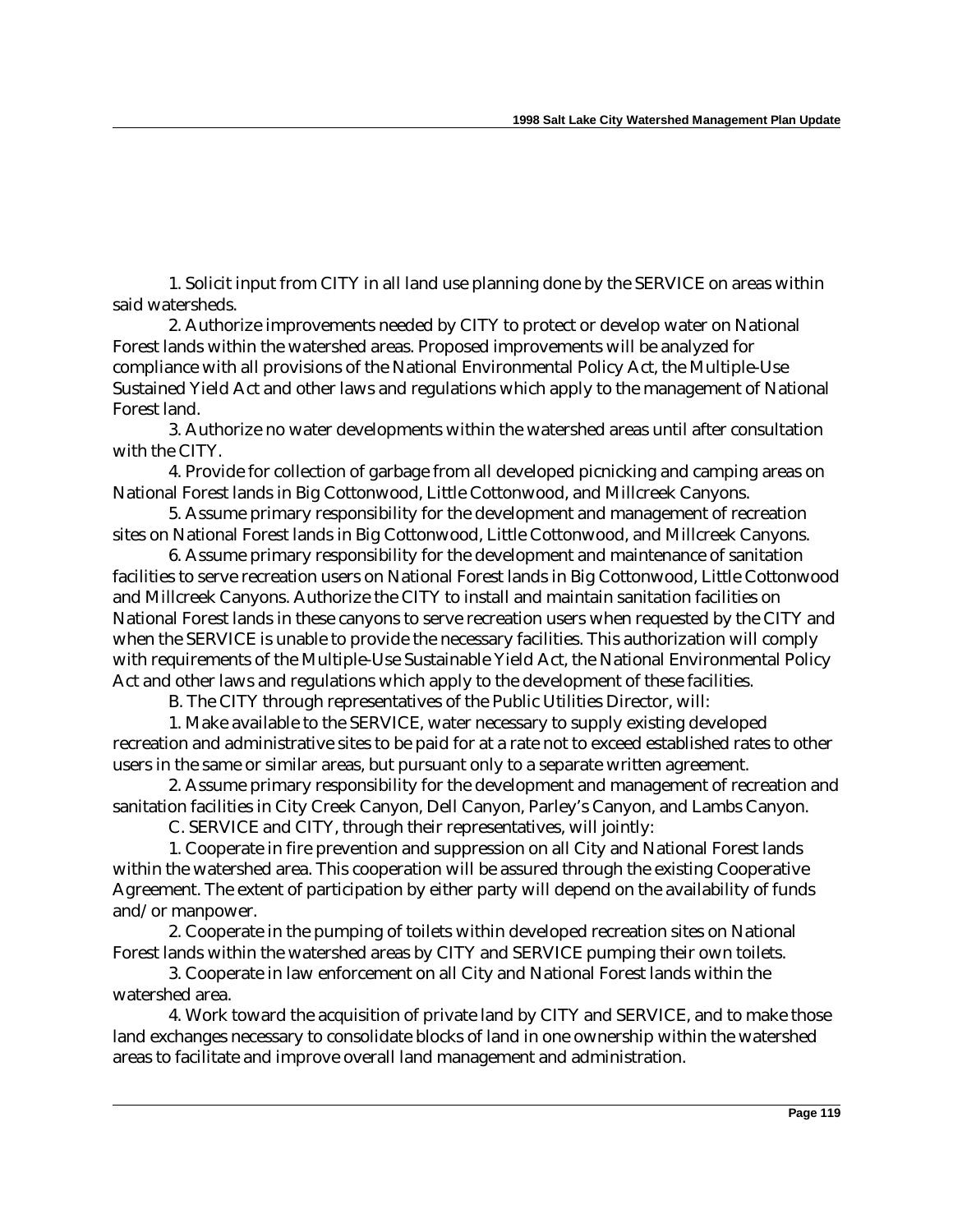5. Share all available information concerning water quality, water production, and water use.

6. Prior to any transaction, each will review with the other, any proposed land exchanges, donations, or sales which would convey City or National Forest lands within watersheds into private ownership.

7. Prepare a Plan of Operation revised from time to time as SERVICE and CITY agree spelling out the extent of cooperation to be exercised in the administration of the following in the watershed areas:

a. Grazing

- b. The erection and use of signs
- c. Off-road vehicle use
- d. Summer and winter dispersed recreation use
- e. Big Game harvest and habitat management
- f. Watershed restoration
- g. Fire prevention and suppression
- h. Special Use permits
- I. Land use planning
- j. Special projects and new programs

It is not intended that said plan shall be binding on the parties. It shall be only a working tool subject to change as conditions dictate. Changes in said plans shall be discussed in advance so that both parties have a clear understanding of any consequences affecting their respective programs and interests.

#### THE PARTIES FURTHER AGREE AS FOLLOWS:

a. That nothing in this agreement shall affect the rights of CITY or SERVICE, or others to use water yielded from the National Forest lands covered by this memorandum.

b. Nothing in this memorandum shall be construed as obligating SERVICE or CITY to expend funds, or as involving the SERVICE or the CITY in any contract or other obligation for future payment of money, in excess of appropriation authorized by law.

c. SERVICE will continue to exercise authority in control and management of the National Forest land covered by this memorandum as in the case of other National Forest land, except as specified in this memorandum.

d. The CITY will continue to exercise authority in control and management of the Cityowned land covered by this memorandum as in the case of other City-owned land, except as specified in this memorandum.

e. This Memorandum of Understanding shall remain in effect until 90 days after written notice from either party to the other that they no longer wish to be a party to this document.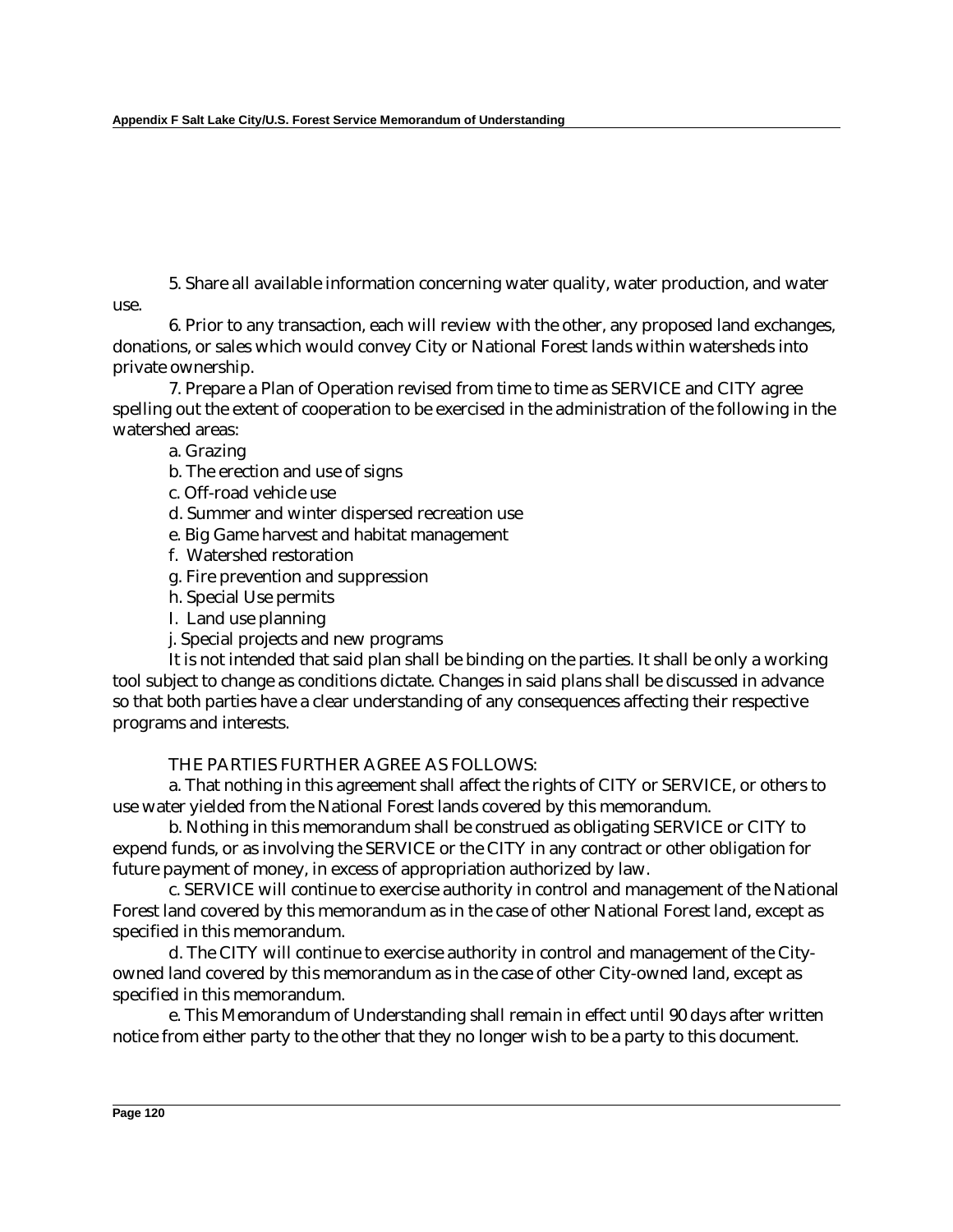f. No member of or Delegate to Congress, or Resident Commissioner, shall be admitted to any share or part of this agreement or to any benefit that may arise therefrom unless effected as part of an agreement controlled hereby with a corporation for its general benefit.

IN WITNESS WHEREOF, the parties hereto have executed this memorandum as of the date first above written.

SALT LAKE CITY CORPORATION  $By_$ MAYOR ATTEST:

\_\_\_\_\_\_\_\_\_\_\_\_\_\_\_\_\_\_\_\_\_\_\_\_\_\_\_\_

\_\_\_\_\_\_\_\_\_\_\_\_\_\_\_\_\_\_\_\_\_\_\_\_\_\_\_\_

CITY RECORDER

U.S. FOREST SERVICE  $By$ SUPERVISOR WASATCH-CACHE NATIONAL FOREST

ATTEST: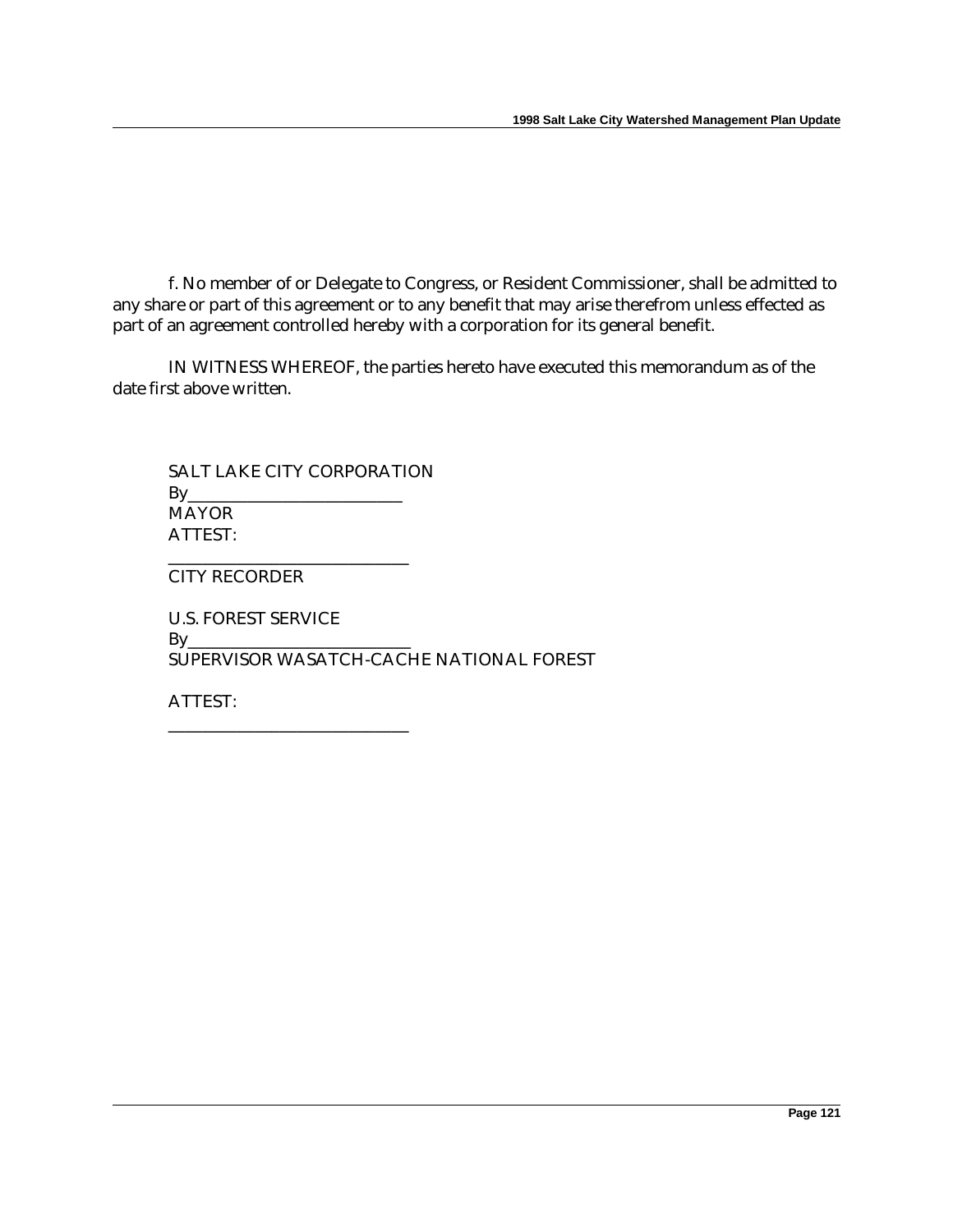## **APPENDIX G**

### **AVERAGE DAILY TRAFFIC IN THE WATERSHED**

| <u>Canyon</u>         | Year | <b>Average Daily Traffic</b> |
|-----------------------|------|------------------------------|
| Emigration            | 1989 | 1,735                        |
|                       | 1990 | 1,800                        |
|                       | 1991 | 2,180                        |
|                       | 1992 | 2,250                        |
|                       | 1993 | 2,285                        |
|                       | 1994 | 2,395                        |
|                       | 1995 | 2,540                        |
|                       | 1996 | 5,980                        |
| <b>Parleys</b>        | 1989 | 23,975                       |
|                       | 1990 | 24,810                       |
|                       | 1991 | 27,130                       |
|                       | 1992 | 29,570                       |
|                       | 1993 | 30,690                       |
|                       | 1994 | 34,025                       |
|                       | 1995 | 36,985                       |
|                       | 1996 | 37,125                       |
| <b>Millcreek</b>      | 1996 | 435                          |
|                       | 1997 | 424                          |
| <b>Big Cottonwood</b> | 1988 | 4,280                        |
|                       | 1989 | 3,725                        |
|                       | 1990 | 3,900                        |
|                       | 1991 | 4,100                        |
|                       | 1992 | 4,320                        |
|                       | 1993 | 4,385                        |
|                       | 1994 | 4,575                        |
|                       | 1995 | 4,560                        |
|                       | 1996 | 4,820                        |
|                       |      |                              |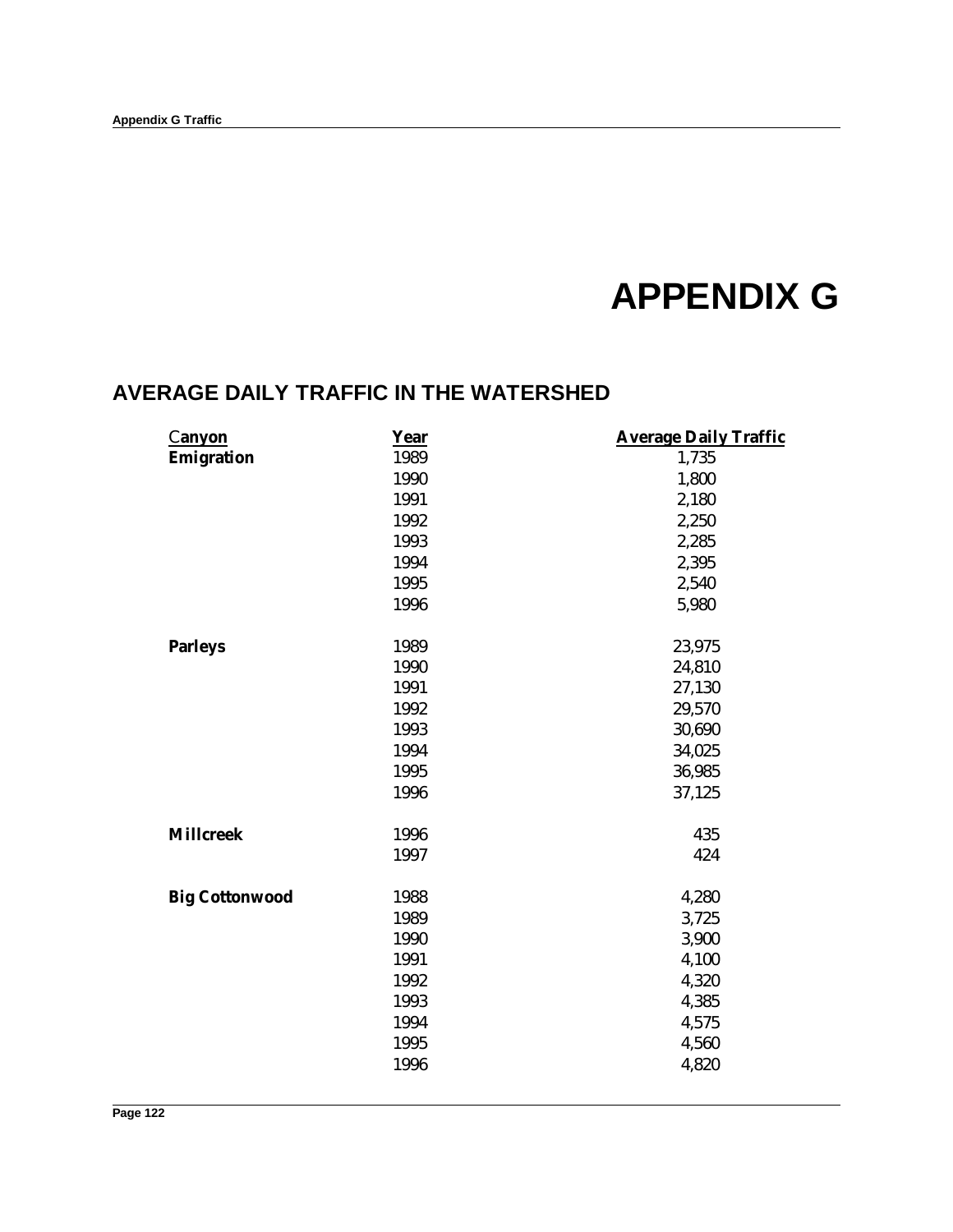| <b>Little Cottonwood</b> | 1989 | 12,085 |
|--------------------------|------|--------|
|                          | 1990 | 15,055 |
|                          | 1991 | 15,235 |
|                          | 1992 | 15,715 |
|                          | 1993 | 16,086 |
|                          | 1994 | 16,880 |
|                          | 1995 | 16,375 |
|                          | 1996 | 16,540 |
|                          |      |        |

Sources: Utah Department of Transportation, Salt Lake County Parks and Recreation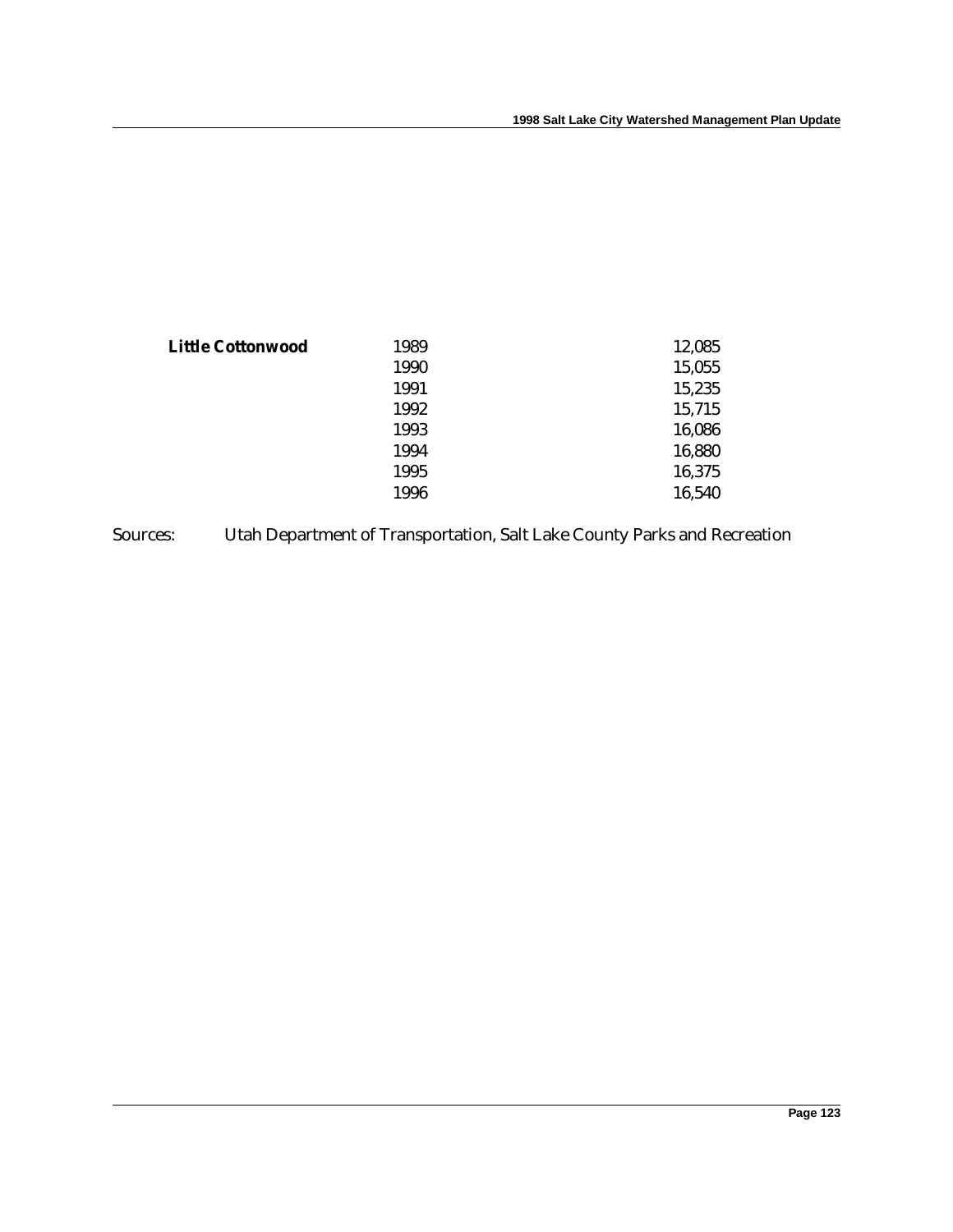# **APPENDIX H**

### **HOUSING UNITS IN THE PLAN AREA**

| 308<br>$\boldsymbol{2}$<br>3<br>$\boldsymbol{9}$ | $\boldsymbol{4}$<br>$\boldsymbol{0}$<br>$\boldsymbol{0}$ | 312<br>314<br>317 |
|--------------------------------------------------|----------------------------------------------------------|-------------------|
|                                                  |                                                          |                   |
|                                                  |                                                          |                   |
|                                                  |                                                          |                   |
|                                                  |                                                          | 326               |
| 21                                               | $\mathbf{1}$                                             | 348               |
| $27\,$                                           | $\boldsymbol{0}$                                         | 375               |
| $\bf 28$                                         | $\bf{0}$                                                 | 403               |
| $27\,$                                           | $\bf{0}$                                                 | 430               |
| $22\,$                                           | $\bf{0}$                                                 | 452               |
| 447                                              | $\mathbf{5}$                                             | 452               |
| $\bf{0}$                                         | 102                                                      | 102               |
| $\boldsymbol{0}$                                 | $\overline{c}$                                           | 104               |
| $\boldsymbol{0}$                                 | $\boldsymbol{0}$                                         | 104               |
| $\boldsymbol{0}$                                 | $\mathbf{1}$                                             | 105               |
| $\boldsymbol{0}$                                 | $\boldsymbol{2}$                                         | 107               |
| $\boldsymbol{0}$                                 | 3                                                        | 110               |
|                                                  |                                                          | $\pmb{0}$         |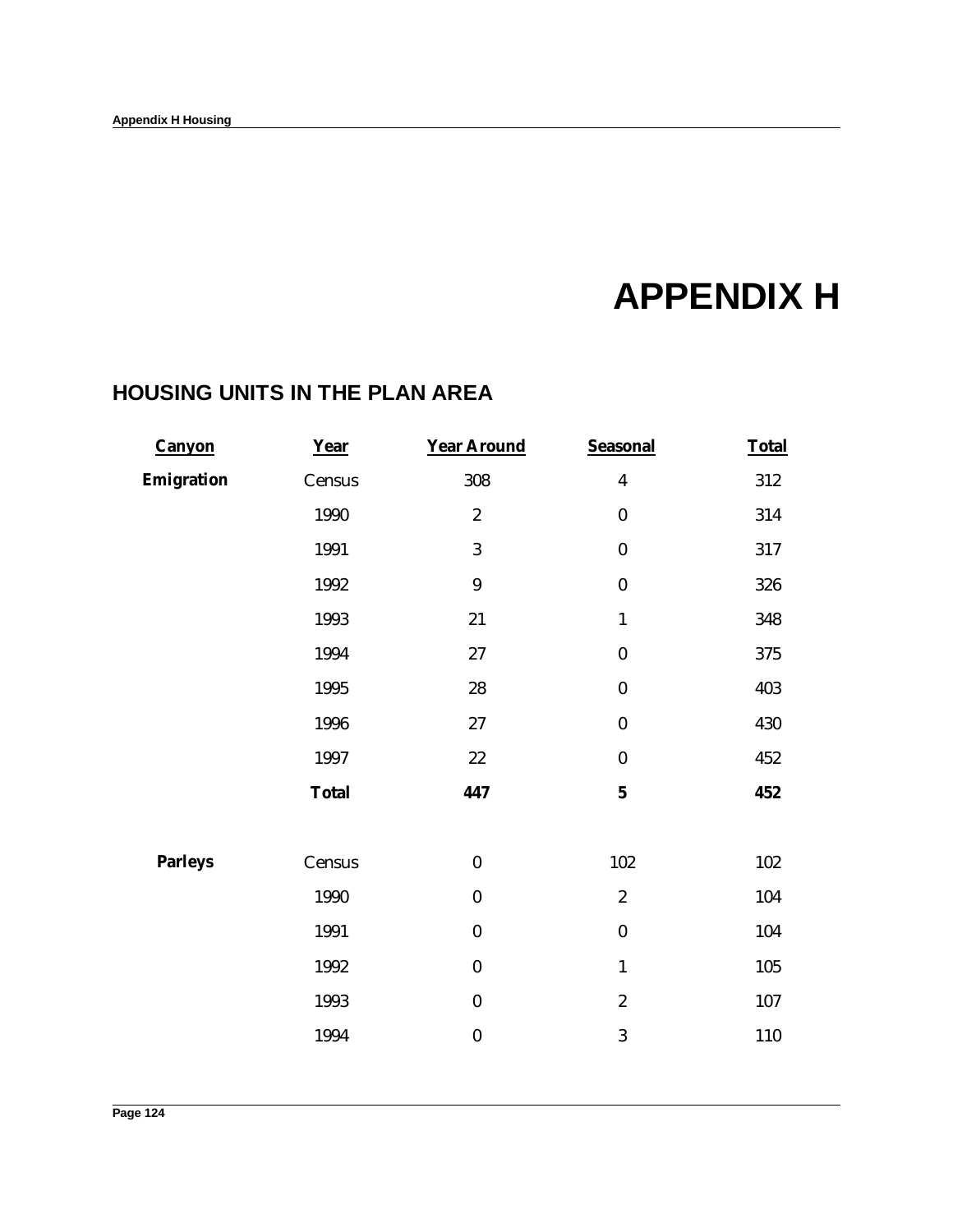| <b>Canyon</b>         | Year         | <b>Year Around</b> | <b>Seasonal</b>  | <b>Total</b> |
|-----------------------|--------------|--------------------|------------------|--------------|
|                       | 1995         | $\pmb{0}$          | $\sqrt{2}$       | 112          |
|                       | 1996         | $\pmb{0}$          | $\sqrt{2}$       | 114          |
|                       | 1997         | $\pmb{0}$          | $\mathbf{1}$     | 115          |
|                       | <b>Total</b> | $\boldsymbol{0}$   | 115              | 115          |
| <b>Millcreek</b>      | Census       | $\pmb{0}$          | $74\,$           | $74\,$       |
|                       | 1990         | $\pmb{0}$          | $\pmb{0}$        | $74\,$       |
|                       | 1991         | $\pmb{0}$          | $\pmb{0}$        | $74\,$       |
|                       | 1992         | $\pmb{0}$          | $\pmb{0}$        | $74\,$       |
|                       | 1993         | $\pmb{0}$          | $\pmb{0}$        | 74           |
|                       | 1994         | $\pmb{0}$          | $\pmb{0}$        | $74\,$       |
|                       | 1995         | $\pmb{0}$          | $\pmb{0}$        | 74           |
|                       | 1996         | $\pmb{0}$          | $\pmb{0}$        | $74\,$       |
|                       | 1997         | $\pmb{0}$          | $\boldsymbol{0}$ | 74           |
|                       | <b>Total</b> | $\boldsymbol{0}$   | ${\bf 74}$       | ${\bf 74}$   |
|                       |              |                    |                  |              |
| <b>Big Cottonwood</b> | Census       | 100                | 321              | 421          |
|                       | 1990         | $\sqrt{2}$         | $\pmb{8}$        | 396          |
|                       | 1991         | $\boldsymbol{3}$   | $\pmb{0}$        | 434          |
|                       | 1992         | $\overline{5}$     | $\sqrt{2}$       | 441          |
|                       | 1993         | $\boldsymbol{9}$   | $\boldsymbol{6}$ | 456          |
|                       | 1994         | $\boldsymbol{2}$   | $\sqrt{2}$       | 460          |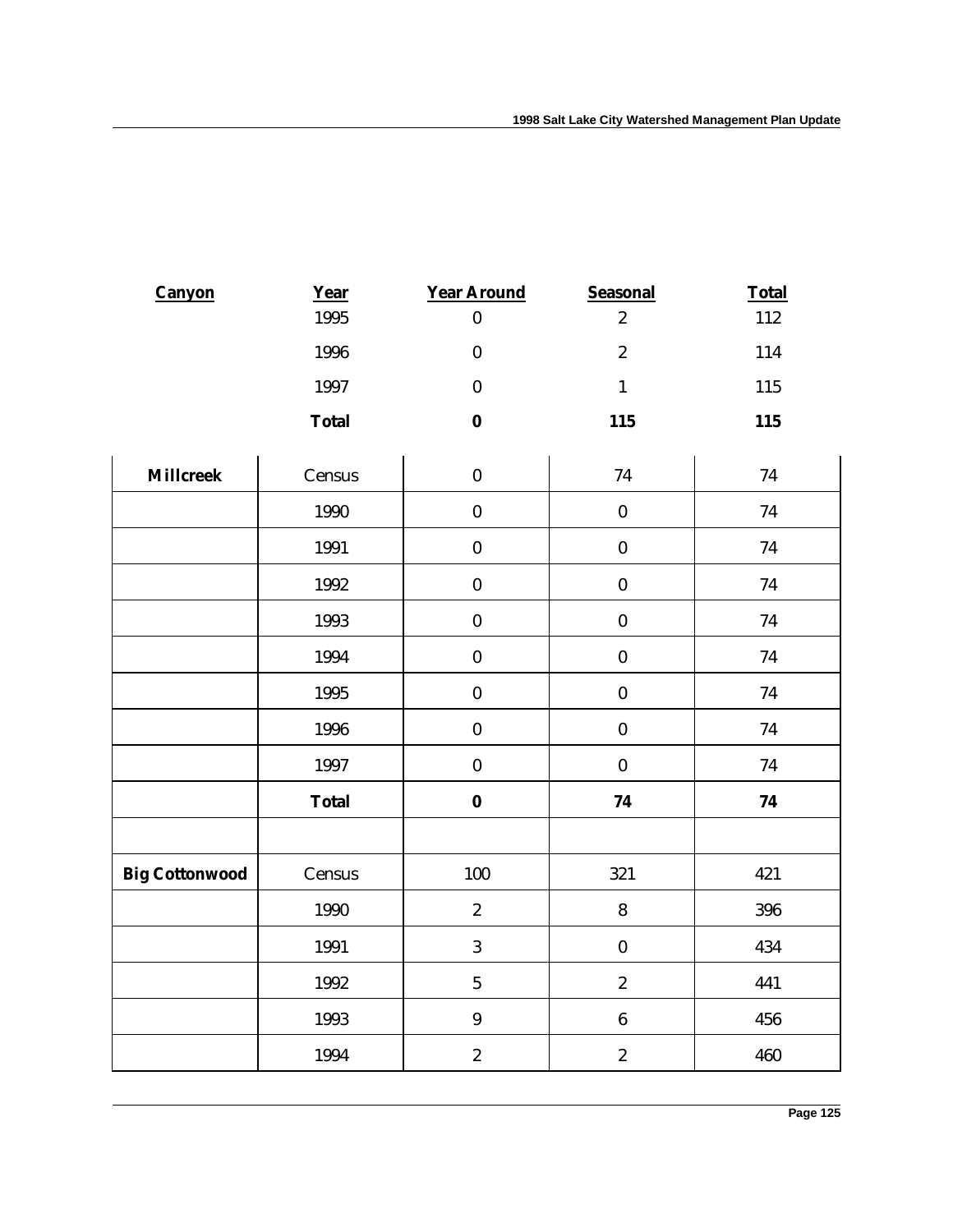| <b>Canyon</b>        | Year         | <b>Year Around</b> | <b>Seasonal</b>         | <b>Total</b> |
|----------------------|--------------|--------------------|-------------------------|--------------|
|                      | 1995         | 3                  | $\boldsymbol{2}$        | 465          |
|                      | 1996         | $\boldsymbol{2}$   | $\overline{\mathbf{4}}$ | 471          |
|                      | 1997         | 12                 | $\boldsymbol{2}$        | 485          |
|                      | <b>Total</b> | 138                | 347                     | 485          |
| Little<br>Cottonwood | Census       | 88                 | 108                     | 196          |
|                      | 1990         | $\mathbf{1}$       | $\mathbf{1}$            | 198          |
|                      | 1991         | 18                 | $\bf{0}$                | 216          |
|                      | 1992         | $\mathbf{1}$       | $\boldsymbol{0}$        | 217          |
|                      | 1993         | $\bf{0}$           | $\bf{0}$                | 217          |
|                      | 1994         | $\bf{0}$           | $\mathbf{1}$            | 218          |
|                      | 1995         | 19                 | $\mathbf{1}$            | 238          |
|                      | 1996         | $\mathbf{1}$       | $\mathbf{1}$            | 240          |
|                      | 1997         | $\mathbf{1}$       | $\mathbf{1}$            | 242          |
|                      | <b>Total</b> | 129                | 113                     | 242          |

Source:Salt Lake County Planning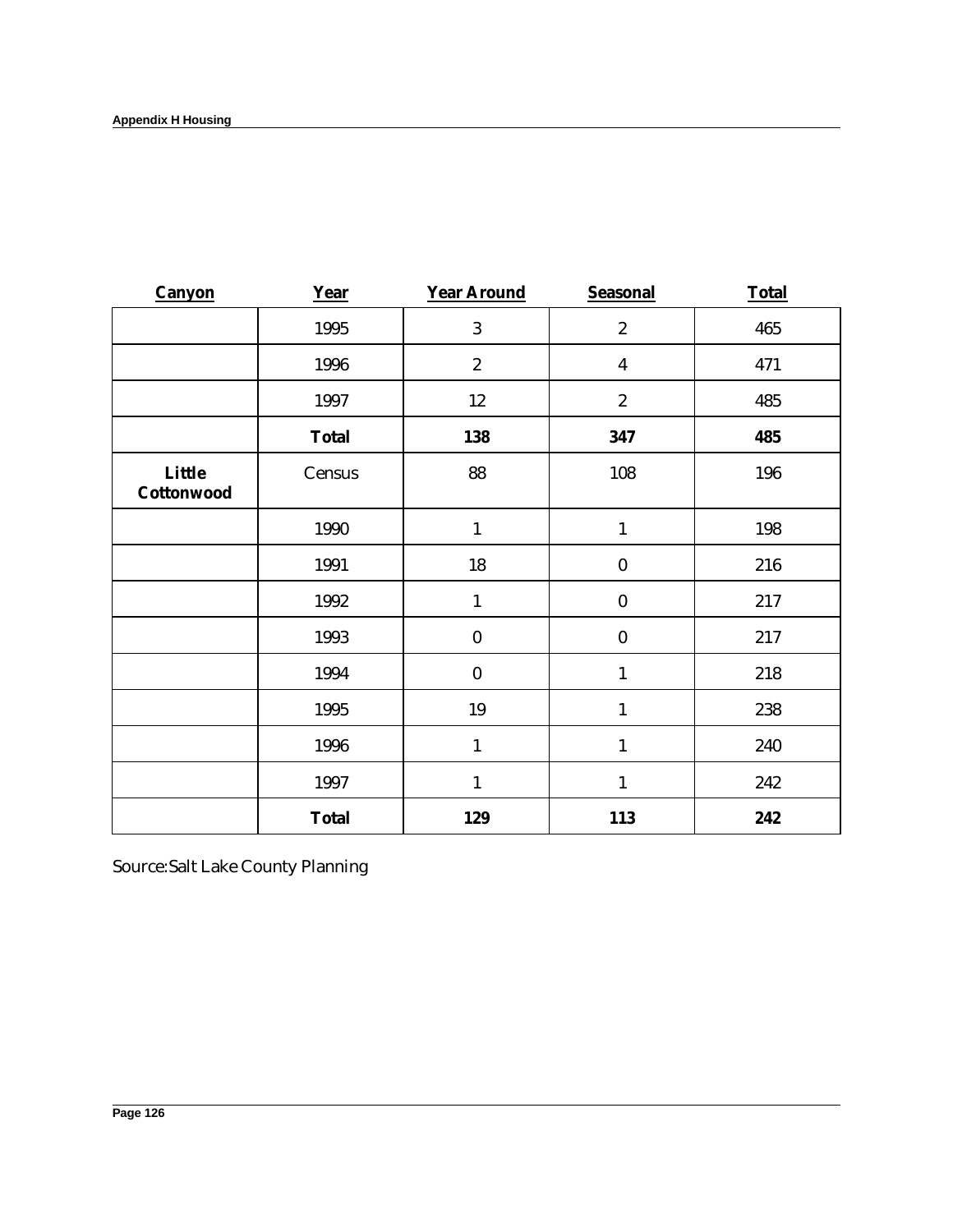## **APPENDIX I**

### **GLOSSARY**

| <b>Acre-Foot of Water</b>       | The volume of water that will cover an area<br>of one acre to a depth of one foot.                                                                        |
|---------------------------------|-----------------------------------------------------------------------------------------------------------------------------------------------------------|
| <b>Back Country Recreation</b>  | Recreation use that requires few, if any,<br>improvements and may occur over a wide<br>area.                                                              |
| <b>Dispersed Recreation</b>     | Recreation use that requires few, if any,<br>improvements and may occur over a wide<br>area.                                                              |
| <b>EPA</b>                      | <b>Environmental Protection Agency.</b>                                                                                                                   |
| <b>Front Country Recreation</b> | Recreation that requires facilities, resulting<br>in the concentrated use of an area, such as<br>campgrounds.                                             |
| Hydrologic                      | Referring to the properties, distribution, and<br>effects of water on the earth's surface, in the<br>soil and underlying rocks, and in the<br>atmosphere. |
| <b>MOU</b>                      | Memorandum of Understanding.                                                                                                                              |
| <b>MWD</b>                      | Metropolitan Water District of Salt Lake<br>City.                                                                                                         |
| <b>RNA</b>                      | Research Natural Area.                                                                                                                                    |
| <b>UDOT</b>                     | Utah Department of Transportation.                                                                                                                        |
| Watershed                       | The region draining into a river, river<br>system, or body of water.                                                                                      |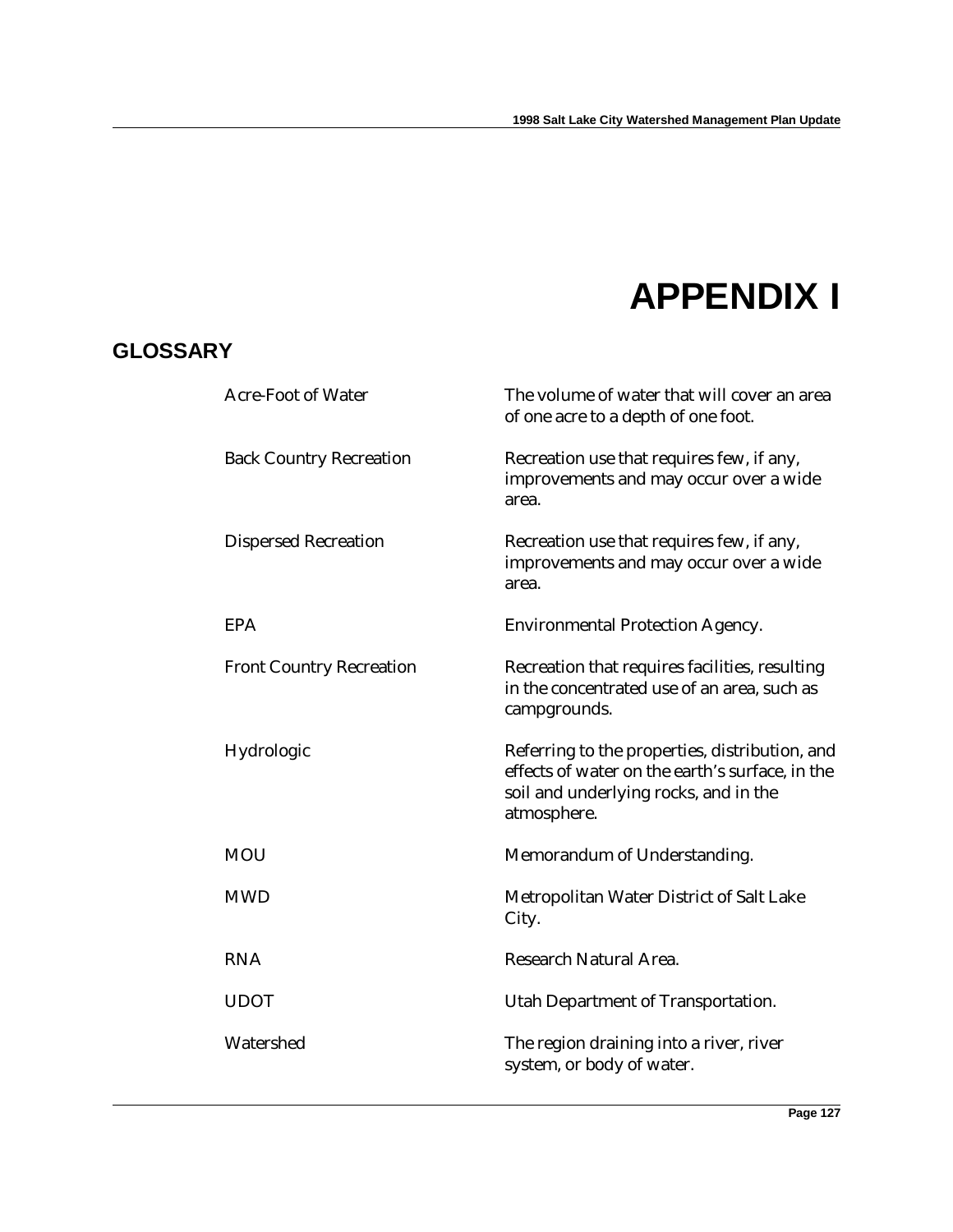Zoning The process used to establish or distinguish an area from other similar areas for a specific purpose.